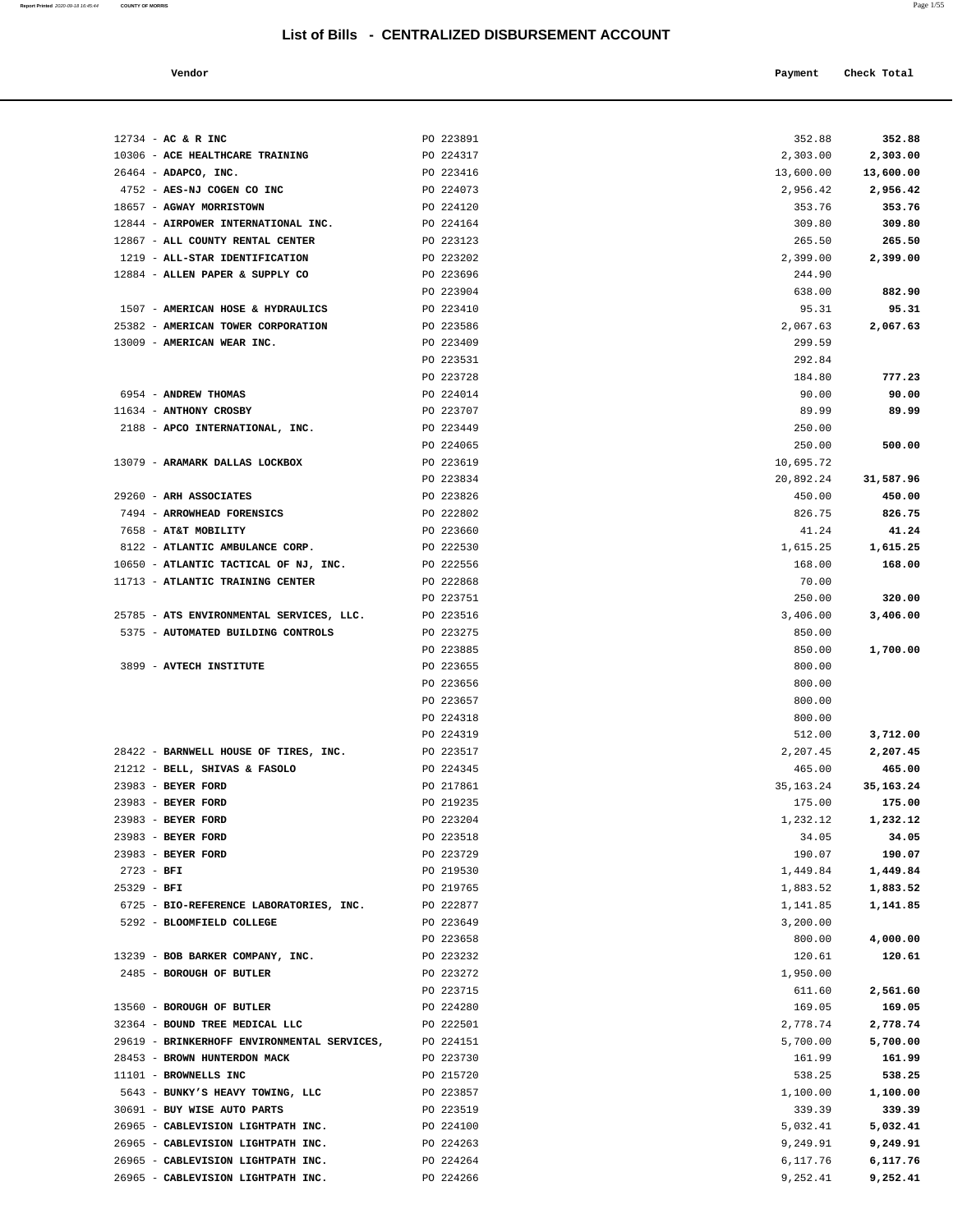**Report Printed** 2020-09-18 16:45:44 **COUNTY OF MORRIS** 

| a. | $\sim$<br>× |
|----|-------------|
|    |             |

| . u z m            |                    |
|--------------------|--------------------|
|                    |                    |
| 5,861.60<br>629.40 | 5,861.60<br>629.40 |
| 735.00             |                    |
| 1,732.50           | 2,467.50           |
| 51,336.50          | 51,336.50          |
| 293.15             | 293.15             |
| 185.60             | 185.60             |
| 40.00              | 40.00              |
| 42.26              | 42.26              |
| 9,190.00<br>152.73 | 9,190.00<br>152.73 |
| 130.58             | 130.58             |
| 130.78             | 130.78             |
| 129.16             | 129.16             |
| 132.43             | 132.43             |
| 90.00              | 90.00              |
| 90.00              | 90.00              |
| 605.84             |                    |
| 439.60             |                    |
| 533.80<br>180.00   | 1,579.24<br>180.00 |
| 74.74              | 74.74              |
| 945.50             | 945.50             |
| 2,376.74           | 2,376.74           |
| 19,016.70          | 19,016.70          |
| 41,358.58          | 41,358.58          |
| 1,848.00           |                    |
| 9,723.00           | 11,571.00          |
| 750.00             | 750.00             |
| 80.00<br>359.50    | 80.00<br>359.50    |
| 13,206.16          |                    |
| 5,370.52           | 18,576.68          |
| 811.00             | 811.00             |
| 417,576.59         | 417,576.59         |
| 4,053.70           | 4,053.70           |
| 121.50             |                    |
| 67.90              | 189.40             |
| 170.55<br>38.35    | 208.90             |
| 2,600.00           | 2,600.00           |
| 1,732.25           | 1,732.25           |
| 833.04             | 833.04             |
| 795.99             | 795.99             |
| 998.58             | 998.58             |
| 450.00             | 450.00             |
| 1,367.53           |                    |
| 758.39<br>967.70   |                    |
| 62.99              |                    |
| 281.86             |                    |
| 25.72              |                    |
| 215.24             |                    |
| 100.20             | 3,779.63           |
| 173.17             | 173.17             |
| 48.33              | 48.33              |
| 54.78              | 54.78              |
| 49.84<br>90.00     | 49.84<br>90.00     |
| 1,040.38           | 1,040.38           |
| 39,466.35          |                    |
|                    |                    |

| Vendor                                 |                        | Payment            | Check Total         |
|----------------------------------------|------------------------|--------------------|---------------------|
| 26965 - CABLEVISION LIGHTPATH INC.     | PO 224267              | 5,861.60           | 5,861.60            |
| $18089$ - CARLO TOSI                   | PO 221792              | 629.40             | 629.40              |
| 32430 - CAROLE A. HUDSON               | PO 223936              | 735.00             |                     |
|                                        | PO 224253              | 1,732.50           | 2,467.50            |
| 25478 - CAROUSEL INDUSTRIES            | PO 223143              | 51,336.50          | 51,336.50           |
| 10475 - CARROT-TOP INDUSTRIES INC      | PO 223710              | 293.15             | 293.15              |
| 25462 - CASTLE PRINTING CO.            | PO 223423              | 185.60             | 185.60              |
| 25462 - CASTLE PRINTING CO.            | PO 223750              | 40.00              | 40.00               |
| 4598 - CDW GOVERNMENT                  | PO 223582              | 42.26              | 42.26               |
| 32084 - CEIA USA, LTD                  | PO 210269              | 9,190.00           | 9,190.00            |
| 20487 - CENTURYLINK                    | PO 216874              | 152.73             | 152.73              |
| 20487 - CENTURYLINK                    | PO 218195              | 130.58             | 130.58              |
| 20487 - CENTURYLINK                    | PO 219332              | 130.78             | 130.78              |
| 20487 - CENTURYLINK                    | PO 223314              | 129.16             | 129.16              |
| 20487 - CENTURYLINK                    | PO 223688              | 132.43             | 132.43              |
| 29696 - CHARLES KING                   | PO 224061              | 90.00              | 90.00               |
| 4649 - CHARLES UTTER                   | PO 224228              | 90.00              | 90.00               |
| 29904 - CHARM-TEX, INC.                | PO 222540              | 605.84             |                     |
|                                        | PO 222554              | 439.60             |                     |
|                                        | PO 223506              | 533.80             | 1,579.24            |
| 8226 - CHEF'S CORNER                   | PO 223403              | 180.00             | 180.00              |
| 13787 - CHERRY VALLEY TRACTOR          | PO 223402              | 74.74              | 74.74               |
| 25571 - CLEARY GIACOBBE ALFIERI &      | PO 223608              | 945.50             | 945.50              |
| 25571 - CLEARY GIACOBBE ALFIERI &      | PO 224390              | 2,376.74           | 2,376.74            |
| 25571 - CLEARY GIACOBBE ALFIERI &      | PO 224391              | 19,016.70          | 19,016.70           |
| 13857 - CLIFFSIDE BODY CORP            | PO 202746              | 41,358.58          | 41,358.58           |
| 8454 - CLIFTON ELEVATOR SERVICE CO INC | PO 222772<br>PO 223884 | 1,848.00           |                     |
| 8277 - COANJ                           | PO 223659              | 9,723.00<br>750.00 | 11,571.00<br>750.00 |
| 26074 - COMMUNICATIONS SERVICE         | PO 222809              | 80.00              | 80.00               |
| 4290 - CONTINENTAL FIRE SAFETY INC.    | PO 223131              | 359.50             | 359.50              |
| 8043 - CONTRACT PHARMACY SERVICES INC  | PO 223603              | 13,206.16          |                     |
|                                        | PO 223605              | 5,370.52           | 18,576.68           |
| 26101 - COOPER ELECTRIC SUPPLY CO.     | PO 224052              | 811.00             | 811.00              |
| 14022 - COUNTY COLLEGE OF MORRIS       | PO 224442              | 417,576.59         | 417,576.59          |
| 13 - COUNTY OF MORRIS                  | PO 224404              | 4,053.70           | 4,053.70            |
| 13 - COUNTY OF MORRIS                  | PO 224405              | 121.50             |                     |
|                                        | PO 224405              | 67.90              | 189.40              |
| 14041 - COUNTY WELDING SUPPLY CO       | PO 222884              | 170.55             |                     |
|                                        | PO 223245              | 38.35              | 208.90              |
| 29633 - CRANE ASSOCIATES, P.C.         | PO 223141              | 2,600.00           | 2,600.00            |
| 24867 - CUTTING EDGE ACADEMY           | PO 223650              | 1,732.25           | 1,732.25            |
| 24867 - CUTTING EDGE ACADEMY           | PO 223651              | 833.04             | 833.04              |
| 24867 - CUTTING EDGE ACADEMY           | PO 223652              | 795.99             | 795.99              |
| 24867 - CUTTING EDGE ACADEMY           | PO 223691              | 998.58             | 998.58              |
| 5239 - CWDA                            | PO 219672              | 450.00             | 450.00              |
| 12523 - D&B AUTO SUPPLY                | PO 223520              | 1,367.53           |                     |
|                                        | PO 223521              | 758.39             |                     |
|                                        | PO 223731              | 967.70             |                     |
|                                        | PO 223732              | 62.99              |                     |
|                                        | PO 223733              | 281.86             |                     |
|                                        | PO 223861              | 25.72              |                     |
|                                        | PO 223862              | 215.24             |                     |
|                                        | PO 223863              | 100.20             | 3,779.63            |
| 12523 - D&B AUTO SUPPLY                | PO 223864              | 173.17             | 173.17              |
| 24337 - DAILY RECORD                   | PO 223430              | 48.33              | 48.33               |
| 24337 - DAILY RECORD                   | PO 224085              | 54.78              | 54.78               |
| 6249 - DAN CARTER                      | PO 224348              | 49.84              | 49.84               |
| 6074 - DAVID MCGUIRE                   | PO 223706              | 90.00              | 90.00               |
| 5414 - DEENA LEARY                     | PO 224257              | 1,040.38           | 1,040.38            |
| 14228 - DELL MARKETING L.P.            | PO 217710              | 39,466.35          |                     |
|                                        | PO 222441              | 2,447.12           |                     |
|                                        | PO 222699              | 28,699.98          |                     |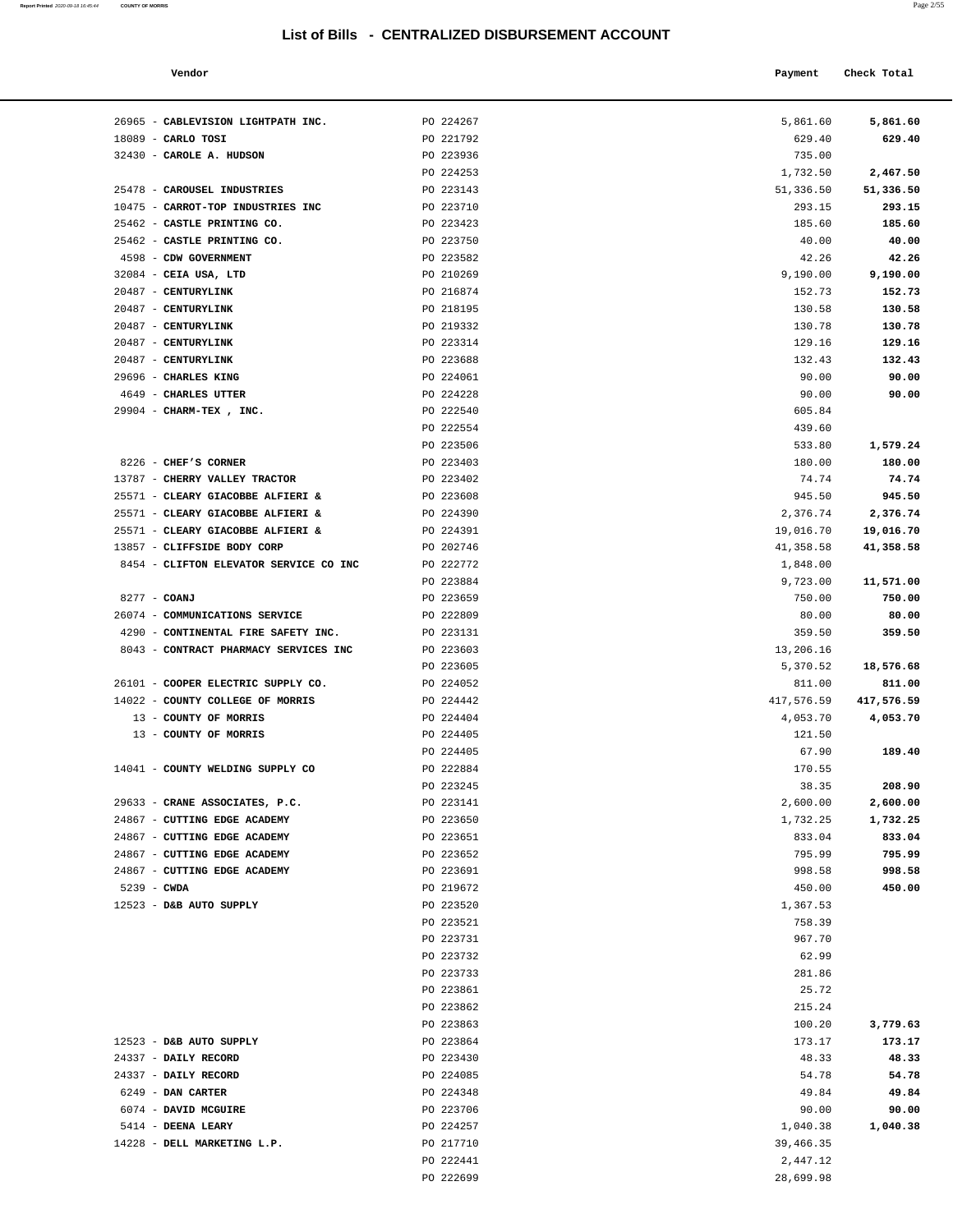| Report Printed 2020-09-18 16:45:44 | <b>COUNTY OF MORRIS</b> | Page 3/55 |  |
|------------------------------------|-------------------------|-----------|--|
|                                    |                         |           |  |

| Vendor | Payment Check Total |
|--------|---------------------|
|        |                     |

PO 223242 39,634.00 **110,247.45**

| 26412 - DENNIS L. SNYDER                   | PO 224047 | 268.45    | 268.45    |
|--------------------------------------------|-----------|-----------|-----------|
| 14265 - DENTRUST DENTAL INC.               | PO 222878 | 1,343.00  | 1,343.00  |
| 14267 - DENVILLE LINE PAINTING INC         | PO 223671 | 1,329.00  | 1,329.00  |
| 24349 - DIRECT ENERGY BUSINESS MARKETING   | PO 223970 | 2,360.61  | 2,360.61  |
| 24349 - DIRECT ENERGY BUSINESS MARKETING   | PO 223971 | 530.73    | 530.73    |
| 24349 - DIRECT ENERGY BUSINESS MARKETING   | PO 223972 | 143.03    | 143.03    |
| 14324 - DLT SOLUTIONS, LLC                 | PO 223349 | 16,402.68 | 16,402.68 |
| 29063 - DM MEDICAL BILLINGS, LLC           | PO 224173 | 2,663.77  | 2,663.77  |
| 31736 - DOLAN CONSULTING GROUP, LLC        | PO 222794 | 95.00     |           |
|                                            | PO 223492 | 95.00     | 190.00    |
| 21123 - DOMINION VOTING SYSTEMS INC        | PO 223694 | 26,640.00 | 26,640.00 |
| 14379 - DOVER BRAKE & CLUTCH CO INC        | PO 223522 | 482.80    |           |
|                                            | PO 223523 | 353.36    |           |
|                                            | PO 223734 | 256.46    | 1,092.62  |
| $14438$ - E.A. MORSE & CO. INC.            | PO 222496 | 1,566.82  | 1,566.82  |
| 26312 - EASTERN CONCRETE MATERIALS, INC.   | PO 223363 | 170.38    | 170.38    |
| 18985 - EBSCO INFORMATION SERVICES         | PO 222358 | 124.20    |           |
|                                            | PO 222359 | 7,301.59  | 7,425.79  |
| 14505 - ELIZABETHTOWN GAS COMPANY          | PO 224262 | 93.16     | 93.16     |
| 21093 - EMERGENCY PEST CONTROL             | PO 223698 | 140.00    | 140.00    |
| 21093 - EMERGENCY PEST CONTROL             | PO 224121 | 85.00     | 85.00     |
| 27176 - EMERGENCY REPORTING                | PO 224111 | 115.00    | 115.00    |
| 2047 - EMPLOYMENT HORIZONS ENTERPRISES INC | PO 223886 | 68,210.00 | 68,210.00 |
| 6038 - ESSEX COUNTY HOSPITAL               | PO 223742 | 3,018.52  |           |
|                                            | PO 223743 | 3,044.53  | 6,063.05  |
| 27086 - EXTREME NETWORKS INC.              | PO 222944 | 14,657.10 | 14,657.10 |
| 3549 - EZ WHEELS DRIVING SCHOOL            | PO 223919 | 2,079.48  |           |
|                                            | PO 223920 | 1,652.92  |           |
|                                            | PO 223922 | 2,079.48  |           |
|                                            | PO 223923 | 853.12    |           |
|                                            | PO 223924 | 2,132.80  |           |
|                                            |           |           |           |
|                                            | PO 223925 | 2,170.56  | 10,968.36 |
| 12515 - FASTENAL COMPANY                   | PO 213600 | 300.82    |           |
|                                            | PO 213601 | 364.34    |           |
|                                            | PO 223703 | 326.03    | 991.19    |
| $14668$ - FEDEX                            | PO 223507 | 127.51    | 127.51    |
| $14668$ - FEDEX                            | PO 223908 | 160.76    | 160.76    |
| 27708 - FIT-RITE UNIFORM CO., INC.         | PO 224175 | 625.00    | 625.00    |
| 28666 - FLAGSHIP HEALTH SYSTEMS, INC.      | PO 222386 | 823.68    | 823.68    |
| 12151 - FLEMINGTON BUICK CHEVROLET         | PO 223525 | 86.48     |           |
|                                            | PO 223527 | 116.52    | 203.00    |
| 2147 - FLEMINGTON DEPT STORE INC           | PO 223499 | 344.99    | 344.99    |
| 28260 - FRANKLIN-GRIFFITH LLC              | PO 221969 | 458.39    | 458.39    |
| 25501 - FREDRIC M. KNAPP                   | PO 223961 | 184.56    | 184.56    |
| $714$ - GALLS, LLC                         | PO 220783 | 1,099.13  |           |
|                                            | PO 220784 | 2,235.52  | 3,334.65  |
| $714$ - GALLS, LLC                         | PO 220785 | 436.83    |           |
|                                            | PO 222945 | 144.00    | 580.83    |
| 14123 - GANNETT NJ NEWSPAPERS              | PO 223644 | 132.44    | 132.44    |
| 14123 - GANNETT NJ NEWSPAPERS              | PO 223746 | 70.95     | 70.95     |
| 14123 - GANNETT NJ NEWSPAPERS              | PO 224022 | 56.50     | 56.50     |
| 14123 - GANNETT NJ NEWSPAPERS              | PO 224078 | 91.16     | 91.16     |
| 14123 - GANNETT NJ NEWSPAPERS              | PO 224079 | 80.84     | 80.84     |
| 14123 - GANNETT NJ NEWSPAPERS              | PO 224289 | 46.18     | 46.18     |
| 14123 - GANNETT NJ NEWSPAPERS              | PO 224325 | 57.36     | 57.36     |
| 14123 - GANNETT NJ NEWSPAPERS              | PO 224326 | 70.26     | 70.26     |
| 14123 - GANNETT NJ NEWSPAPERS              | PO 224327 | 57.36     | 57.36     |
| 19081 - GATES FLAG & BANNER, CO. INC.      | PO 223697 | 967.20    | 967.20    |
| 14887 - GENERAL PLUMBING SUPPLY INC.       | PO 223905 | 50.00     | 50.00     |
| 14916 - GILL ID SYSTEMS                    | PO 223183 | 188.00    | 188.00    |
| 11983 - GLORIA ZAPRAUSKIS                  | PO 221880 | 1,258.80  | 1,258.80  |
| $14983$ - GRAINGER                         | PO 220808 | 768.55    |           |
|                                            |           |           |           |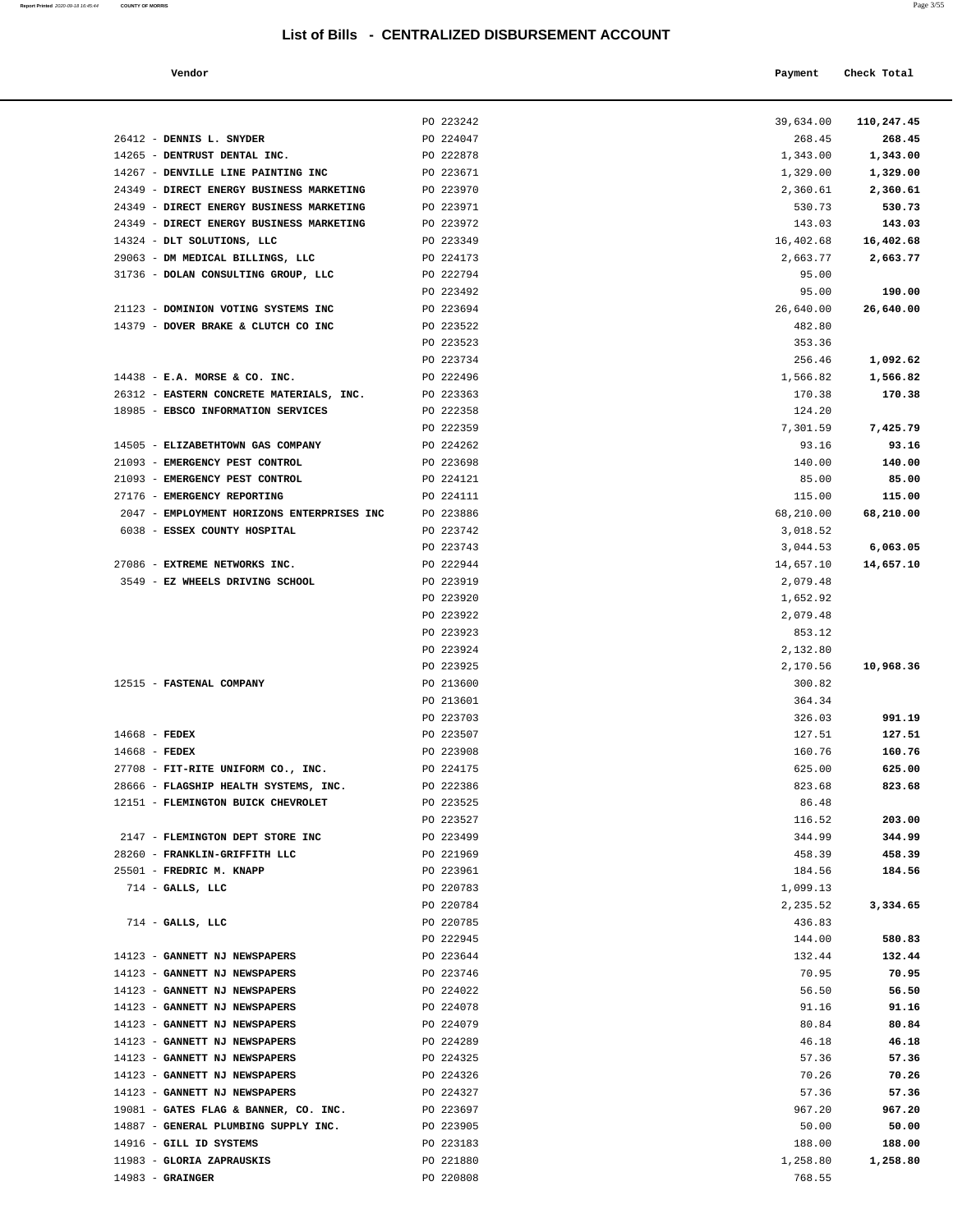| Vendor                                                                   |                        | Payment               | Check Total         |
|--------------------------------------------------------------------------|------------------------|-----------------------|---------------------|
|                                                                          | PO 222572              | 2,271.05              |                     |
|                                                                          | PO 222764              | 412.63                |                     |
|                                                                          | PO 222864              | 1,201.71              | 4,653.94            |
| $14984$ - GRAINGER                                                       | PO 222843              | 344.52                |                     |
|                                                                          | PO 222963              | 455.00                |                     |
|                                                                          | PO 222964              | 302.78                |                     |
|                                                                          | PO 222977              | 165.51                |                     |
|                                                                          | PO 222979              | 551.46                |                     |
|                                                                          | PO 223198              | 87.94                 |                     |
|                                                                          | PO 223199              | 142.46                |                     |
|                                                                          | PO 223227              | 184.89                | 2,234.56            |
| $24884$ - GRAINGER                                                       | PO 223119              | 327.06                | 327.06              |
| $14984$ - GRAINGER                                                       | PO 223228              | 417.64                |                     |
|                                                                          | PO 223711              | 1,775.34              |                     |
| $14984$ - GRAINGER                                                       | PO 223954<br>PO 223954 | 407.90                | 2,600.88            |
| 15007 - GREENMAN PEDERSEN INC                                            | PO 223813              | 1,617.81<br>40,516.00 | 1,617.81            |
|                                                                          | PO 223818              | 872.40                |                     |
|                                                                          | PO 223819              | 2,508.74              | 43,897.14           |
| $17801$ - GREG ST. JOHN                                                  | PO 224281              | 90.00                 | 90.00               |
| 8732 - GREGORIO RONDON                                                   | PO 223709              | 90.00                 | 90.00               |
| 32215 - GROFF TRACTOR MID ATLANTIC LLC                                   | PO 223154              | 150.00                | 150.00              |
| 20320 - HANNON FLOOR COVERING CORPORATION                                | PO 222381              | 3,719.34              | 3,719.34            |
| 15082 - HANOVER TWP MUNICIPAL ALLIANCE                                   | PO 214148              | 2,400.00              | 2,400.00            |
| 30359 - HD SUPPLY CONSTRUCTION &                                         | PO 223366              | 750.00                | 750.00              |
| 8685 - HENRY SCHEIN INC                                                  | PO 222488              | 234.47                | 234.47              |
| 29472 - HOME BASE PHYSICAL THERAPY, LLC                                  | PO 222494              | 550.00                | 550.00              |
| 28404 - HOME DEPOT CREDIT SERVICES                                       | PO 224076              | 1,468.95              | 1,468.95            |
| 20737 - HOOVER TRUCK CENTERS INC                                         | PO 223727              | 13.56                 | 13.56               |
| 30652 - HORIZON BUSINESS GROUP, LLC                                      | PO 222787              | 2,081.00              | 2,081.00            |
| 29901 - IDEAL AUTO BODY, LLC                                             | PO 223412              | 782.80                | 782.80              |
| 26660 - ILIFF-RUGGIERO FUNERAL HOME INC.                                 | PO 224081              | 13,950.00             | 13,950.00           |
| 12041 - INGLESINO, WEBSTER,                                              | PO 218332              | 40,133.23             | 40,133.23           |
| 6100 - INTER CITY TIRE                                                   | PO 223736              | 339.95                | 339.95              |
| 30135 - INVESTIGATIVE FORENSICS CONSULTING                               | PO 223598              | 874.00                |                     |
|                                                                          | PO 223947              | 893.00                | 1,767.00            |
| 5459 - JAMES LASPINA                                                     | PO 224185              | 90.00                 | 90.00               |
| 11247 - JAMIE KLENETSKY FAY                                              | PO 224090              | 150.00                | 150.00              |
| 2760 - JANWAY COMPANY                                                    | PO 223176              | 1,610.53              | 1,610.53            |
| 960 - JERSEY CENTRAL POWER & LIGHT                                       | PO 223397              | 24.51                 | 24.51               |
| 960 - JERSEY CENTRAL POWER & LIGHT                                       | PO 223436              | 1,082.14              | 1,082.14            |
| 960 - JERSEY CENTRAL POWER & LIGHT                                       | PO 223595              | 87.44                 | 87.44               |
| 960 - JERSEY CENTRAL POWER & LIGHT                                       | PO 223672              | 14.67                 | 14.67               |
| 960 - JERSEY CENTRAL POWER & LIGHT                                       | PO 223714              | 1,859.75              | 1,859.75            |
| 960 - JERSEY CENTRAL POWER & LIGHT                                       | PO 224018              | 34.96                 | 34.96               |
| 960 - JERSEY CENTRAL POWER & LIGHT<br>960 - JERSEY CENTRAL POWER & LIGHT | PO 224044<br>PO 224045 | 14,830.35<br>877.72   | 14,830.35<br>877.72 |
| 960 - JERSEY CENTRAL POWER & LIGHT                                       | PO 224054              | 37.05                 | 37.05               |
| 960 - JERSEY CENTRAL POWER & LIGHT                                       | PO 224123              | 73,450.60             | 73,450.60           |
| 960 - JERSEY CENTRAL POWER & LIGHT                                       | PO 224260              | 50,000.51             | 50,000.51           |
| 960 - JERSEY CENTRAL POWER & LIGHT                                       | PO 224261              | 3,343.17              | 3,343.17            |
| 8838 - JESSIE WEST                                                       | PO 221851              | 629.40                | 629.40              |
| 5250 - JOAN PEANO                                                        | PO 221542              | 629.40                | 629.40              |
| 30212 - JOHN M. CARBONE                                                  | PO 223760              | 975.00                | 975.00              |
| 26133 - JOHN TUGMAN                                                      | PO 223827              | 49.00                 | 49.00               |
| 12452 - JOHNSON & JOHNSON, ESQS                                          | PO 218331              | 1,534.50              |                     |
|                                                                          | PO 224031              | 5,701.20              | 7,235.70            |
| 26888 - JOHNSON CONTROLS INC.                                            | PO 222869              | 901.80                |                     |
|                                                                          | PO 223617              | 300.60                |                     |
|                                                                          | PO 223699              | 432.60                | 1,635.00            |
| 21614 - JOHNSON MIRMIRAN &                                               | PO 224147              | 1,304.10              | 1,304.10            |
| 2695 - JOHNSTONE SUPPLY                                                  | PO 223969              | 3,275.94              | 3,275.94            |
| 8556 - JOSE AVELAR                                                       | PO 223708              | 89.98                 | 89.98               |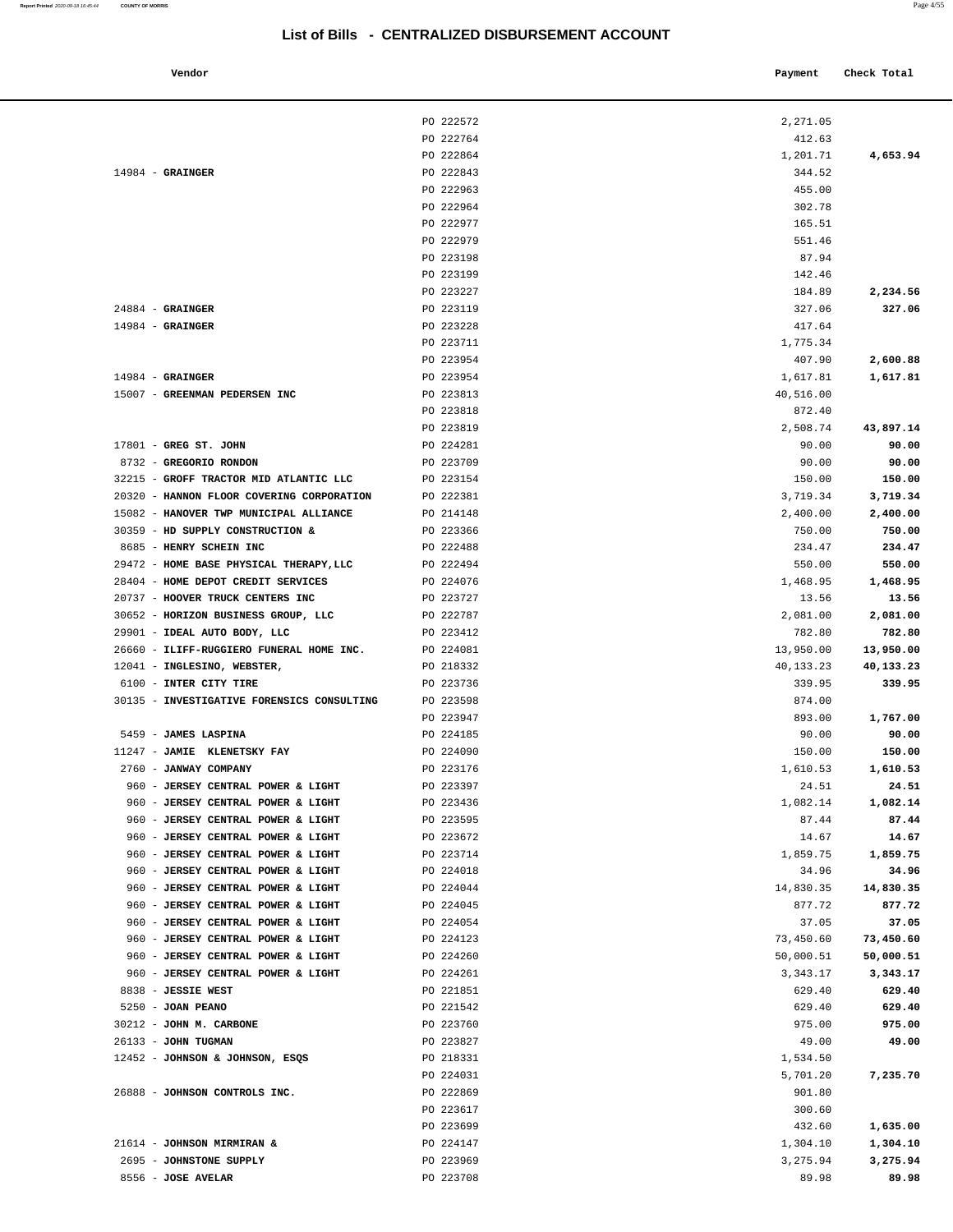| Report Printed 2020-09-18 16:45:44 | <b>COUNTY OF MORRIS</b> |  | Page 5/55 |
|------------------------------------|-------------------------|--|-----------|
|                                    |                         |  |           |

| Vendor |  | Payment Check Total |
|--------|--|---------------------|
|--------|--|---------------------|

| 30781 - JUAN MUNOZ                                     | PO 224057              | 1,594.24              | 1,594.24           |
|--------------------------------------------------------|------------------------|-----------------------|--------------------|
| 32433 - JUNAID SHIKH                                   | PO 223573              | 400.00                | 400.00             |
| 32240 - JUSTICE PACKAGING CORP                         | PO 218903              | 433.38                | 433.38             |
| 25418 - KATHLEEN FIUMARA                               | PO 221103              | 629.40                | 629.40             |
| 30046 - KENNETH THEILER                                | PO 224349              | 90.00                 | 90.00              |
| 15574 - KENVIL POWER EQUIPMENT, INC.                   | PO 219424              | 59.92                 |                    |
|                                                        | PO 223367              | 847.90                |                    |
|                                                        | PO 223588              | 57.98                 | 965.80             |
| 9209 - KEVIN WEYER                                     | PO 223943              | 89.99                 | 89.99              |
| $24924 - KEY-TECH$                                     | PO 215778              | 1,476.00              |                    |
|                                                        | PO 215778              | 306.00                | 1,782.00           |
| 24924 - KEY-TECH                                       | PO 219225              | 1,386.00              | 1,386.00           |
| 24924 - KEY-TECH                                       | PO 220136              | 702.00                | 702.00             |
| 24924 - KEY-TECH                                       | PO 224152              | 1,908.00              | 1,908.00           |
| 17948 - KFT FIRE TRAINERS, LLC                         | PO 212720              | 5,954.10              |                    |
|                                                        | PO 216945<br>PO 217451 | 9,273.20<br>15,673.44 |                    |
|                                                        | PO 217741              | 4,748.44              | 35,649.18          |
| 15657 - KURT'S LOCKSMITH SERVICE, LLC                  | PO 223231              | 114.95                | 114.95             |
| 12726 - LANGUAGE LINE SERVICES                         | PO 222883              | 427.80                | 427.80             |
| 7821 - LAURA ROBERTS                                   | PO 224254              | 94.66                 | 94.66              |
| 29890 - LAW BURNER                                     | PO 222805              | 2,863.28              | 2,863.28           |
| 25383 - LAW OFFICE OF ROBERT J. GREENBAUM              | PO 224017              | 341.00                | 341.00             |
| 5855 - LEXIS NEXIS                                     | PO 222769              | 58.00                 | 58.00              |
| 15775 - LIFESAVERS INC                                 | PO 223445              | 24.00                 |                    |
|                                                        | PO 223541              | 556.48                |                    |
|                                                        | PO 223945              | 12.00                 |                    |
|                                                        | PO 224059              | 24.00                 | 616.48             |
| 15782 - LINCOLN PK MUNICIPAL ALLIANCE                  | PO 223791              | 2,000.00              | 2,000.00           |
| 15816 - LONGFELLOWS SANDWICH DELI                      | PO 223296              | 418.71                | 418.71             |
| 28911 - M-TEC CONSTRUCTION SERVICE LLC                 | PO 224146              | 17,600.00             | 17,600.00          |
| $16385 - M.0.M.A.C$                                    | PO 214143              | 1,226.81              | 1,226.81           |
| 28251 - MAGIC TOUCH CONSTRUCTION CO., INC.             | PO 223762              | 2,401.89              | 2,401.89           |
| 12021 - MARGARET VIOLA                                 | PO 221825              | 629.40                | 629.40             |
| 687 - MARTELL ELLIS<br>32388 - MARY E. FUENTES         | PO 223682<br>PO 223815 | 90.00<br>819.00       | 90.00<br>819.00    |
| 31744 - MATTHEW WHELAN                                 | PO 222385              | 98.63                 | 98.63              |
| 14264 - MCMANIMON, SCOTLAND & BAUMANN LLC              | PO 224400              | 315.00                | 315.00             |
| 32457 - MEGHANN COBO                                   | PO 224060              | 40.50                 | 40.50              |
| 32055 - MFS CONSULTING ENGINEERS &                     | PO 224179              | 8,590.54              | 8,590.54           |
| 11509 - MICHAEL BLASKO                                 | PO 220932              | 1,608.00              | 1,608.00           |
| 27110 - MICHAEL MCGUIRE                                | PO 223681              | 90.00                 | 90.00              |
| 31022 - MICHAEL MINOVICH                               | PO 224077              | 1,926.00              | 1,926.00           |
| 25466 - MILLENNIUM COMMUNICATIONS                      | PO 222627              | 74,563.70             | 74,563.70          |
| 6953 - MOBILEX USA                                     | PO 211398              | 340.00                |                    |
|                                                        | PO 214168              | 306.00                |                    |
|                                                        | PO 215607              | 170.00                |                    |
|                                                        | PO 219179              | 544.00                |                    |
|                                                        | PO 221453              | 68.00                 | 1,428.00           |
| 32253 - MOMAR, INC.                                    | PO 222915              | 519.59                | 519.59             |
| 16288 - MORRIS COUNTY FARMS INC                        | PO 223890              | 199.00                | 199.00             |
| 12819 - MORRIS COUNTY MUA                              | PO 222881              | 2,114.21              | 2,114.21           |
| 12819 - MORRIS COUNTY MUA<br>12819 - MORRIS COUNTY MUA | PO 223883              | 6,122.49              | 6,122.49           |
| 12819 - MORRIS COUNTY MUA                              | PO 223967<br>PO 224161 | 1,159.10<br>601.49    | 1,159.10<br>601.49 |
| 19483 - MORRIS COUNTY MUNICIPAL                        | PO 223965              | 5,617.84              | 5,617.84           |
| 19483 - MORRIS COUNTY MUNICIPAL                        | PO 223966              | 175.56                | 175.56             |
| 4812 - MORRIS COUNTY PREVENTION                        | PO 223757              | 7,096.00              | 7,096.00           |
| 16293 - MORRIS IMAGING ASSOC II PA                     | PO 222871              | 331.00                | 331.00             |
| 14515 - MORRISTOWN ER MED ASSOC LLC                    | PO 222874              | 1,378.00              | 1,378.00           |
| 16321 - MORRISTOWN LUMBER &                            | PO 222773              | 127.10                |                    |
|                                                        | PO 222882              | 56.50                 |                    |
|                                                        | PO 223276              | 59.29                 |                    |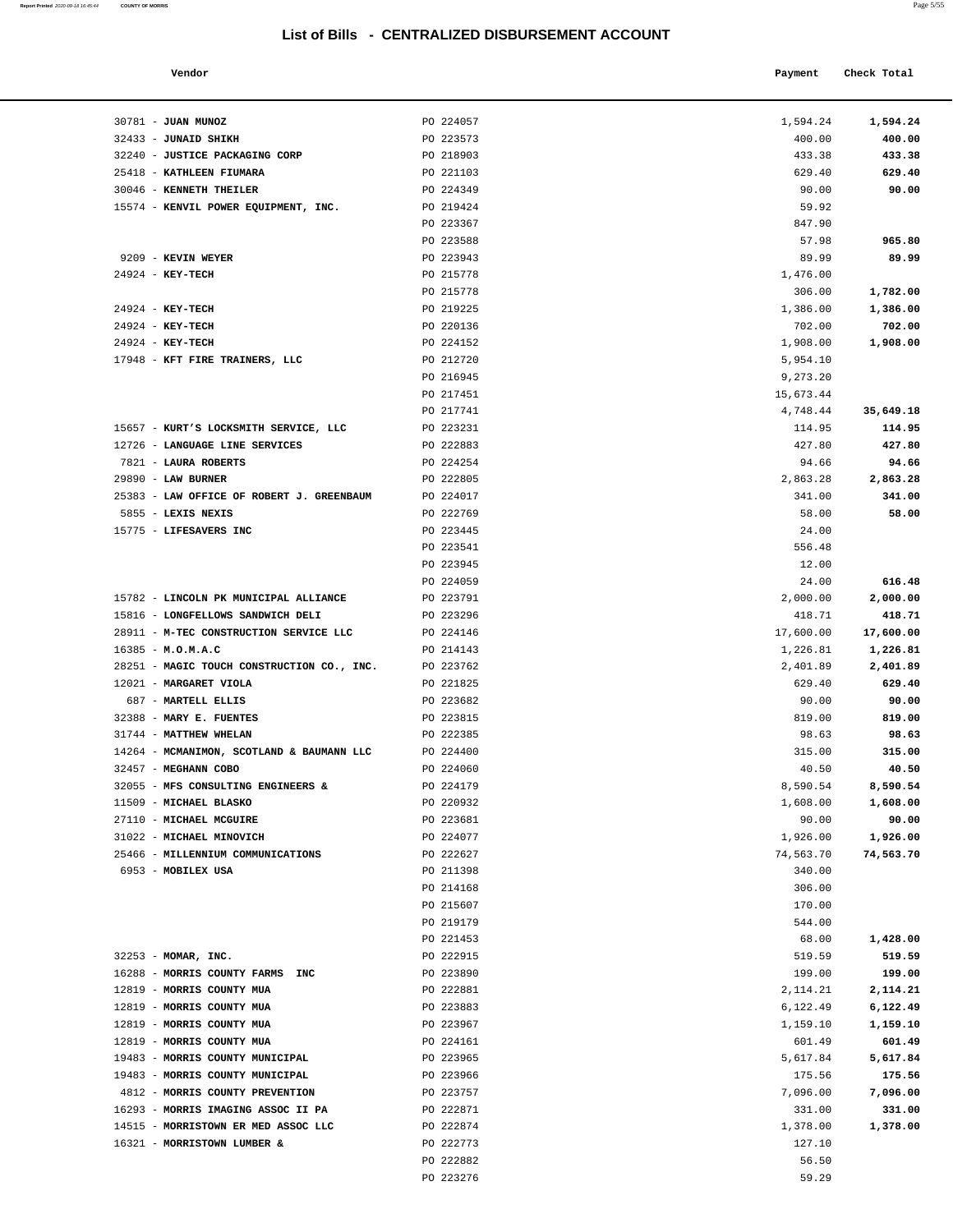#### **Vendor Check Total Payment Check Total**

|                                                                             | PO 223804              | 25.05             |                   |
|-----------------------------------------------------------------------------|------------------------|-------------------|-------------------|
|                                                                             | PO 223903              | 106.97            | 374.91            |
| 16340 - MORRISTOWN PARKING AUTHORITY                                        | PO 224231              | 5,774.00          | 5,774.00          |
| 21791 - MOTOROLA SOLUTIONS INC                                              | PO 223918              | 95,833.25         | 95,833.25         |
| 19523 - N.J. NATURAL GAS COMPANY                                            | PO 223895              | 34.00             |                   |
|                                                                             | PO 223896              | 161.35            |                   |
|                                                                             | PO 223898              | 63.97             |                   |
|                                                                             | PO 223899              | 302.01            |                   |
|                                                                             | PO 223900              | 224.41            |                   |
|                                                                             | PO 224122              | 35.87             | 821.61            |
| 28785 - NAPA OF ROCKAWAY                                                    | PO 223535              | 764.24            |                   |
|                                                                             | PO 223542              | 505.36            |                   |
|                                                                             | PO 223590              | 76.41             |                   |
|                                                                             | PO 223738              | 300.71            |                   |
|                                                                             | PO 223875              | 6.88              |                   |
|                                                                             | PO 223876              | 97.42             | 1,751.02          |
| 12481 - NATIONAL CAREER INSTITUTE                                           | PO 224320              | 3,200.00          | 3,200.00          |
| 21122 - NATIONAL FUEL OIL INC.                                              | PO 224402              | 4,173.12          |                   |
|                                                                             | PO 224402              | 37,487.84         | 41,660.96         |
| 16521 - NETCONG MUNICIPAL ALLIANCE                                          | PO 222459              | 6,214.40          | 6, 214.40         |
| 27477 - NEW BRIDGE MEDICAL CENTER                                           | PO 222672              | 2,220.68          | 2,220.68          |
| 16533 - NEW HOPE FOUNDATION INC.                                            | PO 223744              | 2,100.00          |                   |
|                                                                             | PO 223747              | 2,450.00          |                   |
|                                                                             | PO 223748              | 1,624.50          | 6,174.50          |
| 28545 - NEW JERSEY CRIME SCENE                                              | PO 223957              | 1,850.00          |                   |
|                                                                             | PO 223959              | 1,850.00          | 3,700.00          |
| 28348 - NEW JERSEY OVERHEAD DOOR LLC                                        | PO 224127              | 556.60            | 556.60            |
| 23981 - NIELSEN DODGE - C-J-R                                               | PO 223530              | 53.14             | 53.14             |
| 23981 - NIELSEN DODGE - C-J-R                                               | PO 223737              | 379.22            | 379.22            |
| 17819 - NJ ADVANCE MEDIA                                                    | PO 222742              | 40.30             | 40.30             |
| 19919 - NJ ADVANCE MEDIA                                                    | PO 223725              | 122.36            | 122.36            |
| 17819 - NJ ADVANCE MEDIA                                                    | PO 224091              | 41.85             | 41.85             |
| 30744 - NJSB CONSTRUCTION LLC                                               | PO 224053              | 995.00            | 995.00            |
| $8349$ - NMS LABS                                                           | PO 223572              | 4,966.00          | 4,966.00          |
| 10488 - NORITSU AMERICA CORPORATION<br>16738 - NORTHEASTERN HARDWARE CO INC | PO 223960<br>PO 223596 | 5,632.00<br>67.85 | 5,632.00<br>67.85 |
| 30167 - NOTO-WYNKOOP FUNERAL HOME                                           | PO 223723              | 1,666.00          | 1,666.00          |
| 16764 - NU-WAY CONCESSIONAIRES INC                                          | PO 223722              | 4,129.60          |                   |
|                                                                             | PO 224048              | 155, 348.39       |                   |
|                                                                             | PO 224049              | 9,061.08          |                   |
|                                                                             | PO 224056              |                   | 15.00 168,554.07  |
| $19739 - NV5$                                                               | PO 224144              | 31,285.96         | 31,285.96         |
| 26178 - OBP MEDICAL                                                         | PO 222801              | 1,000.00          | 1,000.00          |
| 21565 - OCLC ONLINE COMPUTER                                                | PO 222366              | 7,240.71          | 7,240.71          |
| 21565 - OCLC ONLINE COMPUTER                                                | PO 223259              | 2,413.57          | 2,413.57          |
| 26726 - OFFICE CONCEPTS GROUP, INC.                                         | PO 223646              | 309.77            | 309.77            |
| 26726 - OFFICE CONCEPTS GROUP, INC.                                         | PO 223724              | 218.08            | 218.08            |
| 26726 - OFFICE CONCEPTS GROUP, INC.                                         | PO 223745              | 288.68            | 288.68            |
| 26726 - OFFICE CONCEPTS GROUP, INC.                                         | PO 223812              | 191.97            | 191.97            |
| 29532 - OHD LLLP                                                            | PO 223369              | 860.00            | 860.00            |
| 25021 - ONE SOURCE OF NEW JERSEY LLC                                        | PO 223532              | 290.20            | 290.20            |
| 25021 - ONE SOURCE OF NEW JERSEY LLC                                        | PO 223539              | 310.74            | 310.74            |
| 25021 - ONE SOURCE OF NEW JERSEY LLC                                        | PO 223676              | 604.87            | 604.87            |
| $13856 - OPTIMUM$                                                           | PO 222962              | 71.23             | 71.23             |
| $20526$ - OPTIMUM                                                           | PO 223494              | 211.80            | 211.80            |
| $20526$ - OPTIMUM                                                           | PO 223495              | 212.69            | 212.69            |
| 20526 - OPTIMUM                                                             | PO 223496              | 128.89            | 128.89            |
| 20526 - OPTIMUM                                                             | PO 223933              | 293.91            | 293.91            |
| 20526 - OPTIMUM                                                             | PO 223934              | 241.18            | 241.18            |
| 8451 - OPTIMUM                                                              | PO 223937              | 291.82            | 291.82            |
| 8451 - OPTIMUM                                                              | PO 223949              | 112.89            | 112.89            |
| 8451 - OPTIMUM                                                              | PO 223950              | 126.43            | 126.43            |
| 10287 - PANCIELLO CONSTRUCTION LLC                                          | PO 224126              | 5,120.00          | 5,120.00          |

| 16340 - MORRISTOWN PARKING AUTHORITY | PO 224231 | 5,774.00                | 5,774.00   |
|--------------------------------------|-----------|-------------------------|------------|
| 21791 - MOTOROLA SOLUTIONS INC       | PO 223918 | 95,833.25               | 95,833.25  |
| 19523 - N.J. NATURAL GAS COMPANY     | PO 223895 | 34.00                   |            |
|                                      | PO 223896 | 161.35                  |            |
|                                      | PO 223898 | 63.97                   |            |
|                                      | PO 223899 | 302.01                  |            |
|                                      | PO 223900 | 224.41                  |            |
|                                      | PO 224122 | 35.87                   | 821.61     |
| 28785 - NAPA OF ROCKAWAY             | PO 223535 | 764.24                  |            |
|                                      | PO 223542 | 505.36                  |            |
|                                      | PO 223590 | 76.41                   |            |
|                                      | PO 223738 | 300.71                  |            |
|                                      | PO 223875 | 6.88                    |            |
|                                      | PO 223876 | 97.42                   | 1,751.02   |
| 12481 - NATIONAL CAREER INSTITUTE    | PO 224320 | 3,200.00                | 3,200.00   |
| 21122 - NATIONAL FUEL OIL INC.       | PO 224402 | 4,173.12                |            |
|                                      | PO 224402 | 37,487.84               | 41,660.96  |
| 16521 - NETCONG MUNICIPAL ALLIANCE   | PO 222459 | 6,214.40                | 6,214.40   |
|                                      |           |                         |            |
| 27477 - NEW BRIDGE MEDICAL CENTER    | PO 222672 | 2,220.68                | 2,220.68   |
| 16533 - NEW HOPE FOUNDATION INC.     | PO 223744 | 2,100.00                |            |
|                                      | PO 223747 | 2,450.00                |            |
|                                      | PO 223748 | 1,624.50                | 6,174.50   |
| 28545 - NEW JERSEY CRIME SCENE       | PO 223957 | 1,850.00                |            |
|                                      | PO 223959 | 1,850.00                | 3,700.00   |
| 28348 - NEW JERSEY OVERHEAD DOOR LLC | PO 224127 | 556.60                  | 556.60     |
| 23981 - NIELSEN DODGE - C-J-R        | PO 223530 | 53.14                   | 53.14      |
| 23981 - NIELSEN DODGE - C-J-R        | PO 223737 | 379.22                  | 379.22     |
| 17819 - NJ ADVANCE MEDIA             | PO 222742 | 40.30                   | 40.30      |
| 19919 - NJ ADVANCE MEDIA             | PO 223725 | 122.36                  | 122.36     |
| 17819 - NJ ADVANCE MEDIA             | PO 224091 | 41.85                   | 41.85      |
| 30744 - NJSB CONSTRUCTION LLC        | PO 224053 | 995.00                  | 995.00     |
| 8349 - NMS LABS                      | PO 223572 | 4,966.00                | 4,966.00   |
| 10488 - NORITSU AMERICA CORPORATION  | PO 223960 | 5,632.00                | 5,632.00   |
| 16738 - NORTHEASTERN HARDWARE CO INC | PO 223596 | 67.85                   | 67.85      |
| 30167 - NOTO-WYNKOOP FUNERAL HOME    | PO 223723 | 1,666.00                | 1,666.00   |
| 16764 - NU-WAY CONCESSIONAIRES INC   | PO 223722 |                         |            |
|                                      |           | 4,129.60<br>155, 348.39 |            |
|                                      | PO 224048 |                         |            |
|                                      | PO 224049 | 9,061.08                |            |
|                                      | PO 224056 | 15.00                   | 168,554.07 |
| $19739 - NV5$                        | PO 224144 | 31,285.96               | 31,285.96  |
| 26178 - OBP MEDICAL                  | PO 222801 | 1,000.00                | 1,000.00   |
| 21565 - OCLC ONLINE COMPUTER         | PO 222366 | 7,240.71                | 7,240.71   |
| 21565 - OCLC ONLINE COMPUTER         | PO 223259 | 2,413.57                | 2,413.57   |
| 26726 - OFFICE CONCEPTS GROUP, INC.  | PO 223646 | 309.77                  | 309.77     |
| 26726 - OFFICE CONCEPTS GROUP, INC.  | PO 223724 | 218.08                  | 218.08     |
| 26726 - OFFICE CONCEPTS GROUP, INC.  | PO 223745 | 288.68                  | 288.68     |
| 26726 - OFFICE CONCEPTS GROUP, INC.  | PO 223812 | 191.97                  | 191.97     |
| $29532 - OHD LLLP$                   | PO 223369 | 860.00                  | 860.00     |
| 25021 - ONE SOURCE OF NEW JERSEY LLC | PO 223532 | 290.20                  | 290.20     |
| 25021 - ONE SOURCE OF NEW JERSEY LLC | PO 223539 | 310.74                  | 310.74     |
| 25021 - ONE SOURCE OF NEW JERSEY LLC | PO 223676 | 604.87                  | 604.87     |
| $13856 - OPTIMUM$                    | PO 222962 | 71.23                   | 71.23      |
| 20526 - OPTIMUM                      | PO 223494 | 211.80                  | 211.80     |
| $20526$ - OPTIMUM                    | PO 223495 | 212.69                  | 212.69     |
|                                      |           |                         |            |
| $20526$ - OPTIMUM                    | PO 223496 | 128.89                  | 128.89     |
| 20526 - OPTIMUM                      | PO 223933 | 293.91                  | 293.91     |
| 20526 - OPTIMUM                      | PO 223934 | 241.18                  | 241.18     |
| 8451 - OPTIMUM                       | PO 223937 | 291.82                  | 291.82     |
| 8451 - OPTIMUM                       | PO 223949 | 112.89                  | 112.89     |
| 8451 - OPTIMUM                       | PO 223950 | 126.43                  | 126.43     |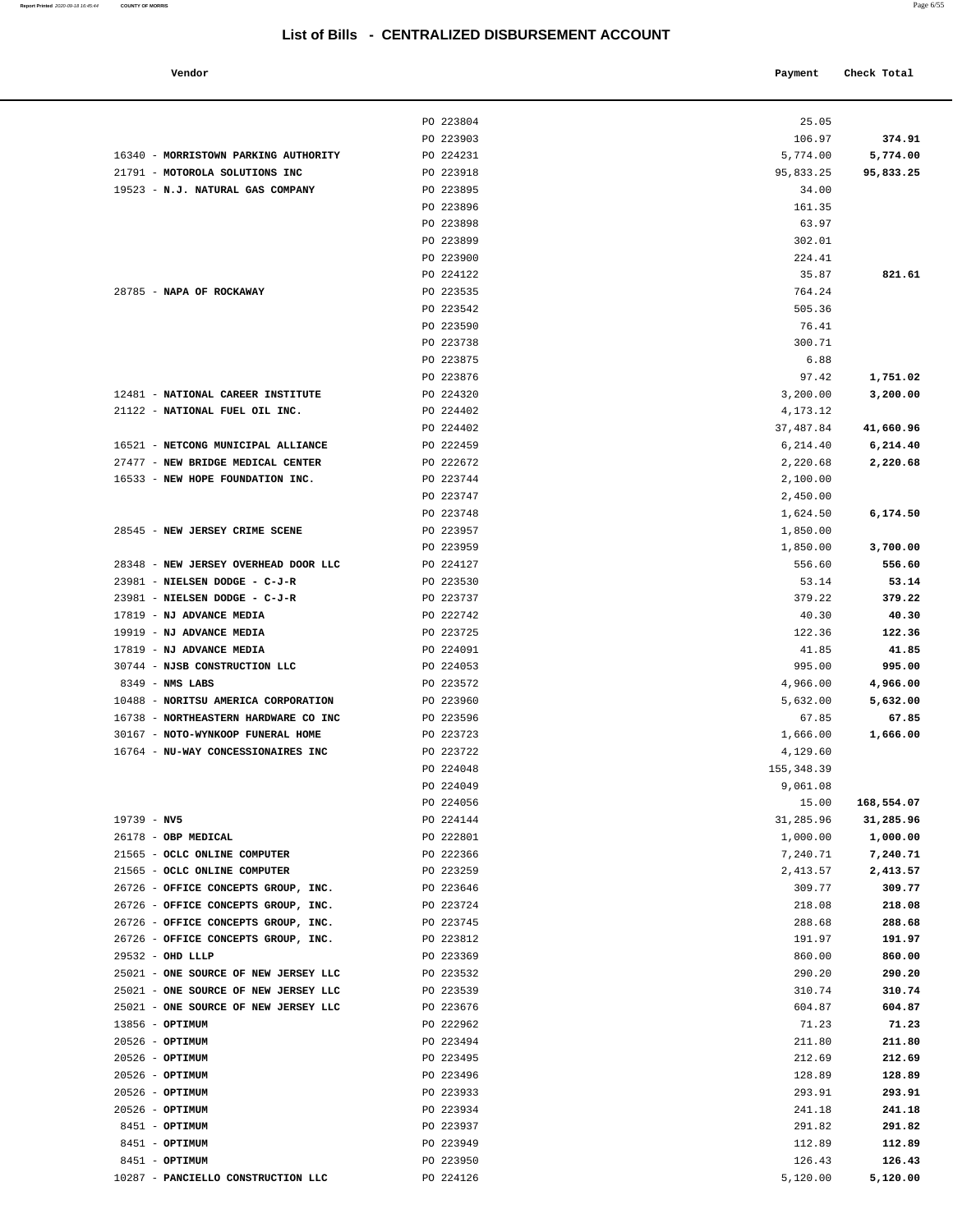PO 223580

PO 222776 PO 223713

#### **Vendor Payment** Check Total **Payment** Check Total **Payment**

16887 - **PAPER MART INC PO 222838** 

16890 - **PARSIPPANY-TROY HILLS** PO 224388 32472 - **PASSAIC COUNTY COMMUNITY COLLEGE** PO 224440 32243 - **PERTH AMBOY SPRING WORKS, INC** PO 223533

24970 - **POWERDMS, INC. PO 224109** 4811 - **PROJECT LIFESAVER, INC.** PO 223140 7872 - QUENCH USA, INC. **PO 223546** 

264 - **R & J CONTROL, INC.** PO 222766

19722 - **R C SOUND PO 224379** 17215 - **R.S. KNAPP CO. INC.** PO 223353

24823 - **RAMAPO COLLEGE OF NJ PO 223930** 24823 - **RAMAPO COLLEGE OF NJ PO 224321** 24823 - **RAMAPO COLLEGE OF NJ PO 224322** 24823 - **RAMAPO COLLEGE OF NJ PO 224323** 24823 - **RAMAPO COLLEGE OF NJ PO 224324** 17259 - **RAY ALLEN MANUFACTURING LLC** PO 223753 26223 - **RE-TRON TECHNOLOGIES INC.** PO 223534 29982 - **REDICARE LLC** PO 223670 29466 - **RICCIARDI BROTHERS, INC** PO 223964 28336 - **RICHARD JOHNSON PO 223993** 19765 - **RICOH AMERICAS CORPORATION** PO 223705

28741 - **RICOH USA, INC.** PO 214890 28741 - **RICOH USA, INC. PO 223587** 28741 - **RICOH USA, INC. PO 223683** 28741 - **RICOH USA, INC. PO 223690** 28741 - **RICOH USA, INC. PO 223951** 28741 - **RICOH USA, INC. PO 223955** 28741 - **RICOH USA, INC. PO 224098** 21788 - **ROAD SAFETY SYSTEMS LLC** PO 222978 21788 - **ROAD SAFETY SYSTEMS LLC PO 223068** 21788 - **ROAD SAFETY SYSTEMS LLC** PO 223069 20686 - **ROBERT A VERRY** PO 222274 150.00 **150.00** 32239 - **ROBERT H GORDON PO 221156** 17369 - **ROCKAWAY BOROUGH PO 223166** 17899 - **RONALD SUAREZ, MD PO 221712** 32405 - **RSA HOME IMPROVEMENTS** PO 223989 9938 - **RUTGERS CENTER FOR CONTINUING** PO 223653

8521 - **RUTGERS UNIVERSITY** PO 223805

28334 - **RUTGERS, THE STATE UNIVERSITY OF NJ** PO 223929 4666 - **RUTH BIAMONTE** PO 224169 90.00 **90.00** 29062 - **SALMON BROS. INC. PO 224150**  31757 - **SAMANTHA POLIZZI** PO 223932 25.00 **25.00** 31598 - **SANCHEZ ENGRAVING LLC** PO 223371

**Report Printed** 2020-09-18 16:45:44 **COUNTY OF MORRIS** Page 7/55

| a.<br>u. | . .<br>۰<br>٠ |
|----------|---------------|
|          |               |

| PO 222838 | 256.50    |           |
|-----------|-----------|-----------|
| PO 223475 | 736.05    | 992.55    |
| PO 224388 | 8,000.00  | 8,000.00  |
| PO 224440 | 975.00    | 975.00    |
| PO 223533 | 785.00    |           |
| PO 223726 | 784.99    | 1,569.99  |
| PO 224109 | 5,149.20  | 5,149.20  |
| PO 223140 | 6,599.69  | 6,599.69  |
| PO 223546 | 49.44     |           |
| PO 223580 | 99.00     | 148.44    |
| PO 222766 | 800.00    |           |
| PO 222776 | 155.00    |           |
| PO 223713 | 949.07    |           |
| PO 223892 | 3,565.00  |           |
| PO 223893 | 1,085.48  | 6,554.55  |
| PO 224379 | 1,500.00  | 1,500.00  |
| PO 223353 | 75.00     |           |
| PO 223356 | 63.18     |           |
| PO 224055 | 36.83     | 175.01    |
| PO 223930 | 800.00    | 800.00    |
| PO 224321 | 800.00    | 800.00    |
| PO 224322 | 3,200.00  | 3,200.00  |
| PO 224323 | 3,200.00  | 3,200.00  |
| PO 224324 | 3,200.00  | 3,200.00  |
| PO 223753 | 311.86    | 311.86    |
| PO 223534 | 368.73    | 368.73    |
| PO 223670 | 19.55     | 19.55     |
| PO 223964 | 1,355.47  | 1,355.47  |
| PO 223993 | 62.26     | 62.26     |
| PO 223705 | 762.85    |           |
| PO 223779 | 714.75    |           |
| PO 223808 | 1,227.09  |           |
| PO 223845 | 7,999.80  |           |
| PO 224020 | 897.53    |           |
| PO 224067 | 970.21    |           |
| PO 224084 | 221.66    | 12,793.89 |
| PO 214890 | 537.60    | 537.60    |
| PO 223587 | 555.19    | 555.19    |
| PO 223683 | 869.57    | 869.57    |
| PO 223690 | 1,144.46  | 1,144.46  |
| PO 223951 | 1,212.49  | 1,212.49  |
| PO 223955 | 1,106.61  | 1,106.61  |
| PO 224098 | 1,275.00  | 1,275.00  |
| PO 222978 | 575.00    | 575.00    |
| PO 223068 | 3,685.00  | 3,685.00  |
| PO 223069 | 3,685.00  | 3,685.00  |
| PO 222274 | 150.00    | 150.00    |
| PO 221156 | 867.60    | 867.60    |
| PO 223166 | 6,566.52  | 6,566.52  |
| PO 221712 | 867.60    | 867.60    |
| PO 223989 | 16,782.24 | 16,782.24 |
| PO 223653 | 754.00    |           |
| PO 223654 | 3,200.00  |           |
| PO 223926 | 623.00    |           |
| PO 223927 | 2,595.00  |           |
| PO 223928 | 800.00    | 7,972.00  |
| PO 223805 | 200.00    |           |
| PO 223806 | 100.00    | 300.00    |
| PO 223929 | 800.00    | 800.00    |
| PO 224169 | 90.00     | 90.00     |
| PO 224150 | 81,286.10 | 81,286.10 |
| PO 223932 | 25.00     | 25.00     |
| PO 223371 | 75.00     | 75.00     |
|           |           |           |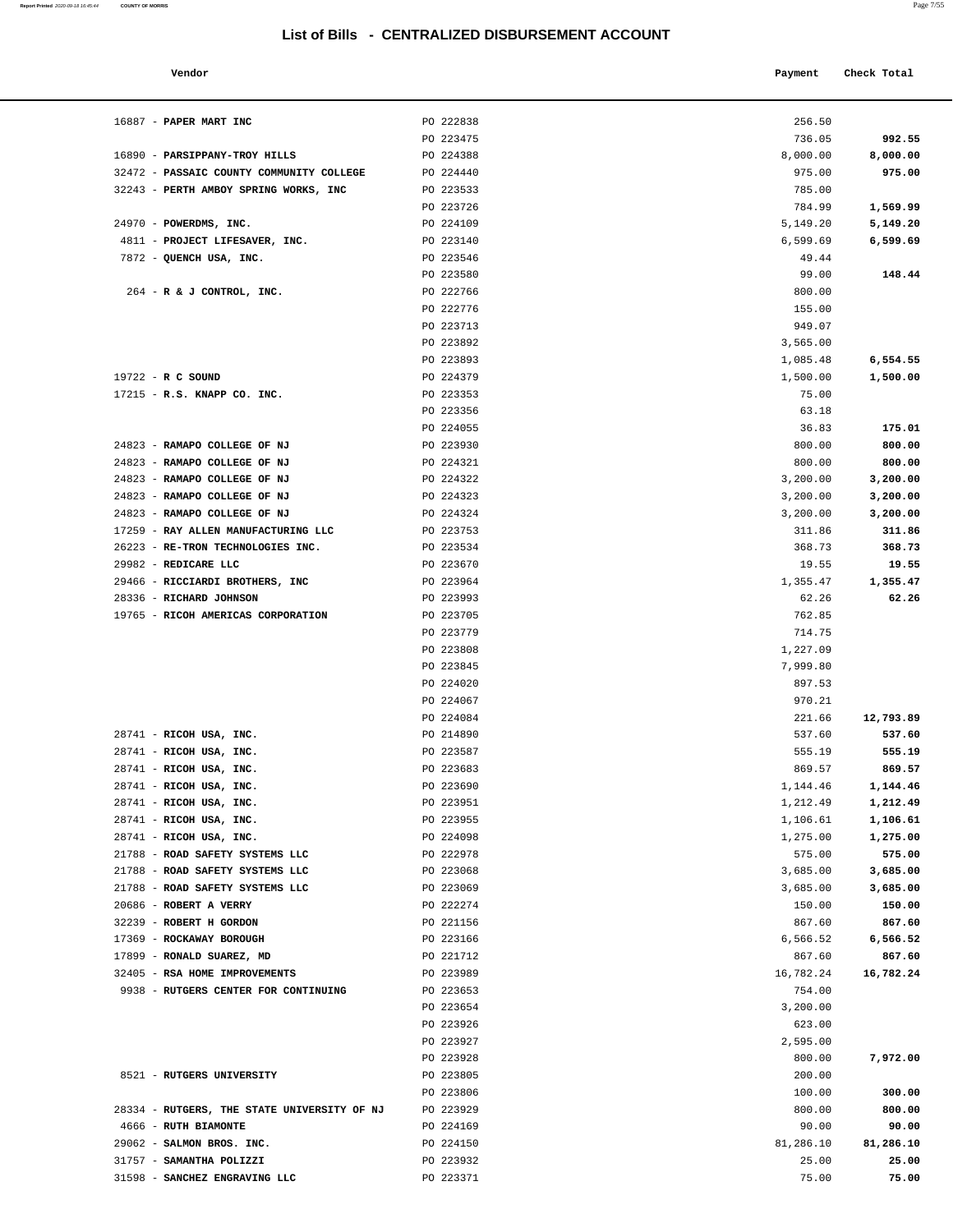**Report Printed 2020-09-18 16:45:44** COUNTY OF MORRIS

|                                |                                                  |            | $1 \text{ age}$ $0.55$ |
|--------------------------------|--------------------------------------------------|------------|------------------------|
|                                | List of Bills - CENTRALIZED DISBURSEMENT ACCOUNT |            |                        |
| Vendor                         |                                                  | Payment    | Check Total            |
| SCIENTIFIC BOILER WATER        | PO 222767                                        | 243.00     |                        |
|                                | PO 223888                                        | 2,283.00   | 2,526.00               |
| <b>SHAWN R. JOHNSTON</b>       | PO 223829                                        | 68.18      | 68.18                  |
| SHI INTERNATIONAL CORP         | PO 221926                                        | 9,199.00   | 9,199.00               |
| <b>SHI INTERNATIONAL CORP</b>  | PO 223849                                        | 7,280.00   | 7,280.00               |
| <b>SIGN A RAMA LEDGEWOOD</b>   | PO 223700                                        | 216.00     | 216.00                 |
| SMITH MOTOR CO., INC.          | PO 223538                                        | 28.65      |                        |
|                                | PO 223739                                        | 434.64     |                        |
|                                | PO 223878                                        | 1,165.25   | 1,628.54               |
| SODEXO INC & AFFILIATES        | PO 223712                                        | 53,134.00  | 53,134.00              |
| <b>SONIA PALACIOS</b>          | PO 223889                                        | 74.98      | 74.98                  |
| SOUTHEAST MORRIS COUNTY        | PO 223894                                        | 24,818.68  | 24,818.68              |
| SOUTHEAST MORRIS COUNTY        | PO 223901                                        | 5,535.17   | 5,535.17               |
| SOUTHEAST MORRIS COUNTY        | PO 223973                                        | 7,497.05   | 7,497.05               |
| SPARWICK CONTRACTING, INC.     | PO 223994                                        | 224,539.56 |                        |
|                                | PO 224148                                        | 196,978.44 | 421,518.00             |
| SRS SECURITY AGENCY, LLC       | PO 224143                                        | 864.00     | 864.00                 |
| <b>ST. PATRICKS DAY PARADE</b> | PO 209381                                        | 974.00     | 974.00                 |
| STEPHEN P. FOLEY               | PO 223055                                        | 1,012.00   | 1,012.00               |
| <b>SUBURBAN PROPANE -2347</b>  | PO 223664                                        | 700.26     |                        |
|                                | PO 224046                                        | 461.53     |                        |
|                                | PO 224058                                        | 84.52      | 1,246.31               |
| SULLIVAN AND GRABER            | PO 223581                                        | 5,828.00   | 5,828.00               |
| SUSAN TOMCHUK                  | PO 221791                                        | 1,442.40   | 1,442.40               |
| SUSSEX COUNTY MUA              | PO 223674                                        | 237.00     | 237.00                 |
| <b>T &amp; M ASSOCIATES</b>    | PO 224145                                        | 5,775.00   | 5,775.00               |
| T. M. WARD COMPANY             | PO 223763                                        | 37.00      | 37.00                  |
| <b>T. SLACK ENVIRONMENTAL</b>  | PO 223536                                        | 184.00     | 184.00                 |
| T. SLACK ENVIRONMENTAL         | PO 223537                                        | 742.56     | 742.56                 |
| TABB INC                       | PO 223626                                        | 38.00      | 38.00                  |
| TBS CONTROLS LLC               | PO 223765                                        | 1,593.37   |                        |
|                                | PO 223897                                        | 2,944.37   | 4,537.74               |
| TELESEARCH INC                 | PO 223647                                        | 932.05     |                        |
|                                | PO 223687                                        | 932.05     | 1,864.10               |
| THE BIBER PARTNERSHIP AIA      | PO 223278                                        | 1,922.85   |                        |
|                                | PO 223279                                        | 596.12     | 2,518.97               |
| THE GODFATHER OF MORRISTOWN    | PO 224110                                        | 74.32      | 74.32                  |
| THE GODFATHER OF MORRISTOWN    | PO 224119                                        | 49.15      | 49.15                  |
| THE NEUROSCIENCE CENTER OF     | PO 222875                                        | 1,440.00   |                        |
|                                | PO 223237                                        | 4,770.01   | 6,210.01               |
| THE TAB GROUP                  | PO 223663                                        | 804.70     | 804.70                 |
| <b>THOMSON REUTER-WEST</b>     | PO 223976                                        | 1,135.89   | 1,135.89               |
| THOMSON REUTERS-WEST           | PO 222279                                        | 3,528.00   | 3,528.00               |
| TILCON NEW YORK INC.           | PO 220293                                        | 654.73     |                        |
|                                | PO 223364                                        | 743.85     |                        |

| 3032 - SCIENTIFIC BOILER WATER          | PO 222767 | 243.00     |            |
|-----------------------------------------|-----------|------------|------------|
|                                         | PO 223888 | 2,283.00   | 2,526.00   |
| 10597 - SHAWN R. JOHNSTON               | PO 223829 | 68.18      | 68.18      |
| 17726 - SHI INTERNATIONAL CORP          | PO 221926 | 9,199.00   | 9,199.00   |
| 17726 - SHI INTERNATIONAL CORP          | PO 223849 | 7,280.00   | 7,280.00   |
| 29041 - SIGN A RAMA LEDGEWOOD           | PO 223700 | 216.00     | 216.00     |
| 17699 - SMITH MOTOR CO., INC.           | PO 223538 | 28.65      |            |
|                                         | PO 223739 | 434.64     |            |
|                                         | PO 223878 | 1,165.25   | 1,628.54   |
| 6981 - SODEXO INC & AFFILIATES          | PO 223712 | 53,134.00  | 53,134.00  |
| 6062 - SONIA PALACIOS                   | PO 223889 | 74.98      | 74.98      |
| 17755 - SOUTHEAST MORRIS COUNTY         | PO 223894 | 24,818.68  | 24,818.68  |
| 17755 - SOUTHEAST MORRIS COUNTY         | PO 223901 | 5,535.17   | 5,535.17   |
| 17755 - SOUTHEAST MORRIS COUNTY         | PO 223973 | 7,497.05   | 7,497.05   |
| 17762 - SPARWICK CONTRACTING, INC.      | PO 223994 | 224,539.56 |            |
|                                         | PO 224148 | 196,978.44 | 421,518.00 |
| 32311 - SRS SECURITY AGENCY, LLC        | PO 224143 | 864.00     | 864.00     |
| 31477 - ST. PATRICKS DAY PARADE         | PO 209381 | 974.00     | 974.00     |
| 21787 - STEPHEN P. FOLEY                | PO 223055 | 1,012.00   | 1,012.00   |
| 8621 - SUBURBAN PROPANE -2347           | PO 223664 | 700.26     |            |
|                                         | PO 224046 | 461.53     |            |
|                                         | PO 224058 | 84.52      |            |
|                                         |           |            | 1,246.31   |
| 28733 - SULLIVAN AND GRABER             | PO 223581 | 5,828.00   | 5,828.00   |
| 1487 - SUSAN TOMCHUK                    | PO 221791 | 1,442.40   | 1,442.40   |
| 11429 - SUSSEX COUNTY MUA               | PO 223674 | 237.00     | 237.00     |
| 6265 - T & M ASSOCIATES                 | PO 224145 | 5,775.00   | 5,775.00   |
| 32127 - T. M. WARD COMPANY              | PO 223763 | 37.00      | 37.00      |
| 21173 - T. SLACK ENVIRONMENTAL          | PO 223536 | 184.00     | 184.00     |
| 21173 - T. SLACK ENVIRONMENTAL          | PO 223537 | 742.56     | 742.56     |
| 26030 - TABB INC                        | PO 223626 | 38.00      | 38.00      |
| 5611 - TBS CONTROLS LLC                 | PO 223765 | 1,593.37   |            |
|                                         | PO 223897 | 2,944.37   | 4,537.74   |
| 17990 - TELESEARCH INC                  | PO 223647 | 932.05     |            |
|                                         | PO 223687 | 932.05     | 1,864.10   |
| 11651 - THE BIBER PARTNERSHIP AIA       | PO 223278 | 1,922.85   |            |
|                                         | PO 223279 | 596.12     | 2,518.97   |
| 27366 - THE GODFATHER OF MORRISTOWN     | PO 224110 | 74.32      | 74.32      |
| 27366 - THE GODFATHER OF MORRISTOWN     | PO 224119 | 49.15      | 49.15      |
| 10412 - THE NEUROSCIENCE CENTER OF      | PO 222875 | 1,440.00   |            |
|                                         | PO 223237 | 4,770.01   | 6,210.01   |
| 5711 - THE TAB GROUP                    | PO 223663 | 804.70     | 804.70     |
| 10812 - THOMSON REUTER-WEST             | PO 223976 | 1,135.89   | 1,135.89   |
| 18437 - THOMSON REUTERS-WEST            | PO 222279 | 3,528.00   | 3,528.00   |
| 122 - TILCON NEW YORK INC.              | PO 220293 |            |            |
|                                         |           | 654.73     |            |
|                                         | PO 223364 | 743.85     |            |
|                                         | PO 223673 | 1,182.79   | 2,581.37   |
| 21479 - TIOGA SOLAR MORRIS COUNTY 1 LLC | PO 224124 | 2,453.04   | 2,453.04   |
| 18067 - TJ'S SPORTWIDE TROPHY           | PO 222880 | 139.90     | 139.90     |
| 281 - TOMAR INDUSTRIES INC              | PO 223085 | 441.00     |            |
|                                         | PO 223702 | 650.00     |            |
|                                         | PO 223887 | 210.00     | 1,301.00   |
| 9055 - TOTAL ADMINISTRATIVE SERVICES    | PO 223057 | 434.89     | 434.89     |
| 13793 - TOWNSHIP OF CHESTER             | PO 223792 | 4,000.00   | 4,000.00   |
| 19271 - TOWNSHIP OF JEFFERSON           | PO 222718 | 5,528.87   | 5,528.87   |
| 16913 - TOWNSHIP OF PARSIPPANY -        | PO 223902 | 5,741.14   | 5,741.14   |
| 1905 - TOWNSHIP OF ROCKAWAY             | PO 223798 | 17,595.00  | 17,595.00  |
| 11837 - TOWNSHIP OF ROXBURY             | PO 224013 | 1,527.75   | 1,527.75   |
| 18398 - TOWNSHIP OF WASHINGTON          | PO 214145 | 1,517.55   |            |
|                                         | PO 223294 | 1,900.00   |            |
|                                         | PO 223795 | 1,000.00   | 4,417.55   |
| 26593 - TRACKS UNLIMITED, LLC           | PO 219576 | 34,350.00  | 34,350.00  |
|                                         |           |            |            |

3049 - **TRANE** PO 223695 1,128.00 **1,128.00**

2773 - **TRI-DIM FILTER CORPORATION PO 221979 10,000.00**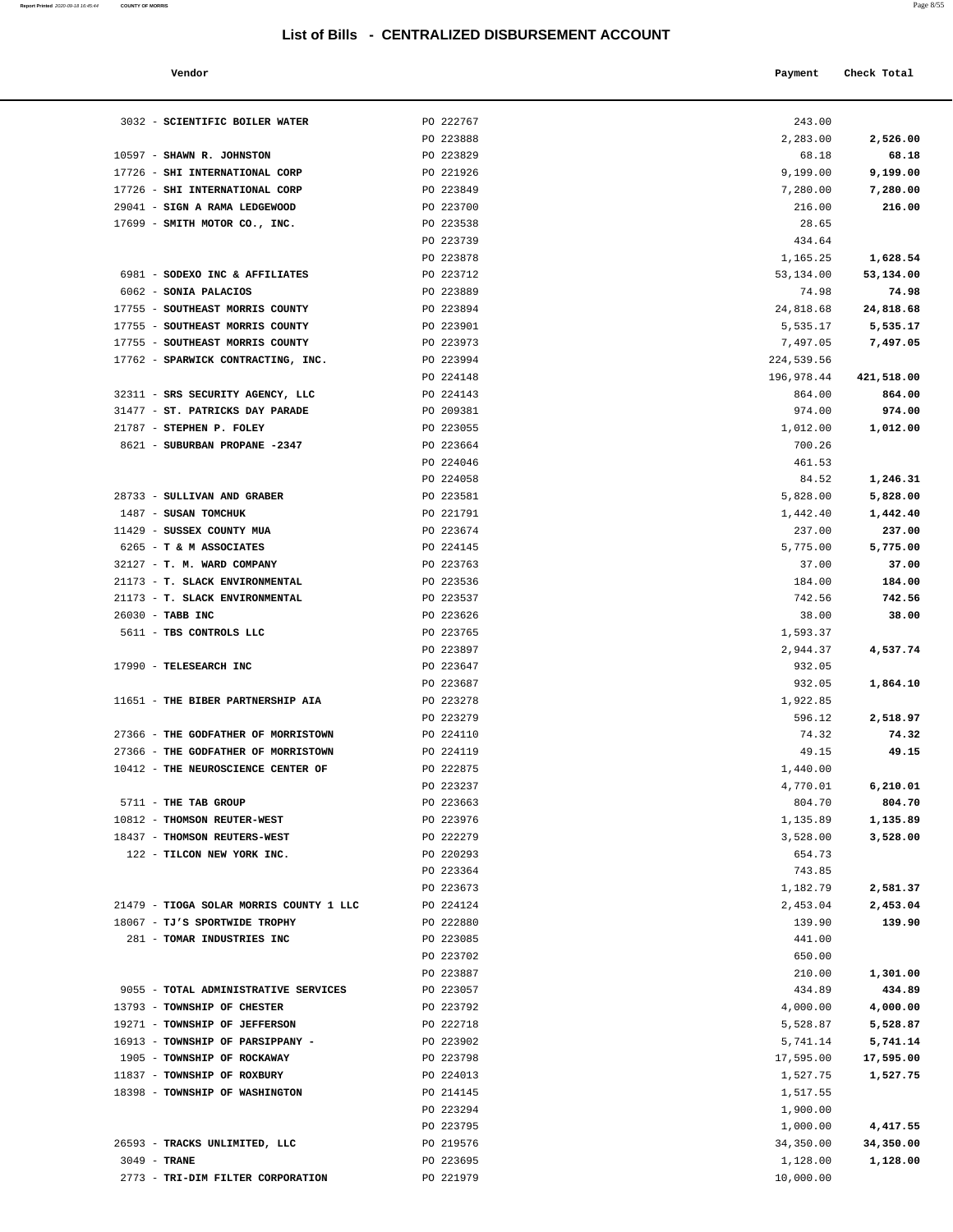#### **Vendor Payment Check Total**

2181 - **TRIUS, INC.** 20009 - **TRUGREEN** PO 224358 335.87 **335.87**

12333 - TRIMBOLI & PRUSINOWSKI, LLC

30877 - **TUNSTEAD LANDSCAPE SERVICES**  25209 - **TURN OUT UNIFORMS, INC.** PO 222771 699.93 **699.93** 1739 - **TURTLE & HUGHES, INC** 4144 - **U-LINE SHIPPING SUPPLY** 

29540 - **U.S. BANK OPERATIONS CENTER** 31502 - **U.S. SECURITY ASSOCIATES** 

18285 - **VAN CLEEF ENGINEERING ASSOC** 

18217 - **UNION COUNTY COLLEGE** 32432 - **UNITED FIREPROOFING, INC.**  446 - **UNITRONIX DATA SYSTEMS INC** PO 223396 6,840.00 **6,840.00** 20042 - **V.E. RALPH & SON INC.** 

 21561 - **VANORE ELECTRIC INC** PO 223392 2,314.24 **2,314.24** 21561 - **VANORE ELECTRIC INC** PO 223764 3,734.08 **3,734.08**

1286 - **VERIZON**  1286 - **VERIZON** PO 223509 303.80 **303.80** 10668 - **VERIZON CABS** 1348 - **VERIZON WIRELESS** 

14766 - **VIRGINIA FORTE** 

25832 - **VOIANCE LANGUAGE SERVICES, LLC** 6146 - **W.B. MASON COMPANY INC** 

6146 - **W.B. MASON COMPANY INC** 

6146 - **W.B. MASON COMPANY INC** 

6146 - **W.B. MASON COMPANY INC** 

**Report Printed** 2020-09-18 16:45:44 **COUNTY OF MORRIS** 

| a.<br>I | . .<br>٧<br>٠ |
|---------|---------------|
|         |               |

| PO 222113 | 794.00     | 10,794.00 |
|-----------|------------|-----------|
| PO 224019 | 1,286.50   |           |
| PO 224030 | 6,897.50   | 8,184.00  |
| PO 223196 | 1,637.16   | 1,637.16  |
| PO 224358 | 335.87     | 335.87    |
| PO 223428 | 200.00     | 200.00    |
| PO 222771 | 699.93     | 699.93    |
| PO 223704 | 33.90      | 33.90     |
| PO 222831 | 1,273.47   |           |
| PO 223093 | 1,852.59   |           |
| PO 223431 | 50.63      | 3,176.69  |
| PO 223962 | 13, 272.54 | 13,272.54 |
| PO 222759 | 3,681.66   |           |
| PO 223041 | 33,036.26  |           |
| PO 223380 | 6,118.50   |           |
| PO 223394 | 1,871.42   |           |
| PO 223395 | 2,291.38   | 46,999.22 |
| PO 224441 | 2,853.81   | 2,853.81  |
| PO 222839 | 7,560.00   | 7,560.00  |
| PO 223396 | 6,840.00   | 6,840.00  |
| PO 218094 | 1,481.20   |           |
| PO 223377 | 1,747.29   | 3,228.49  |
| PO 208624 | 294.30     |           |
| PO 209298 | 4,269.80   |           |
| PO 220220 | 375.00     |           |
| PO 224171 | 1,128.00   |           |
| PO 224172 | 10,080.00  | 16,147.10 |
| PO 223392 | 2,314.24   | 2,314.24  |
| PO 223764 | 3,734.08   | 3,734.08  |
| PO 223437 | 3,822.99   | 3,822.99  |
| PO 223509 | 303.80     | 303.80    |
| PO 223946 | 1,792.90   | 1,792.90  |
| PO 223833 | 136.51     |           |
| PO 223909 | 12,315.05  |           |
| PO 224265 | 187.45     |           |
| PO 224265 | 20,537.28  | 33,176.29 |
| PO 212154 | 629.40     |           |
| PO 221112 | 629.40     | 1,258.80  |
| PO 224101 | 995.16     | 995.16    |
| PO 207145 | 72.45      |           |
| PO 220446 | 77.01      |           |
| PO 222671 | 135.67     |           |
| PO 222689 | 104.22     |           |
| PO 222840 | 101.64     |           |
| PO 222902 | 29.90      |           |
| PO 223050 | 205.29     |           |
| PO 223090 | 357.76     | 1,083.94  |
| PO 223097 | 363.16     |           |
| PO 223098 | 1,285.66   |           |
| PO 223125 | 139.39     |           |
| PO 223385 | 41.46      |           |
| PO 223387 | 1,150.80   |           |
| PO 223455 | 215.84     |           |
| PO 223480 | 116.45     | 3,312.76  |
|           |            |           |
| PO 223577 | 3.28       |           |
| PO 223578 | 295.20     |           |
| PO 223594 | 429.95     |           |
| PO 223667 | 90.55      |           |
| PO 223679 | 55.10      |           |
| PO 223680 | 34.56      |           |
| PO 223686 | 1,127.20   |           |
| PO 223717 | 9.58       | 2,045.42  |
| PO 223721 | 355.40     |           |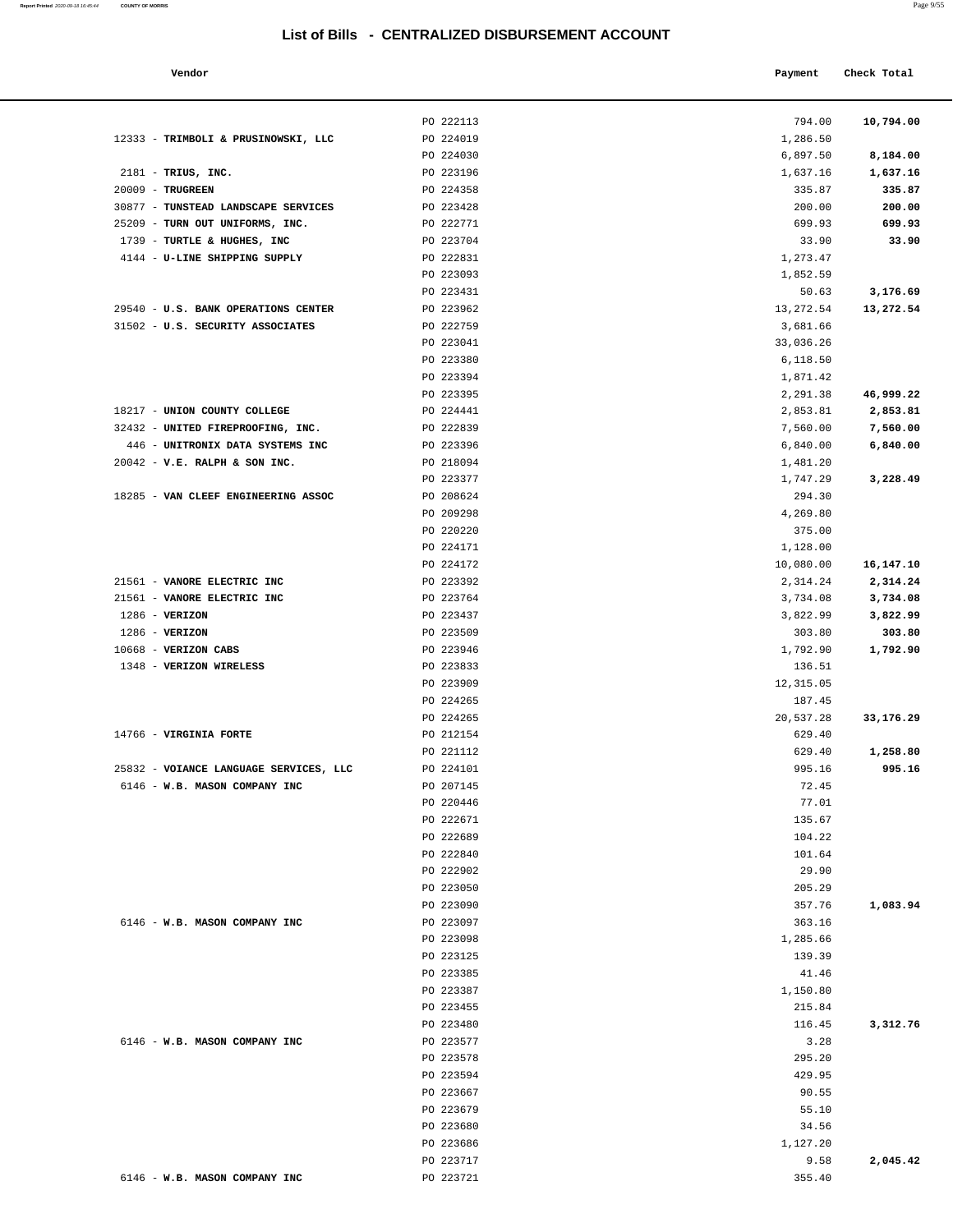| Vendor                                   |           | Payment  | Check Total  |
|------------------------------------------|-----------|----------|--------------|
|                                          | PO 223788 | 76.01    |              |
|                                          | PO 223816 | 119.84   |              |
|                                          | PO 223948 | 99.02    |              |
|                                          | PO 224010 | 188.79   |              |
|                                          | PO 224116 | 15.99    | 855.05       |
| 24231 - WATERS, MCPHERSON, MCNEILL, P.C. | PO 223574 | 2,428.88 | 2,428.88     |
| 24231 - WATERS, MCPHERSON, MCNEILL, P.C. | PO 223741 | 3,813.00 | 3,813.00     |
| 24231 - WATERS, MCPHERSON, MCNEILL, P.C. | PO 223758 | 7,995.78 | 7,995.78     |
| 4620 - WAYNE SPEARS                      | PO 224015 | 90.00    | 90.00        |
| 29508 - WEATHERTITE SOLUTIONS            | PO 224125 | 4,500.00 | 4,500.00     |
| $32222 - W E I S S - A U G$ , INC        | PO 223906 | 985.00   | 985.00       |
| 18452 - WHARTON BORO MUNICIPAL           | PO 222445 | 1,020.27 |              |
|                                          | PO 222446 | 2,089.61 |              |
|                                          | PO 223942 | 1,873.00 | 4,982.88     |
| 13246 - WILLIAM F. BARNISH               | PO 224229 | 9,290.85 | 9,290.85     |
| 13246 - WILLIAM F. BARNISH               | PO 224230 | 2,895.48 | 2,895.48     |
| TOTAL                                    |           |          | 2,983,600.22 |

|  |  |  |  |                                               | 2,983,600.22 |
|--|--|--|--|-----------------------------------------------|--------------|
|  |  |  |  | Total to be paid from Fund 13 Dedicated Trust | 39,903.60    |
|  |  |  |  | Total to be paid from Fund 04 County Capital  | 499,946,95   |
|  |  |  |  | Total to be paid from Fund 02 Grant Fund      | 651,222.92   |
|  |  |  |  | Total to be paid from Fund 01 Current Fund    | 1,792,526.75 |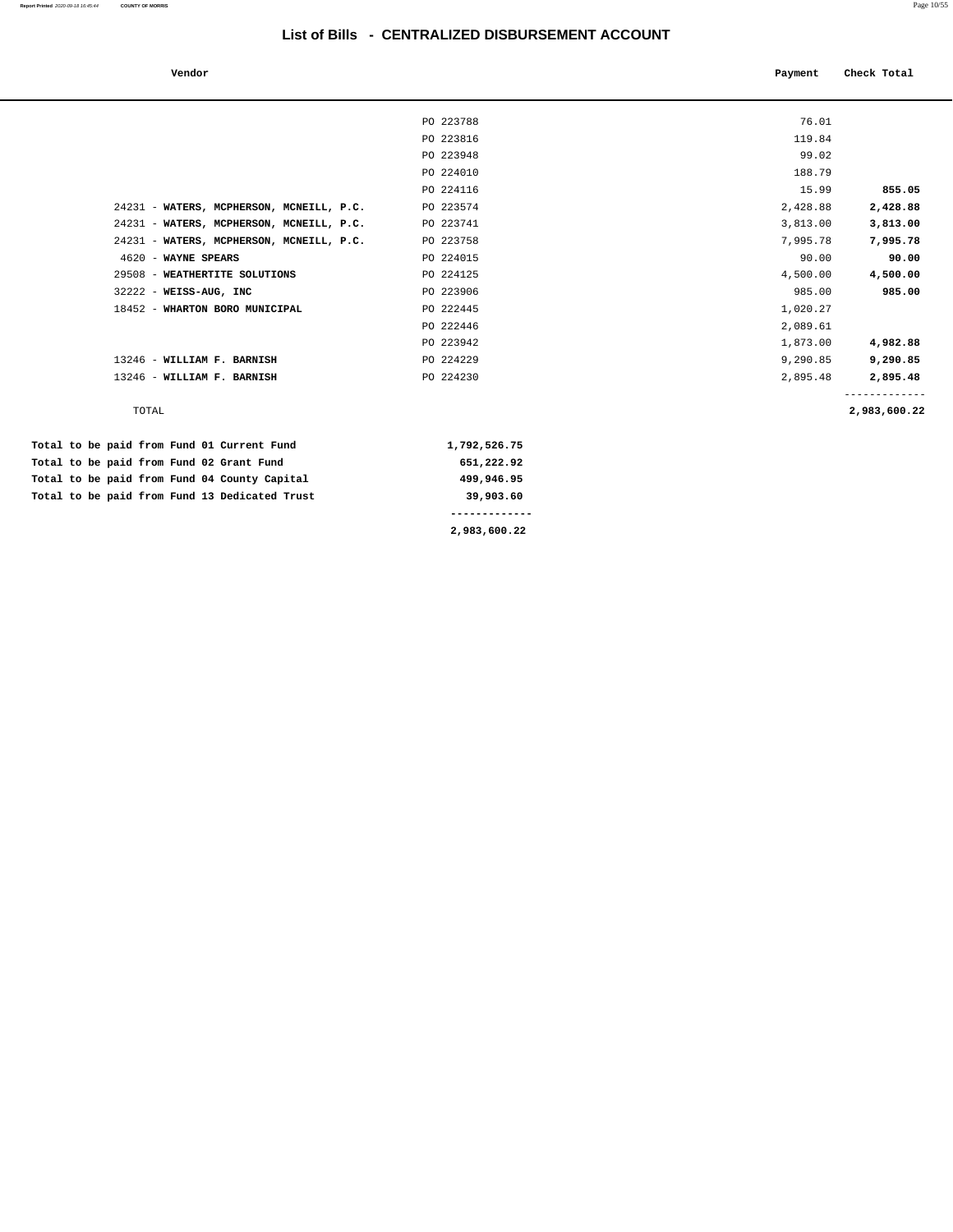**Report Printed** 2020-09-18 16:45:52 **COUNTY OF MORRIS** Page 11/55

# **List of Bills (Department/Account Detail) - CENTRALIZED DISBURSEMENT ACCOUNT**

| Account | $PO+$ | Vendor | Description | Payment | Account Total |
|---------|-------|--------|-------------|---------|---------------|
|         |       |        |             |         |               |

# **Current Fund**

# **County Administrator**

| 224090 JAMIE<br>KLENETSKY FAY                            |                   | 150.00       |
|----------------------------------------------------------|-------------------|--------------|
| 01-201-20-100100-039<br>Education Schools & Training     | TOTAL FOR ACCOUNT | 150.00       |
| 224404 COUNTY OF MORRIS                                  |                   | 49.55        |
| 01-201-20-100100-068<br>Postage & Metered Mail           | TOTAL FOR ACCOUNT | 49.55        |
| 223608 CLEARY GIACOBBE ALFIERI &                         |                   | 945.50       |
| 223626 TABB INC                                          |                   | 38.00        |
| Other Outside Services<br>$01 - 201 - 20 - 100100 - 084$ | TOTAL FOR ACCOUNT | 983.50       |
|                                                          |                   | ------------ |
| TOTAL for County Administrator                           |                   | 1,183.05     |

#### **Personnel**

| 222840 W.B. MASON COMPANY INC                        |                   | 31.98         |
|------------------------------------------------------|-------------------|---------------|
|                                                      |                   |               |
| 222840 W.B. MASON COMPANY INC                        |                   | 11.94         |
| 222840 W.B. MASON COMPANY INC                        |                   | 9.59          |
| 222840 W.B. MASON COMPANY INC                        |                   | 12.76         |
| 222840 W.B. MASON COMPANY INC                        |                   | 15.84         |
| 222840 W.B. MASON COMPANY INC                        |                   | 3.97          |
| 222840 W.B. MASON COMPANY INC                        |                   | 7.18          |
| 222840 W.B. MASON COMPANY INC                        |                   | 1.68          |
| 222840 W.B. MASON COMPANY INC                        |                   | 3.74          |
| 222840 W.B. MASON COMPANY INC                        |                   | 2.96          |
| 01-201-20-105100-058<br>Office Supplies & Stationery | TOTAL FOR ACCOUNT | 101.64        |
| 224404 COUNTY OF MORRIS                              |                   | 18.50         |
|                                                      |                   |               |
| 01-201-20-105100-068 Postage & Metered Mail          | TOTAL FOR ACCOUNT | 18.50         |
|                                                      |                   |               |
|                                                      |                   | ------------- |
| TOTAL for Personnel                                  |                   | 120.14        |
|                                                      |                   |               |

#### **Board of Chosen Freeholders**

| 222689 W.B. MASON COMPANY INC                                  |                   | 28.77  |        |
|----------------------------------------------------------------|-------------------|--------|--------|
| 222689 W.B. MASON COMPANY INC                                  |                   | 75.45  |        |
| $01 - 201 - 20 - 110100 - 058$<br>Office Supplies & Stationery | TOTAL FOR ACCOUNT |        | 104.22 |
|                                                                |                   |        |        |
| 224404 COUNTY OF MORRIS                                        |                   | 14.00  |        |
| 224404 COUNTY OF MORRIS                                        |                   | 155.89 |        |
| 01-201-20-110100-068<br>Postage & Metered Mail                 | TOTAL FOR ACCOUNT |        | 169.89 |
|                                                                |                   |        |        |
| 224119 THE GODFATHER OF MORRISTOWN                             |                   | 42.87  |        |
| 224119 THE GODFATHER OF MORRISTOWN                             |                   | 6.28   |        |
| 224110 THE GODFATHER OF MORRISTOWN                             |                   | 65.32  |        |
| 224110 THE GODFATHER OF MORRISTOWN                             |                   | 9.00   |        |
| 01-201-20-110100-079<br>Special Projects                       | TOTAL FOR ACCOUNT |        | 123.47 |
| 222671 W.B. MASON COMPANY INC                                  |                   | 75.45  |        |
|                                                                |                   |        |        |
| 222671 W.B. MASON COMPANY INC                                  |                   | 60.22  |        |
| 01-201-20-110100-084<br>Other Outside Services                 | TOTAL FOR ACCOUNT |        | 135.67 |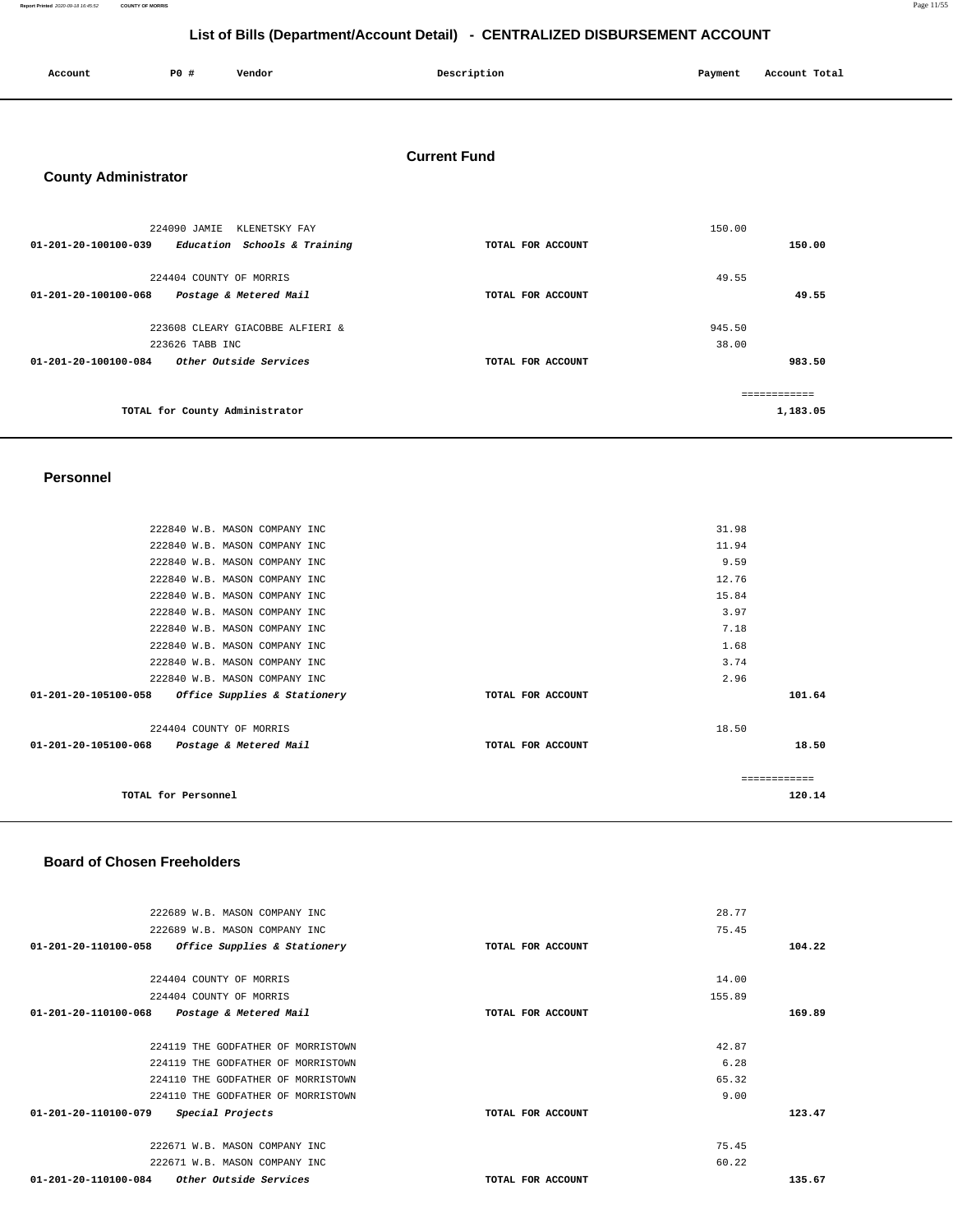**Report Printed** 2020-09-18 16:45:52 **COUNTY OF MORRIS** Page 12/55

# **List of Bills (Department/Account Detail) - CENTRALIZED DISBURSEMENT ACCOUNT**

| Account                            | <b>PO #</b> | Vendor                                                         | Description       | Payment        | Account Total |
|------------------------------------|-------------|----------------------------------------------------------------|-------------------|----------------|---------------|
| <b>Board of Chosen Freeholders</b> |             |                                                                |                   |                |               |
|                                    |             | 207145 W.B. MASON COMPANY INC<br>207145 W.B. MASON COMPANY INC |                   | 57.54<br>11.99 |               |
|                                    |             | 207145 W.B. MASON COMPANY INC                                  |                   | 2.92           |               |
| 01-203-20-110100-079               |             | (2019) Special Projects                                        | TOTAL FOR ACCOUNT |                | 72.45         |
|                                    |             |                                                                |                   |                | ============  |
|                                    |             | TOTAL for Board of Chosen Freeholders                          |                   |                | 605.70        |
|                                    |             |                                                                |                   |                |               |

#### **Clerk of the Board**

| 224022 GANNETT NJ NEWSPAPERS        |                   | 56.50         |
|-------------------------------------|-------------------|---------------|
| 224079 GANNETT NJ NEWSPAPERS        |                   | 80.84         |
| 224078 GANNETT NJ NEWSPAPERS        |                   | 91.16         |
| 224327 GANNETT NJ NEWSPAPERS        |                   | 57.36         |
| 224325 GANNETT NJ NEWSPAPERS        |                   | 57.36         |
| 224326 GANNETT NJ NEWSPAPERS        |                   | 70.26         |
| Advertising<br>01-201-20-110105-022 | TOTAL FOR ACCOUNT | 413.48        |
|                                     |                   |               |
|                                     |                   | ------------- |
| TOTAL for Clerk of the Board        |                   | 413.48        |
|                                     |                   |               |

# **County Clerk**

|                                | 223659 COANJ                 |                   | 750.00   |              |
|--------------------------------|------------------------------|-------------------|----------|--------------|
| 01-201-20-120100-023           | Associations and Memberships | TOTAL FOR ACCOUNT |          | 750.00       |
|                                |                              |                   |          |              |
|                                | 223660 AT&T MOBILITY         |                   | 41.24    |              |
|                                | 224265 VERIZON WIRELESS      |                   | 492.90   |              |
| 01-201-20-120100-031           | Cellular Phones/Pagers       | TOTAL FOR ACCOUNT |          | 534.14       |
|                                |                              |                   |          |              |
|                                | 223663 THE TAB GROUP         |                   | 804.70   |              |
| 01-201-20-120100-059           | Other General Expenses       | TOTAL FOR ACCOUNT |          | 804.70       |
|                                |                              |                   |          |              |
|                                | 224404 COUNTY OF MORRIS      |                   | 1,352.25 |              |
| 01-201-20-120100-068           | Postage & Metered Mail       | TOTAL FOR ACCOUNT |          | 1,352.25     |
|                                |                              |                   |          |              |
|                                | 224098 RICOH USA, INC.       |                   | 637.50   |              |
|                                | 224098 RICOH USA, INC.       |                   | 637.50   |              |
| $01 - 201 - 20 - 120100 - 164$ | Office Machines - Rental     | TOTAL FOR ACCOUNT |          | 1,275.00     |
|                                |                              |                   |          |              |
|                                |                              |                   |          | ------------ |
|                                | TOTAL for County Clerk       |                   |          | 4,716.09     |
|                                |                              |                   |          |              |

# **County Board of Elections**

| 224289 GANNETT NJ NEWSPAPERS<br>224289 GANNETT NJ NEWSPAPERS | 11.18<br>35.00    |          |
|--------------------------------------------------------------|-------------------|----------|
| Advertising<br>01-201-20-121100-022                          | TOTAL FOR ACCOUNT | 46.18    |
| 223093 U-LINE SHIPPING SUPPLY                                | 1,694.00          |          |
| 223093 U-LINE SHIPPING SUPPLY                                | 158.59            |          |
| Schools & Training<br>01-201-20-121100-039<br>Education      | TOTAL FOR ACCOUNT | 1,852.59 |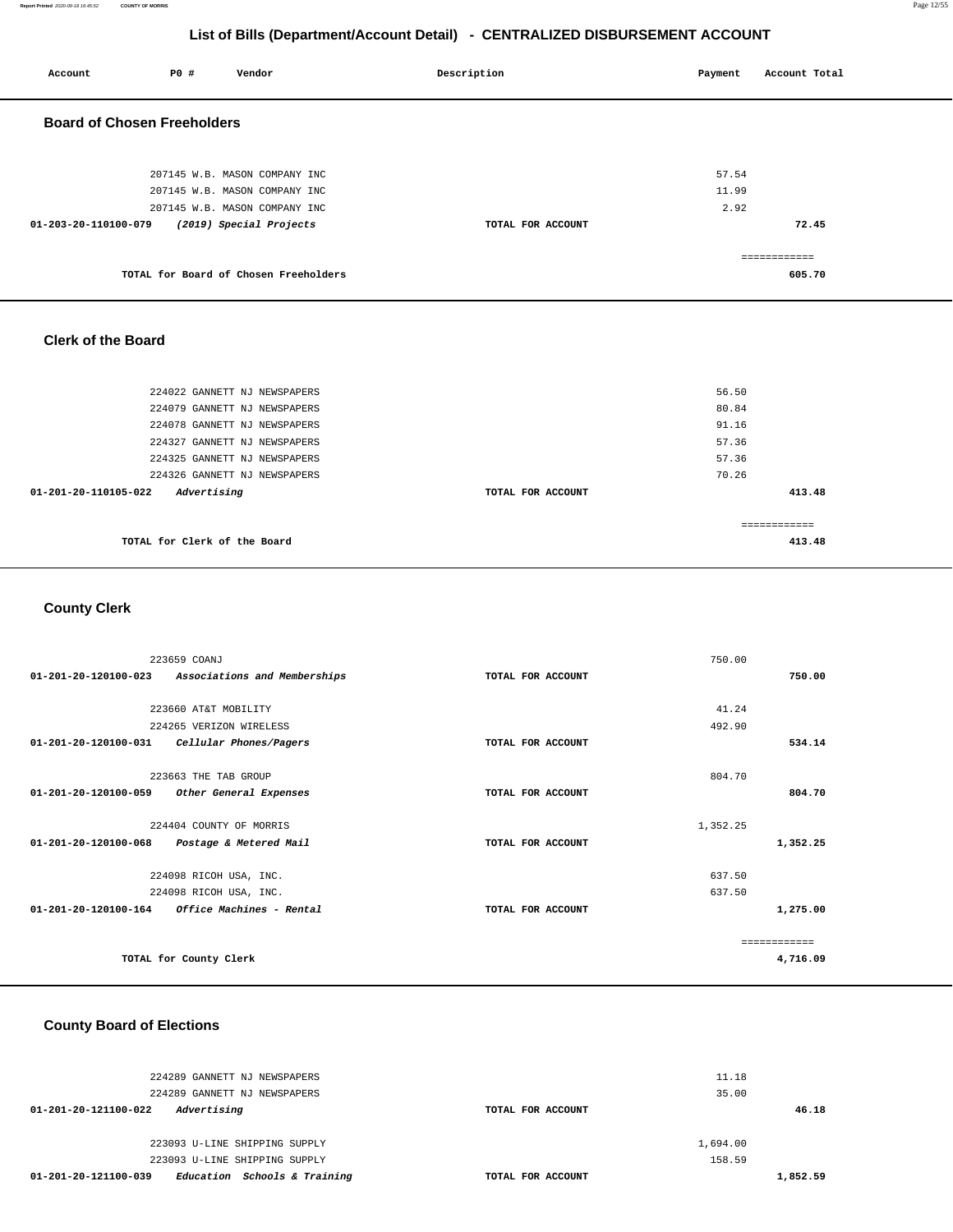| Account | <b>PO #</b> | Vendor | Description | Payment | Account Total |
|---------|-------------|--------|-------------|---------|---------------|
| .       |             |        |             |         | .             |
|         |             |        |             |         |               |
|         |             |        |             |         |               |

## **County Board of Elections**

| 224404 COUNTY OF MORRIS                         |                   | 108.40        |
|-------------------------------------------------|-------------------|---------------|
| 01-201-20-121100-068<br>Postage & Metered Mail  | TOTAL FOR ACCOUNT | 108.40        |
|                                                 |                   |               |
| 222831 U-LINE SHIPPING SUPPLY                   |                   | 201.60        |
| 222831 U-LINE SHIPPING SUPPLY                   |                   | 950.00        |
| 222831 U-LINE SHIPPING SUPPLY                   |                   | 121.87        |
| 223694 DOMINION VOTING SYSTEMS INC              |                   | 5,640.00      |
| 223694 DOMINION VOTING SYSTEMS INC              |                   | 6,000.00      |
| 223694 DOMINION VOTING SYSTEMS INC              |                   | 6,000.00      |
| 223694 DOMINION VOTING SYSTEMS INC              |                   | 9,000.00      |
| 01-201-20-121100-096<br><i>Election Officer</i> | TOTAL FOR ACCOUNT | 27,913.47     |
|                                                 |                   | ------------- |
| TOTAL for County Board of Elections             |                   | 29,920.64     |

## **Superintendent of Elections**

| 224404 COUNTY OF MORRIS                        |                   | 46.85        |
|------------------------------------------------|-------------------|--------------|
| Postage & Metered Mail<br>01-201-20-121105-068 | TOTAL FOR ACCOUNT | 46.85        |
|                                                |                   |              |
|                                                |                   | ============ |
| TOTAL for Superintendent of Elections          |                   | 46.85        |
|                                                |                   |              |

# **County Elections (Cty Clerk)**

| 224404 COUNTY OF MORRIS<br>Postage & Metered Mail<br>01-201-20-121110-068 | TOTAL FOR ACCOUNT | 55.40<br>55.40          |
|---------------------------------------------------------------------------|-------------------|-------------------------|
| 224254 LAURA ROBERTS<br>01-201-20-121110-185<br>Food                      | TOTAL FOR ACCOUNT | 94.66<br>94.66          |
| TOTAL for County Elections (Cty Clerk)                                    |                   | -------------<br>150.06 |

## **County Treasurer**

| 223090 W.B. MASON COMPANY INC                                             |                   | 357.76           |
|---------------------------------------------------------------------------|-------------------|------------------|
| Office Supplies & Stationery<br>01-201-20-130100-058                      | TOTAL FOR ACCOUNT | 357.76           |
| 224404 COUNTY OF MORRIS<br>Postage & Metered Mail<br>01-201-20-130100-068 | TOTAL FOR ACCOUNT | 209.50<br>209.50 |
|                                                                           |                   |                  |
| TOTAL for County Treasurer                                                |                   | 567.26           |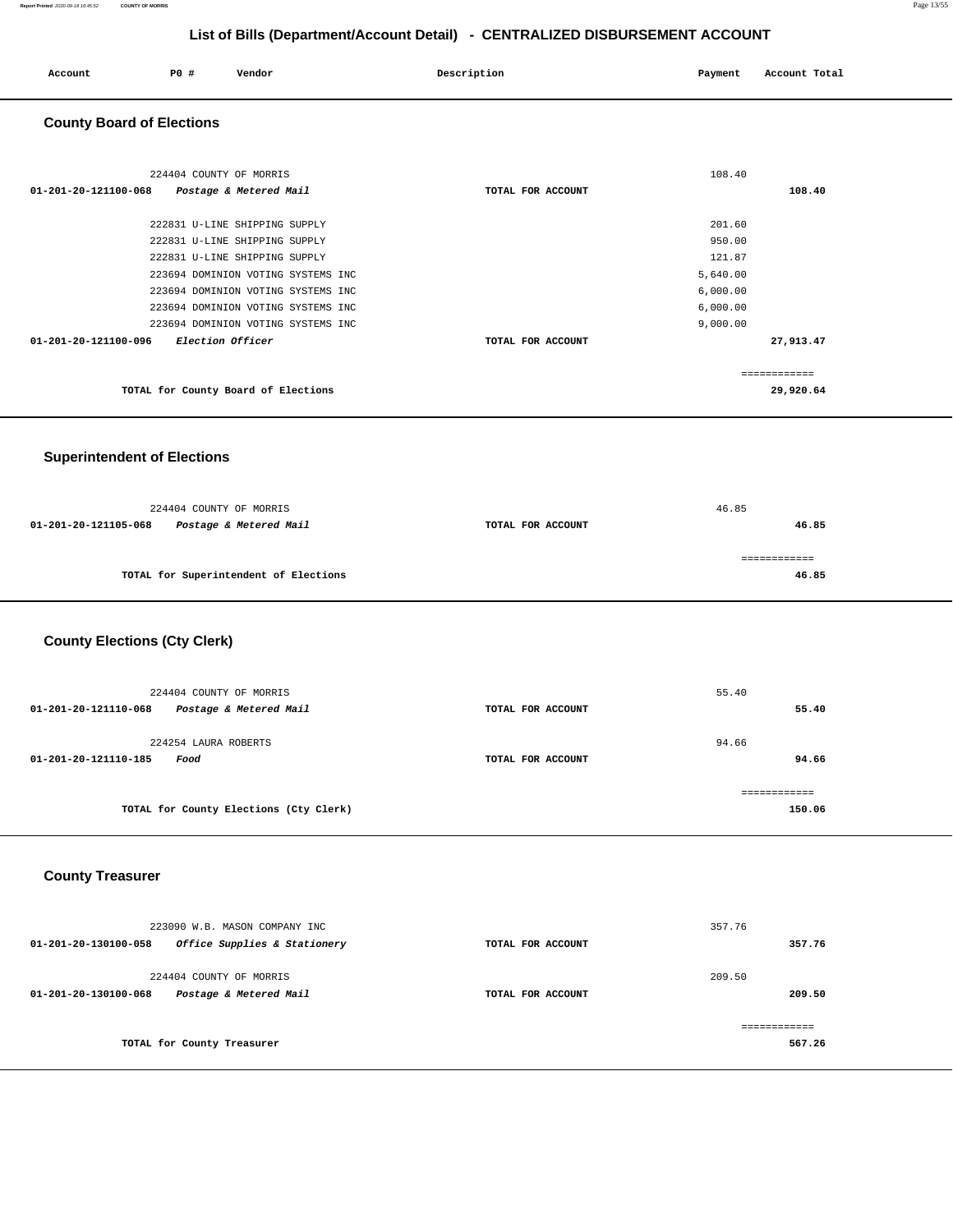| Account | P0 # | Vendor<br>. | Description | Payment | Account Total |
|---------|------|-------------|-------------|---------|---------------|
|         |      |             |             |         |               |

## **Purchasing Division**

|                                | 223812 OFFICE CONCEPTS GROUP, INC.     |                   | 12.17  |          |
|--------------------------------|----------------------------------------|-------------------|--------|----------|
|                                | 223812 OFFICE CONCEPTS GROUP, INC.     |                   | 179.80 |          |
|                                | 223816 W.B. MASON COMPANY INC          |                   | 88.55  |          |
| $01 - 201 - 20 - 130105 - 058$ | Office Supplies & Stationery           | TOTAL FOR ACCOUNT |        | 280.52   |
|                                | 224404 COUNTY OF MORRIS                |                   | 141.90 |          |
| 01-201-20-130105-068           | Postage & Metered Mail                 | TOTAL FOR ACCOUNT |        | 141.90   |
|                                | 223816 W.B. MASON COMPANY INC          |                   | 31.29  |          |
| 01-201-20-130105-095           | Other Administrative Supplies          | TOTAL FOR ACCOUNT |        | 31.29    |
|                                | 223683 RICOH USA, INC.                 |                   | 869.57 |          |
| 01-201-20-130105-164           | <i><b>Office Machines - Rental</b></i> | TOTAL FOR ACCOUNT |        | 869.57   |
|                                |                                        |                   |        |          |
|                                | TOTAL for Purchasing Division          |                   |        | 1,323.28 |

## **Information Technology Div**

| 223050 W.B. MASON COMPANY INC<br>223050 W.B. MASON COMPANY INC<br>223050 W.B. MASON COMPANY INC<br>223050 W.B. MASON COMPANY INC<br>223050 W.B. MASON COMPANY INC<br>223050 W.B. MASON COMPANY INC<br>223050 W.B. MASON COMPANY INC<br>223050 W.B. MASON COMPANY INC<br>223050 W.B. MASON COMPANY INC<br>223475 PAPER MART INC<br>01-201-20-140100-058<br>Office Supplies & Stationery<br>TOTAL FOR ACCOUNT | 59.88<br>12.44<br>17.67<br>12.48<br>11.52<br>54.00<br>12.05<br>15.35<br>9.90<br>736.05 | 941.34    |
|-------------------------------------------------------------------------------------------------------------------------------------------------------------------------------------------------------------------------------------------------------------------------------------------------------------------------------------------------------------------------------------------------------------|----------------------------------------------------------------------------------------|-----------|
|                                                                                                                                                                                                                                                                                                                                                                                                             |                                                                                        |           |
|                                                                                                                                                                                                                                                                                                                                                                                                             |                                                                                        |           |
|                                                                                                                                                                                                                                                                                                                                                                                                             |                                                                                        |           |
|                                                                                                                                                                                                                                                                                                                                                                                                             |                                                                                        |           |
|                                                                                                                                                                                                                                                                                                                                                                                                             |                                                                                        |           |
|                                                                                                                                                                                                                                                                                                                                                                                                             |                                                                                        |           |
|                                                                                                                                                                                                                                                                                                                                                                                                             |                                                                                        |           |
|                                                                                                                                                                                                                                                                                                                                                                                                             |                                                                                        |           |
|                                                                                                                                                                                                                                                                                                                                                                                                             |                                                                                        |           |
|                                                                                                                                                                                                                                                                                                                                                                                                             |                                                                                        |           |
|                                                                                                                                                                                                                                                                                                                                                                                                             |                                                                                        |           |
|                                                                                                                                                                                                                                                                                                                                                                                                             |                                                                                        |           |
| Education Schools & Training<br>01-201-20-140100-039<br>TOTAL FOR ACCOUNT                                                                                                                                                                                                                                                                                                                                   |                                                                                        | 15,049.00 |
| 223827 JOHN TUGMAN                                                                                                                                                                                                                                                                                                                                                                                          | 49.00                                                                                  |           |
| 217710 DELL MARKETING L.P.                                                                                                                                                                                                                                                                                                                                                                                  | 15,000.00                                                                              |           |
|                                                                                                                                                                                                                                                                                                                                                                                                             |                                                                                        | 24,466.35 |
|                                                                                                                                                                                                                                                                                                                                                                                                             |                                                                                        |           |
| 217710 DELL MARKETING L.P.<br>01-201-20-140100-036<br>Contracted Services<br>TOTAL FOR ACCOUNT                                                                                                                                                                                                                                                                                                              | 24, 466.35                                                                             |           |

## **County Board of Taxation**

| Office Supplies & Stationery<br>01-201-20-150100-058 | TOTAL FOR ACCOUNT | 76.01 |
|------------------------------------------------------|-------------------|-------|
| 223788 W.B. MASON COMPANY INC                        | 34.91             |       |
| 223788 W.B. MASON COMPANY INC                        | 9.28              |       |
| 223788 W.B. MASON COMPANY INC                        | 4.92              |       |
| 223788 W.B. MASON COMPANY INC                        | 6.98              |       |
| 223788 W.B. MASON COMPANY INC                        | 5.92              |       |
| 223788 W.B. MASON COMPANY INC                        | 14.00             |       |
|                                                      |                   |       |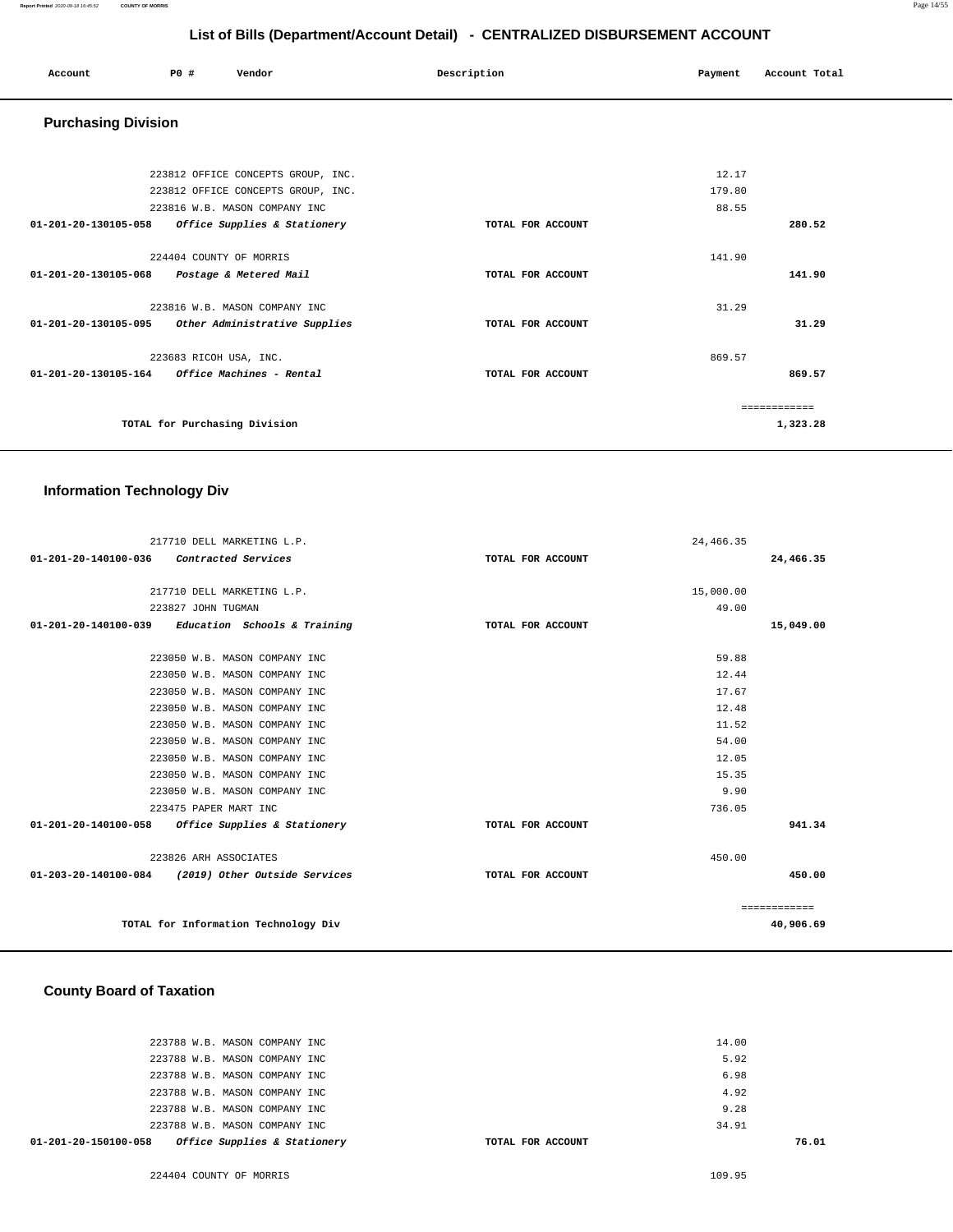**Report Printed** 2020-09-18 16:45:52 **COUNTY OF MORRIS** Page 15/55

# **List of Bills (Department/Account Detail) - CENTRALIZED DISBURSEMENT ACCOUNT**

| Account                         | P0 # | Vendor                                 | Description       | Payment | Account Total          |
|---------------------------------|------|----------------------------------------|-------------------|---------|------------------------|
| <b>County Board of Taxation</b> |      |                                        |                   |         |                        |
| 01-201-20-150100-068            |      | Postage & Metered Mail                 | TOTAL FOR ACCOUNT |         | 109.95                 |
|                                 |      | 223779 RICOH AMERICAS CORPORATION      |                   | 714.75  |                        |
| 01-201-20-150100-164            |      | <i><b>Office Machines - Rental</b></i> | TOTAL FOR ACCOUNT |         | 714.75                 |
|                                 |      | TOTAL for County Board of Taxation     |                   |         | ============<br>900.71 |

# **County Counsel**

| TOTAL for County Counsel                                 |                   |           | 40,537.90    |
|----------------------------------------------------------|-------------------|-----------|--------------|
|                                                          |                   |           | ============ |
| 01-201-20-155100-068    Postage & Metered Mail           | TOTAL FOR ACCOUNT |           | 27.00        |
| 224404 COUNTY OF MORRIS                                  |                   | 27.00     |              |
| Legal                                                    | TOTAL FOR ACCOUNT |           |              |
| 224391 CLEARY GIACOBBE ALFIERI &<br>01-201-20-155100-051 |                   | 16,847.00 | 40,510.90    |
| 224391 CLEARY GIACOBBE ALFIERI &                         |                   | 2,169.70  |              |
| 224345 BELL, SHIVAS & FASOLO                             |                   | 465.00    |              |
| 224030 TRIMBOLI & PRUSINOWSKI, LLC                       |                   | 6,758.00  |              |
| 224030 TRIMBOLI & PRUSINOWSKI, LLC                       |                   | 139.50    |              |
| 224019 TRIMBOLI & PRUSINOWSKI, LLC                       |                   | 341.00    |              |
| 224019 TRIMBOLI & PRUSINOWSKI, LLC                       |                   | 558.00    |              |
| 224019 TRIMBOLI & PRUSINOWSKI, LLC                       |                   | 217.00    |              |
| 224019 TRIMBOLI & PRUSINOWSKI, LLC                       |                   | 170.50    |              |
| 224017 LAW OFFICE OF ROBERT J. GREENBAUM                 |                   | 341.00    |              |
| 224031 JOHNSON & JOHNSON, ESOS                           |                   | 4,647.20  |              |
| 224031 JOHNSON & JOHNSON, ESQS                           |                   | 1,054.00  |              |
| 223581 SULLIVAN AND GRABER                               |                   | 2,449.00  |              |
| 223581 SULLIVAN AND GRABER                               |                   | 1,860.00  |              |
| 223581 SULLIVAN AND GRABER                               |                   | 1,519.00  |              |
| 223760 JOHN M. CARBONE                                   |                   | 975.00    |              |

# **County Surrogate**

| 223371 SANCHEZ ENGRAVING LLC                                              |                   | 75.00            |
|---------------------------------------------------------------------------|-------------------|------------------|
| Office Supplies & Stationery<br>01-201-20-160100-058                      | TOTAL FOR ACCOUNT | 75.00            |
| 224404 COUNTY OF MORRIS<br>Postage & Metered Mail<br>01-201-20-160100-068 | TOTAL FOR ACCOUNT | 364.40<br>364.40 |
| TOTAL for County Surrogate                                                |                   | 439.40           |
|                                                                           |                   |                  |

# **Engineering**

|  |  | 223680 W.B. MASON COMPANY INC | 34.56    |
|--|--|-------------------------------|----------|
|  |  | 223679 W.B. MASON COMPANY INC | 68.16    |
|  |  | 223679 W.B. MASON COMPANY INC | $-6.44$  |
|  |  | 223679 W.B. MASON COMPANY INC | $-6.62$  |
|  |  | 224010 W.B. MASON COMPANY INC | 199.99   |
|  |  | 224010 W.B. MASON COMPANY INC | $-11.20$ |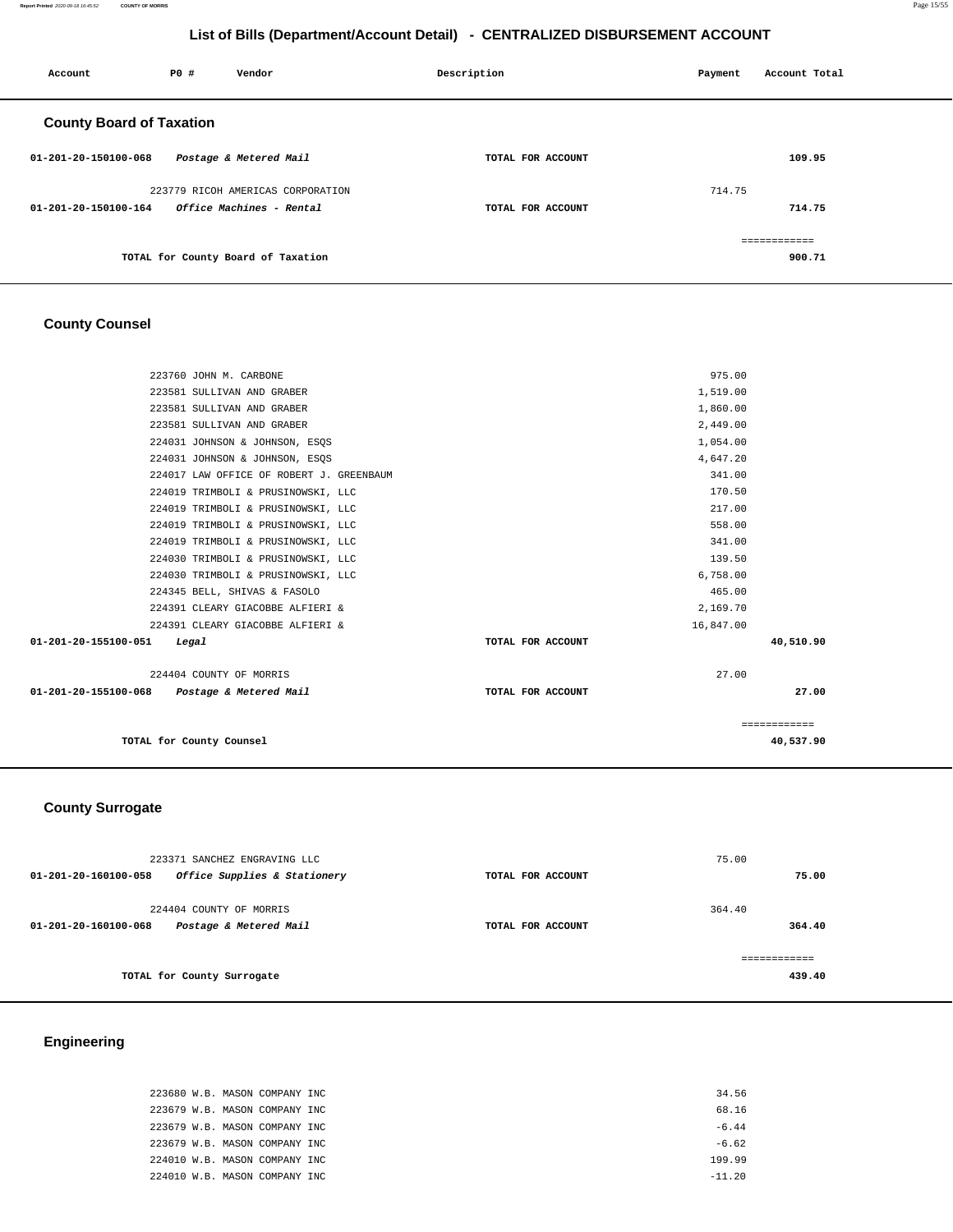| Account                             | P0 #<br>Vendor                                    | Description       | Payment  | Account Total |  |
|-------------------------------------|---------------------------------------------------|-------------------|----------|---------------|--|
| Engineering                         |                                                   |                   |          |               |  |
|                                     | 01-201-20-165100-058 Office Supplies & Stationery | TOTAL FOR ACCOUNT |          | 278.45        |  |
|                                     | 224404 COUNTY OF MORRIS                           |                   | 76.90    |               |  |
|                                     | 224404 COUNTY OF MORRIS                           |                   | 0.50     |               |  |
|                                     | 01-201-20-165100-068 Postage & Metered Mail       | TOTAL FOR ACCOUNT |          | 77.40         |  |
|                                     | 223349 DLT SOLUTIONS, LLC                         |                   | 8,190.63 |               |  |
|                                     | 223349 DLT SOLUTIONS, LLC                         |                   | 7,038.90 |               |  |
|                                     | 223349 DLT SOLUTIONS, LLC                         |                   | 1,173.15 |               |  |
|                                     | 01-201-20-165100-078 Software Maintenance         | TOTAL FOR ACCOUNT |          | 16,402.68     |  |
|                                     | 223682 MARTELL ELLIS                              |                   | 90.00    |               |  |
|                                     | 223681 MICHAEL MCGUIRE                            |                   | 90.00    |               |  |
|                                     | 223993 RICHARD JOHNSON                            |                   | 62.26    |               |  |
| 01-201-20-165100-082 Travel Expense |                                                   | TOTAL FOR ACCOUNT |          | 242.26        |  |
|                                     | 223353 R.S. KNAPP CO. INC.                        |                   | 75.00    |               |  |
| 01-201-20-165100-164                | Office Machines - Rental                          | TOTAL FOR ACCOUNT |          | 75.00         |  |
|                                     | 223356 R.S. KNAPP CO. INC.                        |                   | 48.30    |               |  |
|                                     | 223356 R.S. KNAPP CO. INC.                        |                   | 14.88    |               |  |
| 01-201-20-165100-258 Equipment      |                                                   | TOTAL FOR ACCOUNT |          | 63.18         |  |
|                                     |                                                   |                   |          | ============  |  |
|                                     | TOTAL for Engineering                             |                   |          | 17,138.97     |  |

# **Heritage Commission**

| 224404 COUNTY OF MORRIS<br>01-201-20-175100-068<br>Postage & Metered Mail                          | TOTAL FOR ACCOUNT | 3.00<br>3.00     |
|----------------------------------------------------------------------------------------------------|-------------------|------------------|
| 214890 RICOH USA, INC.<br><i><b>Office Machines - Rental</b></i><br>$01 - 201 - 20 - 175100 - 164$ | TOTAL FOR ACCOUNT | 537.60<br>537.60 |
| TOTAL for Heritage Commission                                                                      |                   | 540.60           |

# **Planning Board**

| 223455 W.B. MASON COMPANY INC                                  |                   | 215.84   |       |
|----------------------------------------------------------------|-------------------|----------|-------|
| Office Supplies & Stationery<br>01-201-20-180100-058           | TOTAL FOR ACCOUNT | 215.84   |       |
| 224404 COUNTY OF MORRIS                                        |                   | 43.50    |       |
| 01-201-20-180100-068<br>Postage & Metered Mail                 | TOTAL FOR ACCOUNT |          | 43.50 |
| 222838 PAPER MART INC                                          |                   | 256.50   |       |
| 01-201-20-180100-069<br>Printing                               | TOTAL FOR ACCOUNT | 256.50   |       |
|                                                                |                   |          |       |
| 223430 DAILY RECORD                                            |                   | 48.33    |       |
| 224085 DAILY RECORD                                            |                   | 54.78    |       |
| 01-201-20-180100-070<br>Publication & Subscriptions            | TOTAL FOR ACCOUNT | 103.11   |       |
| 223955 RICOH USA, INC.                                         |                   | 1,106.61 |       |
| <i><b>Office Machines - Rental</b></i><br>01-201-20-180100-164 | TOTAL FOR ACCOUNT | 1,106.61 |       |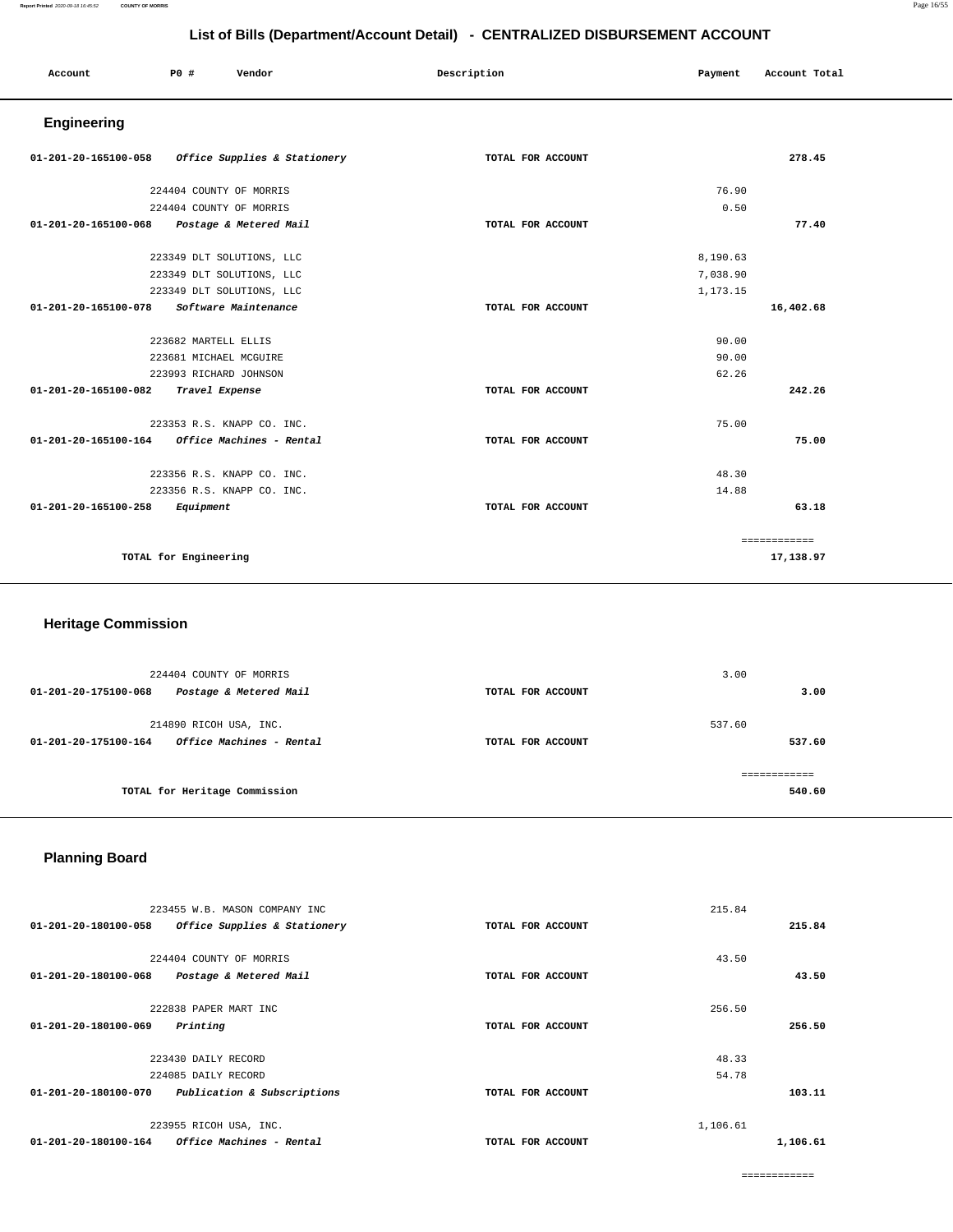| Account               | PO#                      | Vendor | Description | Payment | Account Total |
|-----------------------|--------------------------|--------|-------------|---------|---------------|
| <b>Planning Board</b> |                          |        |             |         |               |
|                       | TOTAL for Planning Board |        |             |         | 1,725.56      |

**County Weights & Measures**

|                      | 224265 VERIZON WIRELESS                            |                   | 426.35   |              |
|----------------------|----------------------------------------------------|-------------------|----------|--------------|
|                      | 01-201-22-201100-031    Cellular Phones/Pagers     | TOTAL FOR ACCOUNT |          | 426.35       |
|                      | 224404 COUNTY OF MORRIS                            |                   | 2.70     |              |
|                      | 01-201-22-201100-068 Postage & Metered Mail        | TOTAL FOR ACCOUNT |          | 2.70         |
|                      | 223428 TUNSTEAD LANDSCAPE SERVICES                 |                   | 200.00   |              |
|                      | $01-201-22-201100-084$ Other Outside Services      | TOTAL FOR ACCOUNT |          | 200.00       |
|                      |                                                    |                   |          |              |
| 01-201-22-201100-137 | 224260 JERSEY CENTRAL POWER & LIGHT<br>Electricity | TOTAL FOR ACCOUNT | 896.32   | 896.32       |
|                      |                                                    |                   |          |              |
|                      | 224402 NATIONAL FUEL OIL INC.                      |                   | 556.94   |              |
| 01-201-22-201100-140 | Gas Purchases                                      | TOTAL FOR ACCOUNT |          | 556.94       |
|                      | 223970 DIRECT ENERGY BUSINESS MARKETING            |                   | 12.82    |              |
| 01-201-22-201100-141 | Natural Gas                                        | TOTAL FOR ACCOUNT |          | 12.82        |
|                      | 223808 RICOH AMERICAS CORPORATION                  |                   | 1,227.09 |              |
| 01-201-22-201100-258 | Equipment                                          | TOTAL FOR ACCOUNT |          | 1,227.09     |
|                      |                                                    |                   |          | ============ |
|                      | TOTAL for County Weights & Measures                |                   |          | 3,322.22     |

## **Employee Group Insurance**

|                      | 221880 GLORIA ZAPRAUSKIS                 |                   | 1,258.80 |           |
|----------------------|------------------------------------------|-------------------|----------|-----------|
|                      | 221103 KATHLEEN FIUMARA                  |                   | 629.40   |           |
|                      | 220932 MICHAEL BLASKO                    |                   | 1,608.00 |           |
|                      | 221791 SUSAN TOMCHUK                     |                   | 1,442.40 |           |
|                      | 221851 JESSIE WEST                       |                   | 629.40   |           |
|                      | 221542 JOAN PEANO                        |                   | 629.40   |           |
|                      | 221712 RONALD SUAREZ, MD                 |                   | 867.60   |           |
|                      | 223055 STEPHEN P. FOLEY                  |                   | 1,012.00 |           |
|                      | 223057 TOTAL ADMINISTRATIVE SERVICES     |                   | 434.89   |           |
|                      | 221792 CARLO TOSI                        |                   | 629.40   |           |
|                      | 221825 MARGARET VIOLA                    |                   | 629.40   |           |
|                      | 221156 ROBERT H GORDON                   |                   | 867.60   |           |
|                      | 221112 VIRGINIA FORTE                    |                   | 629.40   |           |
| 01-201-23-220100-090 | Employee Group Insurance Expenditures    | TOTAL FOR ACCOUNT |          | 11,267.69 |
|                      | 212154 VIRGINIA FORTE                    |                   | 629.40   |           |
| 01-203-23-220100-090 | (2019) Employee Group Insurance Expendit | TOTAL FOR ACCOUNT |          | 629.40    |
|                      |                                          |                   |          |           |
|                      | TOTAL for Employee Group Insurance       |                   |          | 11,897.09 |

**Report Printed** 2020-09-18 16:45:52 **COUNTY OF MORRIS** Page 17/55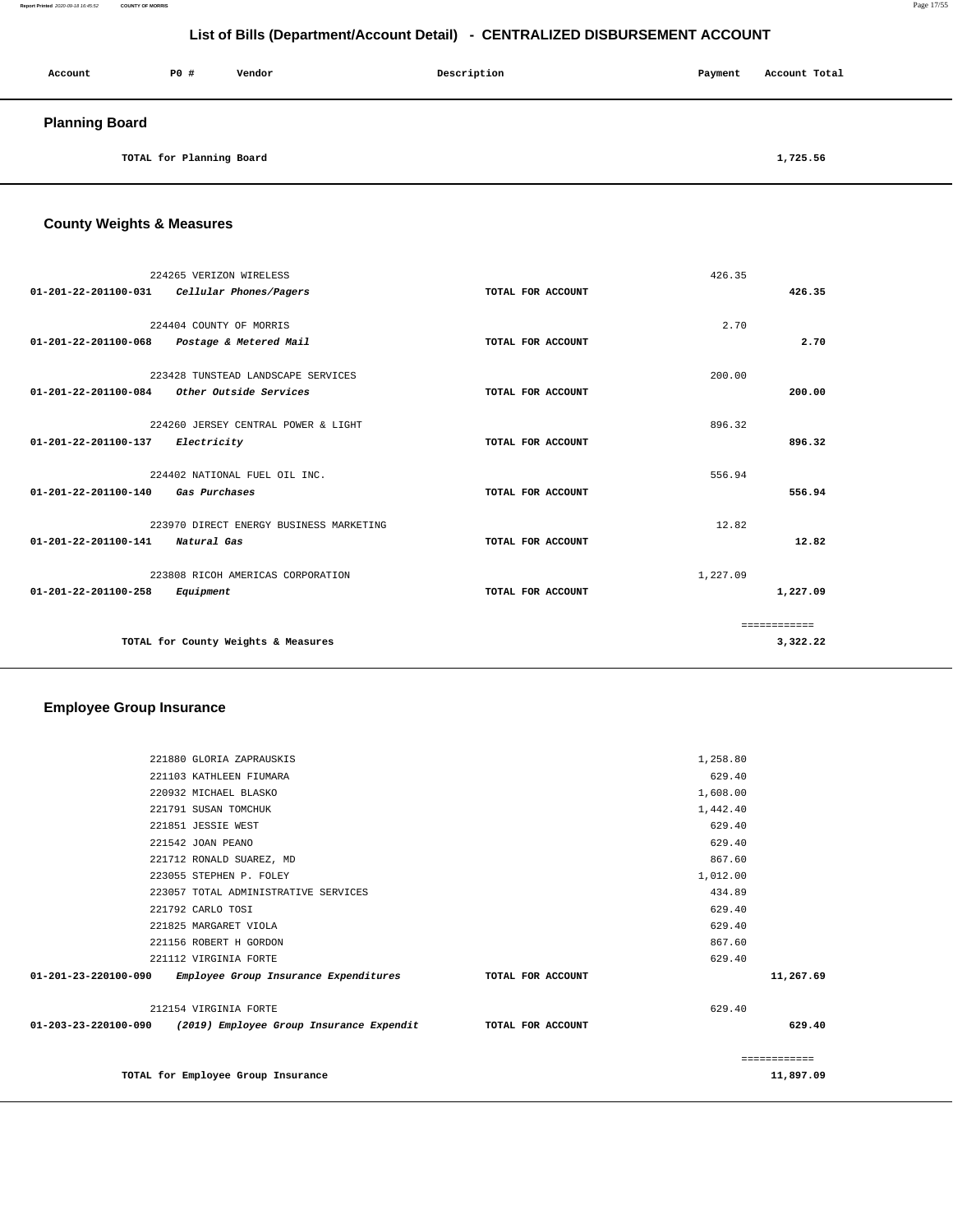| Account | PO# | Vendor | Description | Payment | Account Total |
|---------|-----|--------|-------------|---------|---------------|
|         |     |        |             |         |               |
|         |     |        |             |         |               |

# **Office of Emergency Management**

|                                | 224265 VERIZON WIRELESS                     | 236.37            |              |
|--------------------------------|---------------------------------------------|-------------------|--------------|
| 01-201-25-252100-031           | Cellular Phones/Pagers                      | TOTAL FOR ACCOUNT | 236.37       |
|                                |                                             | 49.44             |              |
|                                | 223546 QUENCH USA, INC.                     | 99.02             |              |
|                                | 223948 W.B. MASON COMPANY INC               | 9.58              |              |
|                                | 223717 W.B. MASON COMPANY INC               |                   |              |
| 01-201-25-252100-058           | Office Supplies & Stationery                | TOTAL FOR ACCOUNT | 158.04       |
|                                | 223949 OPTIMUM                              | 112.89            |              |
|                                | 223950 OPTIMUM                              | 126.43            |              |
|                                | 01-201-25-252100-059 Other General Expenses | TOTAL FOR ACCOUNT | 239.32       |
|                                | 224404 COUNTY OF MORRIS                     | 2.00              |              |
| 01-201-25-252100-068           | Postage & Metered Mail                      | TOTAL FOR ACCOUNT | 2.00         |
|                                |                                             |                   |              |
|                                | 222787 HORIZON BUSINESS GROUP, LLC          | 2,081.00          |              |
| $01 - 201 - 25 - 252100 - 090$ | Program Expenditures                        | TOTAL FOR ACCOUNT | 2,081.00     |
|                                | 224173 DM MEDICAL BILLINGS, LLC             | 2,663.77          |              |
| 01-201-25-252100-091           | Program Expend-Matching Share               | TOTAL FOR ACCOUNT | 2,663.77     |
|                                | 223951 RICOH USA, INC.                      | 1,212.49          |              |
| 01-201-25-252100-164           | Office Machines - Rental                    | TOTAL FOR ACCOUNT | 1,212.49     |
|                                |                                             |                   |              |
|                                | 218094 V.E. RALPH & SON INC.                | 68.90             |              |
|                                | 218094 V.E. RALPH & SON INC.                | 613.66            |              |
|                                | 218094 V.E. RALPH & SON INC.                | 313.00            |              |
|                                | 218094 V.E. RALPH & SON INC.                | 485.64            |              |
| 01-201-25-252100-258           | Equipment                                   | TOTAL FOR ACCOUNT | 1,481.20     |
|                                |                                             |                   | ============ |
|                                | TOTAL for Office of Emergency Management    |                   | 8,074.19     |

#### **Communications Center**

|                                                     | 223449 APCO INTERNATIONAL, INC.       |                   | 250.00    |           |
|-----------------------------------------------------|---------------------------------------|-------------------|-----------|-----------|
|                                                     | 223445 LIFESAVERS INC                 |                   | 24.00     |           |
|                                                     | 224065 APCO INTERNATIONAL, INC.       |                   | 250.00    |           |
|                                                     | 224047 DENNIS L. SNYDER               |                   | 250.00    |           |
|                                                     | 223945 LIFESAVERS INC                 |                   | 12.00     |           |
|                                                     | 224059 LIFESAVERS INC                 |                   | 24.00     |           |
| 01-201-25-252105-039                                | Education Schools & Training          | TOTAL FOR ACCOUNT |           | 810.00    |
|                                                     |                                       |                   |           |           |
|                                                     | 223580 OUENCH USA, INC.               |                   | 99.00     |           |
| $01-201-25-252105-058$ Office Supplies & Stationery |                                       | TOTAL FOR ACCOUNT |           | 99.00     |
|                                                     |                                       |                   |           |           |
|                                                     | 224404 COUNTY OF MORRIS               |                   | 15.00     |           |
| 01-201-25-252105-068 Postage & Metered Mail         |                                       | TOTAL FOR ACCOUNT |           | 15.00     |
|                                                     |                                       |                   |           |           |
|                                                     | 223143 CAROUSEL INDUSTRIES            |                   | 51,336.50 |           |
|                                                     | 224111 EMERGENCY REPORTING            |                   | 115.00    |           |
|                                                     | 224109 POWERDMS, INC.                 |                   | 5,149.20  |           |
| 01-201-25-252105-078                                | Software Maintenance                  | TOTAL FOR ACCOUNT |           | 56,600.70 |
|                                                     |                                       |                   |           |           |
|                                                     | 224101 VOIANCE LANGUAGE SERVICES, LLC |                   | 995.16    |           |
| 01-201-25-252105-117                                | Interpretor Fees                      | TOTAL FOR ACCOUNT |           | 995.16    |
|                                                     |                                       |                   |           |           |
|                                                     | 223586 AMERICAN TOWER CORPORATION     |                   | 2,067.63  |           |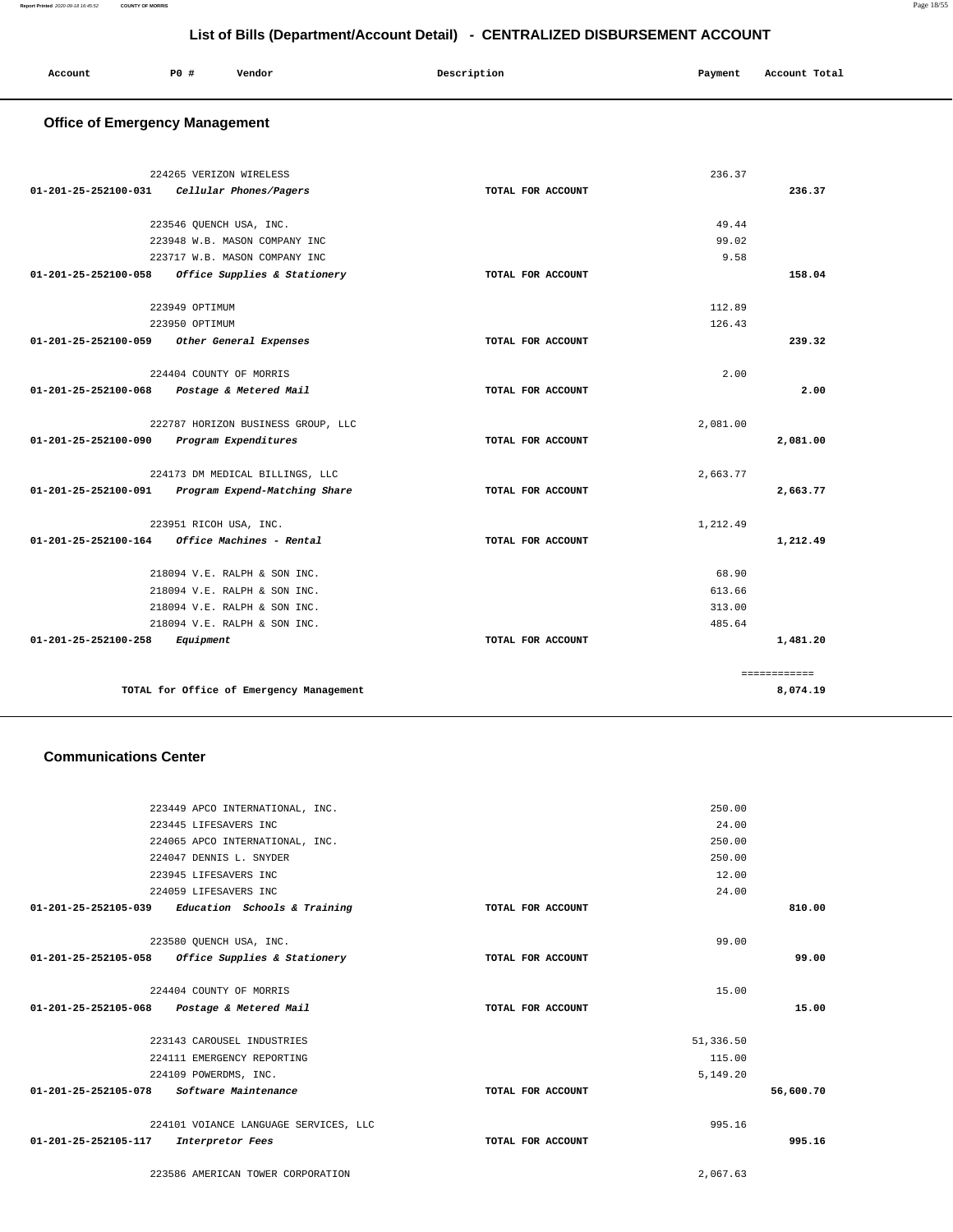| Account<br>. | P0 # | Vendor | Description | Payment | Account Total |
|--------------|------|--------|-------------|---------|---------------|
|              |      |        |             |         |               |

#### **Communications Center**

| 223918 MOTOROLA SOLUTIONS INC                    |                   | 95,833.25 |              |
|--------------------------------------------------|-------------------|-----------|--------------|
| 01-201-25-252105-131<br>County Wide Radio System | TOTAL FOR ACCOUNT |           | 97,900.88    |
|                                                  |                   |           |              |
| 223436 JERSEY CENTRAL POWER & LIGHT              |                   | 490.20    |              |
| 223436 JERSEY CENTRAL POWER & LIGHT              |                   | 591.94    |              |
| 223715 BOROUGH OF BUTLER                         |                   | 611.60    |              |
| 223714 JERSEY CENTRAL POWER & LIGHT              |                   | 588.36    |              |
| 223714 JERSEY CENTRAL POWER & LIGHT              |                   | 3.26      |              |
| 223714 JERSEY CENTRAL POWER & LIGHT              |                   | 619.49    |              |
| 223714 JERSEY CENTRAL POWER & LIGHT              |                   | 648.64    |              |
| 01-201-25-252105-137<br>Electricity              | TOTAL FOR ACCOUNT |           | 3,553.49     |
|                                                  |                   |           |              |
| 224058 SUBURBAN PROPANE -2347                    |                   | 84.52     |              |
| 01-201-25-252105-148 Other Utilities             | TOTAL FOR ACCOUNT |           | 84.52        |
|                                                  |                   |           |              |
| 219530 BFI                                       |                   | 1,449.84  |              |
| 01-201-25-252105-162 Furniture & Fixtures        | TOTAL FOR ACCOUNT |           | 1,449.84     |
| 224047 DENNIS L. SNYDER                          |                   | 18.45     |              |
| 223431 U-LINE SHIPPING SUPPLY                    |                   | 38.00     |              |
| 223431 U-LINE SHIPPING SUPPLY                    |                   | 12.63     |              |
| 223582 CDW GOVERNMENT                            |                   | 42.26     |              |
| 01-201-25-252105-258<br>Equipment                | TOTAL FOR ACCOUNT |           | 111.34       |
|                                                  |                   |           |              |
|                                                  |                   |           | ============ |
| TOTAL for Communications Center                  |                   |           | 161,619.93   |
|                                                  |                   |           |              |

# **County Medical Examiner Office**

|                                | 223573 JUNAID SHIKH                           |                   | 400.00    |              |
|--------------------------------|-----------------------------------------------|-------------------|-----------|--------------|
| $01 - 201 - 25 - 254100 - 036$ | Contracted Services                           | TOTAL FOR ACCOUNT |           | 400.00       |
|                                |                                               |                   |           |              |
|                                | 223578 W.B. MASON COMPANY INC                 |                   | 295.20    |              |
| 01-201-25-254100-058           | Office Supplies & Stationery                  | TOTAL FOR ACCOUNT |           | 295.20       |
|                                | 224081 ILIFF-RUGGIERO FUNERAL HOME INC.       |                   | 3,150.00  |              |
|                                | 224081 ILIFF-RUGGIERO FUNERAL HOME INC.       |                   | 10,800.00 |              |
|                                | 223723 NOTO-WYNKOOP FUNERAL HOME              |                   | 1,666.00  |              |
| 01-201-25-254100-059           | Other General Expenses                        | TOTAL FOR ACCOUNT |           | 15,616.00    |
|                                | 224404 COUNTY OF MORRIS                       |                   | 11.65     |              |
|                                | 01-201-25-254100-068 Postage & Metered Mail   | TOTAL FOR ACCOUNT |           | 11.65        |
|                                |                                               |                   |           |              |
|                                | 223572 NMS LABS                               |                   | 3,231.00  |              |
|                                | 223572 NMS LABS                               |                   | 1,084.00  |              |
|                                | 223572 NMS LABS                               |                   | 651.00    |              |
| 01-201-25-254100-084           | Other Outside Services                        | TOTAL FOR ACCOUNT |           | 4,966.00     |
|                                | 223587 RICOH USA, INC.                        |                   | 555.19    |              |
| 01-201-25-254100-164           | Office Machines - Rental                      | TOTAL FOR ACCOUNT |           | 555.19       |
|                                | 224060 MEGHANN COBO                           |                   | 40.50     |              |
|                                | 01-201-25-254100-203 X-Ray & Medical Supplies | TOTAL FOR ACCOUNT |           | 40.50        |
|                                |                                               |                   |           | ============ |
|                                | TOTAL for County Medical Examiner Office      |                   |           | 21,884.54    |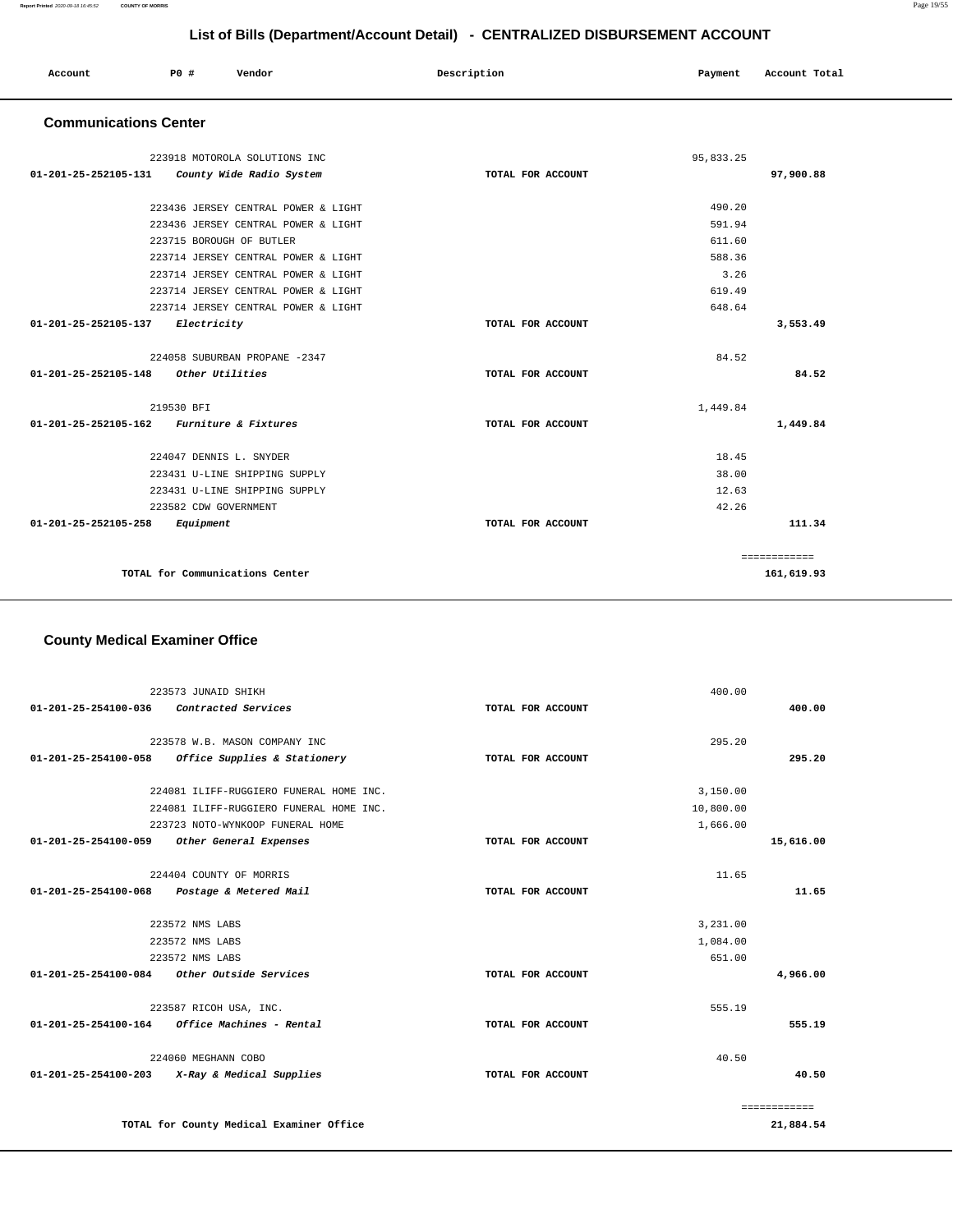| Account | P0 # | Vendor | Description | Payment | Account Total |
|---------|------|--------|-------------|---------|---------------|
|         |      |        |             |         |               |

# **County Sheriff's Department**

| 223751 ATLANTIC TRAINING CENTER                                  |                   | 250.00               |          |
|------------------------------------------------------------------|-------------------|----------------------|----------|
| 224057 JUAN MUNOZ                                                |                   | 1,532.00             |          |
| 224057 JUAN MUNOZ                                                |                   | 32.40                |          |
| 224057 JUAN MUNOZ                                                |                   | 29.84                |          |
| 223957 NEW JERSEY CRIME SCENE<br>223959 NEW JERSEY CRIME SCENE   |                   | 1,850.00<br>1,850.00 |          |
| $01-201-25-270100-039$ Education Schools & Training              | TOTAL FOR ACCOUNT |                      | 5,544.24 |
|                                                                  |                   |                      |          |
| 223960 NORITSU AMERICA CORPORATION                               |                   | 5,632.00             |          |
| 01-201-25-270100-044 Equipment Service Agreements                | TOTAL FOR ACCOUNT |                      | 5,632.00 |
|                                                                  |                   |                      |          |
| 223750 CASTLE PRINTING CO.                                       |                   | 40.00                |          |
| 01-201-25-270100-058 Office Supplies & Stationery                | TOTAL FOR ACCOUNT |                      | 40.00    |
|                                                                  |                   |                      |          |
| 223140 PROJECT LIFESAVER, INC.                                   |                   | 3,090.00             |          |
| 223140 PROJECT LIFESAVER, INC.                                   |                   | 17.30                |          |
| 223140 PROJECT LIFESAVER, INC.                                   |                   | 380.25               |          |
| 223140 PROJECT LIFESAVER, INC.                                   |                   | 310.00               |          |
| 223140 PROJECT LIFESAVER, INC.<br>223140 PROJECT LIFESAVER, INC. |                   | 1,450.00<br>1,300.00 |          |
| 223140 PROJECT LIFESAVER, INC.                                   |                   | 52.14                |          |
| 01-201-25-270100-059<br>Other General Expenses                   | TOTAL FOR ACCOUNT |                      | 6,599.69 |
|                                                                  |                   |                      |          |
| 224404 COUNTY OF MORRIS                                          |                   | 136.80               |          |
| 01-201-25-270100-068<br>Postage & Metered Mail                   | TOTAL FOR ACCOUNT |                      | 136.80   |
|                                                                  |                   |                      |          |
| 223976 THOMSON REUTER-WEST                                       |                   | 1,135.89             |          |
| 01-201-25-270100-078<br>Software Maintenance                     | TOTAL FOR ACCOUNT |                      | 1,135.89 |
|                                                                  |                   |                      |          |
| 223598 INVESTIGATIVE FORENSICS CONSULTING                        |                   | 874.00               |          |
| 223947 INVESTIGATIVE FORENSICS CONSULTING                        |                   | 893.00               |          |
| 01-201-25-270100-084<br>Other Outside Services                   | TOTAL FOR ACCOUNT |                      | 1,767.00 |
| 223125 W.B. MASON COMPANY INC                                    |                   | 21.98                |          |
| 223125 W.B. MASON COMPANY INC                                    |                   | 2.25                 |          |
| 223125 W.B. MASON COMPANY INC                                    |                   | 25.98                |          |
| 223125 W.B. MASON COMPANY INC                                    |                   | 19.99                |          |
| 223125 W.B. MASON COMPANY INC                                    |                   | 5.56                 |          |
| 223125 W.B. MASON COMPANY INC                                    |                   | 13.32                |          |
| 223125 W.B. MASON COMPANY INC                                    |                   | 2.60                 |          |
| 223125 W.B. MASON COMPANY INC.                                   |                   | 16.37                |          |
| 223125 W.B. MASON COMPANY INC                                    |                   | 2.98                 |          |
| 223125 W.B. MASON COMPANY INC                                    |                   | 4.48                 |          |
| 223125 W.B. MASON COMPANY INC                                    |                   | 23.88                |          |
| 01-201-25-270100-095<br>Other Administrative Supplies            | TOTAL FOR ACCOUNT |                      | 139.39   |
| 224175 FIT-RITE UNIFORM CO., INC.                                |                   | 625.00               |          |
| 222945 GALLS, LLC                                                |                   | 114.00               |          |
| 222945 GALLS, LLC                                                |                   | 30.00                |          |
| 01-201-25-270100-202<br>Uniform And Accessories                  | TOTAL FOR ACCOUNT |                      | 769.00   |
|                                                                  |                   |                      |          |
| 223377 V.E. RALPH & SON INC.                                     |                   | 489.65               |          |
| 223377 V.E. RALPH & SON INC.                                     |                   | 263.34               |          |
| 223377 V.E. RALPH & SON INC.                                     |                   | 649.80               |          |
| 223377 V.E. RALPH & SON INC.                                     |                   | 15.80                |          |
| 223377 V.E. RALPH & SON INC.                                     |                   | 42.40                |          |
| 223377 V.E. RALPH & SON INC.                                     |                   | 98.50                |          |
| 223377 V.E. RALPH & SON INC.                                     |                   | 98.50                |          |
| 223377 V.E. RALPH & SON INC.                                     |                   | 78.80                |          |
| 223377 V.E. RALPH & SON INC.                                     |                   | 10.50                |          |
| 01-201-25-270100-203<br>X-Ray & Medical Supplies                 | TOTAL FOR ACCOUNT |                      | 1,747.29 |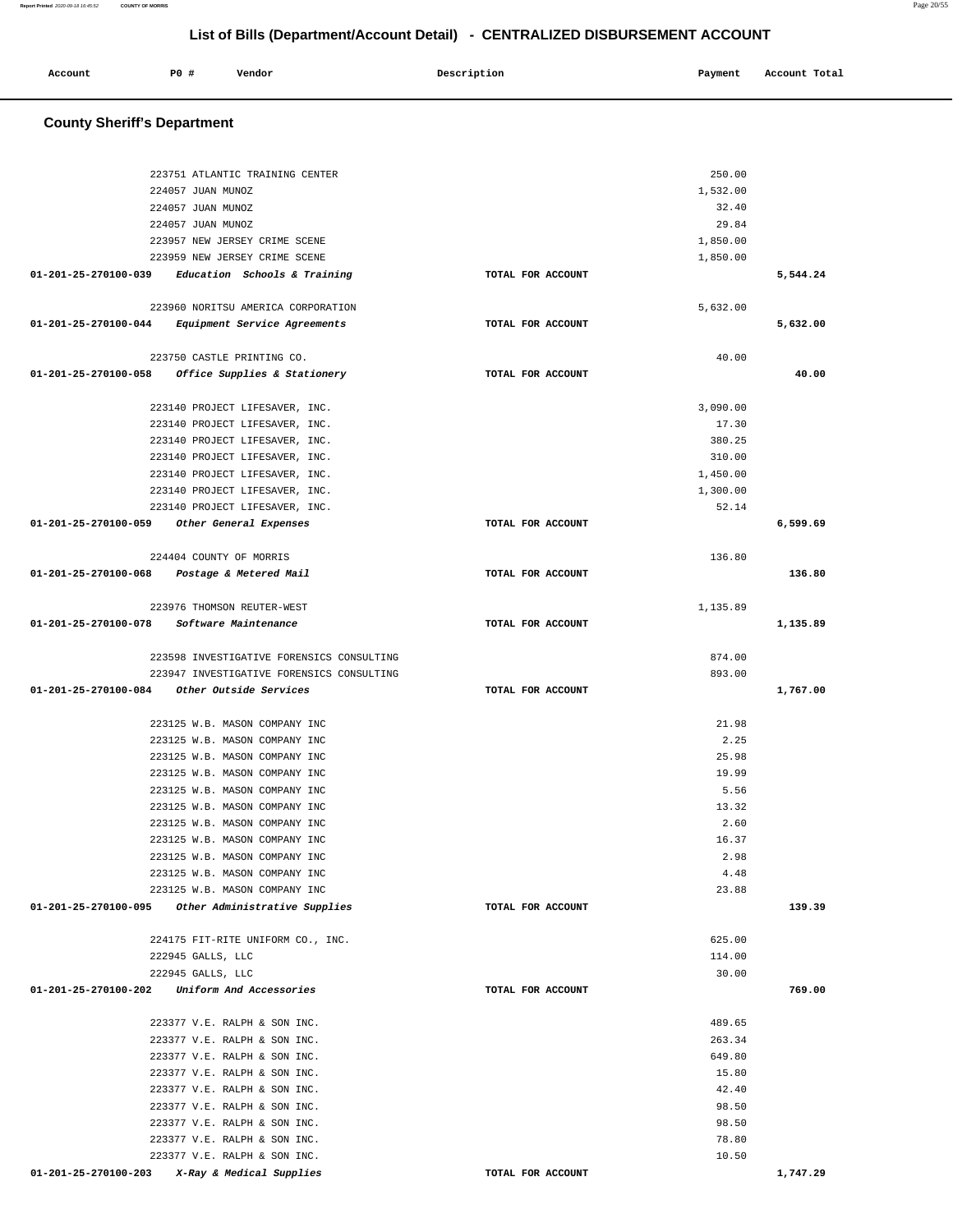| Account | P <sub>0</sub> | Vendor | Description | Payment | Account Total |
|---------|----------------|--------|-------------|---------|---------------|
|         |                |        |             |         |               |

# **County Sheriff's Department**

| 223369 OHD LLLP                                                 |                   | 675.00       |
|-----------------------------------------------------------------|-------------------|--------------|
| 223369 OHD LLLP                                                 |                   | 185.00       |
| 01-201-25-270100-262<br>Machinery Repairs & Parts               | TOTAL FOR ACCOUNT | 860.00       |
| 224077 MICHAEL MINOVICH                                         |                   | 1,926.00     |
| 01-203-25-270100-039<br>(2019) Education Schools & Training     | TOTAL FOR ACCOUNT | 1,926.00     |
|                                                                 |                   |              |
| 223753 RAY ALLEN MANUFACTURING LLC                              |                   | 71.92        |
| 223753 RAY ALLEN MANUFACTURING LLC                              |                   | 239.94       |
| $01 - 203 - 25 - 270100 - 059$<br>(2019) Other General Expenses | TOTAL FOR ACCOUNT | 311.86       |
| 210269 CEIA USA, LTD                                            |                   | 7,590.00     |
| 210269 CEIA USA, LTD                                            |                   | 1,600.00     |
| 01-203-25-270100-258<br>$(2019)$ Equipment                      | TOTAL FOR ACCOUNT | 9,190.00     |
|                                                                 |                   | ------------ |
| TOTAL for County Sheriff's Department                           |                   | 35,799.16    |
|                                                                 |                   |              |

# **County Prosecutor's Office**

| 223909 VERIZON WIRELESS                           | 12, 315.05        |           |
|---------------------------------------------------|-------------------|-----------|
| 01-201-25-275100-031    Cellular Phones/Pagers    | TOTAL FOR ACCOUNT | 12,315.05 |
|                                                   |                   |           |
| 222794 DOLAN CONSULTING GROUP, LLC                | 95.00             |           |
| 222274 ROBERT A VERRY                             | 150.00            |           |
| 223492 DOLAN CONSULTING GROUP, LLC                | 95.00             |           |
| 223932 SAMANTHA POLIZZI                           | 25.00             |           |
| 01-201-25-275100-039 Education Schools & Training | TOTAL FOR ACCOUNT | 365.00    |
|                                                   |                   |           |
| 222279 THOMSON REUTERS-WEST                       | 3,528.00          |           |
| 01-201-25-275100-050<br>Law Books                 | TOTAL FOR ACCOUNT | 3,528.00  |
|                                                   |                   |           |
| 223507 FEDEX                                      | 65.46             |           |
| 223507 FEDEX                                      | 62.05             |           |
| 223908 FEDEX                                      | 132.52            |           |
| 223908 FEDEX                                      | 28.24             |           |
| 224404 COUNTY OF MORRIS                           | 418.20            |           |
| 01-201-25-275100-068 Postage & Metered Mail       | TOTAL FOR ACCOUNT | 706.47    |
| 222809 COMMUNICATIONS SERVICE                     | 80.00             |           |
| 01-201-25-275100-072 Radio Repairs                | TOTAL FOR ACCOUNT | 80.00     |
|                                                   |                   |           |
| 223961 FREDRIC M. KNAPP                           | 184.56            |           |
| 01-201-25-275100-082 Travel Expense               | TOTAL FOR ACCOUNT | 184.56    |
|                                                   |                   |           |
| 222805 LAW BURNER                                 | 2,863.28          |           |
| 223496 OPTIMUM                                    | 128.89            |           |
| 223495 OPTIMUM                                    | 212.69            |           |
| 223494 OPTIMUM                                    | 211.80            |           |
| 223509 VERIZON                                    | 303.80            |           |
| 223934 OPTIMUM                                    | 241.18            |           |
| 223933 OPTIMUM                                    | 293.91            |           |
| 01-201-25-275100-118 Investigation Expense        | TOTAL FOR ACCOUNT | 4,255.55  |
| 223499 FLEMINGTON DEPT STORE INC                  | 344.99            |           |
| 01-201-25-275100-202<br>Uniform And Accessories   | TOTAL FOR ACCOUNT | 344.99    |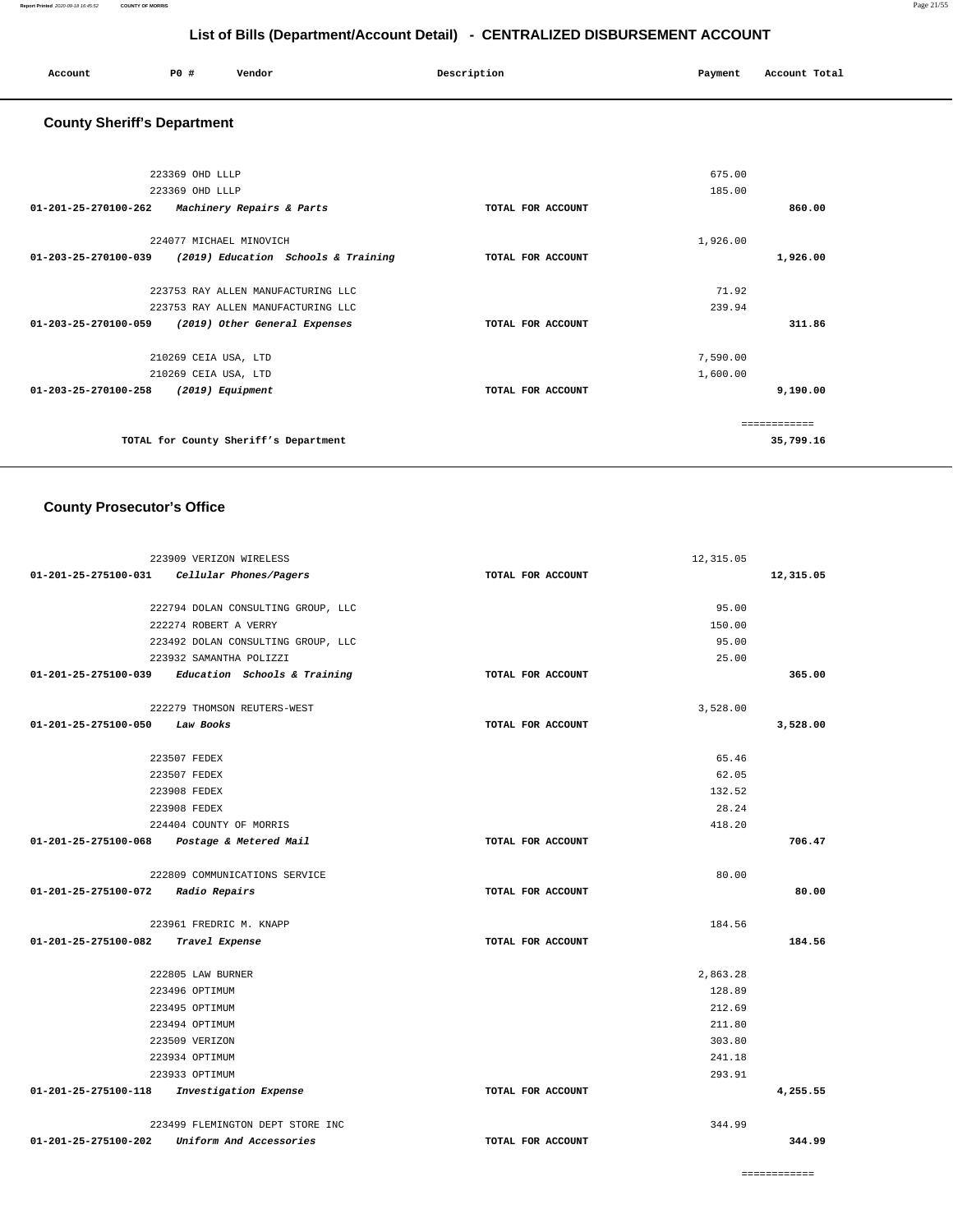**Report Printed** 2020-09-18 16:45:52 **COUNTY OF MORRIS** Page 22/55

# **List of Bills (Department/Account Detail) - CENTRALIZED DISBURSEMENT ACCOUNT**

| Account                           | PO# | Vendor | Description | Payment | Account Total |
|-----------------------------------|-----|--------|-------------|---------|---------------|
| <b>County Prosecutor's Office</b> |     |        |             |         |               |

**TOTAL for County Prosecutor's Office [21,779.62](https://21,779.62)** 

**County Jail** 

| 222868 ATLANTIC TRAINING CENTER                                                    |                   | 70.00              |           |
|------------------------------------------------------------------------------------|-------------------|--------------------|-----------|
| 01-201-25-280100-039 Education Schools & Training                                  | TOTAL FOR ACCOUNT |                    | 70.00     |
|                                                                                    |                   |                    |           |
| 222869 JOHNSON CONTROLS INC.                                                       |                   | 901.80             |           |
| 222767 SCIENTIFIC BOILER WATER                                                     |                   | 243.00             |           |
| 223617 JOHNSON CONTROLS INC.                                                       |                   | 300.60             |           |
| 01-201-25-280100-044 Equipment Service Agreements                                  | TOTAL FOR ACCOUNT |                    | 1,445.40  |
| 223202 ALL-STAR IDENTIFICATION                                                     |                   | 2,361.00           |           |
| 223202 ALL-STAR IDENTIFICATION                                                     |                   | 38.00              |           |
| 223183 GILL ID SYSTEMS                                                             |                   | 170.00             |           |
| 223183 GILL ID SYSTEMS                                                             |                   | 18.00              |           |
| 01-201-25-280100-047<br>Identification Equip&Supplies                              | TOTAL FOR ACCOUNT |                    | 2,587.00  |
|                                                                                    |                   |                    |           |
| 223097 W.B. MASON COMPANY INC                                                      |                   | 363.16             |           |
| 01-201-25-280100-058 Office Supplies & Stationery                                  | TOTAL FOR ACCOUNT |                    | 363.16    |
|                                                                                    |                   |                    |           |
| 215720 BROWNELLS INC                                                               |                   | 538.25             |           |
| 222883 LANGUAGE LINE SERVICES                                                      |                   | 427.80<br>605.84   |           |
| 222540 CHARM-TEX, INC.<br>218903 JUSTICE PACKAGING CORP                            |                   | 433.38             |           |
| 222769 LEXIS NEXIS                                                                 |                   | 58.00              |           |
| 223833 VERIZON WIRELESS                                                            |                   | 136.51             |           |
| 01-201-25-280100-059 Other General Expenses                                        | TOTAL FOR ACCOUNT |                    | 2,199.78  |
|                                                                                    |                   |                    |           |
| 224404 COUNTY OF MORRIS                                                            |                   | 70.75              |           |
| 01-201-25-280100-068 Postage & Metered Mail                                        | TOTAL FOR ACCOUNT |                    | 70.75     |
|                                                                                    |                   |                    |           |
| 222772 CLIFTON ELEVATOR SERVICE CO INC                                             |                   | 1,848.00           |           |
| 222881 MORRIS COUNTY MUA                                                           |                   | 540.65             |           |
| 222881 MORRIS COUNTY MUA                                                           |                   | 173.56             |           |
| 222881 MORRIS COUNTY MUA<br>222880 TJ'S SPORTWIDE TROPHY                           |                   | 1,400.00<br>103.90 |           |
| 222880 TJ'S SPORTWIDE TROPHY                                                       |                   | 36.00              |           |
| 01-201-25-280100-084 Other Outside Services                                        | TOTAL FOR ACCOUNT |                    | 4,102.11  |
|                                                                                    |                   |                    |           |
| 219765 BFI                                                                         |                   | 1,883.52           |           |
| 01-201-25-280100-162 Furniture & Fixtures                                          | TOTAL FOR ACCOUNT |                    | 1,883.52  |
|                                                                                    |                   |                    |           |
| 223845 RICOH AMERICAS CORPORATION<br>01-201-25-280100-164 Office Machines - Rental | TOTAL FOR ACCOUNT | 7,999.80           | 7,999.80  |
|                                                                                    |                   |                    |           |
| 223834 ARAMARK DALLAS LOCKBOX                                                      |                   | 10,522.88          |           |
| 223834 ARAMARK DALLAS LOCKBOX                                                      |                   | 46.00              |           |
| 223834 ARAMARK DALLAS LOCKBOX                                                      |                   | 10,323.36          |           |
| 223619 ARAMARK DALLAS LOCKBOX                                                      |                   | 46.00              |           |
| 223619 ARAMARK DALLAS LOCKBOX                                                      |                   | 46.00              |           |
| 223619 ARAMARK DALLAS LOCKBOX                                                      |                   | 10,603.72          |           |
| 01-201-25-280100-185<br>Food                                                       | TOTAL FOR ACCOUNT |                    | 31,587.96 |
|                                                                                    |                   |                    |           |
| 222530 ATLANTIC AMBULANCE CORP.                                                    |                   | 1,615.25<br>550.00 |           |
| 222494 HOME BASE PHYSICAL THERAPY, LLC<br>221453 MOBILEX USA                       |                   | 68.00              |           |
| 219179 MOBILEX USA                                                                 |                   | 442.00             |           |
| 219179 MOBILEX USA                                                                 |                   | 102.00             |           |
|                                                                                    |                   |                    |           |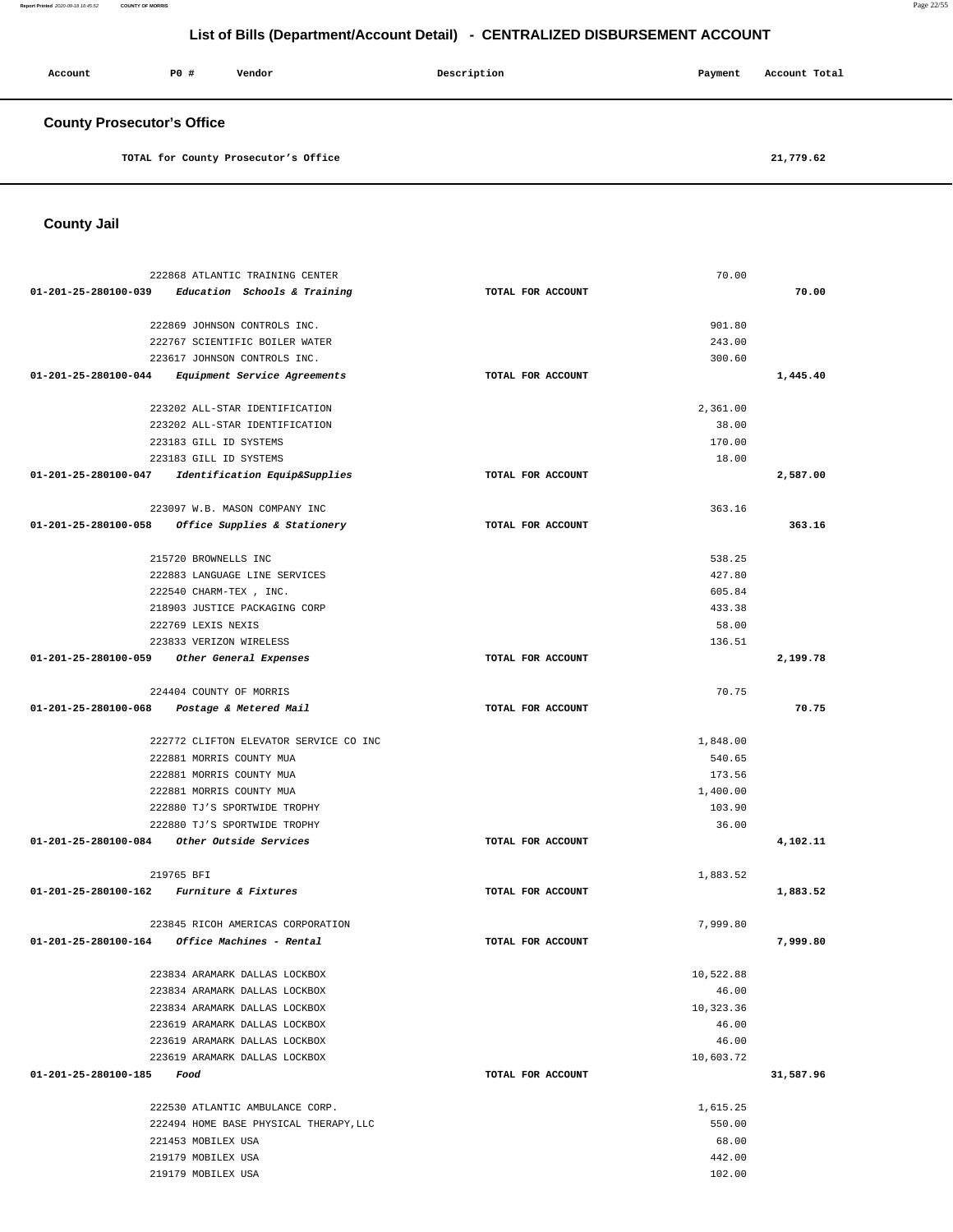### 222501 BOUND TREE MEDICAL LLC 52.60 222501 BOUND TREE MEDICAL LLC 1,131.41 222501 BOUND TREE MEDICAL LLC 16.20 222501 BOUND TREE MEDICAL LLC 25.52 222878 DENTRUST DENTAL INC. 1,343.00 223603 CONTRACT PHARMACY SERVICES INC 13,206.16 222488 HENRY SCHEIN INC 8.95 222488 HENRY SCHEIN INC 8.95 222488 HENRY SCHEIN INC 18.71 222488 HENRY SCHEIN INC 306.89 222488 HENRY SCHEIN INC 306.89 222488 HENRY SCHEIN INC 18.71 222488 HENRY SCHEIN INC 26.23  $222488$  HENRY SCHEIN INC  $-81.87$ 222488 HENRY SCHEIN INC -71.90 222488 HENRY SCHEIN INC -6.64 222488 HENRY SCHEIN INC -300.45 222871 MORRIS IMAGING ASSOC II PA 276.00 222871 MORRIS IMAGING ASSOC II PA 55.00 222874 MORRISTOWN ER MED ASSOC LLC 1,378.00 222875 THE NEUROSCIENCE CENTER OF  $1,440.00$  **01-201-25-280100-189 Medical TOTAL FOR ACCOUNT 25,183.48** 222556 ATLANTIC TACTICAL OF NJ, INC. 168.00 220783 GALLS, LLC 134.38 220783 GALLS, LLC 63.19 220783 GALLS, LLC 69.19 220783 GALLS, LLC 112.49 220783 GALLS, LLC 185.95 220783 GALLS, LLC 63.19 220783 GALLS, LLC 219.57 220783 GALLS, LLC 192.19 220783 GALLS, LLC 58.98 220784 GALLS, LLC 219.57 220784 GALLS, LLC 441.45 220784 GALLS, LLC 345.36 220784 GALLS, LLC 113.66 220784 GALLS, LLC 58.98 220784 GALLS, LLC 192.19 220784 GALLS, LLC 201.57 220784 GALLS, LLC 260.55 220784 GALLS, LLC 210.00 220784 GALLS, LLC 192.19 222771 TURN OUT UNIFORMS, INC. 587.93 222771 TURN OUT UNIFORMS, INC. 112.00  **01-201-25-280100-202 Uniform And Accessories TOTAL FOR ACCOUNT 4,202.58**  $222773$  MORRISTOWN LUMBER & 127.10 222882 MORRISTOWN LUMBER & 56.50 213601 FASTENAL COMPANY 364.34 213600 FASTENAL COMPANY 159.84 213600 FASTENAL COMPANY 140.98 221969 FRANKLIN-GRIFFITH LLC 458.39 222864 GRAINGER 1,201.71 222572 GRAINGER 2,271.05 220808 GRAINGER 768.55

# **List of Bills (Department/Account Detail) - CENTRALIZED DISBURSEMENT ACCOUNT**

 **Account P0 # Vendor Description Payment Account Total**

215607 MOBILEX USA 170.00 214168 MOBILEX USA 306.00 220446 W.B. MASON COMPANY INC  $77.01$ 222877 BIO-REFERENCE LABORATORIES, INC. 1,141.85 222501 BOUND TREE MEDICAL LLC 833.02 222501 BOUND TREE MEDICAL LLC 719.99

 **County Jail**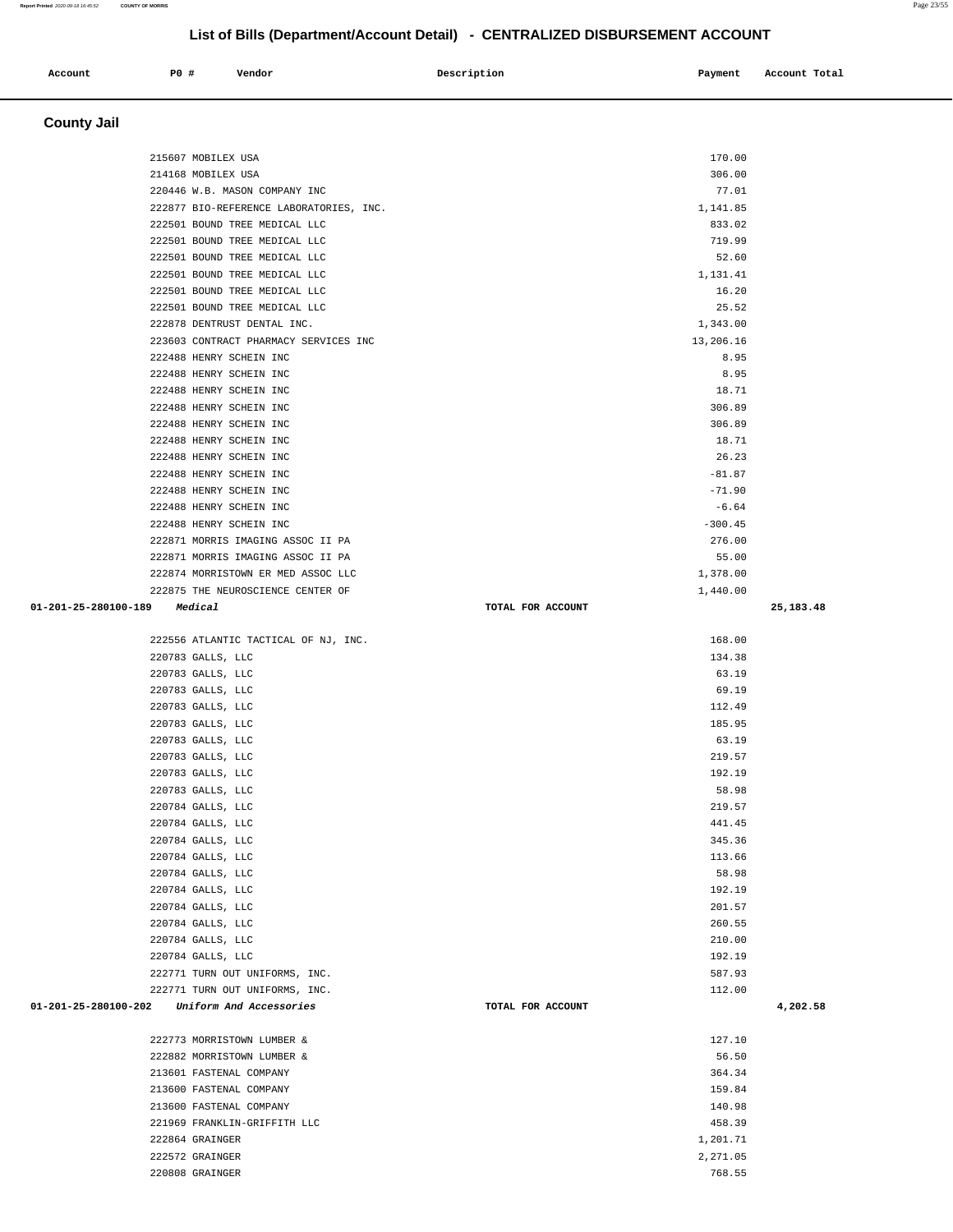#### **Report Printed** 2020-09-18 16:45:52 **COUNTY OF MORRIS** Page 24/55

|                      |                        |                                   | List of Bills (Department/Account Detail) - CENTRALIZED DISBURSEMENT ACCOUNT |           |               |
|----------------------|------------------------|-----------------------------------|------------------------------------------------------------------------------|-----------|---------------|
| Account              | P0 #                   | Vendor                            | Description                                                                  | Payment   | Account Total |
| <b>County Jail</b>   |                        |                                   |                                                                              |           |               |
|                      | 222764 GRAINGER        |                                   |                                                                              | 825.26    |               |
|                      | 222764 GRAINGER        |                                   |                                                                              | $-412.63$ |               |
|                      |                        | 223829 SHAWN R. JOHNSTON          |                                                                              | 68.18     |               |
| 01-201-25-280100-249 |                        | Bldg Maintenance Supplies         | TOTAL FOR ACCOUNT                                                            |           | 6,029.27      |
|                      | 222554 CHARM-TEX, INC. |                                   |                                                                              | 439.60    |               |
|                      |                        | 222496 E.A. MORSE & CO. INC.      |                                                                              | 1,566.82  |               |
|                      |                        | 223098 W.B. MASON COMPANY INC     |                                                                              | 1,285.66  |               |
| 01-201-25-280100-252 |                        | Janitorial Supplies               | TOTAL FOR ACCOUNT                                                            |           | 3,292.08      |
|                      |                        | 222766 R & J CONTROL, INC.        |                                                                              | 800.00    |               |
|                      |                        | 222776 R & J CONTROL, INC.        |                                                                              | 155.00    |               |
| 01-201-25-280100-262 |                        | Machinery Repairs & Parts         | TOTAL FOR ACCOUNT                                                            |           | 955.00        |
|                      |                        | 223141 CRANE ASSOCIATES, P.C.     |                                                                              | 2,600.00  |               |
| 01-203-25-280100-084 |                        | (2019) Other Outside Services     | TOTAL FOR ACCOUNT                                                            |           | 2,600.00      |
|                      | 211398 MOBILEX USA     |                                   |                                                                              | 340.00    |               |
|                      |                        | 223237 THE NEUROSCIENCE CENTER OF |                                                                              | 4,770.01  |               |
| 01-203-25-280100-189 | (2019) Medical         |                                   | TOTAL FOR ACCOUNT                                                            |           | 5,110.01      |
|                      | 220785 GALLS, LLC      |                                   |                                                                              | 63.69     |               |
|                      | 220785 GALLS, LLC      |                                   |                                                                              | 63.69     |               |
|                      | 220785 GALLS, LLC      |                                   |                                                                              | 62.69     |               |
|                      | 220785 GALLS, LLC      |                                   |                                                                              | 64.69     |               |
|                      | 220785 GALLS, LLC      |                                   |                                                                              | 62.69     |               |
|                      | 220785 GALLS, LLC      |                                   |                                                                              | 55.69     |               |
|                      | 220785 GALLS, LLC      |                                   |                                                                              | 63.69     |               |
| 01-203-25-280100-202 |                        | (2019) Uniform And Accessories    | TOTAL FOR ACCOUNT                                                            |           | 436.83        |
|                      |                        |                                   |                                                                              |           | ============  |
|                      | TOTAL for County Jail  |                                   |                                                                              |           | 100,118.73    |

# **County Youth Detention Facilit**

| 223721 W.B. MASON COMPANY INC                       |                   | 148.20   |          |
|-----------------------------------------------------|-------------------|----------|----------|
| $01-201-25-281100-039$ Education Schools & Training | TOTAL FOR ACCOUNT |          | 148.20   |
| 223721 W.B. MASON COMPANY INC                       |                   | 59.08    |          |
| 223721 W.B. MASON COMPANY INC                       |                   | 21.44    |          |
|                                                     |                   | 4.56     |          |
| 223721 W.B. MASON COMPANY INC                       |                   |          |          |
| 01-201-25-281100-058 Office Supplies & Stationery   | TOTAL FOR ACCOUNT |          | 85.08    |
| 224404 COUNTY OF MORRIS                             |                   | 48.55    |          |
|                                                     | TOTAL FOR ACCOUNT |          | 48.55    |
| 01-201-25-281100-068 Postage & Metered Mail         |                   |          |          |
| 223721 W.B. MASON COMPANY INC                       |                   | 4.67     |          |
| 223721 W.B. MASON COMPANY INC                       |                   | 51.48    |          |
| $01-201-25-281100-162$ Furniture & Fixtures         | TOTAL FOR ACCOUNT |          | 56.15    |
|                                                     |                   |          |          |
| 223722 NU-WAY CONCESSIONAIRES INC                   |                   | 2,332.40 |          |
| 223722 NU-WAY CONCESSIONAIRES INC                   |                   | 535.05   |          |
| 223722 NU-WAY CONCESSIONAIRES INC                   |                   | 567.93   |          |
| 223722 NU-WAY CONCESSIONAIRES INC                   |                   | 362.46   |          |
| 223722 NU-WAY CONCESSIONAIRES INC                   |                   | 331.76   |          |
| 01-201-25-281100-185<br>Food                        | TOTAL FOR ACCOUNT |          | 4,129.60 |
|                                                     |                   |          |          |
| 223232 BOB BARKER COMPANY, INC.                     |                   | 12.80    |          |
| 223232 BOB BARKER COMPANY, INC.                     |                   | 7.29     |          |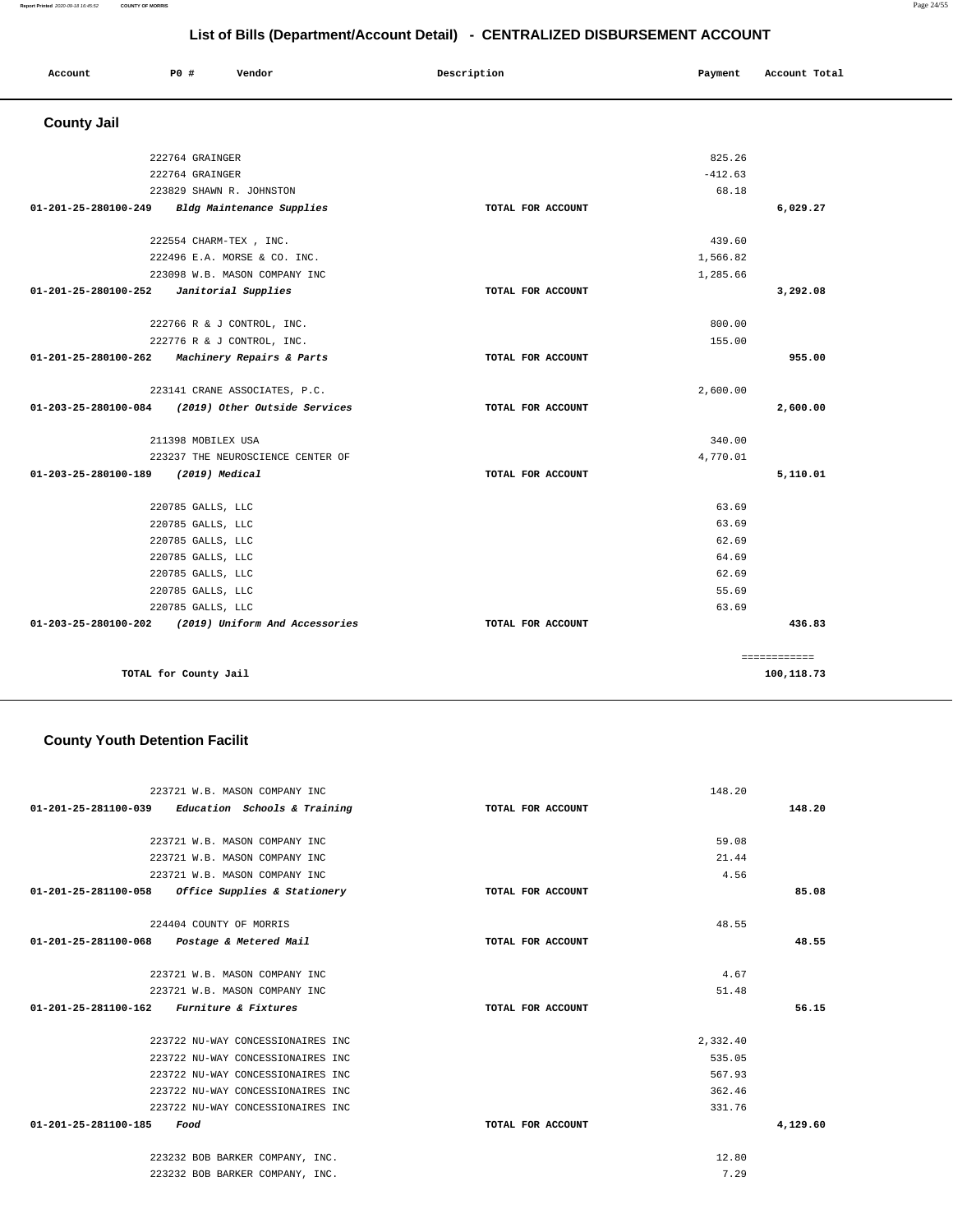223232 BOB BARKER COMPANY, INC. 223232 BOB BARKER COMPANY, INC. 223232 BOB BARKER COMPANY, INC. 223232 BOB BARKER COMPANY, INC. 223232 BOB BARKER COMPANY, INC. 223232 BOB BARKER COMPANY, INC. 223541 LIFESAVERS INC **01-201-25-281100-189 Medical TOTAL FOR ACCOUNT**  1.95 17.29 32.80 11.81 32.80 3.87 556.48 **677.09** 223721 W.B. MASON COMPANY INC **01-201-25-281100-252 Janitorial Supplies TOTAL FOR ACCOUNT**  65.97 **65.97** 222441 DELL MARKETING L.P. **01-201-25-281100-258 Equipment TOTAL FOR ACCOUNT**  2,447.12 **2,447.12** 223231 KURT'S LOCKSMITH SERVICE, LLC 223231 KURT'S LOCKSMITH SERVICE, LLC **01-201-25-281100-262 Machinery Repairs & Parts TOTAL FOR ACCOUNT**  22.99 91.96 **114.95 TOTAL for County Youth Detention Facilit**  ============ **7,772.71 Road Repairs** 

| 224404 COUNTY OF MORRIS                           |                   | 5.50     |          |
|---------------------------------------------------|-------------------|----------|----------|
| 01-201-26-290100-068 Postage & Metered Mail       | TOTAL FOR ACCOUNT |          | 5.50     |
| 224402 NATIONAL FUEL OIL INC.                     |                   | 3,100.86 |          |
| 01-201-26-290100-140<br>Gas Purchases             | TOTAL FOR ACCOUNT |          | 3,100.86 |
| 224014 ANDREW THOMAS                              |                   | 90.00    |          |
| 224015 WAYNE SPEARS                               |                   | 90.00    |          |
| 224281 GREG ST. JOHN                              |                   | 90.00    |          |
| 224169 RUTH BIAMONTE                              |                   | 90.00    |          |
| 01-201-26-290100-207 Uniform & Clothing Allowance | TOTAL FOR ACCOUNT |          | 360.00   |
| 223671 DENVILLE LINE PAINTING INC                 |                   | 69.00    |          |
| 223671 DENVILLE LINE PAINTING INC                 |                   | 1,260.00 |          |
| 01-201-26-290100-221 Beads & Paints               | TOTAL FOR ACCOUNT |          | 1,329.00 |
| 223364 TILCON NEW YORK INC.                       |                   | 88.38    |          |
| 223364 TILCON NEW YORK INC.                       |                   | 691.47   |          |
| 223364 TILCON NEW YORK INC.                       |                   | $-31.92$ |          |
| 223364 TILCON NEW YORK INC.                       |                   | $-4.08$  |          |
| 220293 TILCON NEW YORK INC.                       |                   | 79.49    |          |
| 220293 TILCON NEW YORK INC.                       |                   | 603.09   |          |
| 220293 TILCON NEW YORK INC.                       |                   | $-3.98$  |          |
| 220293 TILCON NEW YORK INC.                       |                   | $-23.87$ |          |
| 223673 TILCON NEW YORK INC.                       |                   | 1,240.91 |          |
| 223673 TILCON NEW YORK INC.                       |                   | $-58.12$ |          |
| 01-201-26-290100-222 Bituminous Concrete          | TOTAL FOR ACCOUNT |          | 2,581.37 |
| 223363 EASTERN CONCRETE MATERIALS, INC.           |                   | 170.38   |          |
| 01-201-26-290100-244<br>Stone                     | TOTAL FOR ACCOUNT |          | 170.38   |
| 222843 GRAINGER                                   |                   | 344.52   |          |
| 223367 KENVIL POWER EQUIPMENT, INC.               |                   | 23.75    |          |
| 223367 KENVIL POWER EQUIPMENT, INC.               |                   | 304.19   |          |
| 223367 KENVIL POWER EQUIPMENT, INC.               |                   | 519.96   |          |

# **List of Bills (Department/Account Detail) - CENTRALIZED DISBURSEMENT ACCOUNT**

 **Account P0 # Vendor Description Payment Account Total**

 **County Youth Detention Facilit**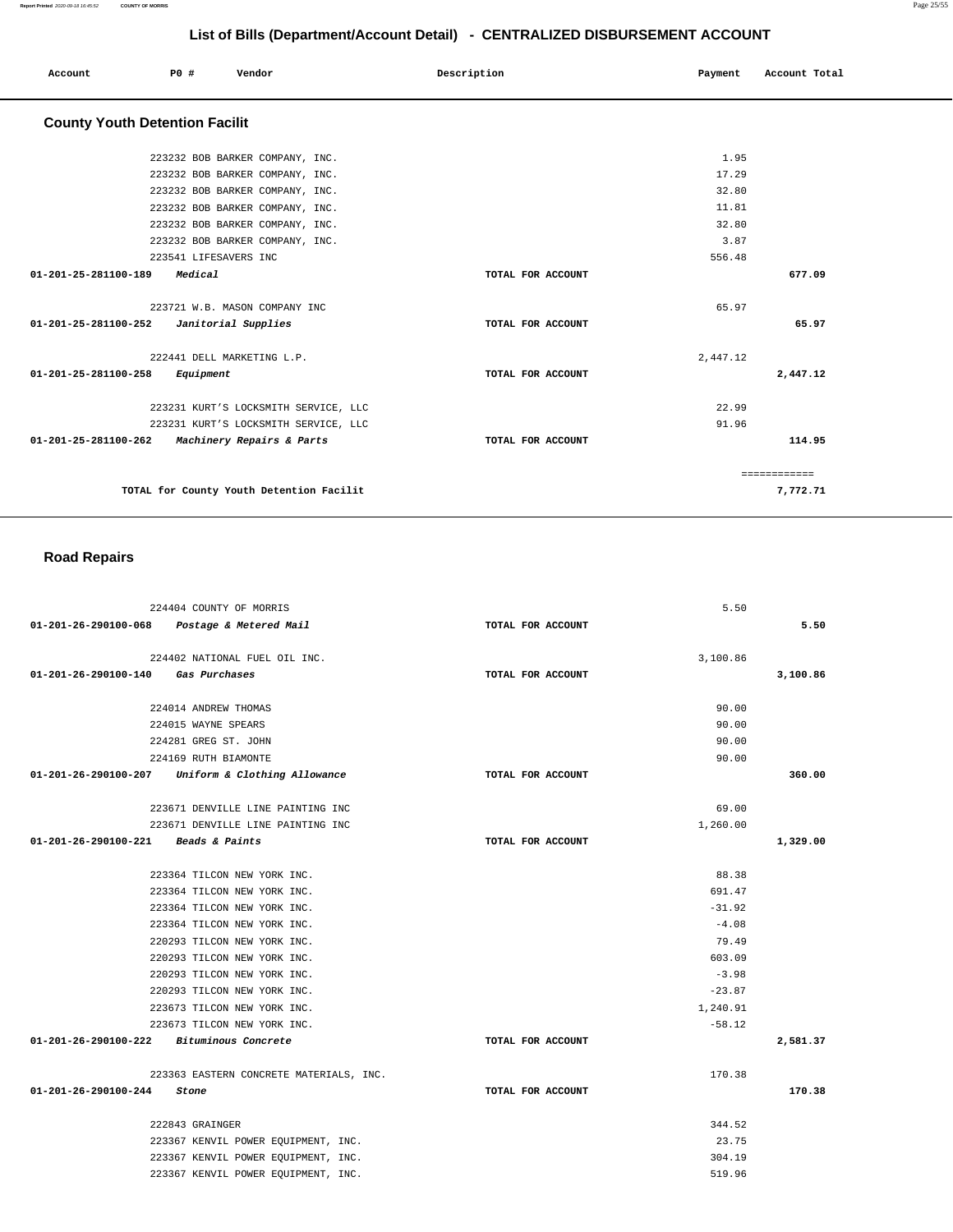| Account                        | PO#                    | Vendor                              | Description       | Payment | Account Total |
|--------------------------------|------------------------|-------------------------------------|-------------------|---------|---------------|
| <b>Road Repairs</b>            |                        |                                     |                   |         |               |
|                                |                        | 223674 SUSSEX COUNTY MUA            |                   | 237.00  |               |
|                                |                        | 223588 KENVIL POWER EQUIPMENT, INC. |                   | 22.99   |               |
|                                |                        | 223588 KENVIL POWER EQUIPMENT, INC. |                   | 34.99   |               |
|                                |                        | 223596 NORTHEASTERN HARDWARE CO INC |                   | 67.85   |               |
| $01 - 201 - 26 - 290100 - 260$ |                        | Construction Materials              | TOTAL FOR ACCOUNT |         | 1,555.25      |
|                                |                        | 223670 REDICARE LLC                 |                   | 9.25    |               |
|                                |                        | 223670 REDICARE LLC                 |                   | 5.55    |               |
|                                |                        | 223670 REDICARE LLC                 |                   | 4.75    |               |
| 01-201-26-290100-266           |                        | Safety Items                        | TOTAL FOR ACCOUNT |         | 19.55         |
|                                |                        |                                     |                   |         | ============  |
|                                | TOTAL for Road Repairs |                                     |                   |         | 9,121.91      |

#### **Bridges and Culverts**

| 223366 HD SUPPLY CONSTRUCTION &                      |                   | 750.00       |          |
|------------------------------------------------------|-------------------|--------------|----------|
| 01-201-26-292100-227<br>Concrete                     | TOTAL FOR ACCOUNT |              | 750.00   |
|                                                      |                   |              |          |
| 222978 ROAD SAFETY SYSTEMS LLC                       |                   | 575.00       |          |
| $01 - 201 - 26 - 292100 - 230$ Guard Rails           | TOTAL FOR ACCOUNT |              | 575.00   |
|                                                      |                   |              |          |
| 222884 COUNTY WELDING SUPPLY CO                      |                   | 170.55       |          |
| 223245 COUNTY WELDING SUPPLY CO                      |                   | 2.95         |          |
| 223245 COUNTY WELDING SUPPLY CO                      |                   | 2.95         |          |
| 223245 COUNTY WELDING SUPPLY CO                      |                   | 11.80        |          |
| 223245 COUNTY WELDING SUPPLY CO                      |                   | 2.95         |          |
| 223245 COUNTY WELDING SUPPLY CO                      |                   | 2.95         |          |
| 223245 COUNTY WELDING SUPPLY CO                      |                   | 14.75        |          |
| 01-201-26-292100-248<br>Welding-Oxygen-Acetylene Etc | TOTAL FOR ACCOUNT |              | 208.90   |
|                                                      |                   |              |          |
|                                                      |                   | ============ |          |
| TOTAL for Bridges and Culverts                       |                   |              | 1,533.90 |
|                                                      |                   |              |          |

### **Shade Tree Commission**

|                                                | 223676 ONE SOURCE OF NEW JERSEY LLC |                   | 330.51        |  |
|------------------------------------------------|-------------------------------------|-------------------|---------------|--|
|                                                | 223676 ONE SOURCE OF NEW JERSEY LLC |                   | 75.80         |  |
|                                                | 223676 ONE SOURCE OF NEW JERSEY LLC |                   | 64.87         |  |
|                                                | 223676 ONE SOURCE OF NEW JERSEY LLC |                   | 41.70         |  |
|                                                | 223676 ONE SOURCE OF NEW JERSEY LLC |                   | 44.16         |  |
|                                                | 223676 ONE SOURCE OF NEW JERSEY LLC |                   | 15.31         |  |
|                                                | 223676 ONE SOURCE OF NEW JERSEY LLC |                   | 32.52         |  |
| $01 - 201 - 26 - 300100 - 266$<br>Safety Items |                                     | TOTAL FOR ACCOUNT | 604.87        |  |
|                                                |                                     |                   |               |  |
|                                                |                                     |                   | ------------- |  |
|                                                | TOTAL for Shade Tree Commission     |                   | 604.87        |  |
|                                                |                                     |                   |               |  |

## **Buildings & Grounds**

224230 WILLIAM F. BARNISH 224229 WILLIAM F. BARNISH

**01-201-26-310100-029 Building Rental TOTAL FOR ACCOUNT**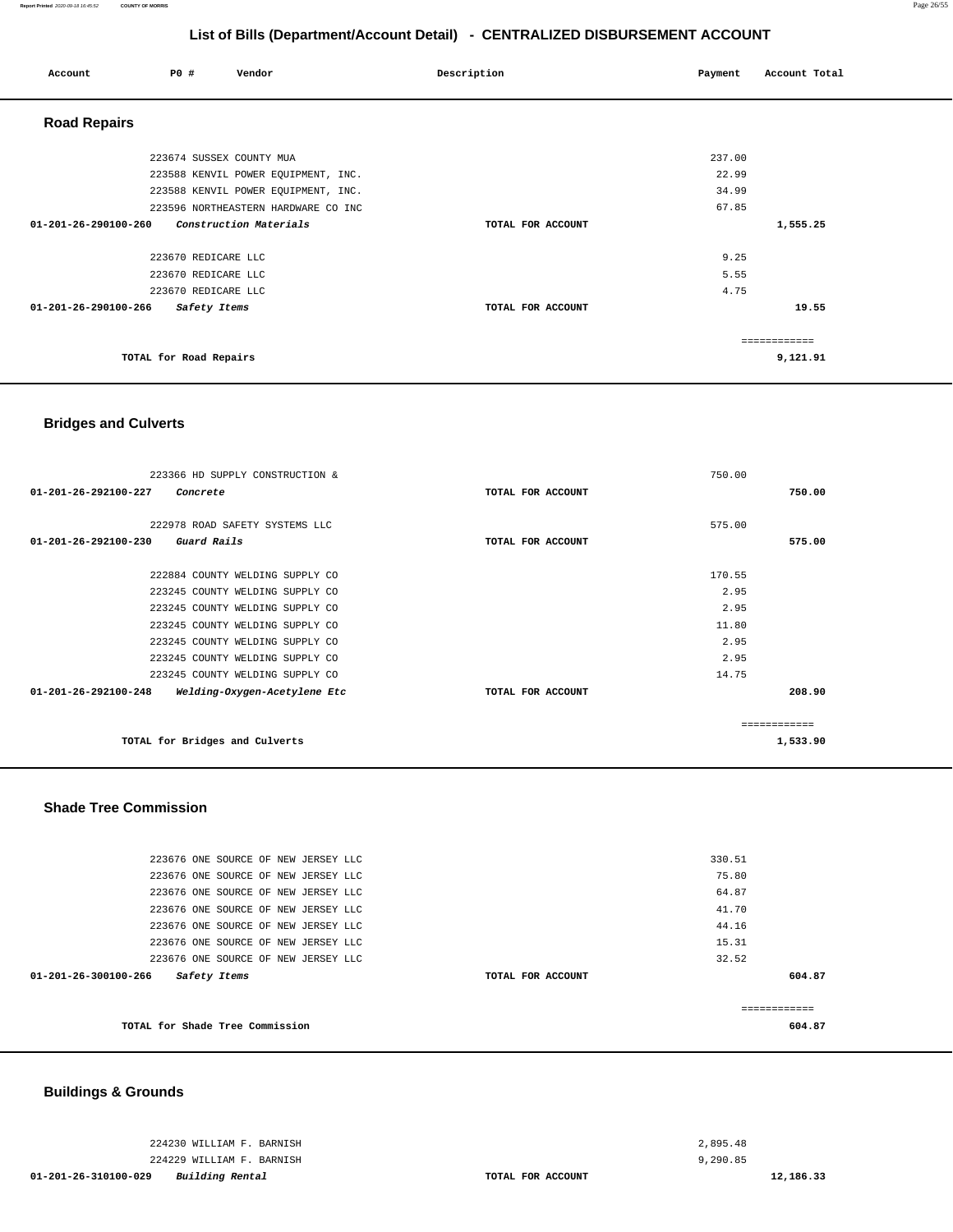## **Buildings & Grounds**

| 223884 CLIFTON ELEVATOR SERVICE CO INC                                                |                   | 2,703.00  |           |
|---------------------------------------------------------------------------------------|-------------------|-----------|-----------|
| 01-201-26-310100-036 Contracted Services                                              | TOTAL FOR ACCOUNT |           | 2,703.00  |
|                                                                                       |                   |           |           |
| 223765 TBS CONTROLS LLC                                                               |                   | 1,593.37  |           |
| 223695 TRANE                                                                          |                   | 1,128.00  |           |
| 223888 SCIENTIFIC BOILER WATER                                                        |                   | 2,283.00  |           |
| 224358 TRUGREEN                                                                       |                   | 335.87    |           |
| 223897 TBS CONTROLS LLC                                                               |                   | 2,944.37  |           |
| 223891 AC & R INC                                                                     |                   | 352.88    |           |
| 01-201-26-310100-044 Equipment Service Agreements                                     | TOTAL FOR ACCOUNT |           | 8,637.49  |
| 224231 MORRISTOWN PARKING AUTHORITY                                                   |                   | 5,774.00  |           |
| 01-201-26-310100-062 Parking Lot Rental                                               | TOTAL FOR ACCOUNT |           | 5,774.00  |
|                                                                                       |                   |           |           |
| 223886 EMPLOYMENT HORIZONS ENTERPRISES INC                                            |                   | 68,210.00 |           |
| 224055 R.S. KNAPP CO. INC.                                                            |                   | 36.83     |           |
| 224121 EMERGENCY PEST CONTROL                                                         |                   | 85.00     |           |
| 223698 EMERGENCY PEST CONTROL                                                         |                   | 85.00     |           |
| 223698 EMERGENCY PEST CONTROL                                                         |                   | 55.00     |           |
| 224127 NEW JERSEY OVERHEAD DOOR LLC                                                   |                   | 391.60    |           |
| 224127 NEW JERSEY OVERHEAD DOOR LLC                                                   |                   | 165.00    |           |
| 223884 CLIFTON ELEVATOR SERVICE CO INC                                                |                   | 1,266.00  |           |
| 223884 CLIFTON ELEVATOR SERVICE CO INC                                                |                   | 318.00    |           |
| 223884 CLIFTON ELEVATOR SERVICE CO INC                                                |                   | 318.00    |           |
| 223884 CLIFTON ELEVATOR SERVICE CO INC                                                |                   | 778.00    |           |
| 223884 CLIFTON ELEVATOR SERVICE CO INC                                                |                   | 752.00    |           |
| 223884 CLIFTON ELEVATOR SERVICE CO INC                                                |                   | 636.00    |           |
| 223884 CLIFTON ELEVATOR SERVICE CO INC                                                |                   | 318.00    |           |
| 223884 CLIFTON ELEVATOR SERVICE CO INC                                                |                   | 408.00    |           |
| 223884 CLIFTON ELEVATOR SERVICE CO INC                                                |                   | 1,908.00  |           |
| 223884 CLIFTON ELEVATOR SERVICE CO INC                                                |                   | 318.00    |           |
| 224379 R C SOUND                                                                      |                   | 1,500.00  |           |
|                                                                                       | TOTAL FOR ACCOUNT |           | 77,548.43 |
| 223703 FASTENAL COMPANY                                                               |                   | 150.84    |           |
| 223763 T. M. WARD COMPANY                                                             |                   | 37.00     |           |
| 01-201-26-310100-095 Other Administrative Supplies                                    | TOTAL FOR ACCOUNT |           | 187.84    |
|                                                                                       |                   |           |           |
| 223710 CARROT-TOP INDUSTRIES INC                                                      |                   | 293.15    |           |
| 223697 GATES FLAG & BANNER, CO. INC.                                                  |                   | 967.20    |           |
| 223700 SIGN A RAMA LEDGEWOOD                                                          |                   | 216.00    |           |
| 223954 GRAINGER                                                                       |                   | 181.00    |           |
| Other Operating&Repair Supply<br>01-201-26-310100-098                                 | TOTAL FOR ACCOUNT |           | 1,657.35  |
| 223966 MORRIS COUNTY MUNICIPAL                                                        |                   | 175.56    |           |
| 223967 MORRIS COUNTY MUA                                                              |                   | 1,159.10  |           |
| 223883 MORRIS COUNTY MUA                                                              |                   | 6,122.49  |           |
| 01-201-26-310100-143 Rubbish & Trash Removal                                          | TOTAL FOR ACCOUNT |           | 7,457.15  |
|                                                                                       |                   |           |           |
| 223705 RICOH AMERICAS CORPORATION<br>01-201-26-310100-164<br>Office Machines - Rental | TOTAL FOR ACCOUNT | 762.85    | 762.85    |
|                                                                                       |                   |           |           |
| 223699 JOHNSON CONTROLS INC.                                                          |                   | 432.60    |           |
| 223762 MAGIC TOUCH CONSTRUCTION CO., INC.                                             |                   | 2,401.89  |           |
| 223713 R & J CONTROL, INC.                                                            |                   | 155.00    |           |
| 223713 R & J CONTROL, INC.                                                            |                   | 155.00    |           |
| 01-201-26-310100-204 Plant Operations                                                 | TOTAL FOR ACCOUNT |           | 3,144.49  |
|                                                                                       |                   |           |           |
| 223707 ANTHONY CROSBY                                                                 |                   | 89.99     |           |
| 223706 DAVID MCGUIRE                                                                  |                   | 90.00     |           |
| 223709 GREGORIO RONDON                                                                |                   | 90.00     |           |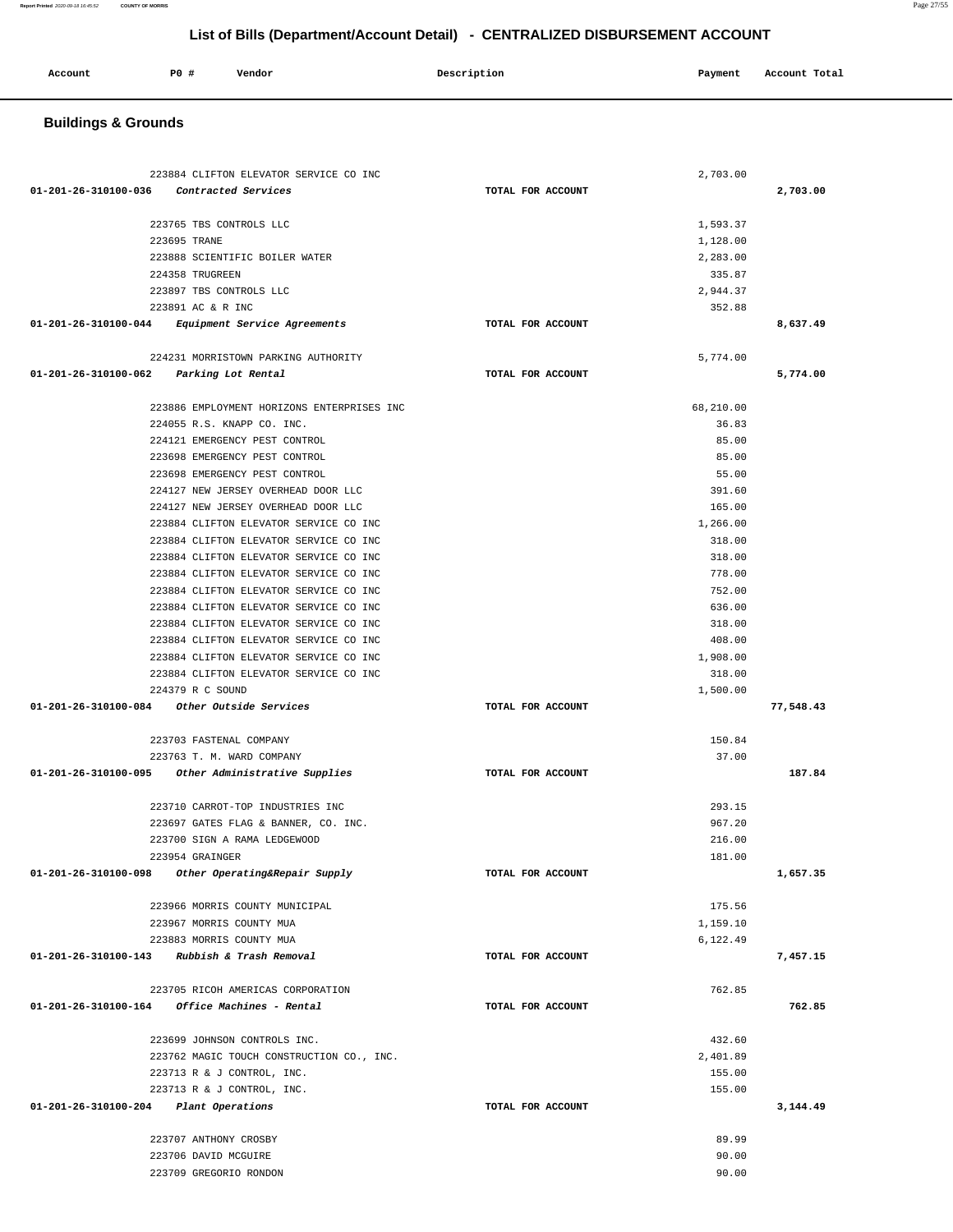| Account                        | P0 # | Vendor                                                   | Description       | Payment          | Account Total |
|--------------------------------|------|----------------------------------------------------------|-------------------|------------------|---------------|
| <b>Buildings &amp; Grounds</b> |      |                                                          |                   |                  |               |
|                                |      | 223708 JOSE AVELAR                                       |                   | 89.98            |               |
|                                |      | 223943 KEVIN WEYER                                       |                   | 89.99            |               |
|                                |      | 223889 SONIA PALACIOS                                    |                   | 74.98            |               |
|                                |      | 224228 CHARLES UTTER                                     |                   | 90.00            |               |
|                                |      | 224061 CHARLES KING                                      |                   | 90.00            |               |
| 01-201-26-310100-207           |      | Uniform & Clothing Allowance                             | TOTAL FOR ACCOUNT |                  | 704.94        |
|                                |      | 223964 RICCIARDI BROTHERS, INC                           |                   | 649.77           |               |
|                                |      | 223964 RICCIARDI BROTHERS, INC                           |                   | 115.97           |               |
|                                |      | 223964 RICCIARDI BROTHERS, INC                           |                   | 219.81           |               |
|                                |      | 223964 RICCIARDI BROTHERS, INC                           |                   | 369.92           |               |
| 01-201-26-310100-234           |      | Paint                                                    | TOTAL FOR ACCOUNT |                  | 1,355.47      |
|                                |      | 223905 GENERAL PLUMBING SUPPLY INC.                      |                   | 50.00            |               |
| 01-201-26-310100-235           |      | <i>Pipes – Others</i>                                    | TOTAL FOR ACCOUNT |                  | 50.00         |
|                                |      | 223711 GRAINGER                                          |                   | 269.76           |               |
| 01-201-26-310100-239           |      | Small Tools                                              | TOTAL FOR ACCOUNT |                  | 269.76        |
|                                |      | 223703 FASTENAL COMPANY                                  |                   | 136.45           |               |
|                                |      | 223711 GRAINGER                                          |                   | 851.96           |               |
|                                |      | 223276 MORRISTOWN LUMBER &                               |                   | 19.12            |               |
|                                |      | 223276 MORRISTOWN LUMBER &                               |                   | 40.17            |               |
|                                |      | 224076 HOME DEPOT CREDIT SERVICES                        |                   | 266.51           |               |
|                                |      | 224076 HOME DEPOT CREDIT SERVICES                        |                   | 433.49           |               |
|                                |      | 224076 HOME DEPOT CREDIT SERVICES                        |                   | 138.51           |               |
|                                |      | 223903 MORRISTOWN LUMBER &                               |                   | 106.97           |               |
|                                |      | 223954 GRAINGER                                          |                   | 23.20            |               |
| 01-201-26-310100-249           |      | Bldg Maintenance Supplies                                | TOTAL FOR ACCOUNT |                  | 2,016.38      |
|                                |      | 224120 AGWAY MORRISTOWN                                  |                   | 353.76           |               |
| 01-201-26-310100-251           |      | Ground Maintenance Supplies                              | TOTAL FOR ACCOUNT |                  | 353.76        |
|                                |      | 223711 GRAINGER                                          |                   | 220.00           |               |
|                                |      | 223702 TOMAR INDUSTRIES INC                              |                   | 650.00           |               |
|                                |      | 223696 ALLEN PAPER & SUPPLY CO                           |                   | 244.90           |               |
|                                |      | 223887 TOMAR INDUSTRIES INC                              |                   | 210.00           |               |
|                                |      | 223954 GRAINGER                                          |                   | 917.96           |               |
| 01-201-26-310100-252           |      | 223904 ALLEN PAPER & SUPPLY CO<br>Janitorial Supplies    | TOTAL FOR ACCOUNT | 638.00           | 2,880.86      |
|                                |      |                                                          |                   |                  |               |
| 01-201-26-310100-258           |      | 224076 HOME DEPOT CREDIT SERVICES<br>Equipment           | TOTAL FOR ACCOUNT | 514.99           | 514.99        |
|                                |      |                                                          |                   |                  |               |
|                                |      | 223713 R & J CONTROL, INC.                               |                   | 194.69           |               |
|                                |      | 223713 R & J CONTROL, INC.                               |                   | 249.69           |               |
|                                |      | 223713 R & J CONTROL, INC.                               |                   | 194.69           |               |
|                                |      | 223892 R & J CONTROL, INC.                               |                   | 155.00           |               |
|                                |      | 223892 R & J CONTROL, INC.                               |                   | 155.00           |               |
|                                |      | 223892 R & J CONTROL, INC.<br>223892 R & J CONTROL, INC. |                   | 155.00<br>155.00 |               |
|                                |      | 223892 R & J CONTROL, INC.                               |                   | 155.00           |               |
|                                |      | 223892 R & J CONTROL, INC.                               |                   | 155.00           |               |
|                                |      | 223892 R & J CONTROL, INC.                               |                   | 155.00           |               |
|                                |      | 223892 R & J CONTROL, INC.                               |                   | 155.00           |               |
|                                |      | 223892 R & J CONTROL, INC.                               |                   | 155.00           |               |
|                                |      | 223892 R & J CONTROL, INC.                               |                   | 155.00           |               |
|                                |      | 223892 R & J CONTROL, INC.                               |                   | 310.00           |               |
|                                |      | 223892 R & J CONTROL, INC.                               |                   | 155.00           |               |
|                                |      | 223892 R & J CONTROL, INC.                               |                   | 155.00           |               |
|                                |      | 223892 R & J CONTROL, INC.                               |                   | 155.00           |               |
|                                |      | 223892 R & J CONTROL, INC.                               |                   | 155.00           |               |

**Report Printed** 2020-09-18 16:45:52 **COUNTY OF MORRIS** Page 28/55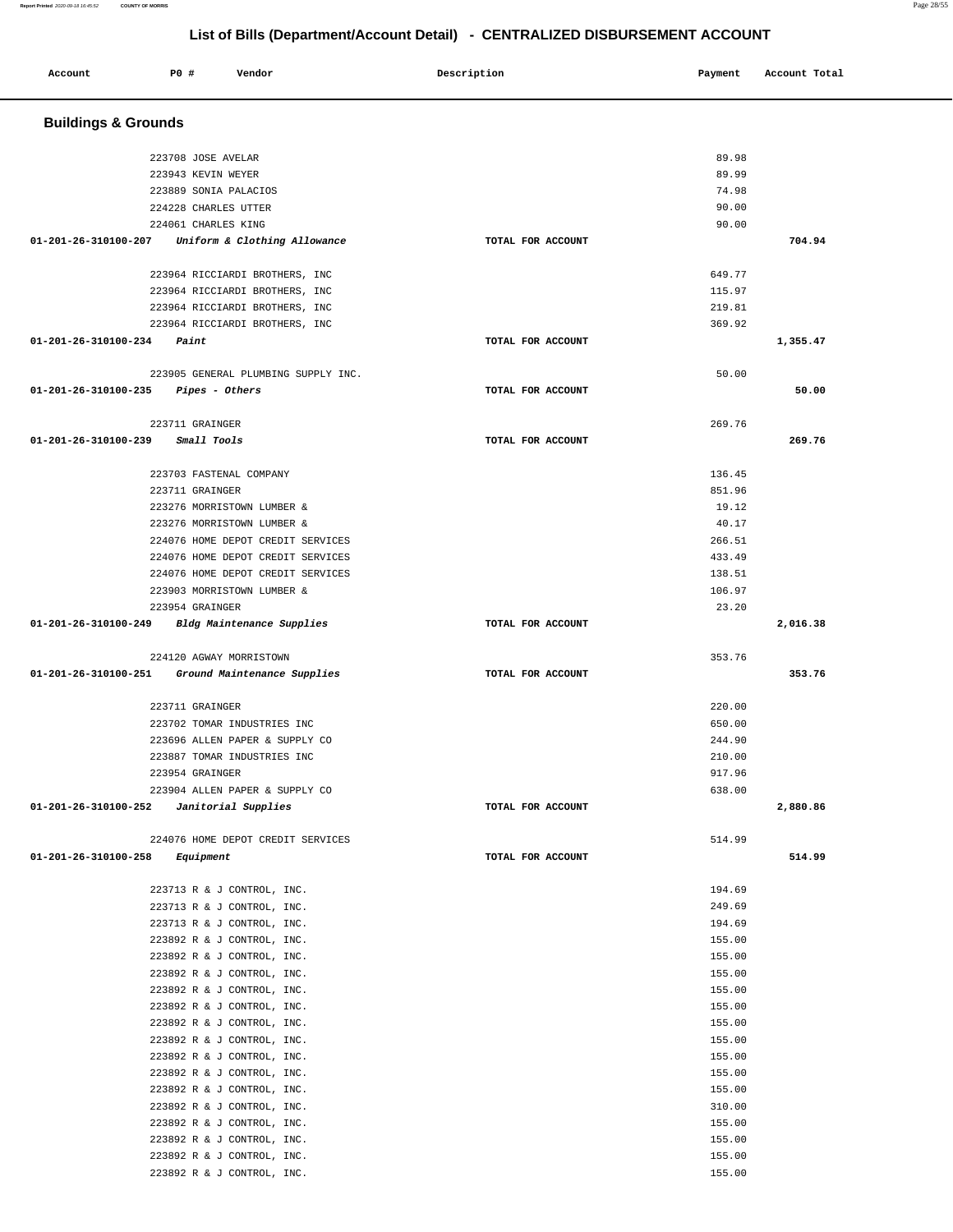#### 222977 GRAINGER 15.75  $222977$  GRAINGER  $4.00$  $222977$  GRAINGER  $4.43$  222977 GRAINGER 93.94 222979 GRAINGER 450.84 222979 GRAINGER 100.62 223516 ATS ENVIRONMENTAL SERVICES, LLC. 3,406.00 223532 ONE SOURCE OF NEW JERSEY LLC 28.01 223532 ONE SOURCE OF NEW JERSEY LLC 48.59 223532 ONE SOURCE OF NEW JERSEY LLC  $\overline{79.52}$ 223532 ONE SOURCE OF NEW JERSEY LLC 9.91

222977 GRAINGER 42.93 222977 GRAINGER 4.46

### **Motor Services Center**

| <b>Buildings &amp; Grounds</b> |                                    |                   |             |              |
|--------------------------------|------------------------------------|-------------------|-------------|--------------|
|                                | 223892 R & J CONTROL, INC.         |                   | 155.00      |              |
|                                | 223892 R & J CONTROL, INC.         |                   | 155.00      |              |
|                                | 223892 R & J CONTROL, INC.         |                   | 155.00      |              |
|                                | 223892 R & J CONTROL, INC.         |                   | 155.00      |              |
|                                | 223892 R & J CONTROL, INC.         |                   | 155.00      |              |
|                                | 223892 R & J CONTROL, INC.         |                   | 155.00      |              |
|                                | 223892 R & J CONTROL, INC.         |                   | 155.00      |              |
|                                | 223893 R & J CONTROL, INC.         |                   | 936.48      |              |
|                                | 223893 R & J CONTROL, INC.         |                   | 149.00      |              |
| 01-201-26-310100-262           | Machinery Repairs & Parts          | TOTAL FOR ACCOUNT |             | 5,289.55     |
|                                | 223703 FASTENAL COMPANY            |                   | 38.74       |              |
|                                | 223711 GRAINGER                    |                   | 228.54      |              |
|                                | 223969 JOHNSTONE SUPPLY            |                   | 110.72      |              |
|                                | 223969 JOHNSTONE SUPPLY            |                   | 305.02      |              |
|                                | 223969 JOHNSTONE SUPPLY            |                   | 104.29      |              |
|                                | 223969 JOHNSTONE SUPPLY            |                   | 2,450.93    |              |
|                                | 223969 JOHNSTONE SUPPLY            |                   | 304.98      |              |
|                                | 223954 GRAINGER                    |                   | 2.00        |              |
|                                | 223954 GRAINGER                    |                   | 436.34      |              |
| 01-201-26-310100-264           | Heat & $A/C$                       | TOTAL FOR ACCOUNT |             | 3,981.56     |
|                                | 223711 GRAINGER                    |                   | 205.08      |              |
|                                | 224052 COOPER ELECTRIC SUPPLY CO.  |                   | 71.69       |              |
|                                | 224052 COOPER ELECTRIC SUPPLY CO.  |                   | 158.46      |              |
|                                | 224052 COOPER ELECTRIC SUPPLY CO.  |                   | 132.60      |              |
|                                | 224052 COOPER ELECTRIC SUPPLY CO.  |                   | 52.82       |              |
|                                | 224052 COOPER ELECTRIC SUPPLY CO.  |                   | 35.76       |              |
|                                | 224052 COOPER ELECTRIC SUPPLY CO.  |                   | 699.53      |              |
|                                | 224052 COOPER ELECTRIC SUPPLY CO.  |                   | 116.24      |              |
|                                | 224052 COOPER ELECTRIC SUPPLY CO.  |                   | 1,170.24    |              |
|                                | 224052 COOPER ELECTRIC SUPPLY CO.  |                   | 29.52       |              |
|                                | 224052 COOPER ELECTRIC SUPPLY CO.  |                   | $-1,655.86$ |              |
|                                | 224076 HOME DEPOT CREDIT SERVICES  |                   | 115.45      |              |
|                                | 223954 GRAINGER                    |                   | 84.70       |              |
|                                | 223954 GRAINGER                    |                   | $-27.39$    |              |
| 01-201-26-310100-265           | Electrical                         | TOTAL FOR ACCOUNT |             | 1,188.84     |
|                                | 223890 MORRIS COUNTY FARMS INC     |                   | 199.00      |              |
| 01-203-26-310100-251           | (2019) Ground Maintenance Supplies | TOTAL FOR ACCOUNT |             | 199.00       |
|                                |                                    |                   |             | ============ |
|                                | TOTAL for Buildings & Grounds      |                   |             | 138,864.04   |

## **List of Bills (Department/Account Detail) - CENTRALIZED DISBURSEMENT ACCOUNT**

 **Account P0 # Vendor Description Payment Account Total**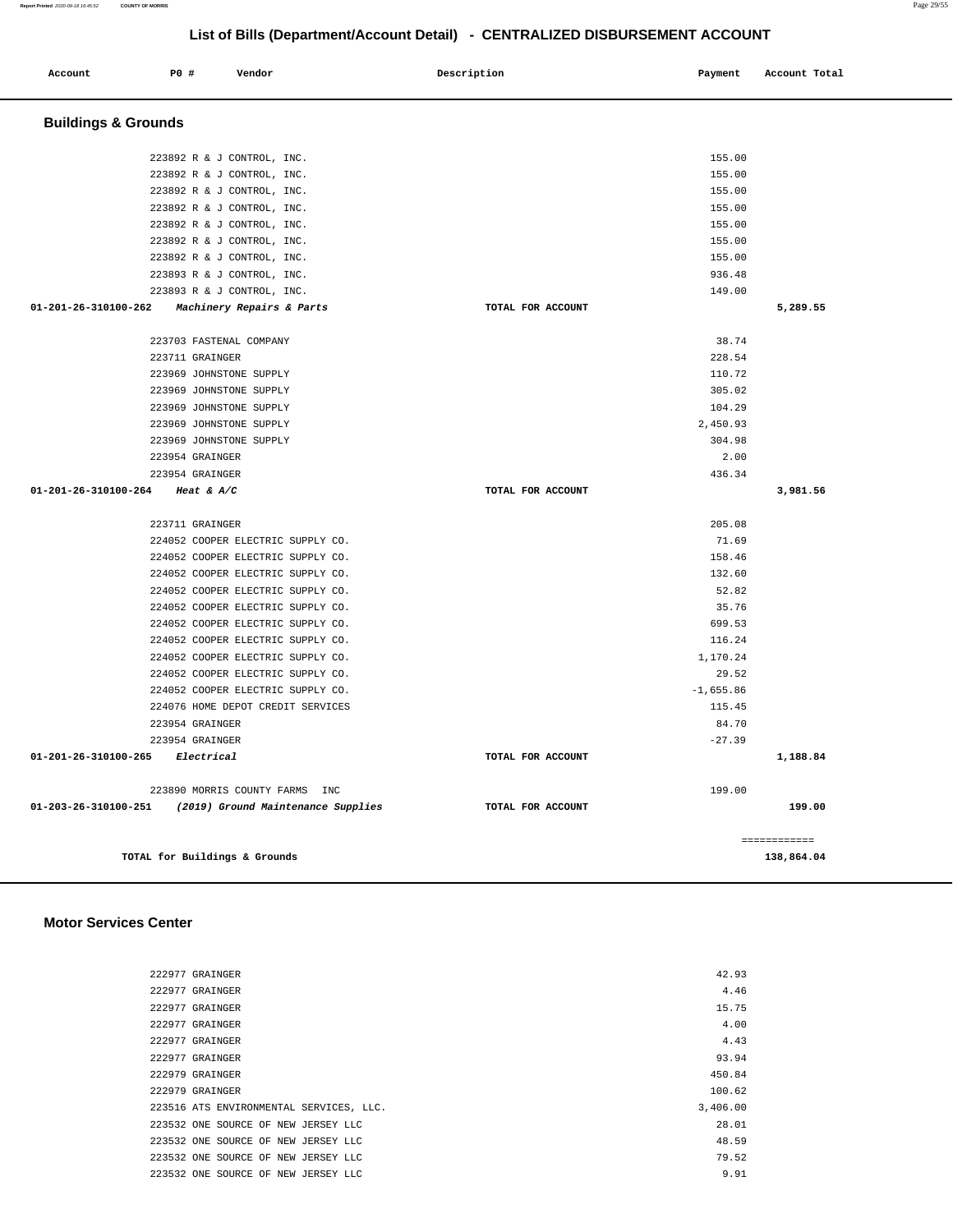| Account                              | <b>PO #</b> | Vendor                                                                     | Description       | Payment        | Account Total |
|--------------------------------------|-------------|----------------------------------------------------------------------------|-------------------|----------------|---------------|
| <b>Motor Services Center</b>         |             |                                                                            |                   |                |               |
|                                      |             |                                                                            |                   |                |               |
|                                      |             | 223532 ONE SOURCE OF NEW JERSEY LLC<br>223532 ONE SOURCE OF NEW JERSEY LLC |                   | 10.14<br>19.69 |               |
|                                      |             | 223532 ONE SOURCE OF NEW JERSEY LLC                                        |                   | 34.48          |               |
|                                      |             | 223532 ONE SOURCE OF NEW JERSEY LLC                                        |                   | 59.86          |               |
|                                      |             | 223537 T. SLACK ENVIRONMENTAL                                              |                   | 359.48         |               |
|                                      |             | 223537 T. SLACK ENVIRONMENTAL                                              |                   | 383.08         |               |
|                                      |             | 223536 T. SLACK ENVIRONMENTAL                                              |                   | 184.00         |               |
|                                      |             | 223861 D&B AUTO SUPPLY                                                     |                   | 25.72          |               |
|                                      |             | 223875 NAPA OF ROCKAWAY                                                    |                   | 6.88           |               |
|                                      |             | 222962 OPTIMUM                                                             |                   | 71.23          |               |
|                                      |             | 223227 GRAINGER                                                            |                   | 112.00         |               |
|                                      |             | 223227 GRAINGER                                                            |                   | 12.00          |               |
|                                      |             | 223227 GRAINGER                                                            |                   | 60.89          |               |
| 01-201-26-315100-098                 |             | Other Operating&Repair Supply                                              | TOTAL FOR ACCOUNT |                | 5,628.45      |
|                                      |             | 223409 AMERICAN WEAR INC.                                                  |                   | 299.59         |               |
|                                      |             | 223728 AMERICAN WEAR INC.                                                  |                   | 184.80         |               |
|                                      |             | 224185 JAMES LASPINA                                                       |                   | 90.00          |               |
|                                      |             | 224348 DAN CARTER                                                          |                   | 49.84          |               |
|                                      |             | 224349 KENNETH THEILER                                                     |                   | 90.00          |               |
|                                      |             | 01-201-26-315100-207 Uniform & Clothing Allowance                          | TOTAL FOR ACCOUNT |                | 714.23        |
|                                      |             | 223412 IDEAL AUTO BODY, LLC                                                |                   | 269.20         |               |
|                                      |             | 223412 IDEAL AUTO BODY, LLC                                                |                   | 245.00         |               |
|                                      |             | 223412 IDEAL AUTO BODY, LLC                                                |                   | 170.00         |               |
|                                      |             | 223412 IDEAL AUTO BODY, LLC                                                |                   | 98.60          |               |
| $01 - 201 - 26 - 315100 - 234$ Paint |             |                                                                            | TOTAL FOR ACCOUNT |                | 782.80        |
|                                      |             |                                                                            |                   |                |               |
|                                      |             | 223521 D&B AUTO SUPPLY                                                     |                   | 199.98         |               |
|                                      |             | 223521 D&B AUTO SUPPLY                                                     |                   | 140.00         |               |
|                                      |             | 223521 D&B AUTO SUPPLY                                                     |                   | 54.99          |               |
|                                      |             | 223521 D&B AUTO SUPPLY                                                     |                   | 33.80          |               |
|                                      |             | 223521 D&B AUTO SUPPLY                                                     |                   | 2.77           |               |
|                                      |             | 223521 D&B AUTO SUPPLY<br>223521 D&B AUTO SUPPLY                           |                   | 6.97<br>15.95  |               |
|                                      |             | 223521 D&B AUTO SUPPLY                                                     |                   | 12.31          |               |
|                                      |             | 223521 D&B AUTO SUPPLY                                                     |                   | 26.77          |               |
|                                      |             | 223521 D&B AUTO SUPPLY                                                     |                   | 120.33         |               |
|                                      |             | 223521 D&B AUTO SUPPLY                                                     |                   | 23.68          |               |
|                                      |             | 223521 D&B AUTO SUPPLY                                                     |                   | 7.51           |               |
|                                      |             | 223521 D&B AUTO SUPPLY                                                     |                   | 113.33         |               |
|                                      |             | 223198 GRAINGER                                                            |                   | 11.75          |               |
|                                      |             | 223198 GRAINGER                                                            |                   | 35.71          |               |
|                                      |             | 223198 GRAINGER                                                            |                   | 4.86           |               |
|                                      |             | 223198 GRAINGER                                                            |                   | 6.14           |               |
|                                      |             | 223198 GRAINGER                                                            |                   | 6.62           |               |
|                                      |             | 223198 GRAINGER                                                            |                   | 22.86          |               |
|                                      |             | 223863 D&B AUTO SUPPLY                                                     |                   | 30.76          |               |
|                                      |             | 223863 D&B AUTO SUPPLY                                                     |                   | 21.89          |               |
|                                      |             | 223863 D&B AUTO SUPPLY                                                     |                   | 47.55          |               |
|                                      |             | 223228 GRAINGER                                                            |                   | 336.98         |               |
|                                      |             | 223228 GRAINGER                                                            |                   | 28.68          |               |
|                                      |             | 223228 GRAINGER                                                            |                   | 23.81          |               |
|                                      |             | 223228 GRAINGER                                                            |                   | 28.17          |               |
|                                      |             | 223733 D&B AUTO SUPPLY                                                     |                   | 40.70          |               |
|                                      |             | 223733 D&B AUTO SUPPLY                                                     |                   | 47.93          |               |
|                                      |             | 223733 D&B AUTO SUPPLY                                                     |                   | 15.44          |               |
|                                      |             | 223733 D&B AUTO SUPPLY                                                     |                   | 11.83          |               |
|                                      |             | 223733 D&B AUTO SUPPLY                                                     |                   | 11.11          |               |
|                                      |             | 223733 D&B AUTO SUPPLY                                                     |                   | 7.29           |               |
|                                      |             | 223733 D&B AUTO SUPPLY                                                     |                   | 20.79          |               |
|                                      |             | 223733 D&B AUTO SUPPLY                                                     |                   | 74.78          |               |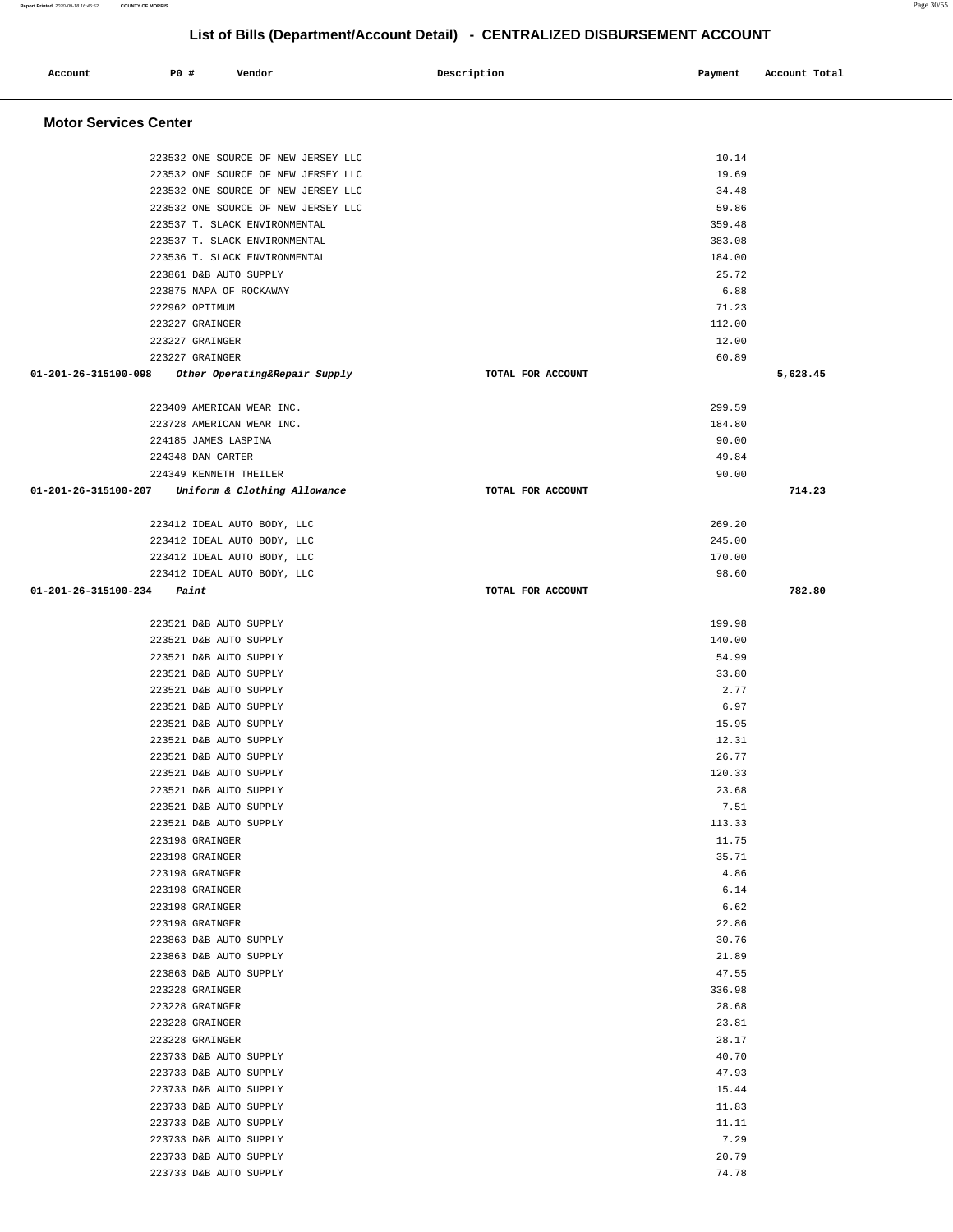| Account                        | <b>PO #</b><br>Vendor                                                        | Description       | Payment               | Account Total |  |  |  |
|--------------------------------|------------------------------------------------------------------------------|-------------------|-----------------------|---------------|--|--|--|
|                                | <b>Motor Services Center</b>                                                 |                   |                       |               |  |  |  |
|                                | 223733 D&B AUTO SUPPLY                                                       |                   | 27.28                 |               |  |  |  |
|                                | 223733 D&B AUTO SUPPLY                                                       |                   | 24.71                 |               |  |  |  |
|                                | 223732 D&B AUTO SUPPLY                                                       |                   | 62.99                 |               |  |  |  |
| $01 - 201 - 26 - 315100 - 239$ | Small Tools                                                                  | TOTAL FOR ACCOUNT |                       | 1,709.02      |  |  |  |
|                                |                                                                              |                   |                       |               |  |  |  |
|                                | 223517 BARNWELL HOUSE OF TIRES, INC.                                         |                   | 1,150.57              |               |  |  |  |
|                                | 223517 BARNWELL HOUSE OF TIRES, INC.<br>223517 BARNWELL HOUSE OF TIRES, INC. |                   | 564.88<br>492.00      |               |  |  |  |
| 01-201-26-315100-245           | Tires                                                                        | TOTAL FOR ACCOUNT |                       | 2,207.45      |  |  |  |
|                                |                                                                              |                   |                       |               |  |  |  |
|                                | 223199 GRAINGER                                                              |                   | 7.20                  |               |  |  |  |
|                                | 223199 GRAINGER                                                              |                   | 23.22                 |               |  |  |  |
|                                | 223199 GRAINGER                                                              |                   | 30.80                 |               |  |  |  |
|                                | 223199 GRAINGER                                                              |                   | 40.08                 |               |  |  |  |
|                                | 223199 GRAINGER                                                              |                   | 41.16                 |               |  |  |  |
| 01-201-26-315100-252           | Janitorial Supplies                                                          | TOTAL FOR ACCOUNT |                       | 142.46        |  |  |  |
|                                | 222963 GRAINGER                                                              |                   | 13.00                 |               |  |  |  |
|                                | 222963 GRAINGER                                                              |                   | 442.00                |               |  |  |  |
|                                | 223196 TRIUS, INC.                                                           |                   | 151.70                |               |  |  |  |
|                                | 223196 TRIUS, INC.                                                           |                   | 1,485.46              |               |  |  |  |
|                                | 223410 AMERICAN HOSE & HYDRAULICS                                            |                   | 95.31                 |               |  |  |  |
|                                | 223523 DOVER BRAKE & CLUTCH CO INC                                           |                   | 189.42                |               |  |  |  |
|                                | 223523 DOVER BRAKE & CLUTCH CO INC                                           |                   | 163.94                |               |  |  |  |
|                                | 223522 DOVER BRAKE & CLUTCH CO INC                                           |                   | 120.00                |               |  |  |  |
|                                | 223522 DOVER BRAKE & CLUTCH CO INC                                           |                   | 362.80<br>20.94       |               |  |  |  |
|                                | 223535 NAPA OF ROCKAWAY<br>223535 NAPA OF ROCKAWAY                           |                   | 146.69                |               |  |  |  |
|                                | 223535 NAPA OF ROCKAWAY                                                      |                   | 596.61                |               |  |  |  |
|                                | 223534 RE-TRON TECHNOLOGIES INC.                                             |                   | 245.82                |               |  |  |  |
|                                | 223534 RE-TRON TECHNOLOGIES INC.                                             |                   | 122.91                |               |  |  |  |
|                                | 223534 RE-TRON TECHNOLOGIES INC.                                             |                   | 60.00                 |               |  |  |  |
|                                | 223534 RE-TRON TECHNOLOGIES INC.                                             |                   | $-60.00$              |               |  |  |  |
|                                | 223730 BROWN HUNTERDON MACK                                                  |                   | $-103.00$             |               |  |  |  |
|                                | 223730 BROWN HUNTERDON MACK                                                  |                   | $-388.13$             |               |  |  |  |
|                                | 223730 BROWN HUNTERDON MACK                                                  |                   | 56.48                 |               |  |  |  |
|                                | 223730 BROWN HUNTERDON MACK<br>223857 BUNKY'S HEAVY TOWING, LLC              |                   | 596.64<br>1,100.00    |               |  |  |  |
|                                | 223736 INTER CITY TIRE                                                       |                   | 21.95                 |               |  |  |  |
|                                | 223736 INTER CITY TIRE                                                       |                   | 318.00                |               |  |  |  |
|                                | 223734 DOVER BRAKE & CLUTCH CO INC                                           |                   | 256.46                |               |  |  |  |
|                                | 219424 KENVIL POWER EQUIPMENT, INC.                                          |                   | 33.99                 |               |  |  |  |
|                                | 219424 KENVIL POWER EQUIPMENT, INC.                                          |                   | 20.05                 |               |  |  |  |
|                                | 219424 KENVIL POWER EQUIPMENT, INC.                                          |                   | 4.12                  |               |  |  |  |
|                                | 219424 KENVIL POWER EQUIPMENT, INC.                                          |                   | 1.76                  |               |  |  |  |
|                                | 223876 NAPA OF ROCKAWAY                                                      |                   | 97.42                 |               |  |  |  |
|                                | 223738 NAPA OF ROCKAWAY<br>223738 NAPA OF ROCKAWAY                           |                   | 104.42<br>131.37      |               |  |  |  |
|                                | 223738 NAPA OF ROCKAWAY                                                      |                   | 64.92                 |               |  |  |  |
|                                | 223538 SMITH MOTOR CO., INC.                                                 |                   | 28.65                 |               |  |  |  |
|                                | 223154 GROFF TRACTOR MID ATLANTIC LLC                                        |                   | 150.00                |               |  |  |  |
|                                | 223727 HOOVER TRUCK CENTERS INC                                              |                   | $-176.00$             |               |  |  |  |
|                                | 223727 HOOVER TRUCK CENTERS INC                                              |                   | $-71.43$              |               |  |  |  |
|                                | 223727 HOOVER TRUCK CENTERS INC                                              |                   | $-73.15$              |               |  |  |  |
|                                | 223727 HOOVER TRUCK CENTERS INC                                              |                   | $-176.00$             |               |  |  |  |
|                                | 223727 HOOVER TRUCK CENTERS INC<br>223727 HOOVER TRUCK CENTERS INC           |                   | $-440.00$<br>$-76.72$ |               |  |  |  |
|                                | 223727 HOOVER TRUCK CENTERS INC                                              |                   | $-354.20$             |               |  |  |  |
|                                | 223727 HOOVER TRUCK CENTERS INC                                              |                   | $-1, 121.69$          |               |  |  |  |
|                                | 223727 HOOVER TRUCK CENTERS INC                                              |                   | $-69.05$              |               |  |  |  |
|                                | 223727 HOOVER TRUCK CENTERS INC                                              |                   | $-354.20$             |               |  |  |  |
|                                | 223727 HOOVER TRUCK CENTERS INC                                              |                   | $-192.50$             |               |  |  |  |
|                                |                                                                              |                   |                       |               |  |  |  |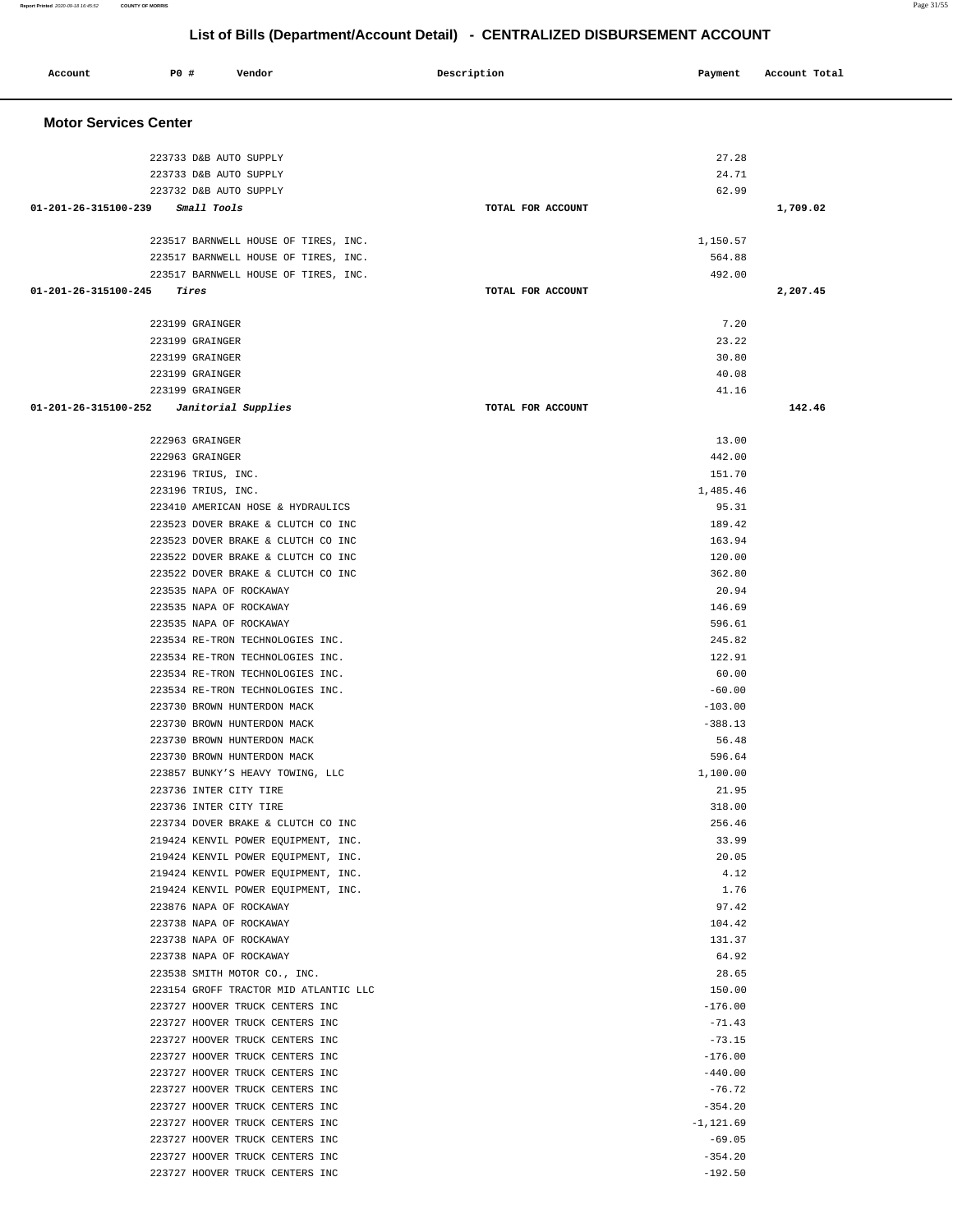۰

# **List of Bills (Department/Account Detail) - CENTRALIZED DISBURSEMENT ACCOUNT**

| Account                      | <b>PO #</b>                                                                | Vendor                                                                                                                                   | Description       | Payment                                | Account Total |
|------------------------------|----------------------------------------------------------------------------|------------------------------------------------------------------------------------------------------------------------------------------|-------------------|----------------------------------------|---------------|
| <b>Motor Services Center</b> |                                                                            |                                                                                                                                          |                   |                                        |               |
|                              |                                                                            | 223727 HOOVER TRUCK CENTERS INC<br>223727 HOOVER TRUCK CENTERS INC<br>223727 HOOVER TRUCK CENTERS INC                                    |                   | $-52.58$<br>$-76.72$<br>1,590.78       |               |
|                              |                                                                            | 223727 HOOVER TRUCK CENTERS INC<br>223727 HOOVER TRUCK CENTERS INC<br>223727 HOOVER TRUCK CENTERS INC<br>223727 HOOVER TRUCK CENTERS INC |                   | 310.12<br>184.27<br>130.19<br>1,032.44 |               |
| 01-201-26-315100-261         |                                                                            | Spare Parts for Equipment                                                                                                                | TOTAL FOR ACCOUNT |                                        | 6,665.26      |
|                              | 222964 GRAINGER<br>222964 GRAINGER<br>222964 GRAINGER                      |                                                                                                                                          |                   | 134.50<br>134.50<br>33.78              |               |
| 01-201-26-315100-266         | Safety Items                                                               |                                                                                                                                          | TOTAL FOR ACCOUNT |                                        | 302.78        |
|                              | 223204 BEYER FORD<br>223204 BEYER FORD<br>223204 BEYER FORD                |                                                                                                                                          |                   | 326.54<br>68.75<br>106.40              |               |
|                              | 223204 BEYER FORD<br>223204 BEYER FORD<br>223520 D&B AUTO SUPPLY           |                                                                                                                                          |                   | 273.84<br>456.59<br>482.09             |               |
|                              | 223520 D&B AUTO SUPPLY<br>223520 D&B AUTO SUPPLY                           |                                                                                                                                          |                   | 671.93<br>213.51<br>38.10              |               |
|                              |                                                                            | 223525 FLEMINGTON BUICK CHEVROLET<br>223525 FLEMINGTON BUICK CHEVROLET<br>223525 FLEMINGTON BUICK CHEVROLET                              |                   | 38.10<br>10.28                         |               |
|                              |                                                                            | 223527 FLEMINGTON BUICK CHEVROLET<br>223533 PERTH AMBOY SPRING WORKS, INC<br>223533 PERTH AMBOY SPRING WORKS, INC                        |                   | 116.52<br>425.00<br>360.00             |               |
|                              | 223729 BEYER FORD<br>223518 BEYER FORD                                     | 223519 BUY WISE AUTO PARTS                                                                                                               |                   | 190.07<br>34.05<br>$-16.00$            |               |
|                              |                                                                            | 223519 BUY WISE AUTO PARTS<br>223519 BUY WISE AUTO PARTS<br>223519 BUY WISE AUTO PARTS                                                   |                   | $-16.00$<br>$-13.00$<br>$-32.00$       |               |
|                              |                                                                            | 223519 BUY WISE AUTO PARTS<br>223519 BUY WISE AUTO PARTS<br>223519 BUY WISE AUTO PARTS                                                   |                   | 265.45<br>95.40<br>55.54               |               |
|                              | 223864 D&B AUTO SUPPLY<br>223864 D&B AUTO SUPPLY<br>223864 D&B AUTO SUPPLY |                                                                                                                                          |                   | 6.04<br>18.68<br>16.30                 |               |
|                              | 223864 D&B AUTO SUPPLY<br>223864 D&B AUTO SUPPLY<br>223864 D&B AUTO SUPPLY |                                                                                                                                          |                   | 9.34<br>7.04<br>25.14                  |               |
|                              | 223864 D&B AUTO SUPPLY<br>223864 D&B AUTO SUPPLY<br>223864 D&B AUTO SUPPLY |                                                                                                                                          |                   | 31.79<br>13.48<br>38.88                |               |
|                              | 223864 D&B AUTO SUPPLY<br>223862 D&B AUTO SUPPLY<br>223862 D&B AUTO SUPPLY |                                                                                                                                          |                   | 6.48<br>19.18<br>19.92                 |               |
|                              | 223862 D&B AUTO SUPPLY<br>223862 D&B AUTO SUPPLY<br>223862 D&B AUTO SUPPLY |                                                                                                                                          |                   | 14.89<br>33.66<br>26.88                |               |
|                              | 223862 D&B AUTO SUPPLY                                                     | 223737 NIELSEN DODGE - C-J-R<br>223737 NIELSEN DODGE - C-J-R                                                                             |                   | 100.71<br>250.00<br>124.09             |               |
|                              |                                                                            | 223737 NIELSEN DODGE - C-J-R<br>223726 PERTH AMBOY SPRING WORKS, INC<br>223726 PERTH AMBOY SPRING WORKS, INC                             |                   | 5.13<br>424.99<br>360.00               |               |
|                              |                                                                            | 223878 SMITH MOTOR CO., INC.<br>223878 SMITH MOTOR CO., INC.<br>223878 SMITH MOTOR CO., INC.                                             |                   | $-32.00$<br>850.24<br>347.01           |               |
|                              |                                                                            | 223739 SMITH MOTOR CO., INC.                                                                                                             |                   | 30.32                                  |               |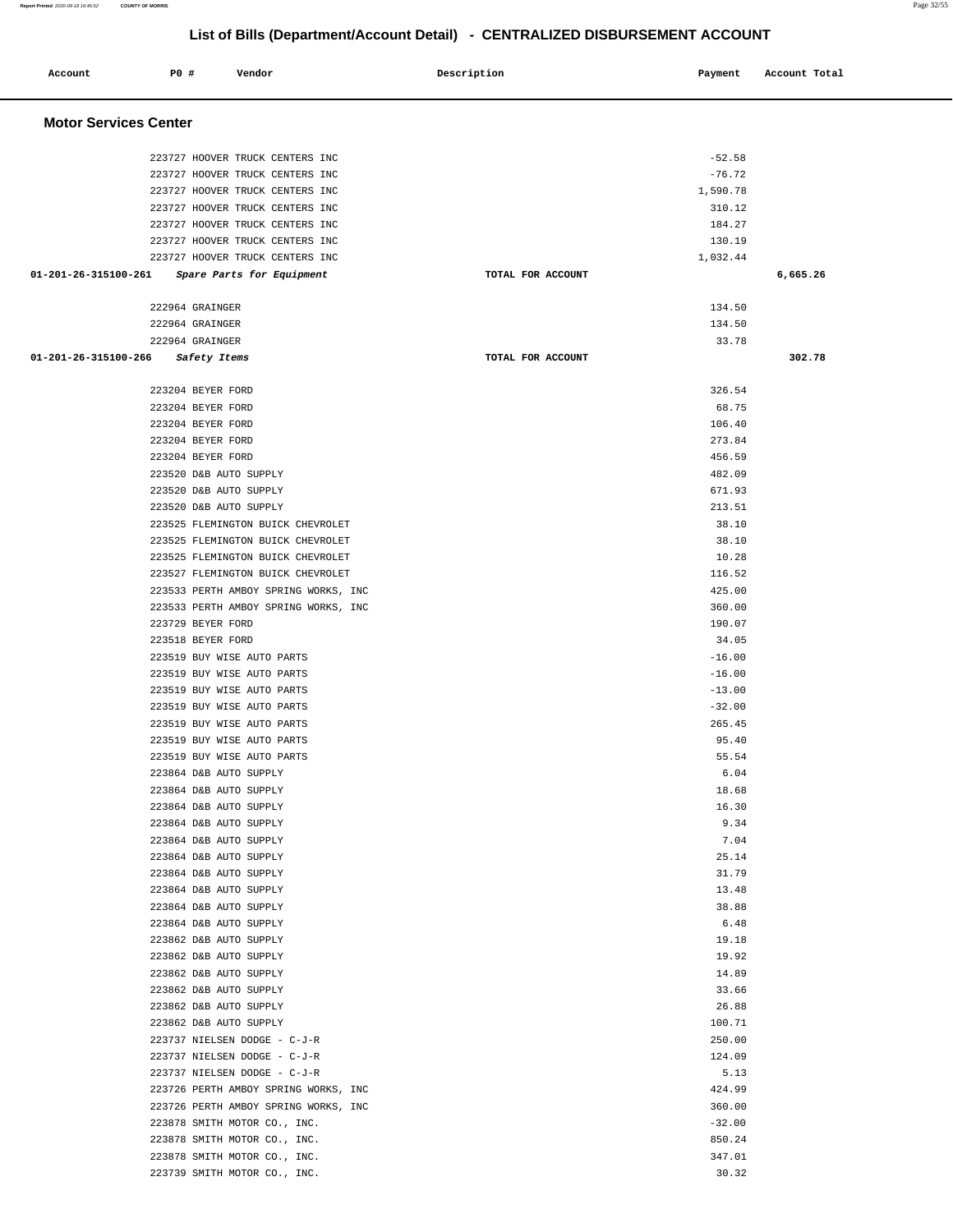#### **Report Printed** 2020-09-18 16:45:52 **COUNTY OF MORRIS** Page 33/55

# **List of Bills (Department/Account Detail) - CENTRALIZED DISBURSEMENT ACCOUNT**

| Account                      | PO#                    | Vendor                          | Description       | Payment | Account Total |
|------------------------------|------------------------|---------------------------------|-------------------|---------|---------------|
| <b>Motor Services Center</b> |                        |                                 |                   |         |               |
|                              |                        | 223739 SMITH MOTOR CO., INC.    |                   | 12.80   |               |
|                              |                        | 223739 SMITH MOTOR CO., INC.    |                   | 119.60  |               |
|                              |                        | 223739 SMITH MOTOR CO., INC.    |                   | 239.92  |               |
|                              |                        | 223739 SMITH MOTOR CO., INC.    |                   | 32.00   |               |
|                              | 223731 D&B AUTO SUPPLY |                                 |                   | 127.36  |               |
|                              | 223731 D&B AUTO SUPPLY |                                 |                   | 484.54  |               |
|                              | 223731 D&B AUTO SUPPLY |                                 |                   | 355.80  |               |
|                              |                        | 223530 NIELSEN DODGE - C-J-R    |                   | 27.45   |               |
|                              |                        | 223530 NIELSEN DODGE - C-J-R    |                   | 25.69   |               |
| 01-201-26-315100-291         | Vehicle Repairs        |                                 | TOTAL FOR ACCOUNT |         | 8,324.51      |
|                              |                        |                                 |                   |         | ============  |
|                              |                        | TOTAL for Motor Services Center |                   |         | 26,476.96     |

# **Mosquito Extermination**

| 223594 W.B. MASON COMPANY INC                          |                   | 239.99 |        |
|--------------------------------------------------------|-------------------|--------|--------|
| 01-201-26-320100-021 Administrative Services           | TOTAL FOR ACCOUNT |        | 239.99 |
| 223725 NJ ADVANCE MEDIA                                |                   | 122.36 |        |
| $01 - 201 - 26 - 320100 - 051$ Legal                   | TOTAL FOR ACCOUNT |        | 122.36 |
|                                                        |                   | 43.26  |        |
| 223724 OFFICE CONCEPTS GROUP, INC.                     |                   | 26.40  |        |
| 223724 OFFICE CONCEPTS GROUP, INC.                     |                   | 4.80   |        |
| 223724 OFFICE CONCEPTS GROUP, INC.                     |                   |        |        |
| 223724 OFFICE CONCEPTS GROUP, INC.                     |                   | 36.51  |        |
| 223724 OFFICE CONCEPTS GROUP, INC.                     |                   | 55.88  |        |
| 223724 OFFICE CONCEPTS GROUP, INC.                     |                   | 9.65   |        |
| 223724 OFFICE CONCEPTS GROUP, INC.                     |                   | 41.58  |        |
| 223594 W.B. MASON COMPANY INC                          |                   | 59.98  |        |
| 01-201-26-320100-058 Office Supplies & Stationery      | TOTAL FOR ACCOUNT |        | 278.06 |
| 223123 ALL COUNTY RENTAL CENTER                        |                   | 79.95  |        |
| 223123 ALL COUNTY RENTAL CENTER                        |                   | 23.34  |        |
| 223123 ALL COUNTY RENTAL CENTER                        |                   | 137.97 |        |
| 223123 ALL COUNTY RENTAL CENTER                        |                   | 24.24  |        |
| 223402 CHERRY VALLEY TRACTOR                           |                   | 44.32  |        |
| 223402 CHERRY VALLEY TRACTOR                           |                   | 15.42  |        |
| 223402 CHERRY VALLEY TRACTOR                           |                   | 15.00  |        |
| $01-201-26-320100-098$ Other Operating & Repair Supply | TOTAL FOR ACCOUNT |        | 340.24 |
| 224020 RICOH AMERICAS CORPORATION                      |                   | 897.53 |        |
| 01-201-26-320100-163 Office Machines                   | TOTAL FOR ACCOUNT |        | 897.53 |
|                                                        |                   |        |        |
| 222915 MOMAR, INC.                                     |                   | 285.14 |        |
| 222915 MOMAR, INC.                                     |                   | 234.45 |        |
| 223085 TOMAR INDUSTRIES INC                            |                   | 320.00 |        |
| 223085 TOMAR INDUSTRIES INC                            |                   | 55.00  |        |
| 223085 TOMAR INDUSTRIES INC                            |                   | 66.00  |        |
| 01-201-26-320100-249 Bldg Maintenance Supplies         | TOTAL FOR ACCOUNT |        | 960.59 |
| 223531 AMERICAN WEAR INC.                              |                   | 73.21  |        |
| 223531 AMERICAN WEAR INC.                              |                   | 73.21  |        |
| 223531 AMERICAN WEAR INC.                              |                   | 73.21  |        |
| 223531 AMERICAN WEAR INC.                              |                   | 73.21  |        |
| 01-201-26-320100-251 Ground Maintenance Supplies       | TOTAL FOR ACCOUNT |        | 292.84 |
|                                                        |                   |        |        |
| 223594 W.B. MASON COMPANY INC                          |                   | 129.98 |        |
| 223119 GRAINGER                                        |                   | 42.60  |        |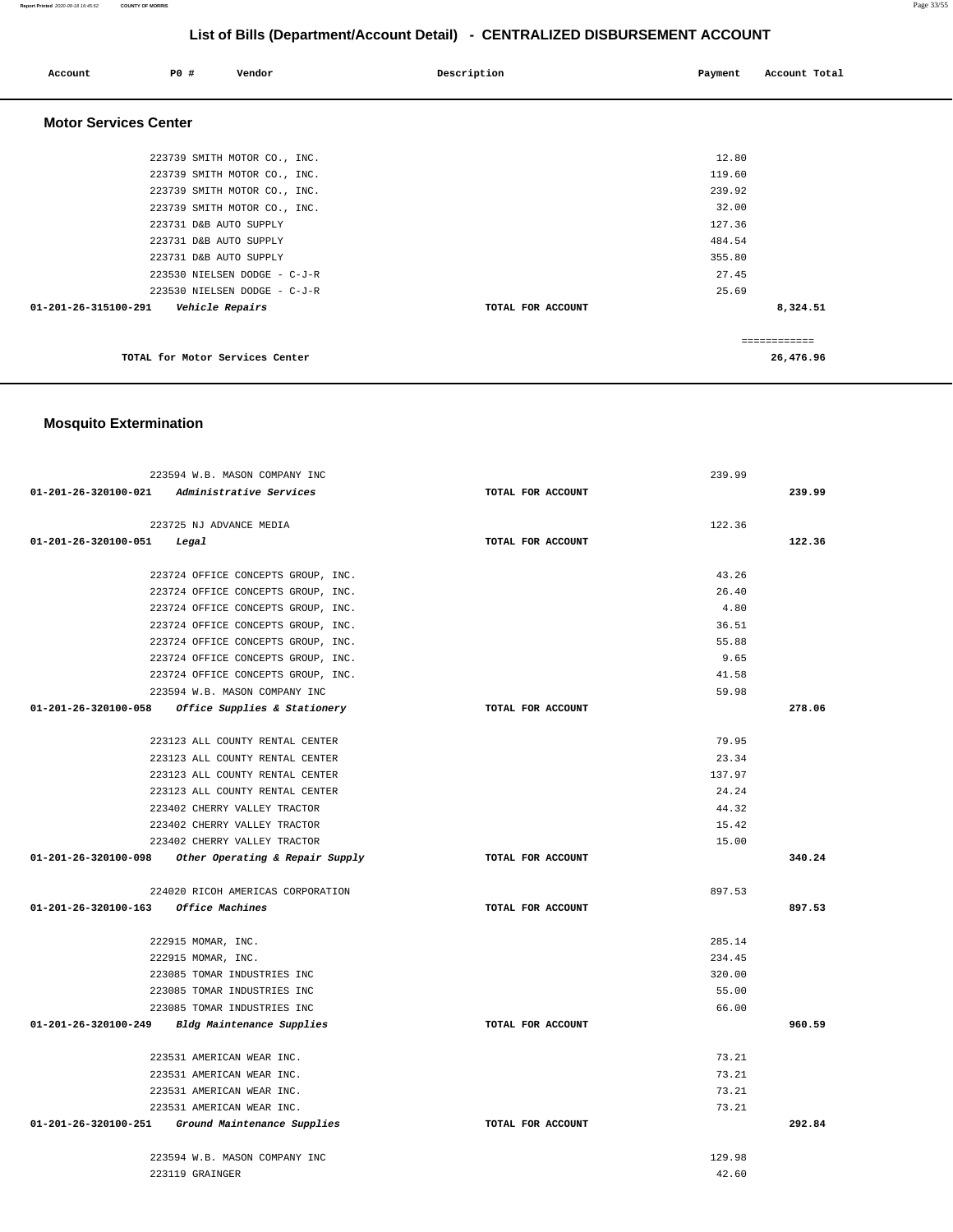#### **Report Printed** 2020-09-18 16:45:52 **COUNTY OF MORRIS** Page 34/55

# **List of Bills (Department/Account Detail) - CENTRALIZED DISBURSEMENT ACCOUNT**

| Account                       | P0 #                               | Vendor                                                                     | Description       | Payment      | Account Total |
|-------------------------------|------------------------------------|----------------------------------------------------------------------------|-------------------|--------------|---------------|
| <b>Mosquito Extermination</b> |                                    |                                                                            |                   |              |               |
|                               |                                    |                                                                            |                   | 75.12        |               |
|                               | 223119 GRAINGER<br>223119 GRAINGER |                                                                            |                   | 17.94        |               |
|                               | 223119 GRAINGER                    |                                                                            |                   | 15.48        |               |
|                               | 223119 GRAINGER                    |                                                                            |                   | 9.80         |               |
|                               | 223119 GRAINGER                    |                                                                            |                   | 11.08        |               |
|                               | 223119 GRAINGER                    |                                                                            |                   | 77.52        |               |
|                               | 223119 GRAINGER                    |                                                                            |                   | 77.52        |               |
|                               | 223403 CHEF'S CORNER               |                                                                            |                   | 180.00       |               |
| 01-201-26-320100-258          | Equipment                          |                                                                            | TOTAL FOR ACCOUNT |              | 637.04        |
|                               | 223542 NAPA OF ROCKAWAY            |                                                                            |                   | 12.32        |               |
|                               | 223542 NAPA OF ROCKAWAY            |                                                                            |                   | 16.44        |               |
|                               | 223542 NAPA OF ROCKAWAY            |                                                                            |                   | 32.94        |               |
|                               | 223542 NAPA OF ROCKAWAY            |                                                                            |                   | 96.50        |               |
|                               | 223542 NAPA OF ROCKAWAY            |                                                                            |                   | 105.48       |               |
|                               | 223542 NAPA OF ROCKAWAY            |                                                                            |                   | 41.36        |               |
|                               | 223542 NAPA OF ROCKAWAY            |                                                                            |                   | 64.37        |               |
|                               | 223542 NAPA OF ROCKAWAY            |                                                                            |                   | 49.38        |               |
|                               | 223542 NAPA OF ROCKAWAY            |                                                                            |                   | 64.37        |               |
|                               | 223542 NAPA OF ROCKAWAY            |                                                                            |                   | 49.38        |               |
|                               | 223542 NAPA OF ROCKAWAY            |                                                                            |                   | 65.08        |               |
|                               | 223542 NAPA OF ROCKAWAY            |                                                                            |                   | 6.50         |               |
|                               | 223542 NAPA OF ROCKAWAY            |                                                                            |                   | $-98.76$     |               |
|                               | 223590 NAPA OF ROCKAWAY            |                                                                            |                   | 76.41        |               |
|                               | 223590 NAPA OF ROCKAWAY            |                                                                            |                   | 18.00        |               |
|                               | 223590 NAPA OF ROCKAWAY            |                                                                            |                   | $-18.00$     |               |
|                               |                                    | 223539 ONE SOURCE OF NEW JERSEY LLC                                        |                   | 41.91        |               |
|                               |                                    | 223539 ONE SOURCE OF NEW JERSEY LLC                                        |                   | 28.28        |               |
|                               |                                    | 223539 ONE SOURCE OF NEW JERSEY LLC                                        |                   | 8.72         |               |
|                               |                                    | 223539 ONE SOURCE OF NEW JERSEY LLC                                        |                   | 14.80        |               |
|                               |                                    | 223539 ONE SOURCE OF NEW JERSEY LLC                                        |                   | 20.10        |               |
|                               |                                    | 223539 ONE SOURCE OF NEW JERSEY LLC                                        |                   | 37.42        |               |
|                               |                                    | 223539 ONE SOURCE OF NEW JERSEY LLC                                        |                   | 32.29        |               |
|                               |                                    | 223539 ONE SOURCE OF NEW JERSEY LLC                                        |                   | 49.94        |               |
|                               |                                    | 223539 ONE SOURCE OF NEW JERSEY LLC                                        |                   | 29.24        |               |
|                               |                                    | 223539 ONE SOURCE OF NEW JERSEY LLC                                        |                   | 6.63         |               |
|                               |                                    | 223539 ONE SOURCE OF NEW JERSEY LLC<br>223539 ONE SOURCE OF NEW JERSEY LLC |                   | 6.63<br>8.40 |               |
|                               |                                    | 223539 ONE SOURCE OF NEW JERSEY LLC                                        |                   | 8.40         |               |
|                               |                                    | 223539 ONE SOURCE OF NEW JERSEY LLC                                        |                   | 17.98        |               |
| 01-201-26-320100-291          |                                    | Vehicle Repairs                                                            | TOTAL FOR ACCOUNT |              | 892.51        |
|                               |                                    |                                                                            |                   |              |               |
|                               |                                    |                                                                            |                   |              | ============  |
|                               |                                    | TOTAL for Mosquito Extermination                                           |                   |              | 4,661.16      |

# **Health Management**

|          | 735.00   |                   | 223936 CAROLE A. HUDSON      |                                |
|----------|----------|-------------------|------------------------------|--------------------------------|
|          | 1,732.50 |                   | 224253 CAROLE A. HUDSON      |                                |
| 2,467.50 |          | TOTAL FOR ACCOUNT | Outside Salaries & Wages     | 01-201-27-330100-016           |
|          |          |                   |                              |                                |
|          | 1,302.45 |                   | 224265 VERIZON WIRELESS      |                                |
| 1,302.45 |          | TOTAL FOR ACCOUNT | Cellular Phone/Pagers        | 01-201-27-330100-031           |
|          |          |                   |                              |                                |
|          | 291.82   |                   | 223937 OPTIMUM               |                                |
| 291.82   |          | TOTAL FOR ACCOUNT | Office Supplies & Stationery | 01-201-27-330100-058           |
|          |          |                   |                              |                                |
|          | 67.90    |                   | 224405 COUNTY OF MORRIS      |                                |
| 67.90    |          | TOTAL FOR ACCOUNT | Postage & Metered Mail       | $01 - 201 - 27 - 330100 - 068$ |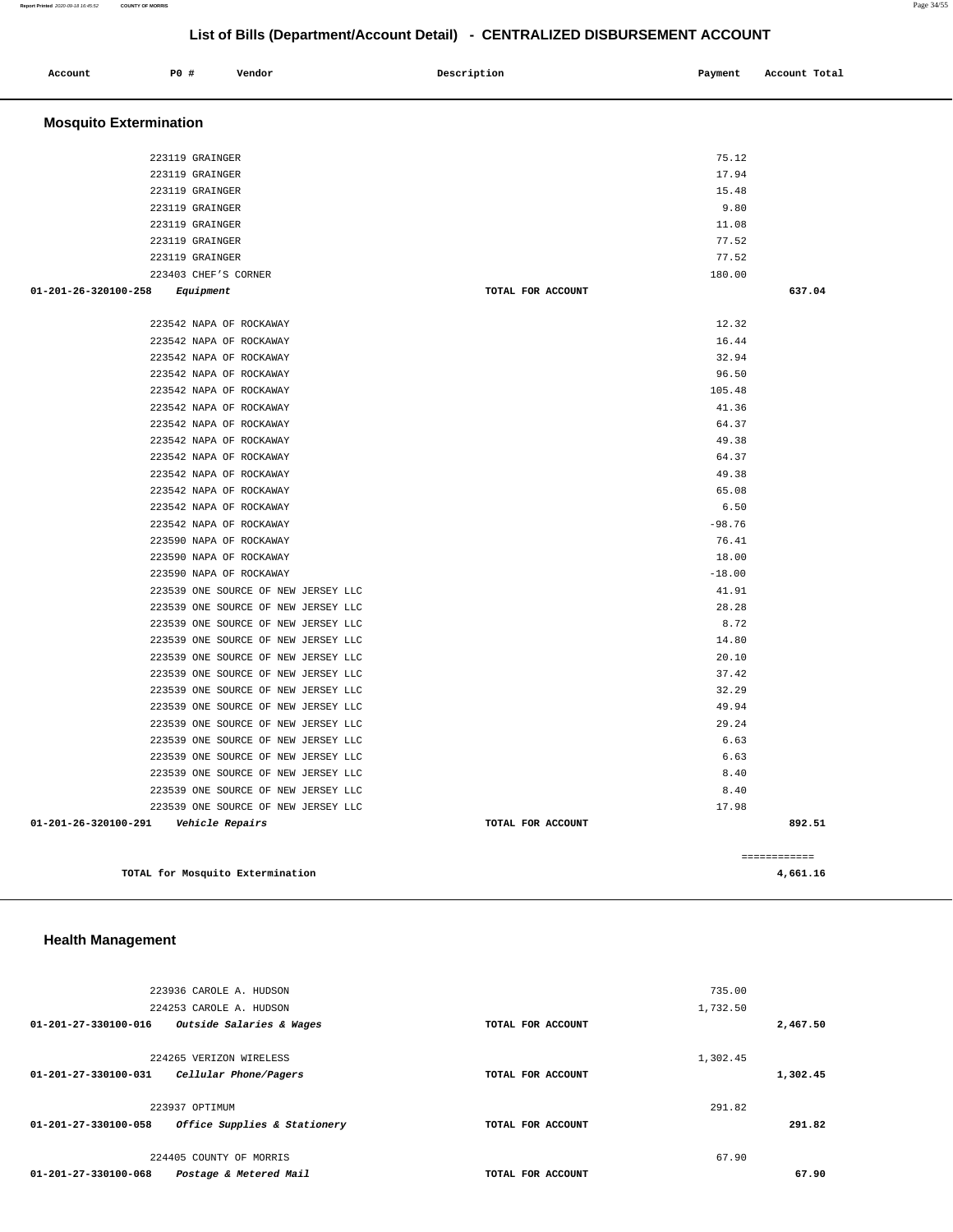**Report Printed** 2020-09-18 16:45:52 **COUNTY OF MORRIS** Page 35/55

# **List of Bills (Department/Account Detail) - CENTRALIZED DISBURSEMENT ACCOUNT**

| Account                  | <b>PO #</b>                 | Vendor                          | Description       | Payment | Account Total |
|--------------------------|-----------------------------|---------------------------------|-------------------|---------|---------------|
| <b>Health Management</b> |                             |                                 |                   |         |               |
|                          | 223806 RUTGERS UNIVERSITY   |                                 |                   | 50.00   |               |
|                          | 223805 RUTGERS UNIVERSITY   |                                 |                   | 100.00  |               |
|                          | 223805 RUTGERS UNIVERSITY   |                                 |                   | 100.00  |               |
| 01-201-27-330100-210     |                             | Environmental Compliance        | TOTAL FOR ACCOUNT |         | 250.00        |
|                          | 223806 RUTGERS UNIVERSITY   |                                 |                   | 50.00   |               |
| 01-203-27-330100-210     |                             | (2019) Environmental Compliance | TOTAL FOR ACCOUNT |         | 50.00         |
|                          |                             |                                 |                   |         | ============  |
|                          | TOTAL for Health Management |                                 |                   |         | 4,429.67      |

#### **Human Services**

|                                | 223745 OFFICE CONCEPTS GROUP, INC. |                   | 288.68 |          |
|--------------------------------|------------------------------------|-------------------|--------|----------|
|                                | 223646 OFFICE CONCEPTS GROUP, INC. |                   | 309.77 |          |
| $01 - 201 - 27 - 331100 - 058$ | Office Supplies & Stationery       | TOTAL FOR ACCOUNT |        | 598.45   |
|                                |                                    |                   |        |          |
|                                | 223746 GANNETT NJ NEWSPAPERS       |                   | 70.95  |          |
| 01-201-27-331100-059           | Other General Expenses             | TOTAL FOR ACCOUNT |        | 70.95    |
|                                | 224404 COUNTY OF MORRIS            |                   | 58.40  |          |
| 01-201-27-331100-068           | Postage & Metered Mail             | TOTAL FOR ACCOUNT |        | 58.40    |
|                                |                                    |                   |        |          |
|                                | 223644 GANNETT NJ NEWSPAPERS       |                   | 61.92  |          |
|                                | 223644 GANNETT NJ NEWSPAPERS       |                   | 70.52  |          |
| $01 - 201 - 27 - 331100 - 070$ | Publication & Subscriptions        | TOTAL FOR ACCOUNT |        | 132.44   |
|                                | 224143 SRS SECURITY AGENCY, LLC    |                   | 864.00 |          |
| $01 - 201 - 27 - 331100 - 084$ | Other Outside Services             | TOTAL FOR ACCOUNT |        | 864.00   |
|                                |                                    |                   |        |          |
|                                |                                    |                   |        |          |
|                                | TOTAL for Human Services           |                   |        | 1,724.24 |

### **Youth Shelter**

| 223815 MARY E. FUENTES<br>01-201-27-331110-039<br>Education Schools & Training | TOTAL FOR ACCOUNT | 819.00<br>819.00       |
|--------------------------------------------------------------------------------|-------------------|------------------------|
| 223667 W.B. MASON COMPANY INC<br>01-201-27-331110-185<br>Food                  | TOTAL FOR ACCOUNT | 90.55<br>90.55         |
| 224116 W.B. MASON COMPANY INC<br>Janitorial Supplies<br>01-201-27-331110-252   | TOTAL FOR ACCOUNT | 15.99<br>15.99         |
| TOTAL for Youth Shelter                                                        |                   | ============<br>925.54 |

# **Office on Aging**

|                      | 222902 W.B. MASON COMPANY INC |                   | 29.90 |
|----------------------|-------------------------------|-------------------|-------|
| 01-201-27-333100-059 | Other General Expenses        | TOTAL FOR ACCOUNT |       |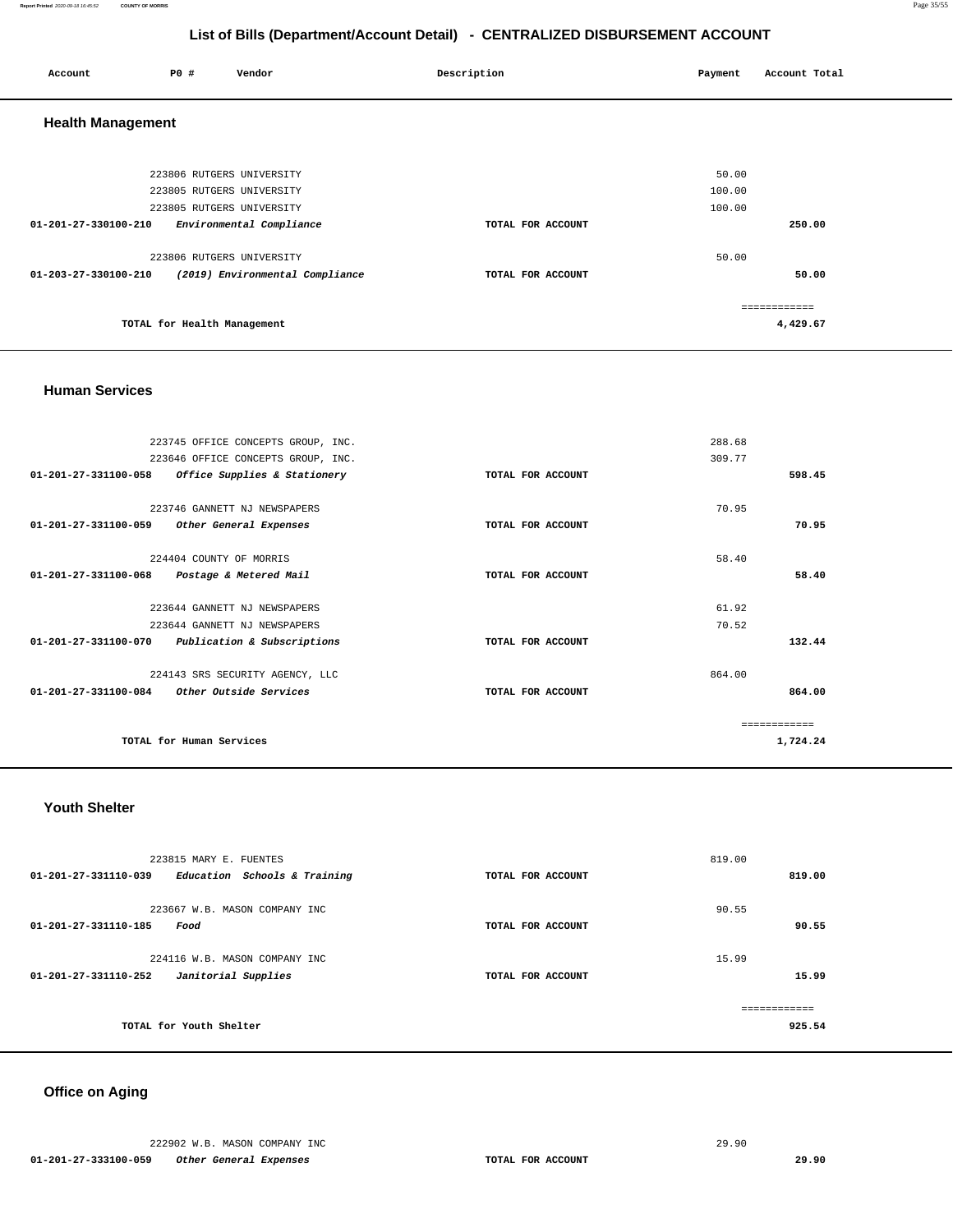| Account                | <b>PO #</b>               | Vendor                            | Description |                   | Payment | Account Total |
|------------------------|---------------------------|-----------------------------------|-------------|-------------------|---------|---------------|
| <b>Office on Aging</b> |                           |                                   |             |                   |         |               |
|                        | 224404 COUNTY OF MORRIS   |                                   |             |                   | 55.05   |               |
| 01-201-27-333100-068   |                           | Postage & Metered Mail            |             | TOTAL FOR ACCOUNT |         | 55.05         |
|                        |                           | 224067 RICOH AMERICAS CORPORATION |             |                   | 970.21  |               |
| 01-201-27-333100-164   |                           | Office Machines - Rental          |             | TOTAL FOR ACCOUNT |         | 970.21        |
|                        |                           |                                   |             |                   |         | ============  |
|                        | TOTAL for Office on Aging |                                   |             |                   |         | 1,055.16      |
|                        |                           |                                   |             |                   |         |               |

## **DEPARTMENT 342400**

| 223744 NEW HOPE FOUNDATION INC.                             |                   | 2,100.00 |
|-------------------------------------------------------------|-------------------|----------|
| GIA-Ch 51 Match-New Hope Foundation<br>01-201-27-342400-491 | TOTAL FOR ACCOUNT | 2,100.00 |
|                                                             |                   |          |
|                                                             |                   |          |
| TOTAL for DEPARTMENT 342400                                 |                   | 2,100.00 |

# **County Board of Social Service**

| 219672 CWDA                                       |                   | 450.00   |           |
|---------------------------------------------------|-------------------|----------|-----------|
| 01-201-27-345100-023 Associations and Memberships | TOTAL FOR ACCOUNT |          | 450.00    |
| 223387 W.B. MASON COMPANY INC                     |                   | 1,150.80 |           |
| 223385 W.B. MASON COMPANY INC                     |                   | 0.95     |           |
| 223385 W.B. MASON COMPANY INC                     |                   | 0.95     |           |
| 223385 W.B. MASON COMPANY INC                     |                   | 0.95     |           |
| 223385 W.B. MASON COMPANY INC                     |                   | 0.95     |           |
| 223385 W.B. MASON COMPANY INC                     |                   | 0.95     |           |
| 223385 W.B. MASON COMPANY INC                     |                   | 0.95     |           |
| 223385 W.B. MASON COMPANY INC                     |                   | 35.76    |           |
| 01-201-27-345100-058 Office Supplies & Stationery | TOTAL FOR ACCOUNT |          | 1,192.26  |
| 224402 NATIONAL FUEL OIL INC.                     |                   | 88.25    |           |
| 01-201-27-345100-140 Gas Purchases                | TOTAL FOR ACCOUNT |          | 88.25     |
| 224266 CABLEVISION LIGHTPATH INC.                 |                   | 1,175.06 |           |
| 224267 CABLEVISION LIGHTPATH INC.                 |                   | 718.36   |           |
| 224264 CABLEVISION LIGHTPATH INC.                 |                   | 718.36   |           |
| 224263 CABLEVISION LIGHTPATH INC.                 |                   | 1,174.74 |           |
| 224265 VERIZON WIRELESS                           |                   | 698.79   |           |
| 01-201-27-345100-146<br>Telephone                 | TOTAL FOR ACCOUNT |          | 4,485.31  |
| 223397 JERSEY CENTRAL POWER & LIGHT               |                   | 11.30    |           |
| 223397 JERSEY CENTRAL POWER & LIGHT               |                   | 13.21    |           |
| 01-201-27-345100-257<br>Rental - Other            | TOTAL FOR ACCOUNT |          | 24.51     |
| 223396 UNITRONIX DATA SYSTEMS INC                 |                   | 6,840.00 |           |
| 223395 U.S. SECURITY ASSOCIATES                   |                   | 2,291.38 |           |
| 223380 U.S. SECURITY ASSOCIATES                   |                   | 2,159.38 |           |
| 223380 U.S. SECURITY ASSOCIATES                   |                   | 2,037.91 |           |
| 223380 U.S. SECURITY ASSOCIATES                   |                   | 1,921.21 |           |
| 222759 U.S. SECURITY ASSOCIATES                   |                   | 2,101.85 |           |
| 222759 U.S. SECURITY ASSOCIATES                   |                   | 1,579.81 |           |
| 218331 JOHNSON & JOHNSON, ESQS                    |                   | 1,534.50 |           |
| 01-201-27-345100-325<br>Special Services          | TOTAL FOR ACCOUNT |          | 20,466.04 |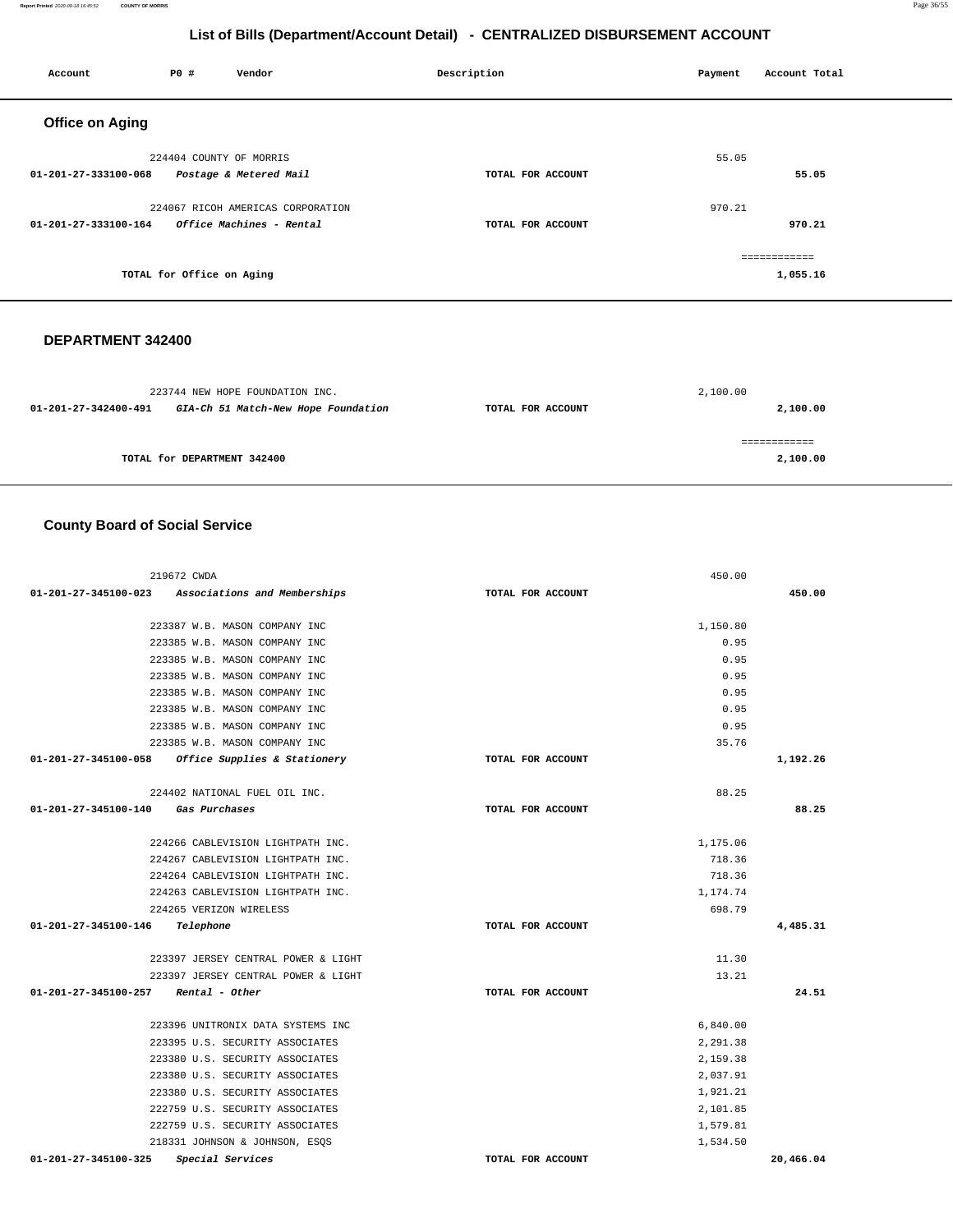|                                              | List of Bills (Department/Account Detail) - CENTRALIZED DISBURSEMENT ACCOUNT |                       |                                          |  |             |                   |          |               |  |
|----------------------------------------------|------------------------------------------------------------------------------|-----------------------|------------------------------------------|--|-------------|-------------------|----------|---------------|--|
| Account                                      | PO#                                                                          |                       | Vendor                                   |  | Description |                   | Payment  | Account Total |  |
| <b>County Board of Social Service</b>        |                                                                              |                       |                                          |  |             |                   |          |               |  |
|                                              |                                                                              |                       | 222386 FLAGSHIP HEALTH SYSTEMS, INC.     |  |             |                   | 411.84   |               |  |
|                                              |                                                                              |                       | 222386 FLAGSHIP HEALTH SYSTEMS, INC.     |  |             |                   | 411.84   |               |  |
| 01-201-27-345100-329                         |                                                                              |                       | Hospital Insurance Premiums              |  |             | TOTAL FOR ACCOUNT |          | 823.68        |  |
|                                              |                                                                              | 222385 MATTHEW WHELAN |                                          |  |             |                   | 16.13    |               |  |
| 01-201-27-345100-332                         |                                                                              | Mileage               |                                          |  |             | TOTAL FOR ACCOUNT |          | 16.13         |  |
|                                              |                                                                              | 222385 MATTHEW WHELAN |                                          |  |             |                   | 72.00    |               |  |
|                                              |                                                                              | 222385 MATTHEW WHELAN |                                          |  |             |                   | 10.50    |               |  |
| 01-201-27-345100-333                         |                                                                              | Other Allowances      |                                          |  |             | TOTAL FOR ACCOUNT |          | 82.50         |  |
|                                              |                                                                              |                       | 223392 VANORE ELECTRIC INC               |  |             |                   | 226.77   |               |  |
|                                              |                                                                              |                       | 223392 VANORE ELECTRIC INC               |  |             |                   | 2,087.47 |               |  |
| 01-201-27-345100-336 Repairs & Alterations   |                                                                              |                       |                                          |  |             | TOTAL FOR ACCOUNT |          | 2,314.24      |  |
|                                              |                                                                              |                       | 223394 U.S. SECURITY ASSOCIATES          |  |             |                   | 1,871.42 |               |  |
| 01-203-27-345100-325 (2019) Special Services |                                                                              |                       |                                          |  |             | TOTAL FOR ACCOUNT |          | 1,871.42      |  |
|                                              |                                                                              |                       |                                          |  |             |                   |          | ============  |  |
|                                              |                                                                              |                       | TOTAL for County Board of Social Service |  |             |                   |          | 31,814.34     |  |

#### **DEPARTMENT 349110**

| 223742 ESSEX COUNTY HOSPITAL                                  |                   | 3,018.52 |
|---------------------------------------------------------------|-------------------|----------|
| 223743 ESSEX COUNTY HOSPITAL                                  |                   | 3,044.53 |
| Program Expenditures<br>01-201-27-349110-090                  | TOTAL FOR ACCOUNT | 6,063.05 |
|                                                               |                   |          |
| 222672 NEW BRIDGE MEDICAL CENTER                              |                   | 2,220.68 |
| (2019) Program Expenditures<br>$01 - 203 - 27 - 349110 - 090$ | TOTAL FOR ACCOUNT | 2,220.68 |
|                                                               |                   |          |
|                                                               |                   |          |
| TOTAL for DEPARTMENT 349110                                   |                   | 8,283.73 |
|                                                               |                   |          |

#### **MV:Administration**

| 218332 INGLESINO, WEBSTER,                                                |                   | 40,133.23        |
|---------------------------------------------------------------------------|-------------------|------------------|
| 223712 SODEXO INC & AFFILIATES                                            |                   | 53,134.00        |
| $01 - 201 - 27 - 350100 - 036$<br>Contracted Services                     | TOTAL FOR ACCOUNT | 93,267.23        |
| 224400 MCMANIMON, SCOTLAND & BAUMANN LLC<br>01-201-27-350100-051<br>Legal | TOTAL FOR ACCOUNT | 315.00<br>315.00 |
|                                                                           |                   |                  |
| 223041 U.S. SECURITY ASSOCIATES                                           |                   | 17,004.68        |
| 223041 U.S. SECURITY ASSOCIATES                                           |                   | 16,031.58        |
| $01 - 201 - 27 - 350100 - 266$<br>Safety Items                            | TOTAL FOR ACCOUNT | 33,036.26        |
|                                                                           |                   |                  |
|                                                                           |                   | -------------    |
| TOTAL for MV:Administration                                               |                   | 126,618.49       |
|                                                                           |                   |                  |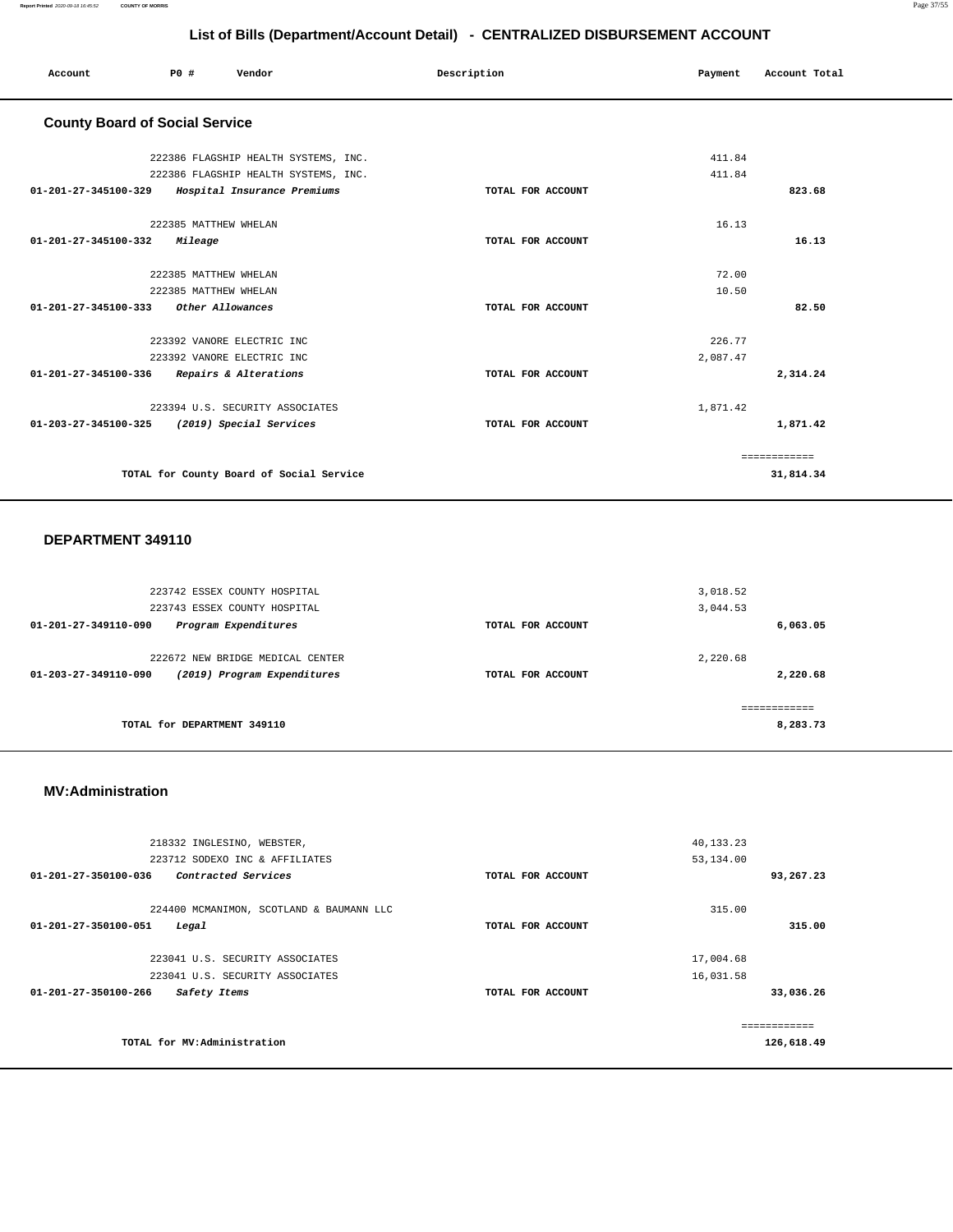#### **Report Printed** 2020-09-18 16:45:52 **COUNTY OF MORRIS** Page 38/55

# **List of Bills (Department/Account Detail) - CENTRALIZED DISBURSEMENT ACCOUNT**

| Account                | P0 #                      | Vendor                                                        | Description       | Payment | Account Total          |
|------------------------|---------------------------|---------------------------------------------------------------|-------------------|---------|------------------------|
| <b>County Adjuster</b> |                           |                                                               |                   |         |                        |
| 01-201-27-357100-058   |                           | 223480 W.B. MASON COMPANY INC<br>Office Supplies & Stationery | TOTAL FOR ACCOUNT | 116.45  | 116.45                 |
| 01-201-27-357100-068   | 224404 COUNTY OF MORRIS   | Postage & Metered Mail                                        | TOTAL FOR ACCOUNT | 90.90   | 90.90                  |
|                        | TOTAL for County Adjuster |                                                               |                   |         | ============<br>207.35 |

# **County Library**

| 222358 EBSCO INFORMATION SERVICES                     |                   | 124.20       |
|-------------------------------------------------------|-------------------|--------------|
| 222359 EBSCO INFORMATION SERVICES                     |                   | 7,301.59     |
| 01-201-29-390100-028<br>Books & Periodicals           | TOTAL FOR ACCOUNT | 7,425.79     |
|                                                       |                   |              |
| 224404 COUNTY OF MORRIS                               |                   | 254.46       |
| 01-201-29-390100-068<br>Postage & Metered Mail        | TOTAL FOR ACCOUNT | 254.46       |
| 222366 OCLC ONLINE COMPUTER                           |                   | 1,054.58     |
| 222366 OCLC ONLINE COMPUTER                           |                   | 1,358.99     |
| 222366 OCLC ONLINE COMPUTER                           |                   | 1,054.58     |
| 222366 OCLC ONLINE COMPUTER                           |                   | 1,358.99     |
| 222366 OCLC ONLINE COMPUTER                           |                   | 1,054.58     |
| 222366 OCLC ONLINE COMPUTER                           |                   | 1,358.99     |
| 223259 OCLC ONLINE COMPUTER                           |                   | 1,054.58     |
| 223259 OCLC ONLINE COMPUTER                           |                   | 1,358.99     |
| 01-201-29-390100-084 Other Outside Services           | TOTAL FOR ACCOUNT | 9,654.28     |
| 223176 JANWAY COMPANY                                 |                   | 1,500.00     |
| 223176 JANWAY COMPANY                                 |                   | 110.53       |
| 01-201-29-390100-095<br>Other Administrative Supplies | TOTAL FOR ACCOUNT | 1,610.53     |
|                                                       |                   | ============ |
| TOTAL for County Library                              |                   | 18,945.06    |
|                                                       |                   |              |

## **County Superintendent of Schoo**

| 224404 COUNTY OF MORRIS                        |                                          |                   | 51.85         |
|------------------------------------------------|------------------------------------------|-------------------|---------------|
| Postage & Metered Mail<br>01-201-29-392100-068 |                                          | TOTAL FOR ACCOUNT | 51.85         |
|                                                |                                          |                   | ------------- |
|                                                | TOTAL for County Superintendent of Schoo |                   | 51.85         |
|                                                |                                          |                   |               |

# **Contribution to County College**

| 224442 COUNTY COLLEGE OF MORRIS          |                   | 417,576.59 |
|------------------------------------------|-------------------|------------|
| Expenditures<br>01-201-29-395100-090     | TOTAL FOR ACCOUNT | 417,576.59 |
| TOTAL for Contribution to County College |                   | 417,576.59 |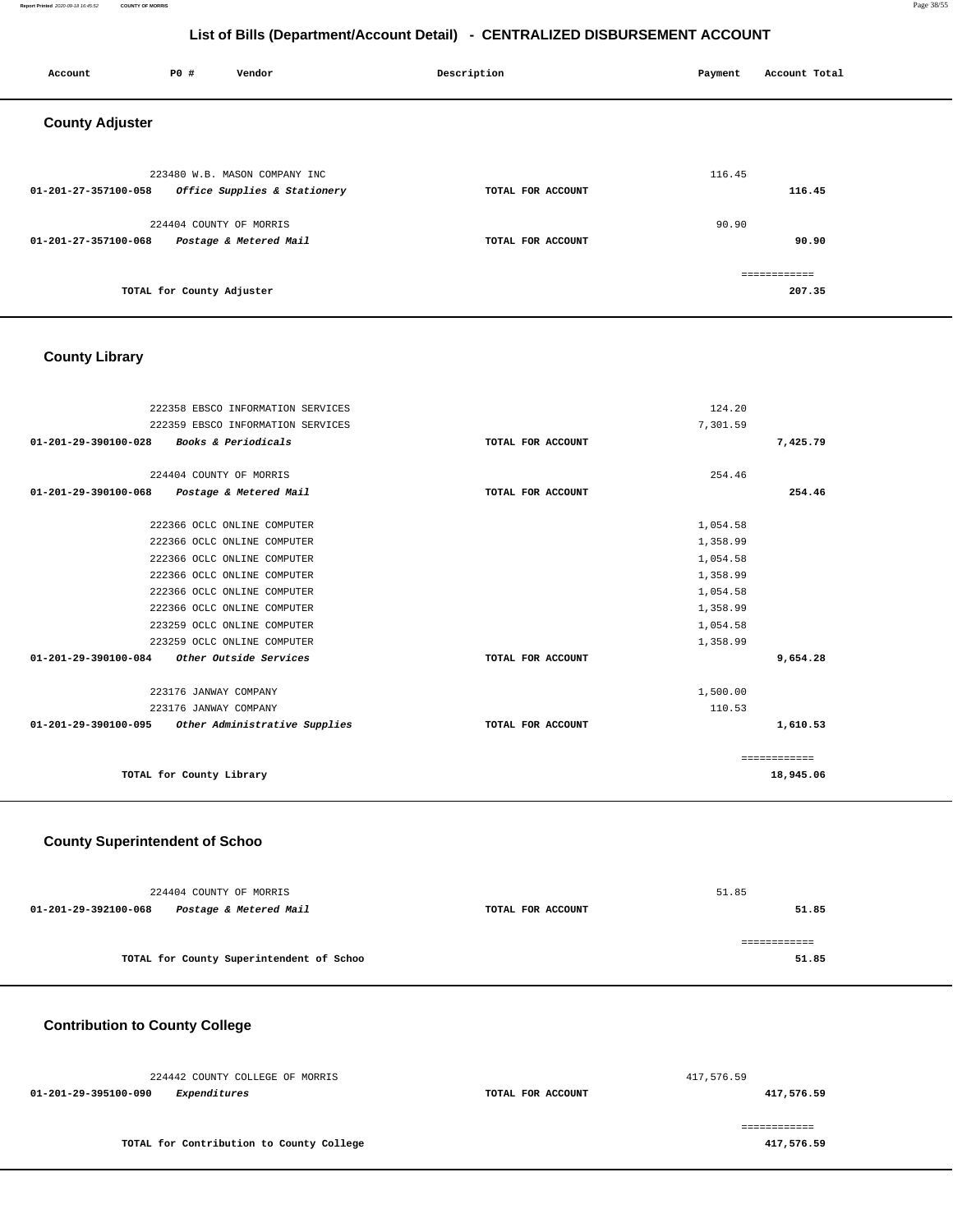#### **Report Printed** 2020-09-18 16:45:52 **COUNTY OF MORRIS** Page 39/55

# **List of Bills (Department/Account Detail) - CENTRALIZED DISBURSEMENT ACCOUNT**

| Account                          | P0 #                    | Vendor                              | Description       | Payment | Account Total |
|----------------------------------|-------------------------|-------------------------------------|-------------------|---------|---------------|
| <b>Rutgers Extension Service</b> |                         |                                     |                   |         |               |
|                                  | 224404 COUNTY OF MORRIS |                                     |                   | 14.70   |               |
| 01-201-29-396100-068             |                         | Postage & Metered Mail              | TOTAL FOR ACCOUNT |         | 14.70         |
|                                  | 224265 VERIZON WIRELESS |                                     |                   | 28.34   |               |
| 01-201-29-396100-095             |                         | Other Administrative Supplies       | TOTAL FOR ACCOUNT |         | 28.34         |
|                                  |                         |                                     |                   |         | ============  |
|                                  |                         | TOTAL for Rutgers Extension Service |                   |         | 43.04         |
| Rmb Out of Cty Two Yr Coll       |                         |                                     |                   |         |               |

| TOTAL for Rmb Out of Cty Two Yr Coll                            |                   | 3,828.81 |
|-----------------------------------------------------------------|-------------------|----------|
|                                                                 |                   |          |
| Rmb Out of Cty Two Yr Coll Expenditures<br>01-201-29-397100-090 | TOTAL FOR ACCOUNT | 3,828.81 |
| 224441 UNION COUNTY COLLEGE                                     |                   | 31.00    |
| 224441 UNION COUNTY COLLEGE                                     |                   | 2,822.81 |
| 224440 PASSAIC COUNTY COMMUNITY COLLEGE                         |                   | 975.00   |

# **Fire and Police Academy**

| 223577 W.B. MASON COMPANY INC                     |                   | $-25.90$  |              |
|---------------------------------------------------|-------------------|-----------|--------------|
| 223577 W.B. MASON COMPANY INC                     |                   | $-12.95$  |              |
| 223577 W.B. MASON COMPANY INC                     |                   | 42.13     |              |
| 01-201-29-407100-058 Office Supplies & Stationery | TOTAL FOR ACCOUNT |           | 3.28         |
| 224404 COUNTY OF MORRIS                           |                   | 39.70     |              |
| 01-201-29-407100-068 Postage & Metered Mail       | TOTAL FOR ACCOUNT |           | 39.70        |
| 224161 MORRIS COUNTY MUA                          |                   | 601.49    |              |
| Rubbish & Trash Removal<br>01-201-29-407100-143   | TOTAL FOR ACCOUNT |           | 601.49       |
| 224164 AIRPOWER INTERNATIONAL INC.                |                   | 309.80    |              |
| 01-201-29-407100-223<br>Building Repairs          | TOTAL FOR ACCOUNT |           | 309.80       |
| 221979 TRI-DIM FILTER CORPORATION                 |                   | 10,000.00 |              |
| 222113 TRI-DIM FILTER CORPORATION                 |                   | 794.00    |              |
| 01-201-29-407100-231 Hazardous Material Disposal  | TOTAL FOR ACCOUNT |           | 10,794.00    |
| 223804 MORRISTOWN LUMBER &                        |                   | 25.05     |              |
| 01-201-29-407100-239<br><i>Small Tools</i>        | TOTAL FOR ACCOUNT |           | 25.05        |
| 223131 CONTINENTAL FIRE SAFETY INC.               |                   | 300.00    |              |
| 223131 CONTINENTAL FIRE SAFETY INC.               |                   | 34.50     |              |
| 223131 CONTINENTAL FIRE SAFETY INC.               |                   | 25.00     |              |
| 01-201-29-407100-258<br>Equipment                 | TOTAL FOR ACCOUNT |           | 359.50       |
|                                                   |                   |           | ============ |
| TOTAL for Fire and Police Academy                 |                   |           | 12,132.82    |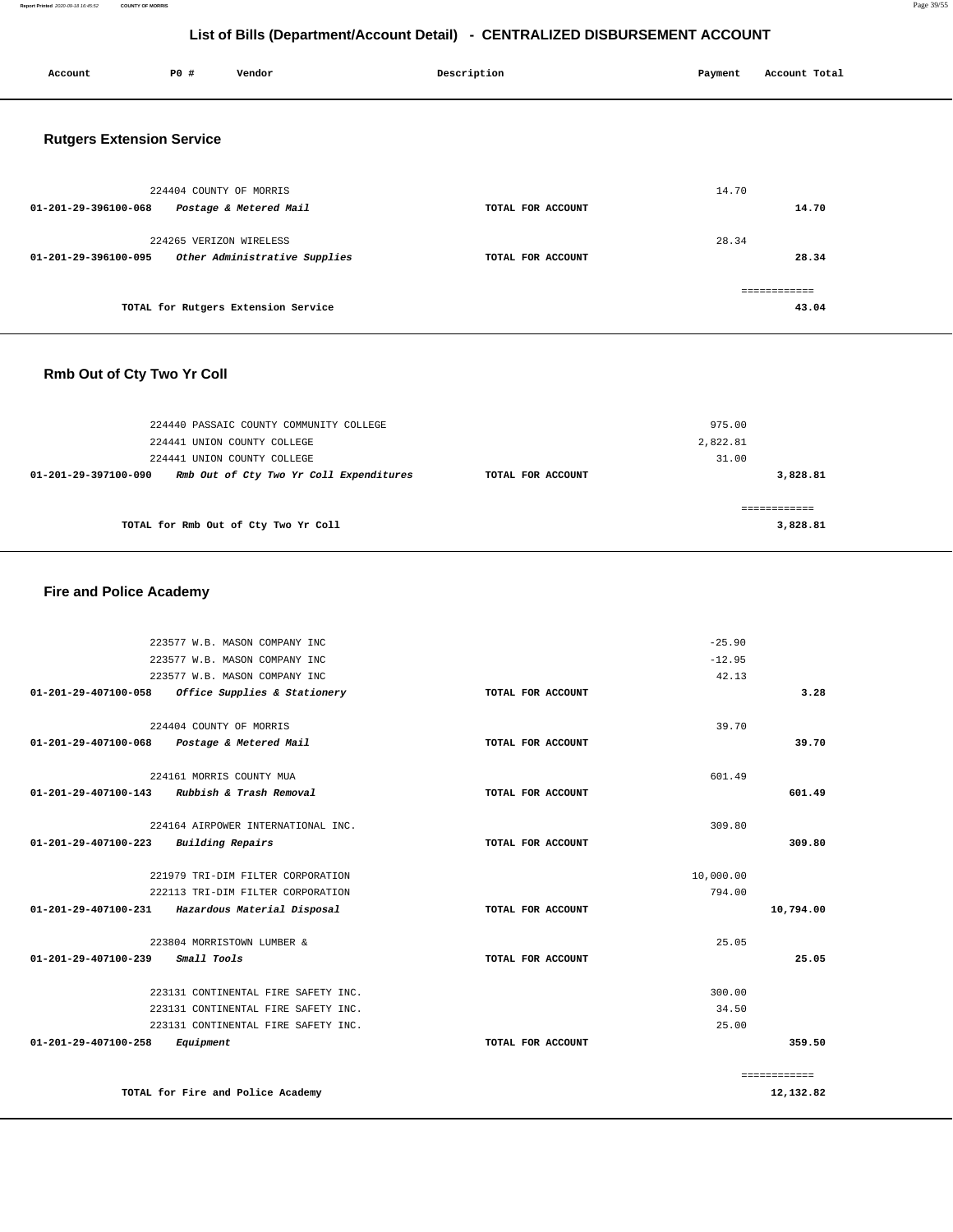| 223672 JERSEY CENTRAL POWER & LIGHT          |                   | 14.67        |            |
|----------------------------------------------|-------------------|--------------|------------|
| 224044 JERSEY CENTRAL POWER & LIGHT          |                   | 14,830.35    |            |
| 224045 JERSEY CENTRAL POWER & LIGHT          |                   | 877.72       |            |
| 224123 JERSEY CENTRAL POWER & LIGHT          |                   | 83,896.34    |            |
| 224123 JERSEY CENTRAL POWER & LIGHT          |                   | $-952.33$    |            |
| 224123 JERSEY CENTRAL POWER & LIGHT          |                   | $-4, 272.42$ |            |
| 224123 JERSEY CENTRAL POWER & LIGHT          |                   | $-321.64$    |            |
| 224123 JERSEY CENTRAL POWER & LIGHT          |                   | $-2,185.74$  |            |
| 224123 JERSEY CENTRAL POWER & LIGHT          |                   | $-1,833.83$  |            |
| 224123 JERSEY CENTRAL POWER & LIGHT          |                   | $-879.78$    |            |
| 223962 U.S. BANK OPERATIONS CENTER           |                   | 13, 272.54   |            |
| 224124 TIOGA SOLAR MORRIS COUNTY 1 LLC       |                   | 2,453.04     |            |
| 224280 BOROUGH OF BUTLER                     |                   | 49.29        |            |
| 224280 BOROUGH OF BUTLER                     |                   | 70.76        |            |
| 224280 BOROUGH OF BUTLER                     |                   | 49.00        |            |
| 224261 JERSEY CENTRAL POWER & LIGHT          |                   | 3, 343.17    |            |
| 224260 JERSEY CENTRAL POWER & LIGHT          |                   | 49,104.19    |            |
| 224018 JERSEY CENTRAL POWER & LIGHT          |                   | 34.96        |            |
| 224054 JERSEY CENTRAL POWER & LIGHT          |                   | 37.05        |            |
| 224073 AES-NJ COGEN CO INC                   |                   | 2,956.42     |            |
| 01-201-31-430100-137 Electricity             | TOTAL FOR ACCOUNT |              | 160,631.20 |
|                                              |                   |              |            |
| 224402 NATIONAL FUEL OIL INC.                |                   | 31,514.47    |            |
| 01-201-31-430100-140 Gas Purchases           | TOTAL FOR ACCOUNT |              | 31,514.47  |
|                                              |                   |              |            |
| 223895 N.J. NATURAL GAS COMPANY              |                   | 34.00        |            |
| 223898 N.J. NATURAL GAS COMPANY              |                   | 63.97        |            |
| 223896 N.J. NATURAL GAS COMPANY              |                   | 161.35       |            |
| 223900 N.J. NATURAL GAS COMPANY              |                   | 224.41       |            |
| 223899 N.J. NATURAL GAS COMPANY              |                   | 302.01       |            |
| 223664 SUBURBAN PROPANE -2347                |                   | 686.80       |            |
| 223664 SUBURBAN PROPANE -2347                |                   | 3.54         |            |
| 223664 SUBURBAN PROPANE -2347                |                   | 9.92         |            |
| 223971 DIRECT ENERGY BUSINESS MARKETING      |                   | 6.41         |            |
| 223971 DIRECT ENERGY BUSINESS MARKETING      |                   | 431.35       |            |
| 223971 DIRECT ENERGY BUSINESS MARKETING      |                   | 92.97        |            |
| 223970 DIRECT ENERGY BUSINESS MARKETING      |                   | 2,347.79     |            |
| 223972 DIRECT ENERGY BUSINESS MARKETING      |                   | 1.48         |            |
| 223972 DIRECT ENERGY BUSINESS MARKETING      |                   | 5.38         |            |
| 223972 DIRECT ENERGY BUSINESS MARKETING      |                   | 13.13        |            |
| 223972 DIRECT ENERGY BUSINESS MARKETING      |                   | 23.44        |            |
| 223972 DIRECT ENERGY BUSINESS MARKETING      |                   | 99.60        |            |
| 224122 N.J. NATURAL GAS COMPANY              |                   | 35.87        |            |
| 224262 ELIZABETHTOWN GAS COMPANY             |                   | 93.16        |            |
| 224046 SUBURBAN PROPANE -2347                |                   | 448.07       |            |
| 224046 SUBURBAN PROPANE -2347                |                   | 3.54         |            |
| 224046 SUBURBAN PROPANE -2347                |                   | 9.92         |            |
| 01-201-31-430100-141 Natural Gas             | TOTAL FOR ACCOUNT |              | 5,098.11   |
|                                              |                   |              |            |
|                                              |                   |              |            |
| 223965 MORRIS COUNTY MUNICIPAL               |                   | 1,964.00     |            |
| 223965 MORRIS COUNTY MUNICIPAL               |                   | 3,653.84     |            |
| 01-201-31-430100-143 Rubbish & Trash Removal | TOTAL FOR ACCOUNT |              | 5,617.84   |
|                                              |                   |              |            |
| 223437 VERIZON                               |                   | 3,822.99     |            |
| 224100 CABLEVISION LIGHTPATH INC.            |                   | 5,032.41     |            |
| 223946 VERIZON CABS                          |                   | 1,792.90     |            |
| 224266 CABLEVISION LIGHTPATH INC.            |                   | 8,077.35     |            |
| 224267 CABLEVISION LIGHTPATH INC.            |                   | 5, 143. 24   |            |
| 224264 CABLEVISION LIGHTPATH INC.            |                   | 5,399.40     |            |
| 224263 CABLEVISION LIGHTPATH INC.            |                   | 8,075.17     |            |

 **Utilities** 

**Account** P0 # Vendor Payment Account Total

223595 JERSEY CENTRAL POWER & LIGHT 87.44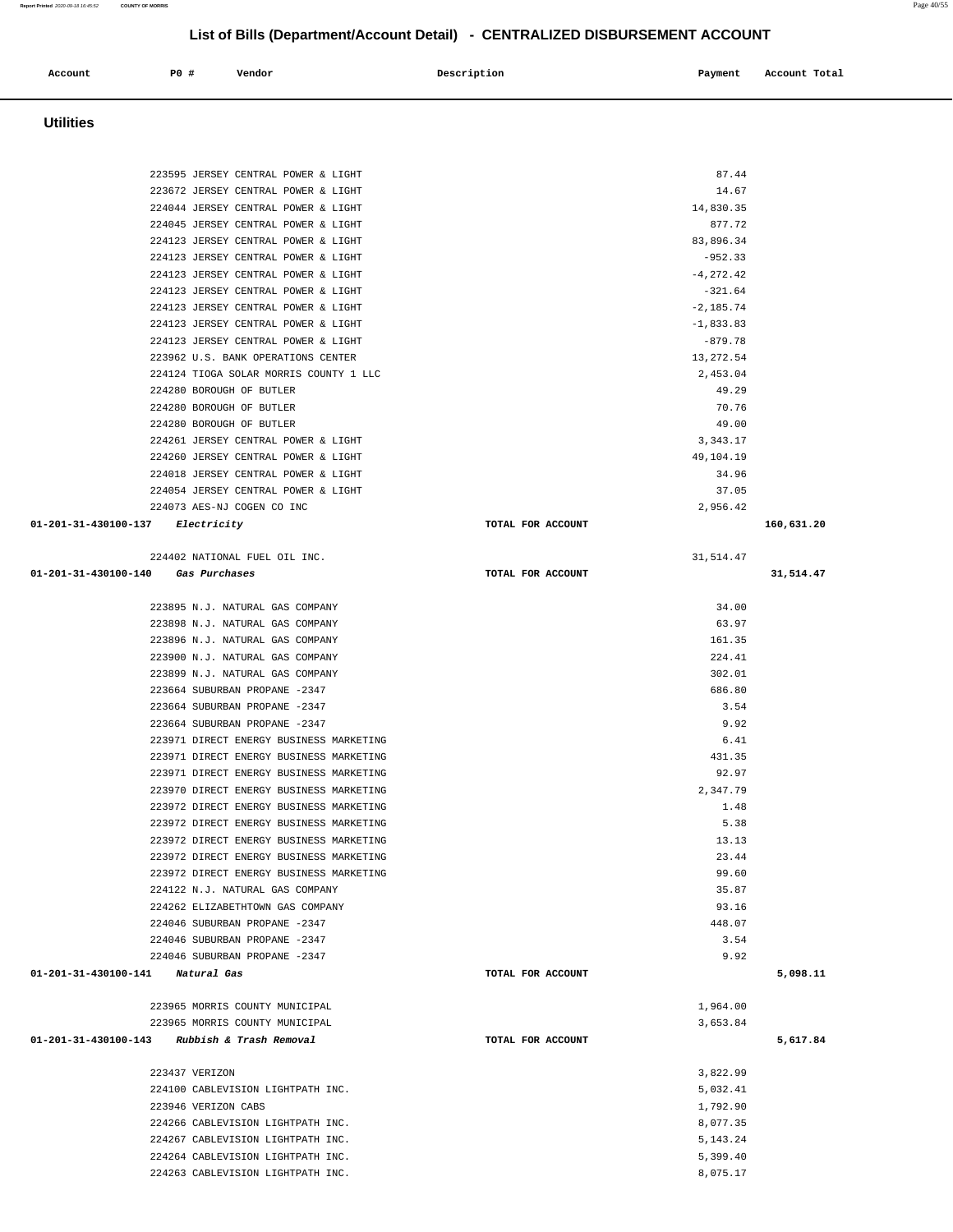#### **Report Printed** 2020-09-18 16:45:52 **COUNTY OF MORRIS** Page 41/55

# **List of Bills (Department/Account Detail) - CENTRALIZED DISBURSEMENT ACCOUNT**

| Account              | P0 #                    | Vendor | Description |                   | Payment   | Account Total |
|----------------------|-------------------------|--------|-------------|-------------------|-----------|---------------|
| <b>Utilities</b>     |                         |        |             |                   |           |               |
|                      | 224265 VERIZON WIRELESS |        |             |                   | 17,352.08 |               |
| 01-201-31-430100-146 | Telephone               |        |             | TOTAL FOR ACCOUNT |           | 54,695.54     |

| TOTAL for Utilities             |                   | 301,149.20   |  |
|---------------------------------|-------------------|--------------|--|
|                                 |                   | ============ |  |
| 01-201-31-430100-147<br>Water   | TOTAL FOR ACCOUNT | 43,592.04    |  |
| 223973 SOUTHEAST MORRIS COUNTY  |                   | 7,497.05     |  |
| 223902 TOWNSHIP OF PARSIPPANY - |                   | 3,666.59     |  |
| 223902 TOWNSHIP OF PARSIPPANY - |                   | 770.00       |  |
| 223902 TOWNSHIP OF PARSIPPANY - |                   | 145.00       |  |
| 223902 TOWNSHIP OF PARSIPPANY - |                   | 1,159.55     |  |
| 223894 SOUTHEAST MORRIS COUNTY  |                   | 372.17       |  |
| 223894 SOUTHEAST MORRIS COUNTY  |                   | 698.57       |  |
| 223894 SOUTHEAST MORRIS COUNTY  |                   | 1,487.83     |  |
| 223894 SOUTHEAST MORRIS COUNTY  |                   | 3,497.13     |  |
| 223894 SOUTHEAST MORRIS COUNTY  |                   | 15,004.80    |  |
| 223894 SOUTHEAST MORRIS COUNTY  |                   | 3,758.18     |  |
| 223901 SOUTHEAST MORRIS COUNTY  |                   | 5,535.17     |  |
|                                 |                   |              |  |

## **Nutrition**

| 224402 NATIONAL FUEL OIL INC.                                  | 2,227.32          |               |
|----------------------------------------------------------------|-------------------|---------------|
| 01-201-41-716100-140<br>Gas Purchases                          | TOTAL FOR ACCOUNT | 2,227.32      |
|                                                                |                   |               |
| 224084 RICOH AMERICAS CORPORATION                              | 221.66            |               |
| 01-201-41-716100-164<br><i><b>Office Machines - Rental</b></i> | TOTAL FOR ACCOUNT | 221.66        |
| 224048 NU-WAY CONCESSIONAIRES INC                              | 1,683.71          |               |
| 224048 NU-WAY CONCESSIONAIRES INC                              | 1,683.71          |               |
| 224048 NU-WAY CONCESSIONAIRES INC                              | 74,927.44         |               |
|                                                                |                   |               |
| 224048 NU-WAY CONCESSIONAIRES INC                              | 71, 414.63        |               |
| 224048 NU-WAY CONCESSIONAIRES INC                              | 292.30            |               |
| 224048 NU-WAY CONCESSIONAIRES INC                              | 2,673.30          |               |
| 224048 NU-WAY CONCESSIONAIRES INC                              | 2,673.30          |               |
| 224049 NU-WAY CONCESSIONAIRES INC                              | 9,061.08          |               |
| 224056 NU-WAY CONCESSIONAIRES INC                              | 15.00             |               |
| $01 - 201 - 41 - 716100 - 185$<br>Food                         | TOTAL FOR ACCOUNT | 164,424.47    |
|                                                                |                   | ------------- |
| TOTAL for Nutrition                                            |                   | 166,873.45    |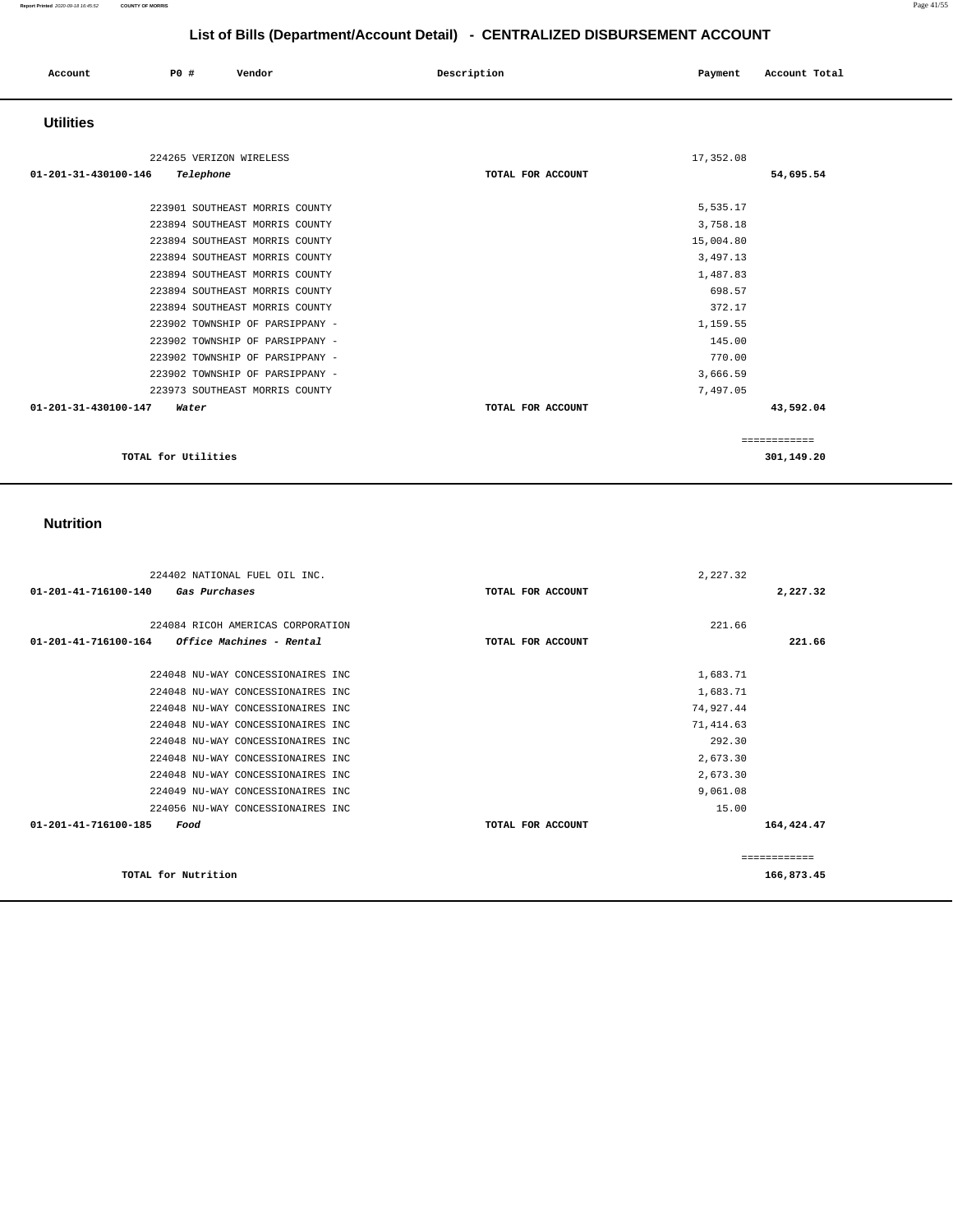**Report Printed** 2020-09-18 16:45:52 **COUNTY OF MORRIS** Page 42/55

# **List of Bills (Department/Account Detail) - CENTRALIZED DISBURSEMENT ACCOUNT**

| Account              | P0 #<br>Vendor                           | Description       | Account Total<br>Payment   |  |
|----------------------|------------------------------------------|-------------------|----------------------------|--|
| DEPARTMENT 718015    |                                          | <b>Grant Fund</b> |                            |  |
|                      | 217861 BEYER FORD<br>219235 BEYER FORD   |                   | 35, 163. 24<br>175.00      |  |
| 02-213-41-718015-392 | Helping Hand Grant 14-19(9/1/19-8/31/20) | TOTAL FOR ACCOUNT | 35, 338.24                 |  |
|                      | TOTAL for DEPARTMENT 718015              |                   | ============<br>35, 338.24 |  |
| <b>TANF</b>          |                                          |                   |                            |  |
|                      | 224402 NATIONAL FUEL OIL INC.            |                   | 36.92                      |  |
|                      | 218195 CENTURYLINK                       |                   | 10.45                      |  |
|                      | 219332 CENTURYLINK                       |                   | 10.46                      |  |
|                      | 223314 CENTURYLINK                       |                   | 7.75                       |  |
|                      | 223688 CENTURYLINK                       |                   | 7.95                       |  |
|                      | 216874 CENTURYLINK                       |                   | 12.22                      |  |
|                      | 223690 RICOH USA, INC.                   |                   | 50.31                      |  |

| TOTAL for TANF       |                               |                   | ------------- | 333.89 |
|----------------------|-------------------------------|-------------------|---------------|--------|
| 02-213-41-741015-392 | WFNJ-TANF (7/1/19-12/31/20)   | TOTAL FOR ACCOUNT |               | 333.89 |
|                      | 223686 W.B. MASON COMPANY INC |                   | 67.63         |        |
|                      | 223687 TELESEARCH INC         |                   | 55.92         |        |
|                      | 223647 TELESEARCH INC         |                   | 55.92         |        |
|                      | 223690 RICOH USA, INC.        |                   | 18.36         |        |
|                      | 223690 RICOH USA, INC.        |                   | 50.31         |        |
|                      | 216874 CENTURYLINK            |                   | 12.22         |        |
|                      | 223688 CENTURYLINK            |                   | 7.95          |        |
|                      | 223314 CENTURYLINK            |                   | 7.75          |        |
|                      | 219332 CENTURYLINK            |                   | 10.46         |        |
|                      | 218195 CENTURYLINK            |                   | 10.45         |        |
|                      | 224402 NATIONAL FUEL OIL INC. |                   | 36.92         |        |
|                      |                               |                   |               |        |

 **General Assistance** 

| TOTAL for General Assistance  |                                          |                   |               | 393.19 |
|-------------------------------|------------------------------------------|-------------------|---------------|--------|
|                               |                                          |                   | ------------- |        |
| 02-213-41-741020-392          | WFNJ-General Assistance(7/1/19-12/31/20) | TOTAL FOR ACCOUNT |               | 393.19 |
| 223686 W.B. MASON COMPANY INC |                                          |                   | 90.18         |        |
| 223687 TELESEARCH INC         |                                          |                   | 74.56         |        |
| 223647 TELESEARCH INC         |                                          |                   | 74.56         |        |
| 223690 RICOH USA, INC.        |                                          |                   | 24.48         |        |
| 223690 RICOH USA, INC.        |                                          |                   | 67.08         |        |
| 216874 CENTURYLINK            |                                          |                   | 15.27         |        |
| 223688 CENTURYLINK            |                                          |                   | 10.59         |        |
| 223314 CENTURYLINK            |                                          |                   | 10.33         |        |
| 219332 CENTURYLINK            |                                          |                   | 13.08         |        |
| 218195 CENTURYLINK            |                                          |                   | 13.06         |        |
|                               |                                          |                   |               |        |

| 223652 CUTTING EDGE ACADEMY    | 795.99   |
|--------------------------------|----------|
| 223651 CUTTING EDGE ACADEMY    | 833.04   |
| 224317 ACE HEALTHCARE TRAINING | 2,303.00 |
| 218195 CENTURYLINK             | 20.89    |
| 219332 CENTURYLINK             | 20.93    |
| 223314 CENTURYLINK             | 43.91    |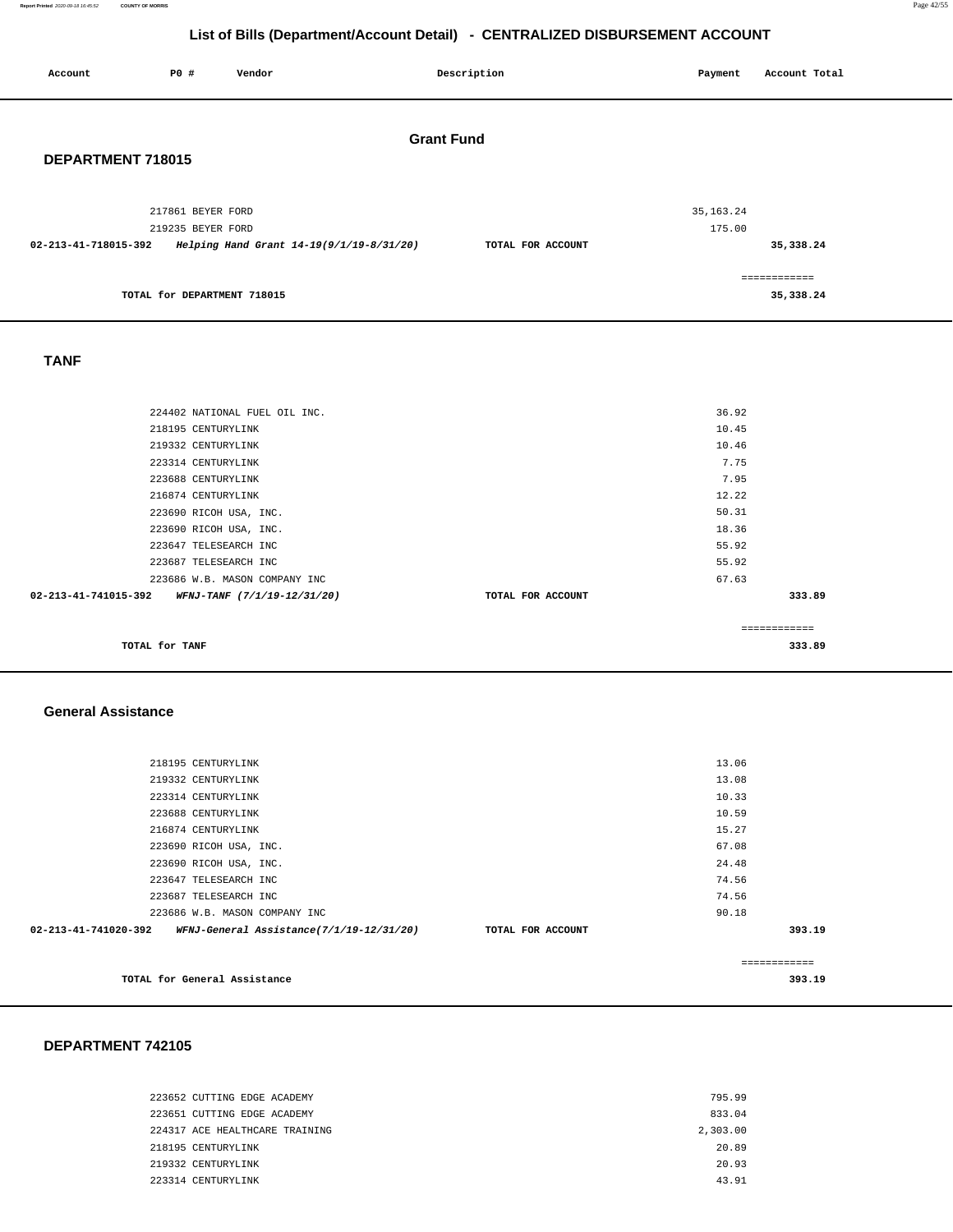#### **Report Printed** 2020-09-18 16:45:52 **COUNTY OF MORRIS** Page 43/55

# **List of Bills (Department/Account Detail) - CENTRALIZED DISBURSEMENT ACCOUNT**

| PO#<br>Account       | Vendor                           | Description       | Payment  | Account Total |  |
|----------------------|----------------------------------|-------------------|----------|---------------|--|
| DEPARTMENT 742105    |                                  |                   |          |               |  |
|                      | 223688 CENTURYLINK               |                   | 45.03    |               |  |
|                      | 216874 CENTURYLINK               |                   | 24.44    |               |  |
|                      | 223920 EZ WHEELS DRIVING SCHOOL  |                   | 1,652.92 |               |  |
|                      | 224320 NATIONAL CAREER INSTITUTE |                   | 3,200.00 |               |  |
|                      | 223690 RICOH USA, INC.           |                   | 285.08   |               |  |
|                      | 223690 RICOH USA, INC.           |                   | 104.03   |               |  |
|                      | 223647 TELESEARCH INC            |                   | 316.90   |               |  |
|                      | 223687 TELESEARCH INC            |                   | 316.90   |               |  |
|                      | 223906 WEISS-AUG, INC            |                   | 985.00   |               |  |
|                      | 223686 W.B. MASON COMPANY INC    |                   | 383.25   |               |  |
| 02-213-41-742105-391 | WIOA Adult (7/1/19-6/30/21)      | TOTAL FOR ACCOUNT |          | 11,331.31     |  |
|                      |                                  |                   |          | ============  |  |
|                      | TOTAL for DEPARTMENT 742105      |                   |          | 11,331.31     |  |

| 02-213-41-742110-391 | WIOA Dislocated Worker (7/1/19-6/30/21)    | TOTAL FOR ACCOUNT | 41,049.52 |
|----------------------|--------------------------------------------|-------------------|-----------|
|                      | 223928 RUTGERS CENTER FOR CONTINUING       | 800.00            |           |
|                      | 224323 RAMAPO COLLEGE OF NJ                | 3,200.00          |           |
|                      | 223686 W.B. MASON COMPANY INC              | 259.25            |           |
|                      | 223687 TELESEARCH INC                      | 214.38            |           |
|                      | 223647 TELESEARCH INC                      | 214.38            |           |
|                      | 223690 RICOH USA, INC.                     | 70.38             |           |
|                      | 223690 RICOH USA, INC.                     | 192.85            |           |
|                      | 223930 RAMAPO COLLEGE OF NJ                | 800.00            |           |
|                      | 223929 RUTGERS, THE STATE UNIVERSITY OF NJ | 800.00            |           |
|                      | 223927 RUTGERS CENTER FOR CONTINUING       | 2,595.00          |           |
|                      | 223926 RUTGERS CENTER FOR CONTINUING       | 623.00            |           |
|                      | 224324 RAMAPO COLLEGE OF NJ                | 3,200.00          |           |
|                      | 224322 RAMAPO COLLEGE OF NJ                | 3,200.00          |           |
|                      | 224321 RAMAPO COLLEGE OF NJ                | 800.00            |           |
|                      | 223924 EZ WHEELS DRIVING SCHOOL            | 2,132.80          |           |
|                      | 223925 EZ WHEELS DRIVING SCHOOL            | 2,170.56          |           |
|                      | 223923 EZ WHEELS DRIVING SCHOOL            | 853.12            |           |
|                      | 223922 EZ WHEELS DRIVING SCHOOL            | 2,079.48          |           |
|                      | 223919 EZ WHEELS DRIVING SCHOOL            | 2,079.48          |           |
|                      | 216874 CENTURYLINK                         | 68.73             |           |
|                      | 223688 CENTURYLINK                         | 30.46             |           |
|                      | 223314 CENTURYLINK                         | 29.71             |           |
|                      | 219332 CENTURYLINK                         | 58.85             |           |
|                      | 218195 CENTURYLINK                         | 58.76             |           |
|                      | 224319 AVTECH INSTITUTE                    | 512.00            |           |
|                      | 224318 AVTECH INSTITUTE                    | 800.00            |           |
|                      | 224405 COUNTY OF MORRIS                    | 121.50            |           |
|                      | 223653 RUTGERS CENTER FOR CONTINUING       | 754.00            |           |
|                      | 223654 RUTGERS CENTER FOR CONTINUING       | 3,200.00          |           |
|                      | 223650 CUTTING EDGE ACADEMY                | 1,732.25          |           |
|                      | 223691 CUTTING EDGE ACADEMY                | 998.58            |           |
|                      | 223649 BLOOMFIELD COLLEGE                  | 3,200.00          |           |
|                      | 223658 BLOOMFIELD COLLEGE                  | 800.00            |           |
|                      | 223656 AVTECH INSTITUTE                    | 800.00            |           |
|                      | 223657 AVTECH INSTITUTE                    | 800.00            |           |
|                      | 223655 AVTECH INSTITUTE                    | 800.00            |           |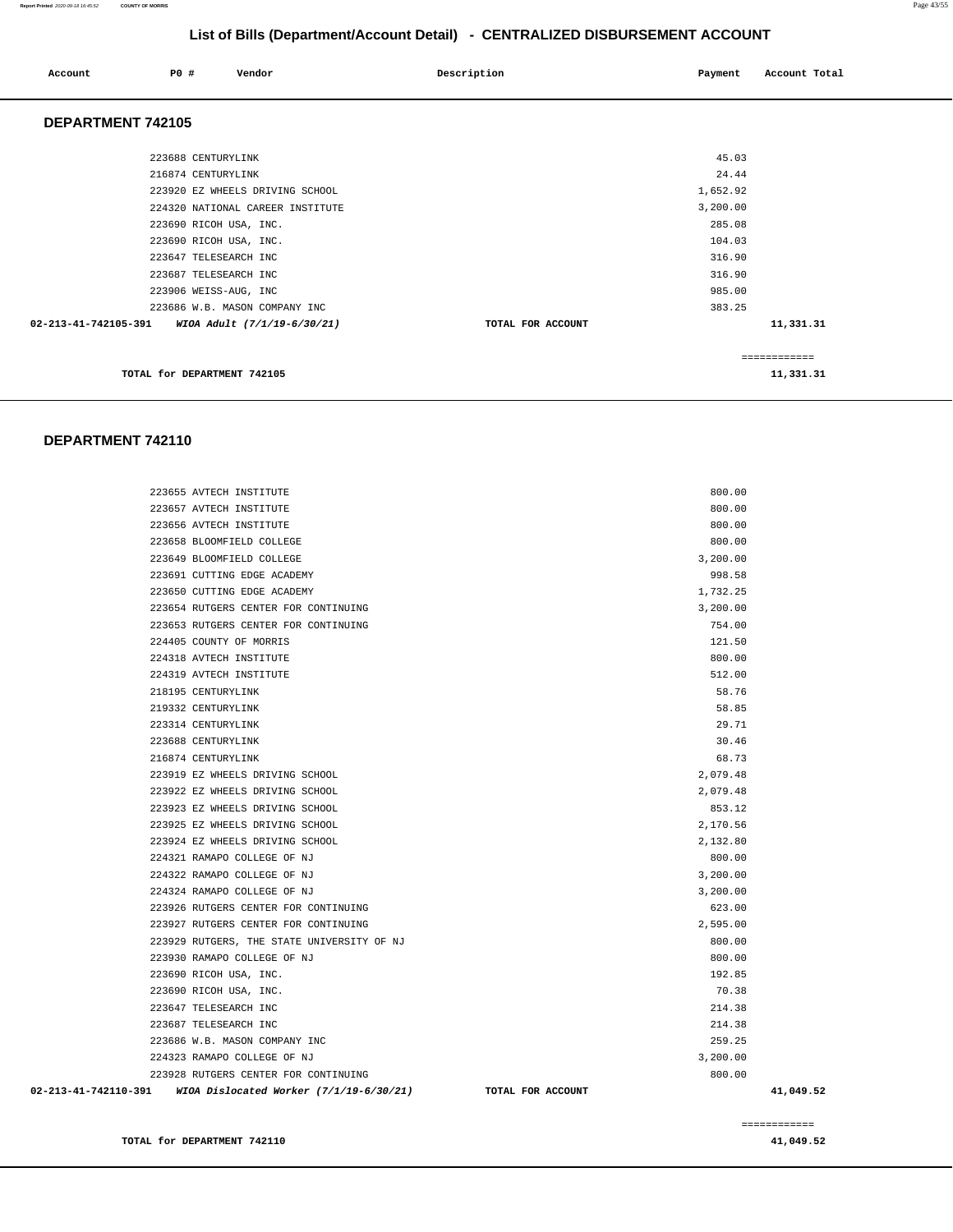#### **Report Printed** 2020-09-18 16:45:52 **COUNTY OF MORRIS** Page 44/55

# **List of Bills (Department/Account Detail) - CENTRALIZED DISBURSEMENT ACCOUNT**

| Account | P <sub>0</sub> | Vendor | Description | Payment | Total<br>Account |
|---------|----------------|--------|-------------|---------|------------------|
|         |                |        |             |         |                  |

#### **DEPARTMENT 742120**

| 218195 CENTURYLINK                                  |                   | 27.42        |
|-----------------------------------------------------|-------------------|--------------|
| 219332 CENTURYLINK                                  |                   | 27.46        |
| 223314 CENTURYLINK                                  |                   | 37.46        |
| 223688 CENTURYLINK                                  |                   | 38.40        |
| 216874 CENTURYLINK                                  |                   | 32.07        |
| 223690 RICOH USA, INC.                              |                   | 243.16       |
| 223690 RICOH USA, INC.                              |                   | 88.73        |
| 223647 TELESEARCH INC                               |                   | 270.29       |
| 223687 TELESEARCH INC                               |                   | 270.29       |
| 223686 W.B. MASON COMPANY INC                       |                   | 326.89       |
| 02-213-41-742120-391<br>WIOA Youth (7/1/19-6/30/21) | TOTAL FOR ACCOUNT | 1,362.17     |
|                                                     |                   | ============ |
| TOTAL for DEPARTMENT 742120                         |                   | 1,362.17     |

#### **DEPARTMENT 757010**

| 223757 MORRIS COUNTY PREVENTION<br>223757 MORRIS COUNTY PREVENTION<br>223757 MORRIS COUNTY PREVENTION |                   | 1,300.00<br>2,680.00<br>704.00 |
|-------------------------------------------------------------------------------------------------------|-------------------|--------------------------------|
| 223757 MORRIS COUNTY PREVENTION                                                                       |                   | 2,412.00                       |
| 223748 NEW HOPE FOUNDATION INC.                                                                       |                   | 1,624.50                       |
| 223747 NEW HOPE FOUNDATION INC.                                                                       |                   | 2,450.00                       |
| 02-213-41-757010-392<br>Chapter 51 (1/1/20-12/31/20)                                                  | TOTAL FOR ACCOUNT | 11,170.50                      |
| TOTAL for DEPARTMENT 757010                                                                           |                   | 11,170.50                      |

#### **DEPARTMENT 758010**

| TOTAL for DEPARTMENT 758010                                   |                   | 5,718.71 |  |
|---------------------------------------------------------------|-------------------|----------|--|
| Municipal Alliance $(7/1/19-6/30/20)$<br>02-213-41-758010-392 | TOTAL FOR ACCOUNT | 5,718.71 |  |
| 223795 TOWNSHIP OF WASHINGTON                                 |                   | 1,000.00 |  |
| 223294 TOWNSHIP OF WASHINGTON                                 |                   | 1,900.00 |  |
| 214148 HANOVER TWP MUNICIPAL ALLIANCE                         |                   | 2,400.00 |  |
| 223296 LONGFELLOWS SANDWICH DELI                              |                   | 125.98   |  |
| 223296 LONGFELLOWS SANDWICH DELI                              |                   | 259.98   |  |
| 223296 LONGFELLOWS SANDWICH DELI                              |                   | 32.75    |  |
|                                                               |                   |          |  |

| 02-213-41-758910-392 | Municipal Alliance $(7/1/18-6/30/19)$ | TOTAL FOR ACCOUNT | 47,014.67 |
|----------------------|---------------------------------------|-------------------|-----------|
|                      | 224388 PARSIPPANY-TROY HILLS          | 8.000.00          |           |
|                      | 222459 NETCONG MUNICIPAL ALLIANCE     | 6,214.40          |           |
|                      | 222718 TOWNSHIP OF JEFFERSON          | 5,528.87          |           |
|                      | 223798 TOWNSHIP OF ROCKAWAY           | 17,595.00         |           |
|                      | 223166 ROCKAWAY BOROUGH               | 6,566.52          |           |
|                      | 222445 WHARTON BORO MUNICIPAL         | 1,020.27          |           |
|                      | 222446 WHARTON BORO MUNICIPAL         | 2,089.61          |           |
|                      |                                       |                   |           |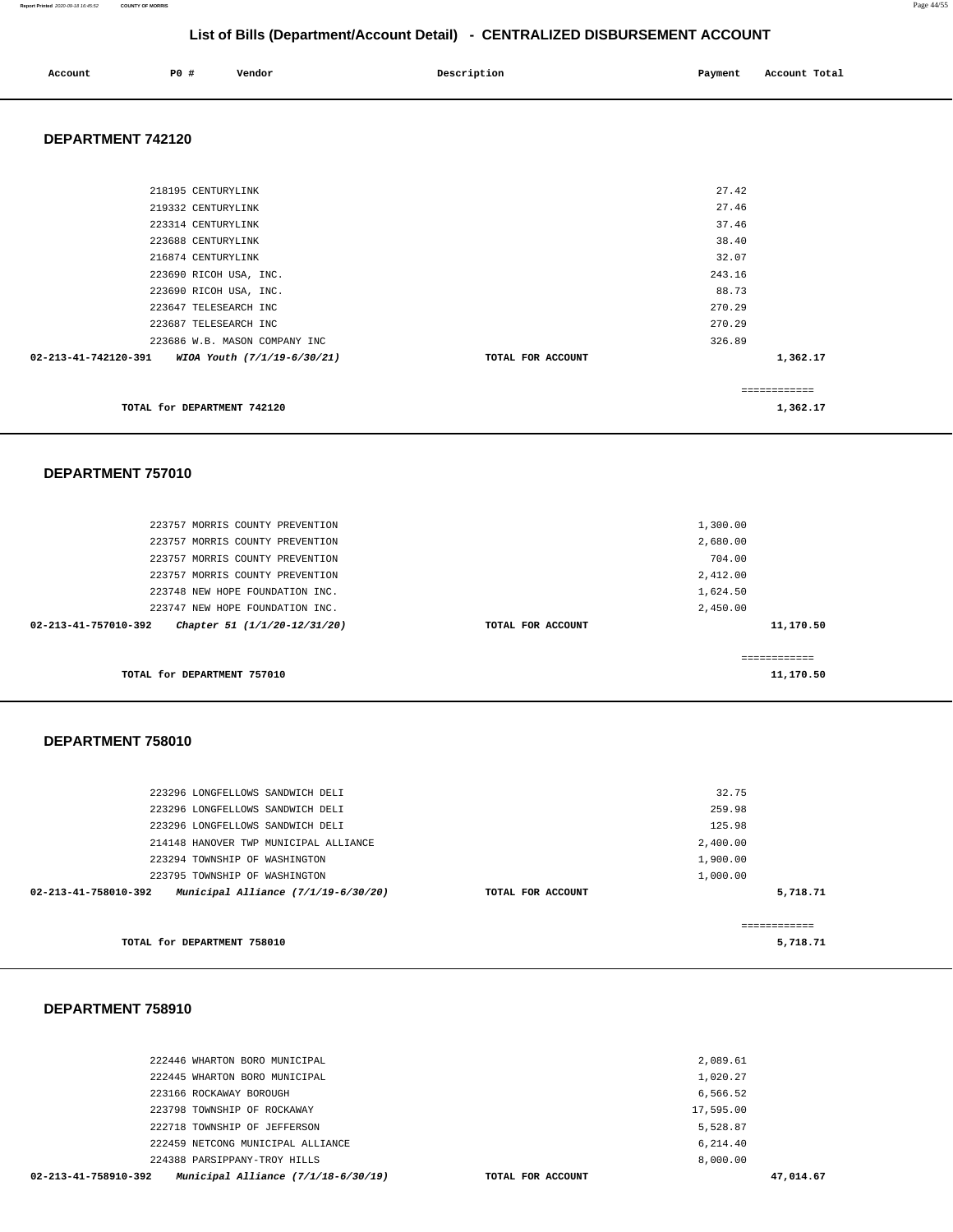**Report Printed** 2020-09-18 16:45:52 **COUNTY OF MORRIS** Page 45/55

# **List of Bills (Department/Account Detail) - CENTRALIZED DISBURSEMENT ACCOUNT**

| Account              | P0 #             | Vendor                               | Description |                   | Payment  | Account Total |
|----------------------|------------------|--------------------------------------|-------------|-------------------|----------|---------------|
| DEPARTMENT 758910    |                  |                                      |             |                   |          |               |
|                      |                  |                                      |             |                   |          |               |
|                      |                  | 223272 BOROUGH OF BUTLER             |             |                   | 1,950.00 |               |
|                      | 214143 M.O.M.A.C |                                      |             |                   | 1,226.81 |               |
|                      |                  | 214145 TOWNSHIP OF WASHINGTON        |             |                   | 1,517.55 |               |
|                      |                  | 223792 TOWNSHIP OF CHESTER           |             |                   | 4,000.00 |               |
|                      |                  | 223791 LINCOLN PK MUNICIPAL ALLIANCE |             |                   | 2,000.00 |               |
|                      |                  | 223942 WHARTON BORO MUNICIPAL        |             |                   | 1,873.00 |               |
| 02-213-41-758910-394 |                  | Municipal Alliance (1/1/19-12/31/19) |             | TOTAL FOR ACCOUNT |          | 12,567.36     |
|                      |                  |                                      |             |                   |          | ============  |

**TOTAL for DEPARTMENT 758910** 

#### **DEPARTMENT 783010**

| 222802 ARROWHEAD FORENSICS<br>222802 ARROWHEAD FORENSICS                 |                   | 376.00<br>130.00 |
|--------------------------------------------------------------------------|-------------------|------------------|
| 222802 ARROWHEAD FORENSICS                                               |                   | 55.50            |
| 222802 ARROWHEAD FORENSICS                                               |                   | 237.00           |
| 222802 ARROWHEAD FORENSICS                                               |                   | 28.25            |
| 222801 OBP MEDICAL                                                       |                   | 380.80           |
| 222801 OBP MEDICAL                                                       |                   | 309.60           |
| 222801 OBP MEDICAL                                                       |                   | 309.60           |
| $02 - 213 - 41 - 783010 - 391$<br>SART/FEN (VS-38B-17) (10/1/19-9/30/20) | TOTAL FOR ACCOUNT | 1,826.75         |
|                                                                          |                   |                  |
|                                                                          |                   |                  |
| TOTAL for DEPARTMENT 783010                                              |                   | 1,826.75         |

#### **DEPARTMENT 786010**

| 223506 CHARM-TEX, INC.                             |                   | 473.80       |  |  |
|----------------------------------------------------|-------------------|--------------|--|--|
| 223506 CHARM-TEX, INC.                             |                   | 60.00        |  |  |
| 224013 TOWNSHIP OF ROXBURY                         |                   |              |  |  |
| 224402 NATIONAL FUEL OIL INC.                      |                   | 4,136.20     |  |  |
| 02-213-41-786010-394<br>MAPS (1/1/2020-12/31/2020) | TOTAL FOR ACCOUNT | 6,197.75     |  |  |
|                                                    |                   |              |  |  |
|                                                    |                   | ============ |  |  |
| TOTAL for DEPARTMENT 786010                        |                   | 6,197.75     |  |  |

#### **DEPARTMENT 790215**

| 223574 WATERS, MCPHERSON, MCNEILL, P.C.                                            |                   | 434.00<br>93.00 |
|------------------------------------------------------------------------------------|-------------------|-----------------|
| 223574 WATERS, MCPHERSON, MCNEILL, P.C.<br>223574 WATERS, MCPHERSON, MCNEILL, P.C. |                   | 801.38          |
| 223574 WATERS, MCPHERSON, MCNEILL, P.C.                                            |                   | 1,100.50        |
| 224390 CLEARY GIACOBBE ALFIERI &                                                   |                   | 2,376.74        |
| 02-213-41-790215-391<br>NYS&W Bicycle/Ped Path (6/29/18-6/29/22)                   | TOTAL FOR ACCOUNT | 4,805.62        |
|                                                                                    |                   |                 |
| TOTAL for DEPARTMENT 790215                                                        |                   | 4,805.62        |

**59,582.03**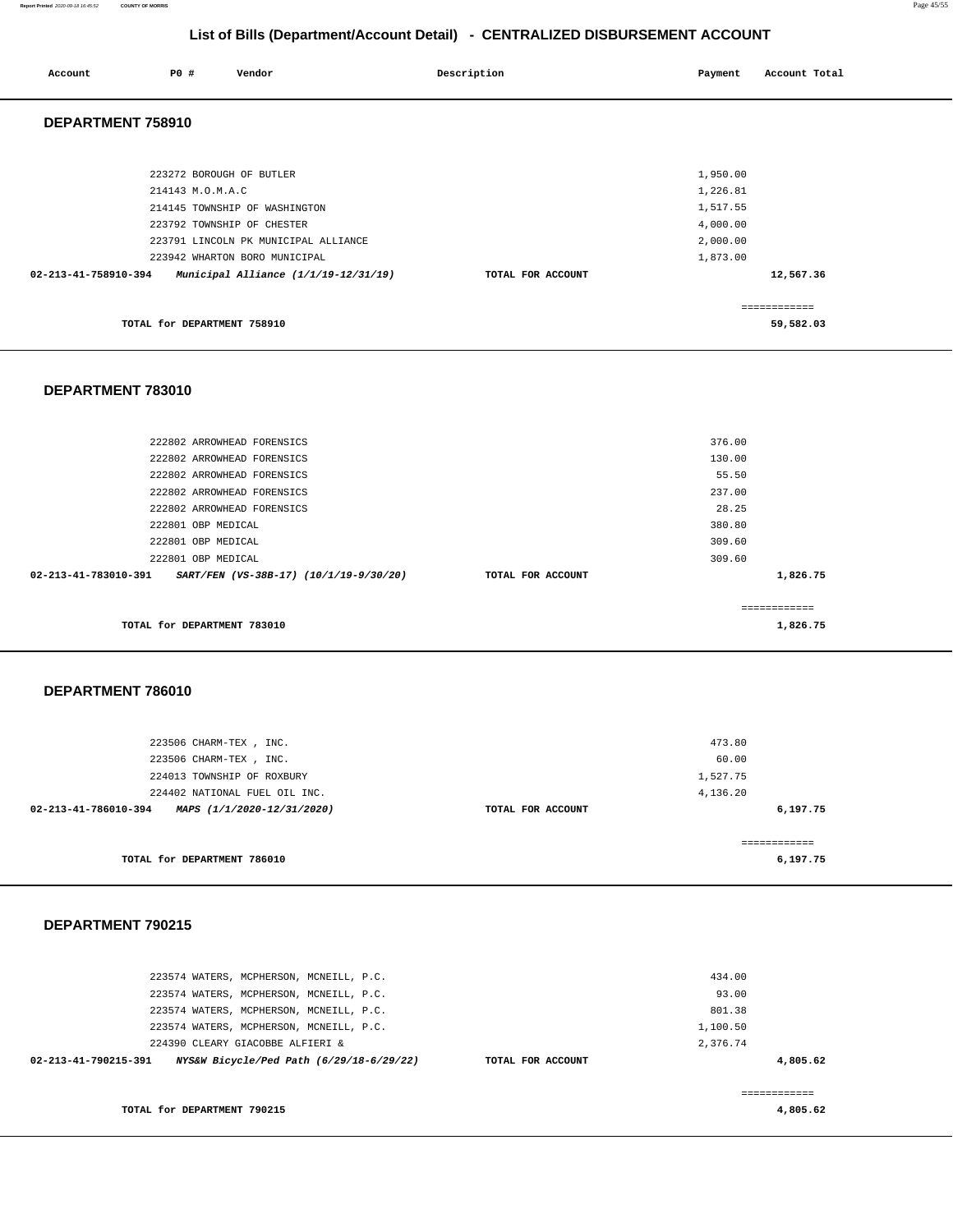**Report Printed** 2020-09-18 16:45:52 **COUNTY OF MORRIS** Page 46/55

# **List of Bills (Department/Account Detail) - CENTRALIZED DISBURSEMENT ACCOUNT**

| P0 #<br>Vendor<br>Account                                                                                                                                                                      | Description       | Payment<br>Account Total                                  |
|------------------------------------------------------------------------------------------------------------------------------------------------------------------------------------------------|-------------------|-----------------------------------------------------------|
| DEPARTMENT 806010                                                                                                                                                                              |                   |                                                           |
| 223605 CONTRACT PHARMACY SERVICES INC<br>02-213-41-806010-392<br>$SAPT - MAT$ (12/1/19-6/30/20)                                                                                                | TOTAL FOR ACCOUNT | 5,370.52<br>5,370.52                                      |
| TOTAL for DEPARTMENT 806010                                                                                                                                                                    |                   | ============<br>5,370.52                                  |
| DEPARTMENT 860060                                                                                                                                                                              |                   |                                                           |
| 224257 DEENA LEARY<br>224257 DEENA LEARY<br>224257 DEENA LEARY<br>223423 CASTLE PRINTING CO.<br>223423 CASTLE PRINTING CO.<br>02-213-41-860060-392<br>DOS 2020 Cmplt Cnt Cmsn(11/1/19-6/30/20) | TOTAL FOR ACCOUNT | 199.00<br>500.00<br>341.38<br>77.60<br>108.00<br>1,225.98 |
| TOTAL for DEPARTMENT 860060                                                                                                                                                                    |                   | ============<br>1,225.98                                  |
| <b>General Operating Support</b>                                                                                                                                                               |                   |                                                           |
| 209381 ST. PATRICKS DAY PARADE<br>02-213-41-860905-392<br>History P'ship Program (1/1/19-12/31/19)                                                                                             | TOTAL FOR ACCOUNT | 974.00<br>974.00                                          |
| TOTAL for General Operating Support                                                                                                                                                            |                   | ------------<br>974.00                                    |
| DEPARTMENT 864025                                                                                                                                                                              |                   |                                                           |
| 223819 GREENMAN PEDERSEN INC<br>Schooleys Mtn Rd Brdg (9/24/18-12/31/20)<br>02-213-41-864025-391                                                                                               | TOTAL FOR ACCOUNT | 2,508.74<br>2,508.74                                      |
| TOTAL for DEPARTMENT 864025                                                                                                                                                                    |                   | ============<br>2,508.74                                  |
| DEPARTMENT 864202                                                                                                                                                                              |                   |                                                           |
| 224148 SPARWICK CONTRACTING, INC.<br>02-213-41-864202-392 LBFN1401-015 E Blackwell (4/6/20-4/6/22)                                                                                             | TOTAL FOR ACCOUNT | 105,959.44<br>105,959.44                                  |
| TOTAL for DEPARTMENT 864202                                                                                                                                                                    |                   | ============<br>105,959.44                                |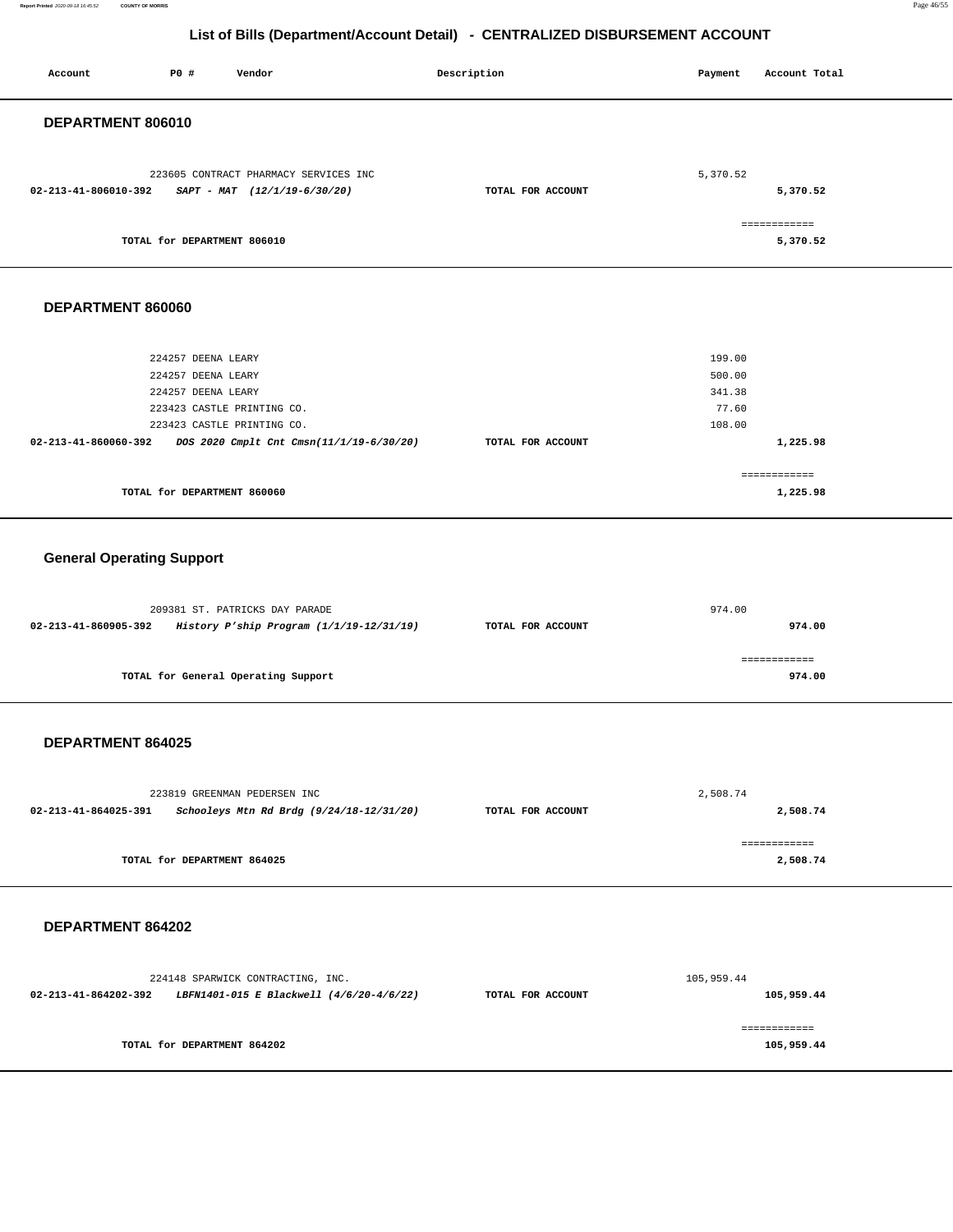**Report Printed** 2020-09-18 16:45:52 **COUNTY OF MORRIS** Page 47/55

# **List of Bills (Department/Account Detail) - CENTRALIZED DISBURSEMENT ACCOUNT**

| Account                        | PO#                         | Vendor                                                                                           | Description       | Payment    | Account Total              |
|--------------------------------|-----------------------------|--------------------------------------------------------------------------------------------------|-------------------|------------|----------------------------|
| DEPARTMENT 864203              |                             |                                                                                                  |                   |            |                            |
| $02 - 213 - 41 - 864203 - 392$ |                             | 223813 GREENMAN PEDERSEN INC<br>Waterloo Road Bridge (6/29/18-6/29/22)                           | TOTAL FOR ACCOUNT | 40,516.00  | 40,516.00                  |
|                                | TOTAL for DEPARTMENT 864203 |                                                                                                  |                   |            | ============<br>40,516.00  |
| DEPARTMENT 864225              |                             |                                                                                                  |                   |            |                            |
|                                |                             | 223994 SPARWICK CONTRACTING, INC.<br>02-213-41-864225-392 LBFN1400-948 Russia Rd (4/6/20-4/6/22) | TOTAL FOR ACCOUNT | 224,539.56 | 224,539.56                 |
|                                | TOTAL for DEPARTMENT 864225 |                                                                                                  |                   |            | ============<br>224,539.56 |
| DEPARTMENT 864902              |                             |                                                                                                  |                   |            |                            |
|                                |                             | 224148 SPARWICK CONTRACTING, INC.<br>02-213-41-864902-392 E Blackwell St CR513 (9/22/17-9/22/19) | TOTAL FOR ACCOUNT | 91,019.00  | 91,019.00                  |
|                                | TOTAL for DEPARTMENT 864902 |                                                                                                  |                   |            | ============<br>91,019.00  |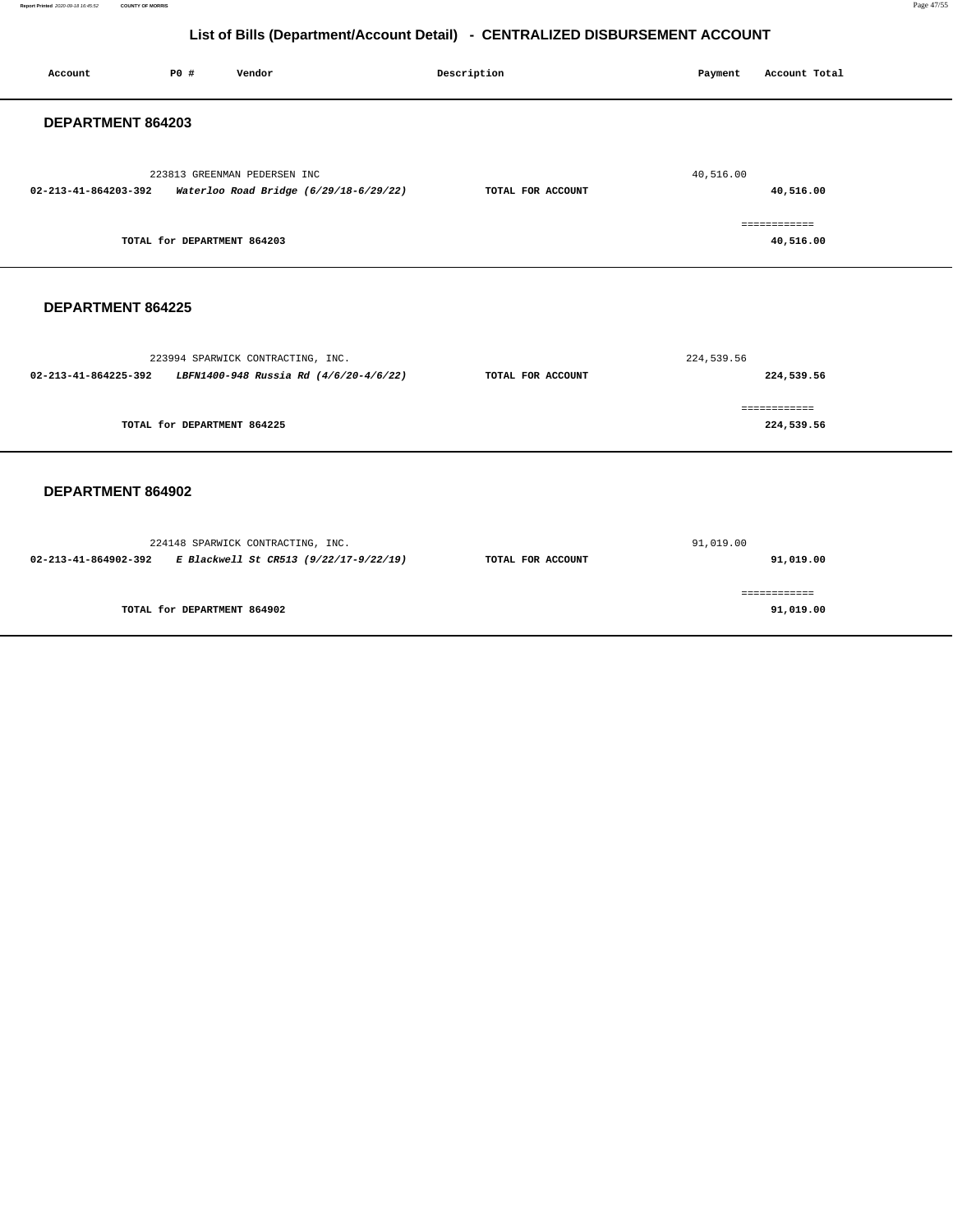**Report Printed** 2020-09-18 16:45:52 **COUNTY OF MORRIS** Page 48/55

# **List of Bills (Department/Account Detail) - CENTRALIZED DISBURSEMENT ACCOUNT**

| Account                              | P0 #                                                                                                                                                                                                     | Vendor                  | Description       | Payment                                                    | Account Total                          |  |  |  |
|--------------------------------------|----------------------------------------------------------------------------------------------------------------------------------------------------------------------------------------------------------|-------------------------|-------------------|------------------------------------------------------------|----------------------------------------|--|--|--|
|                                      | <b>County Capital</b><br><b>InstallCty Roadway Drain Imprv</b>                                                                                                                                           |                         |                   |                                                            |                                        |  |  |  |
| 04-216-55-953141-951                 | 223989 RSA HOME IMPROVEMENTS<br>TOTAL for InstallCty Roadway Drain Imprv                                                                                                                                 | Building & Improvements | TOTAL FOR ACCOUNT | 16,782.24                                                  | 16,782.24<br>============<br>16,782.24 |  |  |  |
| <b>Bridge DesignConst varCty Loc</b> |                                                                                                                                                                                                          |                         |                   |                                                            |                                        |  |  |  |
| 04-216-55-953184-951                 | 223069 ROAD SAFETY SYSTEMS LLC<br>223069 ROAD SAFETY SYSTEMS LLC<br>223069 ROAD SAFETY SYSTEMS LLC<br>223068 ROAD SAFETY SYSTEMS LLC<br>223068 ROAD SAFETY SYSTEMS LLC<br>223068 ROAD SAFETY SYSTEMS LLC | Building & Improvements | TOTAL FOR ACCOUNT | 3,500.00<br>10.00<br>175.00<br>3,500.00<br>10.00<br>175.00 | 7,370.00                               |  |  |  |
|                                      | TOTAL for Bridge DesignConst varCty Loc                                                                                                                                                                  |                         |                   |                                                            | ============<br>7,370.00               |  |  |  |
| <b>DEPARTMENT 953225</b>             |                                                                                                                                                                                                          |                         |                   |                                                            |                                        |  |  |  |

|                      | 208624 VAN CLEEF ENGINEERING ASSOC       | 294.30            |        |  |
|----------------------|------------------------------------------|-------------------|--------|--|
| 04-216-55-953225-909 | Bridge Design, Renov, Construc - Var Loc | TOTAL FOR ACCOUNT | 294.30 |  |
|                      |                                          |                   |        |  |
|                      |                                          |                   |        |  |
|                      | TOTAL for DEPARTMENT 953225              |                   | 294.30 |  |
|                      |                                          |                   |        |  |

#### **DEPARTMENT 953291**

|                      | 224150 SALMON BROS. INC.                 |                   | 12,403.49 |
|----------------------|------------------------------------------|-------------------|-----------|
| 04-216-55-953291-951 | Var Roadway Drainage Proj - Public Works | TOTAL FOR ACCOUNT | 12,403.49 |
|                      |                                          |                   |           |
|                      |                                          |                   |           |
|                      | TOTAL for DEPARTMENT 953291              |                   | 12,403.49 |
|                      |                                          |                   |           |

|                      | 224172 VAN CLEEF ENGINEERING ASSOC       |                   | 10,080.00 |
|----------------------|------------------------------------------|-------------------|-----------|
| 04-216-55-953323-909 | Bridge Design/Constr VarLoc-Public Works | TOTAL FOR ACCOUNT | 10,080.00 |
|                      | TOTAL for DEPARTMENT 953323              |                   | 10,080.00 |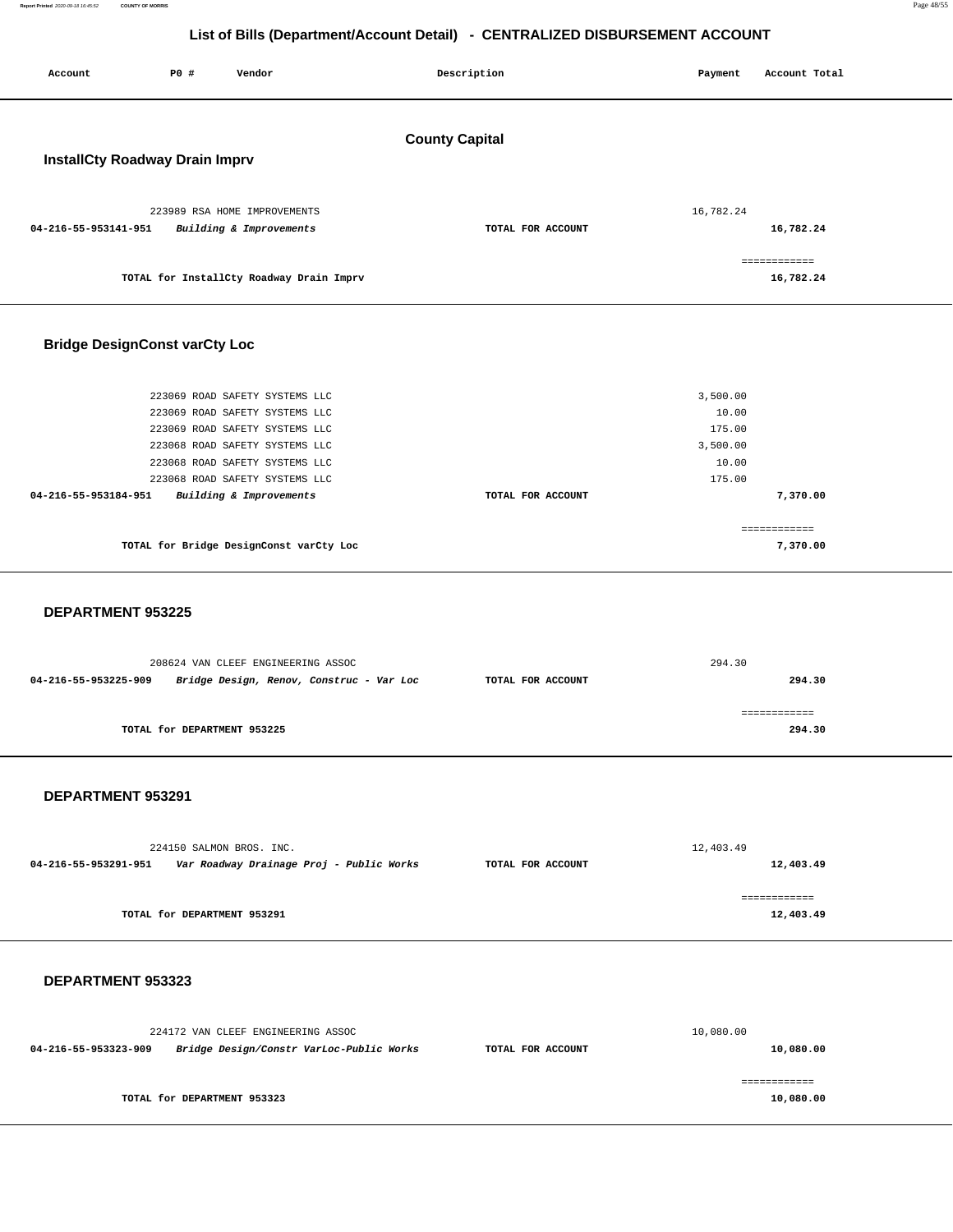**Report Printed** 2020-09-18 16:45:52 **COUNTY OF MORRIS** Page 49/55

# **List of Bills (Department/Account Detail) - CENTRALIZED DISBURSEMENT ACCOUNT**

| Account              | P0 #                        | Vendor                                                                                                             | Description       | Payment            | Account Total            |
|----------------------|-----------------------------|--------------------------------------------------------------------------------------------------------------------|-------------------|--------------------|--------------------------|
| DEPARTMENT 953354    |                             |                                                                                                                    |                   |                    |                          |
| 04-216-55-953354-955 |                             | 223764 VANORE ELECTRIC INC<br>VOIP System-Electric & Emergency Power                                               | TOTAL FOR ACCOUNT | 3,734.08           | 3,734.08                 |
|                      | TOTAL for DEPARTMENT 953354 |                                                                                                                    |                   |                    | ============<br>3,734.08 |
| DEPARTMENT 953357    |                             |                                                                                                                    |                   |                    |                          |
| 04-216-55-953357-909 |                             | 224147 JOHNSON MIRMIRAN &<br>Replace & Upgrade Various Bridges                                                     | TOTAL FOR ACCOUNT | 1,304.10           | 1,304.10                 |
|                      | TOTAL for DEPARTMENT 953357 |                                                                                                                    |                   |                    | ============<br>1,304.10 |
| DEPARTMENT 953383    |                             |                                                                                                                    |                   |                    |                          |
| 04-216-55-953383-940 |                             | 224053 NJSB CONSTRUCTION LLC<br>222381 HANNON FLOOR COVERING CORPORATION<br>B&G Interior Building Improvements     | TOTAL FOR ACCOUNT | 995.00<br>3,719.34 | 4,714.34                 |
|                      | TOTAL for DEPARTMENT 953383 |                                                                                                                    |                   |                    | ============<br>4,714.34 |
| DEPARTMENT 953384    |                             |                                                                                                                    |                   |                    |                          |
| 04-216-55-953384-909 | 224145 T & M ASSOCIATES     | Greystone/CAC Improvements                                                                                         | TOTAL FOR ACCOUNT | 5,775.00           | 5,775.00                 |
|                      | TOTAL for DEPARTMENT 953384 |                                                                                                                    |                   |                    | ============<br>5,775.00 |
| DEPARTMENT 953385    |                             |                                                                                                                    |                   |                    |                          |
| 04-216-55-953385-940 |                             | 223275 AUTOMATED BUILDING CONTROLS<br>223885 AUTOMATED BUILDING CONTROLS<br>Replace Repair Upgrade HVAC Var. Build | TOTAL FOR ACCOUNT | 850.00<br>850.00   | 1,700.00                 |
|                      | TOTAL for DEPARTMENT 953385 |                                                                                                                    |                   |                    | ============<br>1,700.00 |
| DEPARTMENT 953387    |                             |                                                                                                                    |                   |                    |                          |

223818 GREENMAN PEDERSEN INC **04-216-55-953387-909 Various Bridge Replacement TOTAL FOR ACCOUNT** 

872.40

**872.40**

============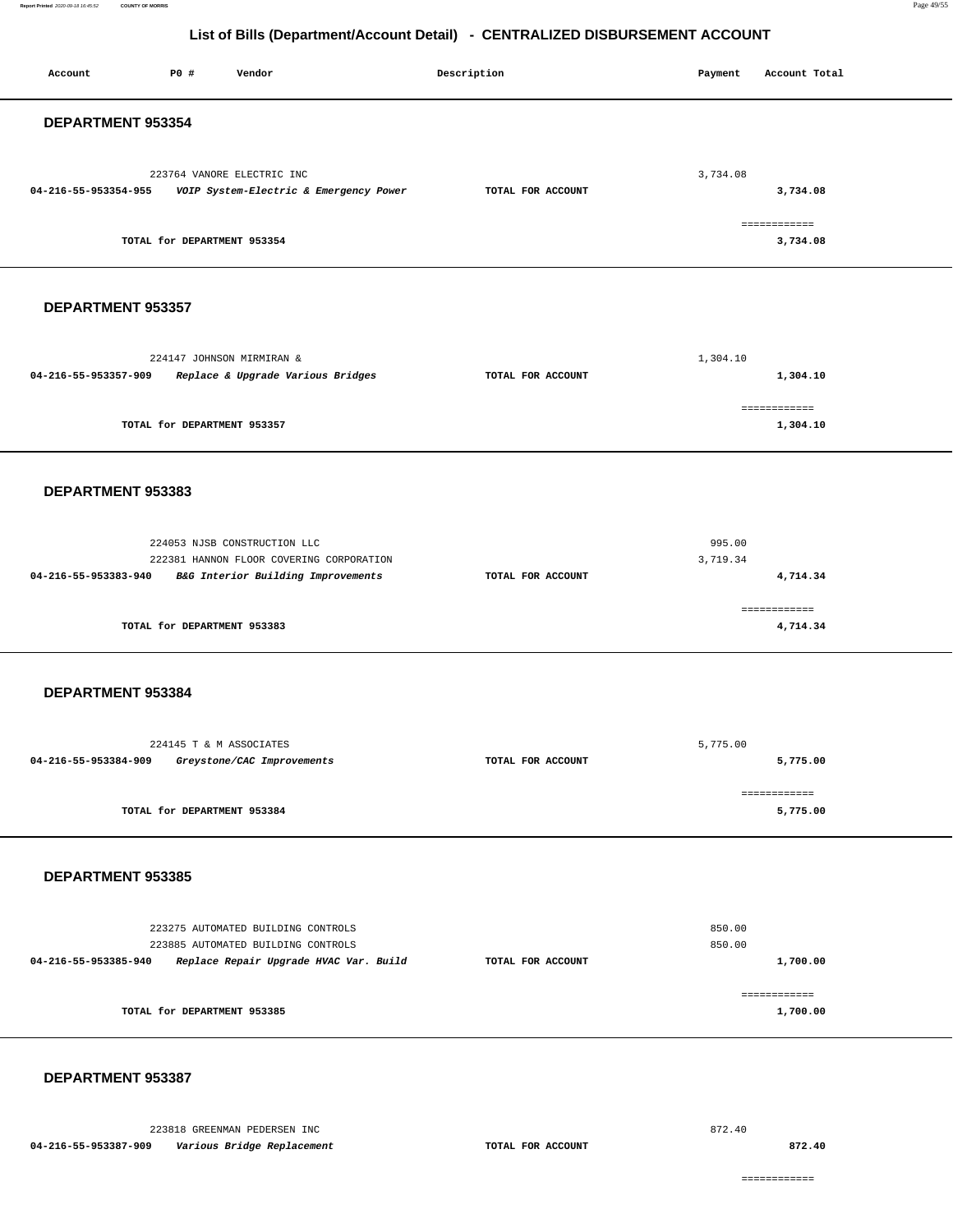**Report Printed** 2020-09-18 16:45:52 **COUNTY OF MORRIS** Page 50/55

# **List of Bills (Department/Account Detail) - CENTRALIZED DISBURSEMENT ACCOUNT**

| Account           | PO#                         | Vendor | Description | Payment | Account Total |
|-------------------|-----------------------------|--------|-------------|---------|---------------|
| DEPARTMENT 953387 |                             |        |             |         |               |
|                   | TOTAL for DEPARTMENT 953387 |        |             |         | 872.40        |

## **DEPARTMENT 953416**

|                   | 404.15       |
|-------------------|--------------|
| TOTAL FOR ACCOUNT | 404.15       |
|                   | 4,500.00     |
| TOTAL FOR ACCOUNT | 4,500.00     |
|                   | ------------ |
|                   | 4,904.15     |
|                   |              |

#### **DEPARTMENT 953417**

|                      | 224151 BRINKERHOFF ENVIRONMENTAL SERVICES, |                   | 5,700.00 |  |
|----------------------|--------------------------------------------|-------------------|----------|--|
| 04-216-55-953417-909 | PublicWorks-EnviroClean-Greyst/HanovrGar   | TOTAL FOR ACCOUNT | 5,700.00 |  |
|                      | TOTAL for DEPARTMENT 953417                |                   | 5,700.00 |  |

#### **DEPARTMENT 953420**

| 223279 THE BIBER PARTNERSHIP AIA                          | 596.12   |
|-----------------------------------------------------------|----------|
| B&G - Interior Building Improvements<br>TOTAL FOR ACCOUNT | 596.12   |
|                                                           |          |
|                                                           | 407.90   |
|                                                           | 33.90    |
| B&G - Interior Building Improvements<br>TOTAL FOR ACCOUNT | 441.80   |
|                                                           |          |
|                                                           | 1,037.92 |
|                                                           |          |

| 223758 WATERS, MCPHERSON, MCNEILL, P.C.<br>223758 WATERS, MCPHERSON, MCNEILL, P.C.<br>223758 WATERS, MCPHERSON, MCNEILL, P.C. |                   | 1,036.28<br>3,720.00<br>3,239.50 |
|-------------------------------------------------------------------------------------------------------------------------------|-------------------|----------------------------------|
| RoadResurf/IntersectConstr&RR-PublicWrks<br>04-216-55-953454-909                                                              | TOTAL FOR ACCOUNT | 7,995.78                         |
| TOTAL for DEPARTMENT 953454                                                                                                   |                   | 7,995.78                         |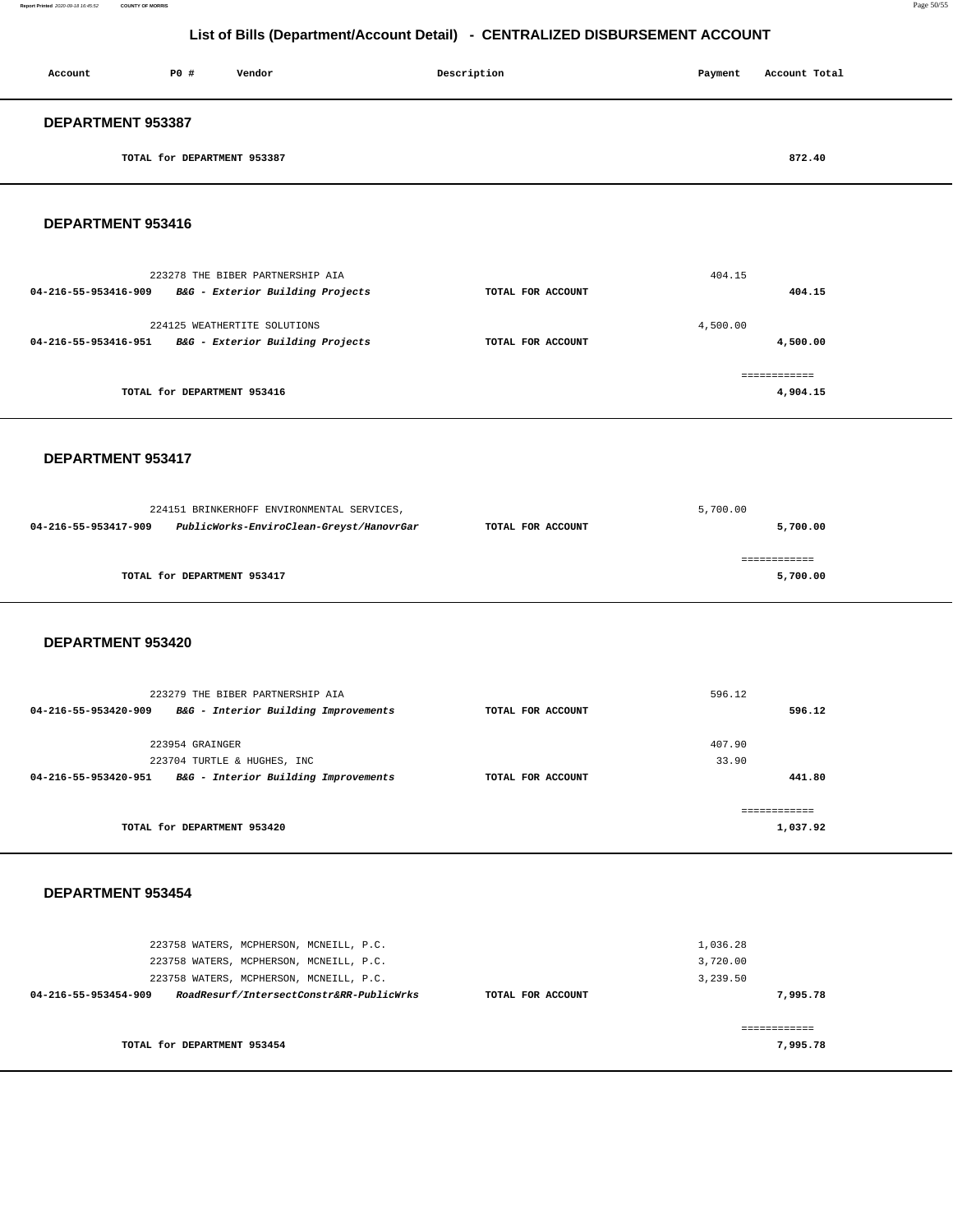| Account              | P0 #                               | Vendor                                                                                                                                                                                                                                                                                                  | Description       | Payment                                                                               | Account Total             |
|----------------------|------------------------------------|---------------------------------------------------------------------------------------------------------------------------------------------------------------------------------------------------------------------------------------------------------------------------------------------------------|-------------------|---------------------------------------------------------------------------------------|---------------------------|
| DEPARTMENT 953455    |                                    |                                                                                                                                                                                                                                                                                                         |                   |                                                                                       |                           |
| 04-216-55-953455-909 | 215778 KEY-TECH<br>215778 KEY-TECH | 209298 VAN CLEEF ENGINEERING ASSOC<br>224171 VAN CLEEF ENGINEERING ASSOC<br>Bridge Design & Replacement-Public Works                                                                                                                                                                                    | TOTAL FOR ACCOUNT | 4,269.80<br>1,128.00<br>306.00<br>1,476.00                                            | 7,179.80                  |
|                      | TOTAL for DEPARTMENT 953455        |                                                                                                                                                                                                                                                                                                         |                   |                                                                                       | ============<br>7,179.80  |
| DEPARTMENT 953466    |                                    |                                                                                                                                                                                                                                                                                                         |                   |                                                                                       |                           |
| 04-216-55-953466-940 |                                    | 224126 PANCIELLO CONSTRUCTION LLC<br>ExterBldgUpgrVehcl/EquipRplcmnt-BldGrd                                                                                                                                                                                                                             | TOTAL FOR ACCOUNT | 5,120.00                                                                              | 5,120.00                  |
|                      | TOTAL for DEPARTMENT 953466        |                                                                                                                                                                                                                                                                                                         |                   |                                                                                       | ============<br>5,120.00  |
| DEPARTMENT 953487    |                                    |                                                                                                                                                                                                                                                                                                         |                   |                                                                                       |                           |
| 04-216-55-953487-909 | 224144 NV5                         | RR, RoadConst/Resurf &Design-PublicWrks                                                                                                                                                                                                                                                                 | TOTAL FOR ACCOUNT | 31,285.96                                                                             | 31,285.96                 |
|                      | TOTAL for DEPARTMENT 953487        |                                                                                                                                                                                                                                                                                                         |                   |                                                                                       | ------------<br>31,285.96 |
| DEPARTMENT 953498    |                                    |                                                                                                                                                                                                                                                                                                         |                   |                                                                                       |                           |
| 04-216-55-953498-909 | 219225 KEY-TECH<br>224152 KEY-TECH | 223741 WATERS, MCPHERSON, MCNEILL, P.C.<br>223741 WATERS, MCPHERSON, MCNEILL, P.C.<br>223741 WATERS, MCPHERSON, MCNEILL, P.C.<br>223741 WATERS, MCPHERSON, MCNEILL, P.C.<br>223741 WATERS, MCPHERSON, MCNEILL, P.C.<br>224146 M-TEC CONSTRUCTION SERVICE LLC<br>Bridge & Drainage Design & Contr-PWorks | TOTAL FOR ACCOUNT | 542.50<br>697.50<br>651.00<br>775.00<br>1,147.00<br>1,386.00<br>17,600.00<br>1,908.00 | 24,707.00                 |
|                      | 224150 SALMON BROS. INC.           | 04-216-55-953498-940 Bridge & Drainage Design & Contr-PWorks                                                                                                                                                                                                                                            | TOTAL FOR ACCOUNT | 68,882.61                                                                             | 68,882.61                 |
|                      | TOTAL for DEPARTMENT 953498        |                                                                                                                                                                                                                                                                                                         |                   |                                                                                       | ------------<br>93,589.61 |

#### **DEPARTMENT 953527**

202746 CLIFFSIDE BODY CORP

**04-216-55-953527-957 Vehicle & Equip Replacement-MotorSrvcCtr TOTAL FOR ACCOUNT** 

41,358.58

**41,358.58**

============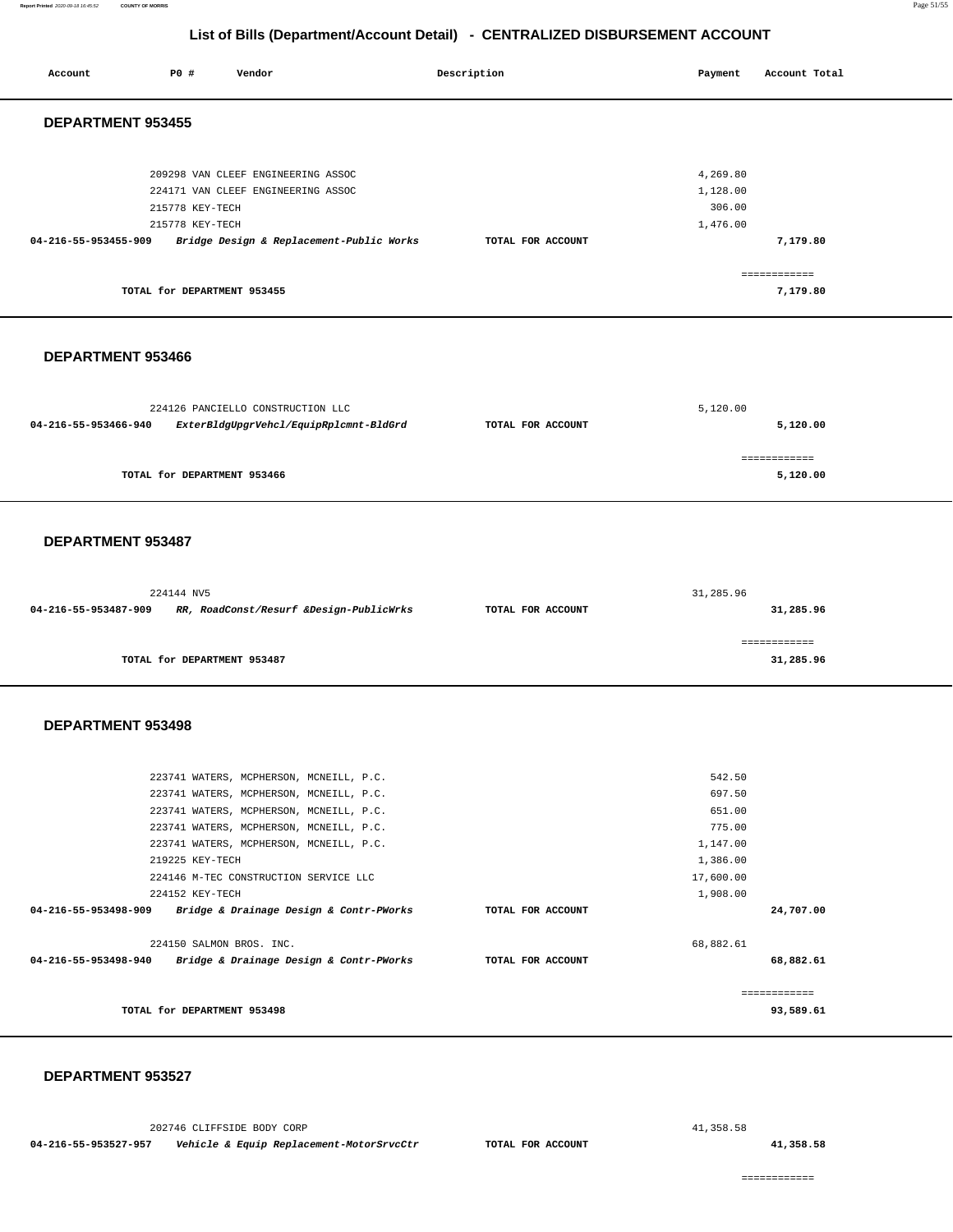**Report Printed** 2020-09-18 16:45:52 **COUNTY OF MORRIS** Page 52/55

# **List of Bills (Department/Account Detail) - CENTRALIZED DISBURSEMENT ACCOUNT**

| <b>DEPARTMENT 953527</b>                 |  |
|------------------------------------------|--|
| 41,358.58<br>TOTAL for DEPARTMENT 953527 |  |

**DEPARTMENT 953530** 

|                      | 220220 VAN CLEEF ENGINEERING ASSOC       |                   | 375.00       |
|----------------------|------------------------------------------|-------------------|--------------|
| 04-216-55-953530-909 | Rehab/Improv of Roads & RR - Engineering | TOTAL FOR ACCOUNT | 375.00       |
|                      |                                          |                   |              |
|                      |                                          |                   | ============ |
|                      | TOTAL for DEPARTMENT 953530              |                   | 375.00       |
|                      |                                          |                   |              |

#### **DEPARTMENT 953555**

|                      | 220136 KEY-TECH                          |                   | 702.00 |
|----------------------|------------------------------------------|-------------------|--------|
| 04-216-55-953555-909 | IntersectionUpgradesVarLocat-Engineering | TOTAL FOR ACCOUNT | 702.00 |
|                      |                                          |                   |        |
|                      | TOTAL for DEPARTMENT 953555              |                   | 702.00 |
|                      |                                          |                   |        |

#### **DEPARTMENT 953556**

| 219576 TRACKS UNLIMITED, LLC                                     |                   | 28,950.00    |
|------------------------------------------------------------------|-------------------|--------------|
| 219576 TRACKS UNLIMITED, LLC                                     |                   | 5,400.00     |
| Railroad Rehab & Improvement-Engineering<br>04-216-55-953556-940 | TOTAL FOR ACCOUNT | 34,350.00    |
|                                                                  |                   |              |
|                                                                  |                   | ------------ |
| TOTAL for DEPARTMENT 953556                                      |                   | 34,350.00    |
|                                                                  |                   |              |

#### **DEPARTMENT 953568**

| 223278 THE BIBER PARTNERSHIP AIA |                                          | 1,518.70          |          |
|----------------------------------|------------------------------------------|-------------------|----------|
| 04-216-55-953568-909             | Exterior Projects & Bldg Imprvmnts - B&G | TOTAL FOR ACCOUNT | 1,518.70 |
|                                  |                                          |                   |          |
|                                  | TOTAL for DEPARTMENT 953568              |                   | 1,518.70 |

|                   | 13,600.00 |
|-------------------|-----------|
| TOTAL FOR ACCOUNT | 13,600.00 |
|                   | 13,600.00 |
|                   |           |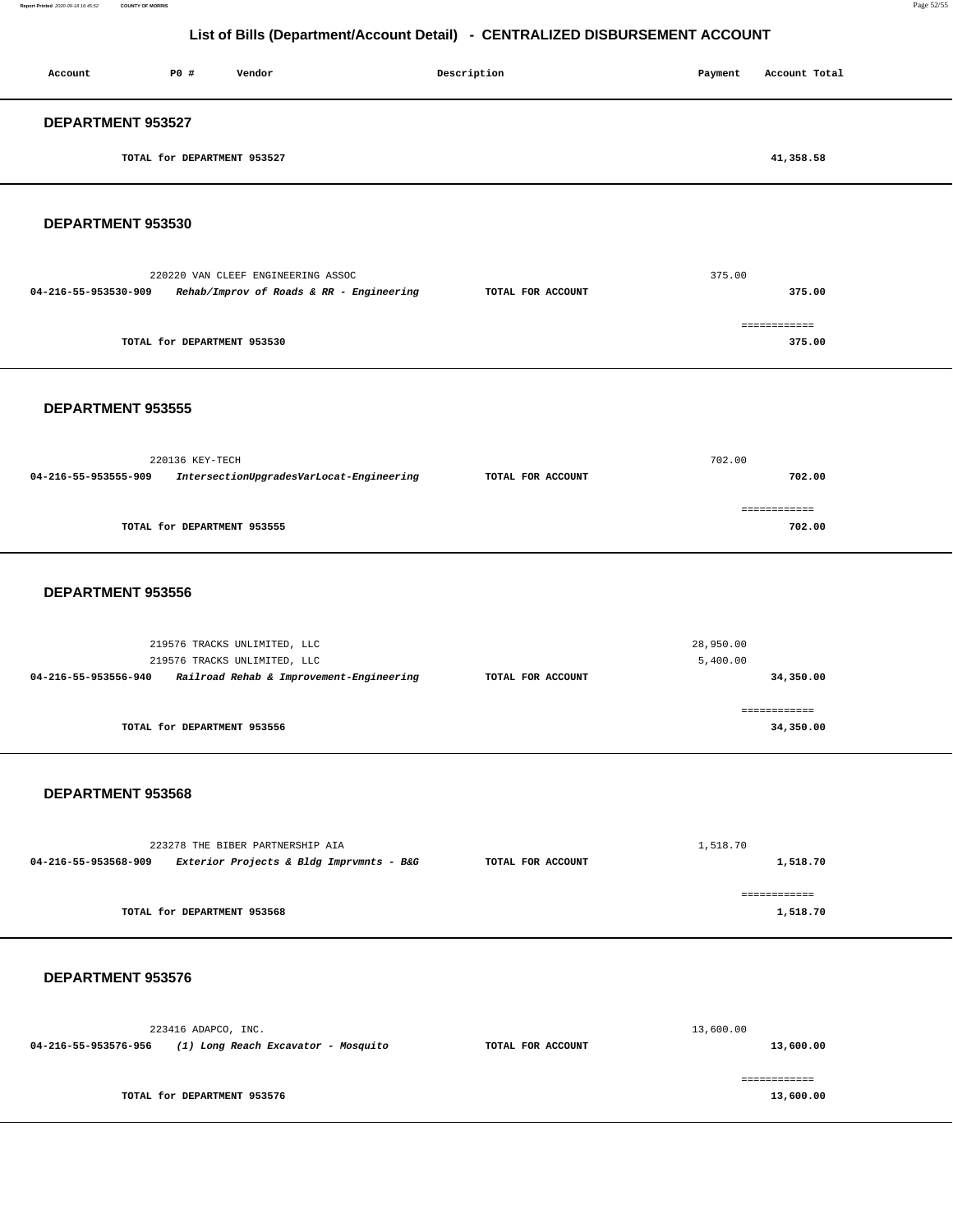| Account                  | PO#                         | Vendor                                   | Description |                   | Payment  | Account Total |
|--------------------------|-----------------------------|------------------------------------------|-------------|-------------------|----------|---------------|
| <b>DEPARTMENT 954438</b> |                             |                                          |             |                   |          |               |
|                          |                             |                                          |             |                   |          |               |
|                          |                             | 222944 EXTREME NETWORKS INC.             |             |                   | 7,908.80 |               |
|                          |                             | 222944 EXTREME NETWORKS INC.             |             |                   | 288.00   |               |
|                          |                             | 222944 EXTREME NETWORKS INC.             |             |                   | 2,064.00 |               |
|                          |                             | 222944 EXTREME NETWORKS INC.             |             |                   | 46.40    |               |
|                          |                             | 222944 EXTREME NETWORKS INC.             |             |                   | 118.40   |               |
|                          |                             | 222944 EXTREME NETWORKS INC.             |             |                   | 3,552.00 |               |
|                          |                             | 222944 EXTREME NETWORKS INC.             |             |                   | 679.50   |               |
| 04-216-55-954438-956     |                             | Sheriff -Security Camera Rplcmnt/Upgrade |             | TOTAL FOR ACCOUNT |          | 14,657.10     |
|                          |                             |                                          |             |                   |          | ------------- |
|                          | TOTAL for DEPARTMENT 954438 |                                          |             |                   |          | 14,657.10     |
|                          |                             |                                          |             |                   |          |               |

#### **DEPARTMENT 955403**

| 222839 UNITED FIREPROOFING, INC. |                                         | 7,560.00          |          |
|----------------------------------|-----------------------------------------|-------------------|----------|
| 04-216-55-955403-951             | MV-Long Term Health Center Improvements | TOTAL FOR ACCOUNT | 7,560.00 |
|                                  |                                         |                   |          |
|                                  |                                         |                   |          |
|                                  | TOTAL for DEPARTMENT 955403             |                   | 7,560.00 |
|                                  |                                         |                   |          |

#### **DEPARTMENT 962521**

| 222627 MILLENNIUM COMMUNICATIONS                                 | 39,918.50         |           |
|------------------------------------------------------------------|-------------------|-----------|
| 222627 MILLENNIUM COMMUNICATIONS                                 |                   | 34,645.20 |
| Technology Upgrades & Equip Var Loc - IT<br>04-216-55-962521-955 | TOTAL FOR ACCOUNT | 74,563.70 |
|                                                                  |                   |           |
|                                                                  |                   |           |
| TOTAL for DEPARTMENT 962521                                      |                   | 74,563.70 |
|                                                                  |                   |           |

#### **DEPARTMENT 962533**

| 222699 DELL MARKETING L.P.                                      |                   | 23,037.80 |  |
|-----------------------------------------------------------------|-------------------|-----------|--|
|                                                                 |                   |           |  |
| 222699 DELL MARKETING L.P.                                      |                   | 398.90    |  |
| 222699 DELL MARKETING L.P.                                      |                   | 397.10    |  |
| 222699 DELL MARKETING L.P.                                      |                   | 637.40    |  |
| 222699 DELL MARKETING L.P.                                      |                   | 2,428.90  |  |
| 222699 DELL MARKETING L.P.                                      |                   | 1,799.88  |  |
| 223849 SHI INTERNATIONAL CORP                                   |                   | 7,280.00  |  |
| 04-216-55-962533-955<br>Replace & Upgrade Computers/Equip - OIT | TOTAL FOR ACCOUNT | 35,979.98 |  |
|                                                                 |                   |           |  |
|                                                                 |                   |           |  |
| TOTAL for DEPARTMENT 962533                                     |                   | 35,979.98 |  |
|                                                                 |                   |           |  |

#### **DEPARTMENT 963471**

221926 SHI INTERNATIONAL CORP

**04-216-55-963471-952 New&Rplcmnt Equip -Communications Center TOTAL FOR ACCOUNT** 

**9,199.00**

============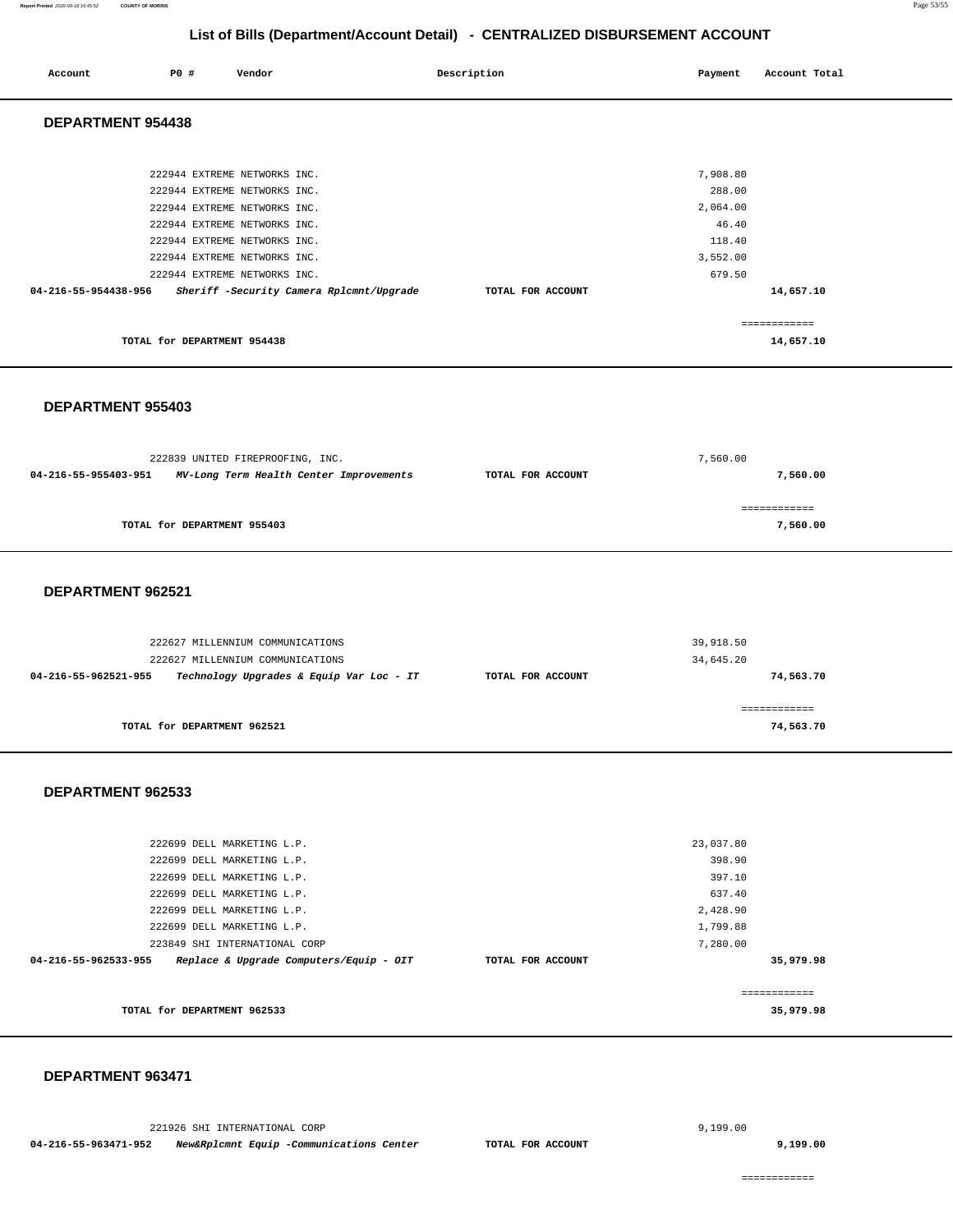| Account                  | PO#                         | Vendor | Description | Payment | Account Total |  |
|--------------------------|-----------------------------|--------|-------------|---------|---------------|--|
| <b>DEPARTMENT 963471</b> |                             |        |             |         |               |  |
|                          | TOTAL for DEPARTMENT 963471 |        |             |         | 9,199.00      |  |

#### **DEPARTMENT 963532**

| 216945 KFT FIRE TRAINERS, LLC<br>217741 KFT FIRE TRAINERS, LLC | 473.20<br>4,600.00 |           |
|----------------------------------------------------------------|--------------------|-----------|
| 217741 KFT FIRE TRAINERS, LLC<br>212720 KFT FIRE TRAINERS, LLC | 148.44<br>5,954.10 |           |
| Equipment Upgrades - PSTA<br>04-216-55-963532-940              | TOTAL FOR ACCOUNT  | 35,649.18 |
|                                                                |                    |           |
| TOTAL for DEPARTMENT 963532                                    |                    | 35,649.18 |

| 224179 MFS CONSULTING ENGINEERS & |                                          |                   | 8,590.54 |
|-----------------------------------|------------------------------------------|-------------------|----------|
| 04-216-55-964525-909              | Constr CACBldg HeadStartProg-PublicWorks | TOTAL FOR ACCOUNT | 8,590.54 |
|                                   |                                          |                   |          |
|                                   |                                          |                   |          |
|                                   | TOTAL for DEPARTMENT 964525              |                   | 8,590.54 |
|                                   |                                          |                   |          |